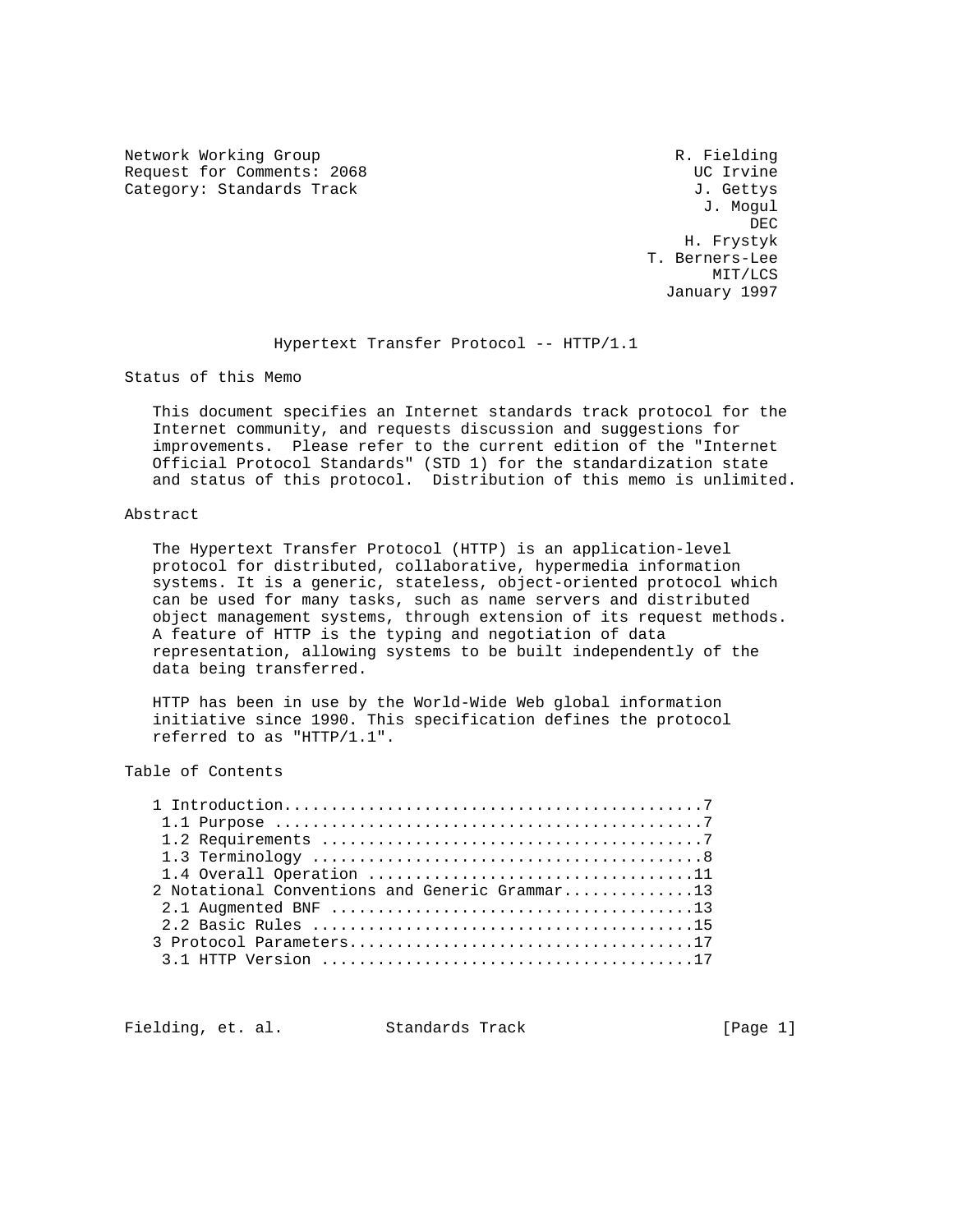| 3.2 Uniform Resource Identifiers 18         |
|---------------------------------------------|
|                                             |
|                                             |
|                                             |
|                                             |
|                                             |
|                                             |
|                                             |
|                                             |
|                                             |
|                                             |
| 3.7.1 Canonicalization and Text Defaults 26 |
|                                             |
|                                             |
|                                             |
|                                             |
|                                             |
|                                             |
|                                             |
|                                             |
|                                             |
|                                             |
|                                             |
| 4.5 General Header Fields 34                |
|                                             |
|                                             |
|                                             |
|                                             |
| 5.2 The Resource Identified by a Request 37 |
| 5.3 Request Header Fields 37                |
|                                             |
|                                             |
| 6.1.1 Status Code and Reason Phrase 39      |
| 6.2 Response Header Fields 41               |
|                                             |
| 7.1 Entity Header Fields 41                 |
|                                             |
|                                             |
|                                             |
|                                             |
|                                             |
|                                             |
| 8.1.2 Overall Operation 44                  |
|                                             |
| 8.1.4 Practical Considerations 45           |
| 8.2 Message Transmission Requirements 46    |
|                                             |
| 9.1 Safe and Idempotent Methods 48          |

Fielding, et. al. Standards Track [Page 2]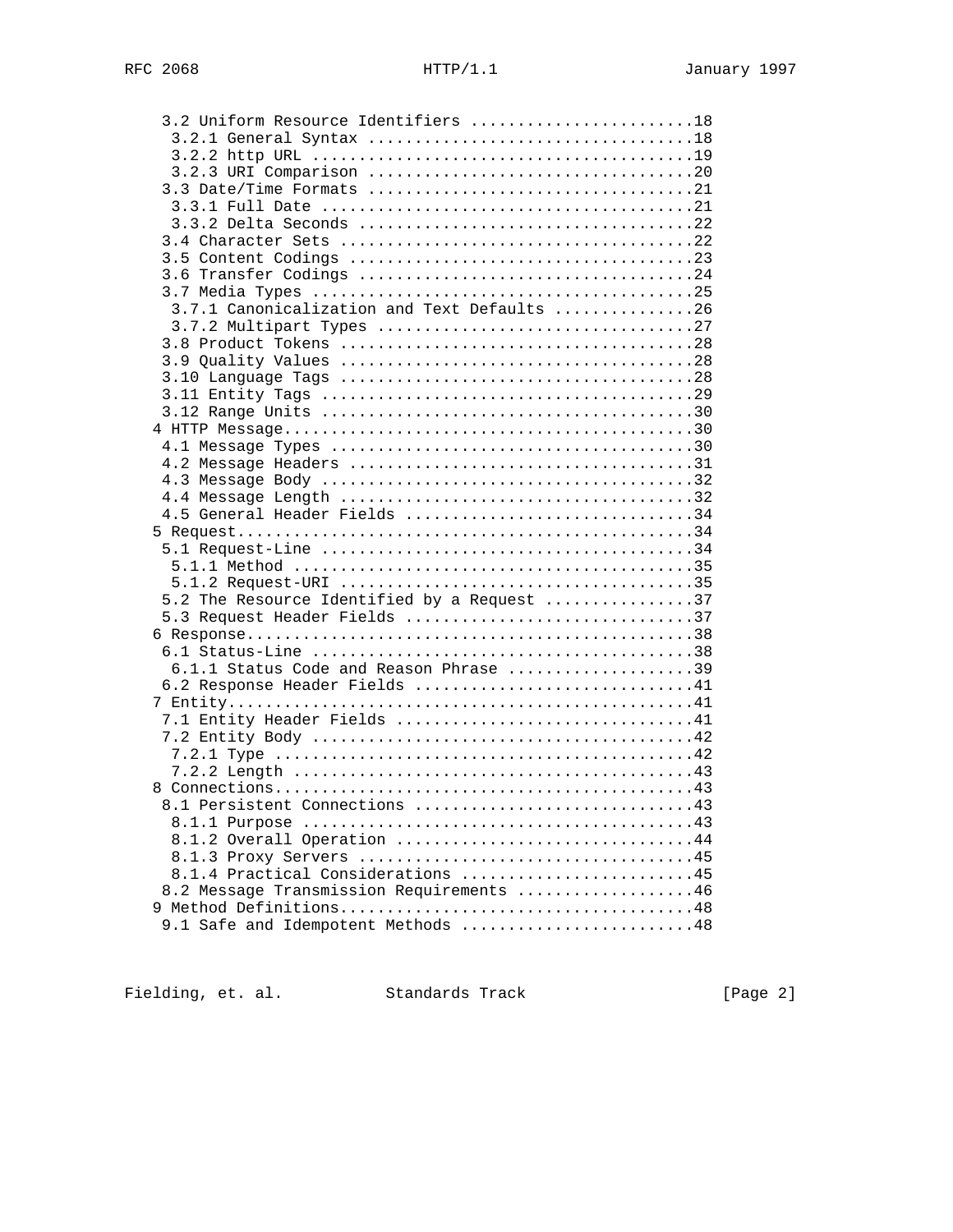| 10 Status Code Definitions53                |  |
|---------------------------------------------|--|
|                                             |  |
|                                             |  |
| 10.1.2 101 Switching Protocols 54           |  |
|                                             |  |
|                                             |  |
|                                             |  |
|                                             |  |
| 10.2.4 203 Non-Authoritative Information 55 |  |
|                                             |  |
|                                             |  |
| 10.2.7 206 Partial Content 56               |  |
|                                             |  |
| 10.3.1 300 Multiple Choices 57              |  |
| 10.3.2 301 Moved Permanently 57             |  |
| 10.3.3 302 Moved Temporarily 58             |  |
|                                             |  |
| 10.3.5 304 Not Modified 58                  |  |
|                                             |  |
|                                             |  |
|                                             |  |
|                                             |  |
|                                             |  |
|                                             |  |
|                                             |  |
|                                             |  |
|                                             |  |
| 10.4.8 407 Proxy Authentication Required 61 |  |
|                                             |  |
|                                             |  |
|                                             |  |
|                                             |  |
|                                             |  |
| 10.4.14 413 Request Entity Too Large 63     |  |
|                                             |  |
|                                             |  |
|                                             |  |
|                                             |  |
|                                             |  |
|                                             |  |

Fielding, et. al. Standards Track [Page 3]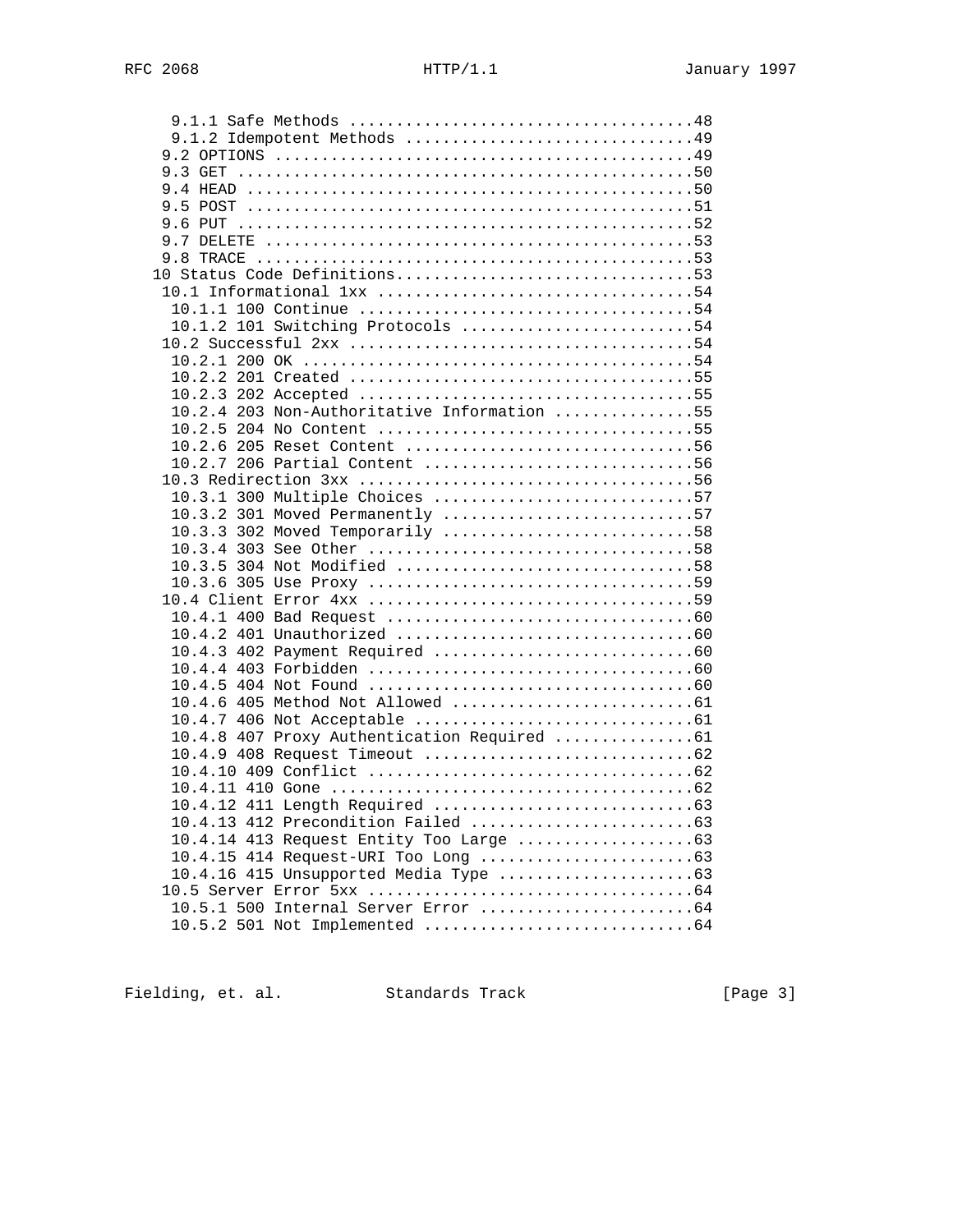| 10.5.6 505 HTTP Version Not Supported 65             |  |
|------------------------------------------------------|--|
|                                                      |  |
| 11.1 Basic Authentication Scheme 66                  |  |
|                                                      |  |
|                                                      |  |
|                                                      |  |
| 12.2 Agent-driven Negotiation 69                     |  |
|                                                      |  |
|                                                      |  |
|                                                      |  |
|                                                      |  |
| 13.1.3 Cache-control Mechanisms 74                   |  |
| 13.1.4 Explicit User Agent Warnings 74               |  |
| 13.1.5 Exceptions to the Rules and Warnings 75       |  |
| 13.1.6 Client-controlled Behavior 75                 |  |
|                                                      |  |
| 13.2.1 Server-Specified Expiration 75                |  |
| 13.2.2 Heuristic Expiration 76                       |  |
|                                                      |  |
| 13.2.4 Expiration Calculations 79                    |  |
| 13.2.5 Disambiguating Expiration Values 80           |  |
| 13.2.6 Disambiguating Multiple Responses 80          |  |
|                                                      |  |
| 13.3.1 Last-modified Dates 82                        |  |
| 13.3.2 Entity Tag Cache Validators 82                |  |
| 13.3.3 Weak and Strong Validators 82                 |  |
| 13.3.4 Rules for When to Use Entity Tags and Last-   |  |
|                                                      |  |
| 13.3.5 Non-validating Conditionals 86                |  |
|                                                      |  |
| 13.5 Constructing Responses From Caches 87           |  |
| 13.5.1 End-to-end and Hop-by-hop Headers 88          |  |
| 13.5.2 Non-modifiable Headers 88                     |  |
| 13.5.3 Combining Headers 89                          |  |
|                                                      |  |
| 13.6 Caching Negotiated Responses 90                 |  |
| 13.7 Shared and Non-Shared Caches 91                 |  |
| 13.8 Errors or Incomplete Response Cache Behavior 91 |  |
| 13.9 Side Effects of GET and HEAD 92                 |  |
| 13.10 Invalidation After Updates or Deletions 92     |  |
| 13.11 Write-Through Mandatory 93                     |  |
|                                                      |  |
|                                                      |  |
| 14 Header Field Definitions94                        |  |
|                                                      |  |
|                                                      |  |

Fielding, et. al. Standards Track [Page 4]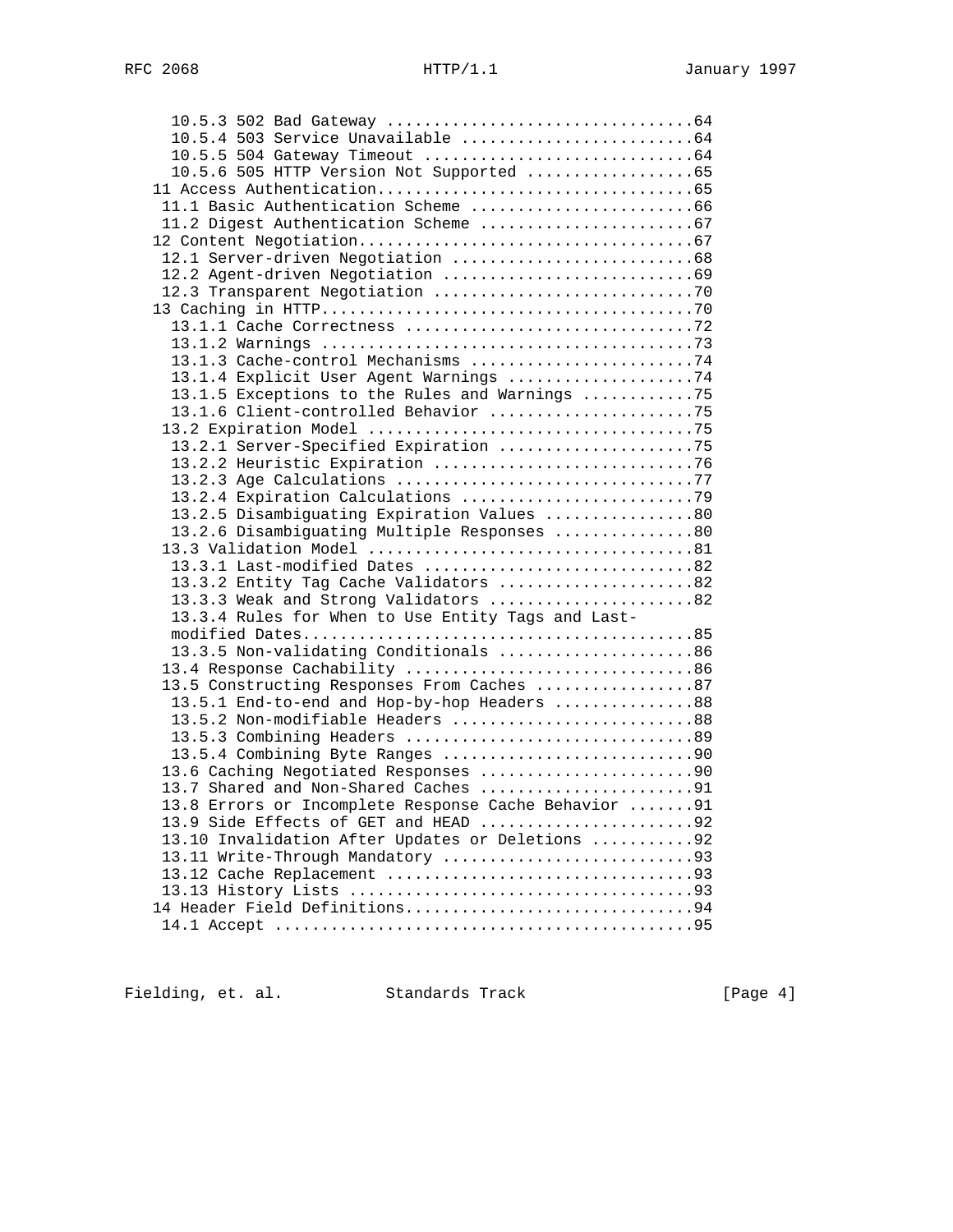| 14.9.1 What is Cachable 103                                |
|------------------------------------------------------------|
| 14.9.2 What May be Stored by Caches 103                    |
| 14.9.3 Modifications of the Basic Expiration Mechanism 104 |
| 14.9.4 Cache Revalidation and Reload Controls 105          |
| 14.9.5 No-Transform Directive 107                          |
| 14.9.6 Cache Control Extensions 108                        |
|                                                            |
|                                                            |
| 14.12 Content-Encoding 110                                 |
| 14.13 Content-Language 110                                 |
| 14.14 Content-Length 111                                   |
| 14.15 Content-Location 112                                 |
|                                                            |
|                                                            |
|                                                            |
|                                                            |
|                                                            |
|                                                            |
|                                                            |
|                                                            |
| 14.24 If-Modified-Since 119                                |
|                                                            |
|                                                            |
|                                                            |
| 14.28 If-Unmodified-Since 124                              |
| 14.29 Last-Modified 124                                    |
|                                                            |
|                                                            |
|                                                            |
| 14.33 Proxy-Authenticate 127                               |
| 14.34 Proxy-Authorization 127                              |
|                                                            |
|                                                            |
|                                                            |
| 14.36.2 Range Retrieval Requests 130                       |
|                                                            |
|                                                            |
|                                                            |
| 14.40 Transfer-Encoding 132                                |
|                                                            |

Fielding, et. al. Standards Track [Page 5]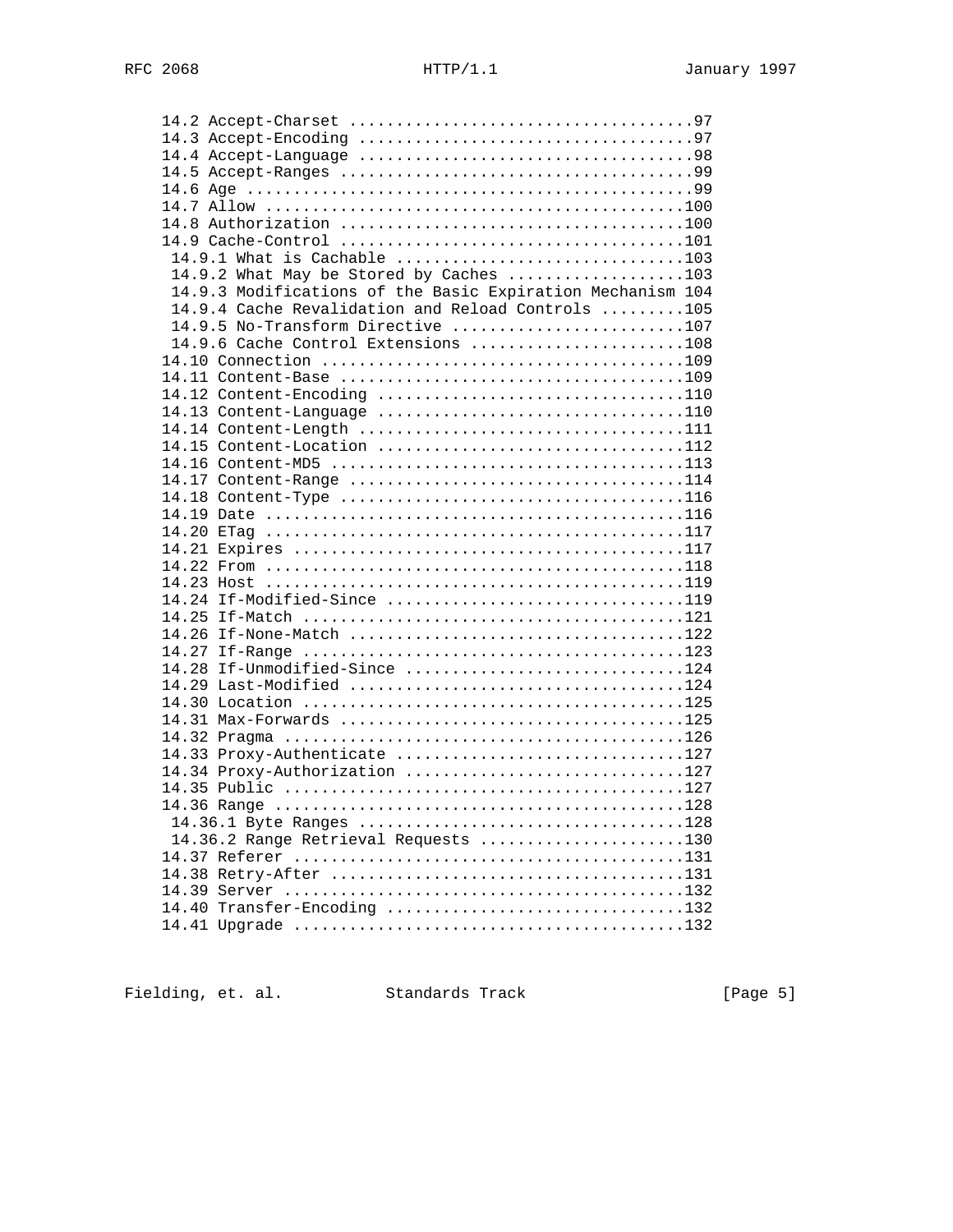| 14.46 WWW-Authenticate 139                             |  |
|--------------------------------------------------------|--|
| 15 Security Considerations139                          |  |
| 15.1 Authentication of Clients 139                     |  |
| 15.2 Offering a Choice of Authentication Schemes 140   |  |
| 15.3 Abuse of Server Log Information 141               |  |
| 15.4 Transfer of Sensitive Information 141             |  |
| 15.5 Attacks Based On File and Path Names 142          |  |
| 15.6 Personal Information 143                          |  |
| 15.7 Privacy Issues Connected to Accept Headers 143    |  |
|                                                        |  |
| 15.9 Location Headers and Spoofing 144                 |  |
|                                                        |  |
|                                                        |  |
|                                                        |  |
|                                                        |  |
| 19.1 Internet Media Type message/http 150              |  |
| 19.2 Internet Media Type multipart/byteranges 150      |  |
| 19.3 Tolerant Applications 151                         |  |
| 19.4 Differences Between HTTP Entities and             |  |
|                                                        |  |
| 19.4.1 Conversion to Canonical Form 152                |  |
| 19.4.2 Conversion of Date Formats 153                  |  |
| 19.4.3 Introduction of Content-Encoding 153            |  |
| 19.4.4 No Content-Transfer-Encoding 153                |  |
| 19.4.5 HTTP Header Fields in Multipart Body-Parts 153  |  |
| 19.4.6 Introduction of Transfer-Encoding 154           |  |
| 19.4.7 MIME-Version 154                                |  |
| 19.5 Changes from HTTP/1.0 154                         |  |
| 19.5.1 Changes to Simplify Multi-homed Web Servers and |  |
|                                                        |  |
| 19.6 Additional Features 156                           |  |
| 19.6.1 Additional Request Methods 156                  |  |
| 19.6.2 Additional Header Field Definitions 156         |  |
| 19.7 Compatibility with Previous Versions 160          |  |
| 19.7.1 Compatibility with HTTP/1.0 Persistent          |  |
|                                                        |  |

Fielding, et. al. Standards Track [Page 6]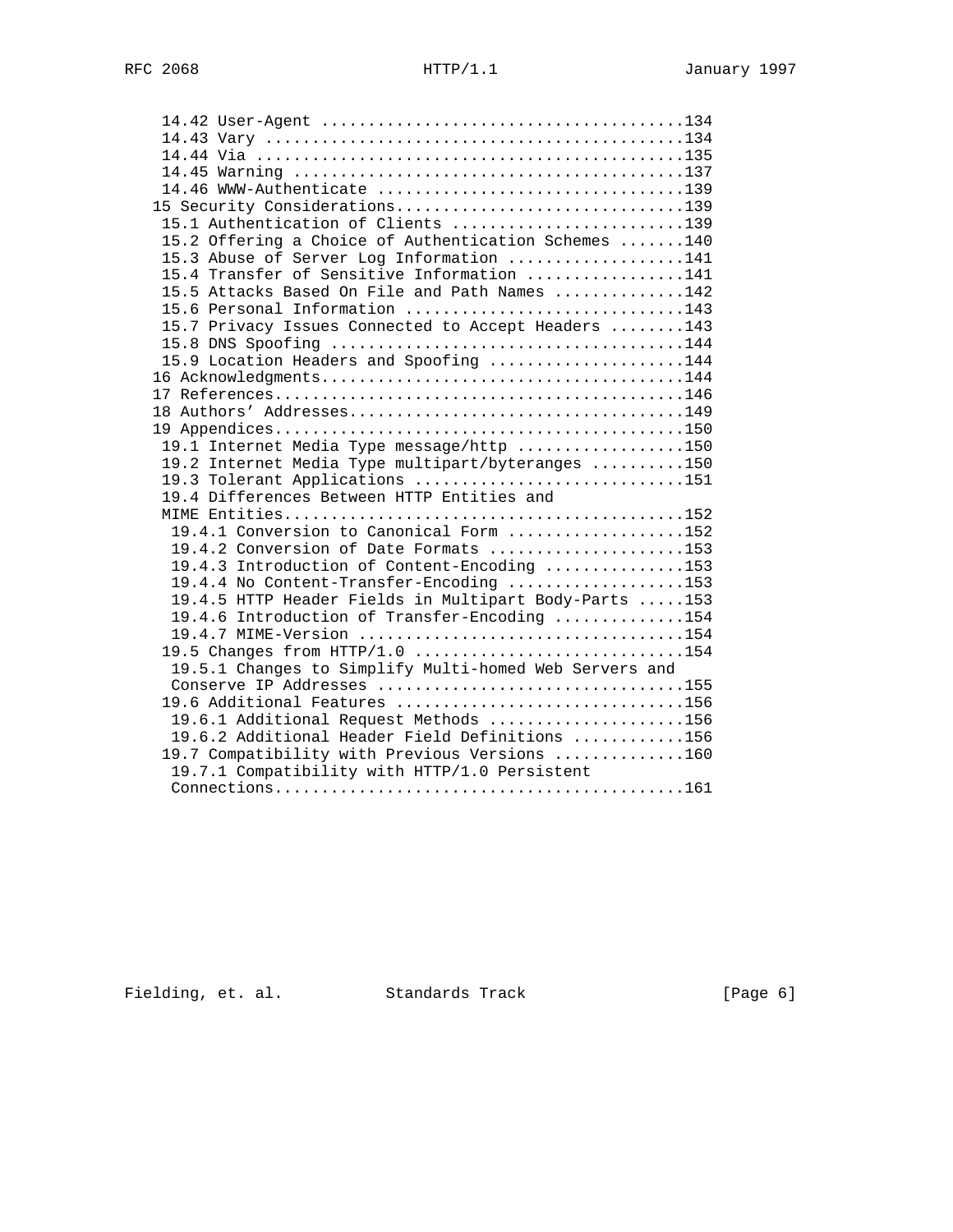# 1 Introduction

## 1.1 Purpose

 The Hypertext Transfer Protocol (HTTP) is an application-level protocol for distributed, collaborative, hypermedia information systems. HTTP has been in use by the World-Wide Web global information initiative since 1990. The first version of HTTP, referred to as HTTP/0.9, was a simple protocol for raw data transfer across the Internet. HTTP/1.0, as defined by RFC 1945 [6], improved the protocol by allowing messages to be in the format of MIME-like messages, containing metainformation about the data transferred and modifiers on the request/response semantics. However, HTTP/1.0 does not sufficiently take into consideration the effects of hierarchical proxies, caching, the need for persistent connections, and virtual hosts. In addition, the proliferation of incompletely-implemented applications calling themselves "HTTP/1.0" has necessitated a protocol version change in order for two communicating applications to determine each other's true capabilities.

 This specification defines the protocol referred to as "HTTP/1.1". This protocol includes more stringent requirements than HTTP/1.0 in order to ensure reliable implementation of its features.

 Practical information systems require more functionality than simple retrieval, including search, front-end update, and annotation. HTTP allows an open-ended set of methods that indicate the purpose of a request. It builds on the discipline of reference provided by the Uniform Resource Identifier (URI) [3][20], as a location (URL) [4] or name (URN) , for indicating the resource to which a method is to be applied. Messages are passed in a format similar to that used by Internet mail as defined by the Multipurpose Internet Mail Extensions (MIME).

 HTTP is also used as a generic protocol for communication between user agents and proxies/gateways to other Internet systems, including those supported by the SMTP [16], NNTP [13], FTP [18], Gopher [2], and WAIS [10] protocols. In this way, HTTP allows basic hypermedia access to resources available from diverse applications.

1.2 Requirements

 This specification uses the same words as RFC 1123 [8] for defining the significance of each particular requirement. These words are:

MUST

 This word or the adjective "required" means that the item is an absolute requirement of the specification.

Fielding, et. al. Standards Track [Page 7]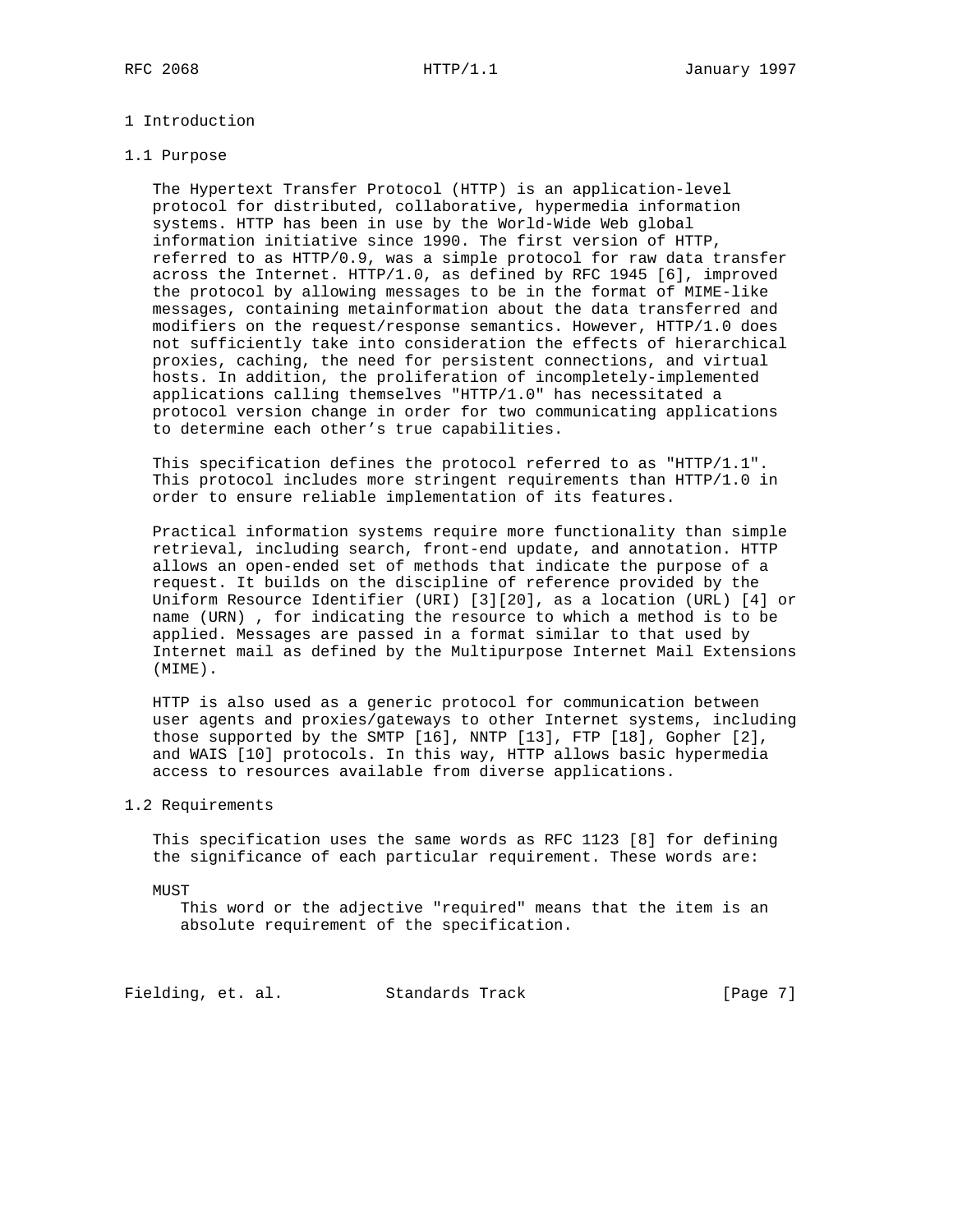## SHOULD

 This word or the adjective "recommended" means that there may exist valid reasons in particular circumstances to ignore this item, but the full implications should be understood and the case carefully weighed before choosing a different course.

## MAY

 This word or the adjective "optional" means that this item is truly optional. One vendor may choose to include the item because a particular marketplace requires it or because it enhances the product, for example; another vendor may omit the same item.

 An implementation is not compliant if it fails to satisfy one or more of the MUST requirements for the protocols it implements. An implementation that satisfies all the MUST and all the SHOULD requirements for its protocols is said to be "unconditionally compliant"; one that satisfies all the MUST requirements but not all the SHOULD requirements for its protocols is said to be "conditionally compliant."

## 1.3 Terminology

 This specification uses a number of terms to refer to the roles played by participants in, and objects of, the HTTP communication.

### connection

 A transport layer virtual circuit established between two programs for the purpose of communication.

## message

 The basic unit of HTTP communication, consisting of a structured sequence of octets matching the syntax defined in section 4 and transmitted via the connection.

### request

An HTTP request message, as defined in section 5.

### response

An HTTP response message, as defined in section 6.

### resource

 A network data object or service that can be identified by a URI, as defined in section 3.2. Resources may be available in multiple representations (e.g. multiple languages, data formats, size, resolutions) or vary in other ways.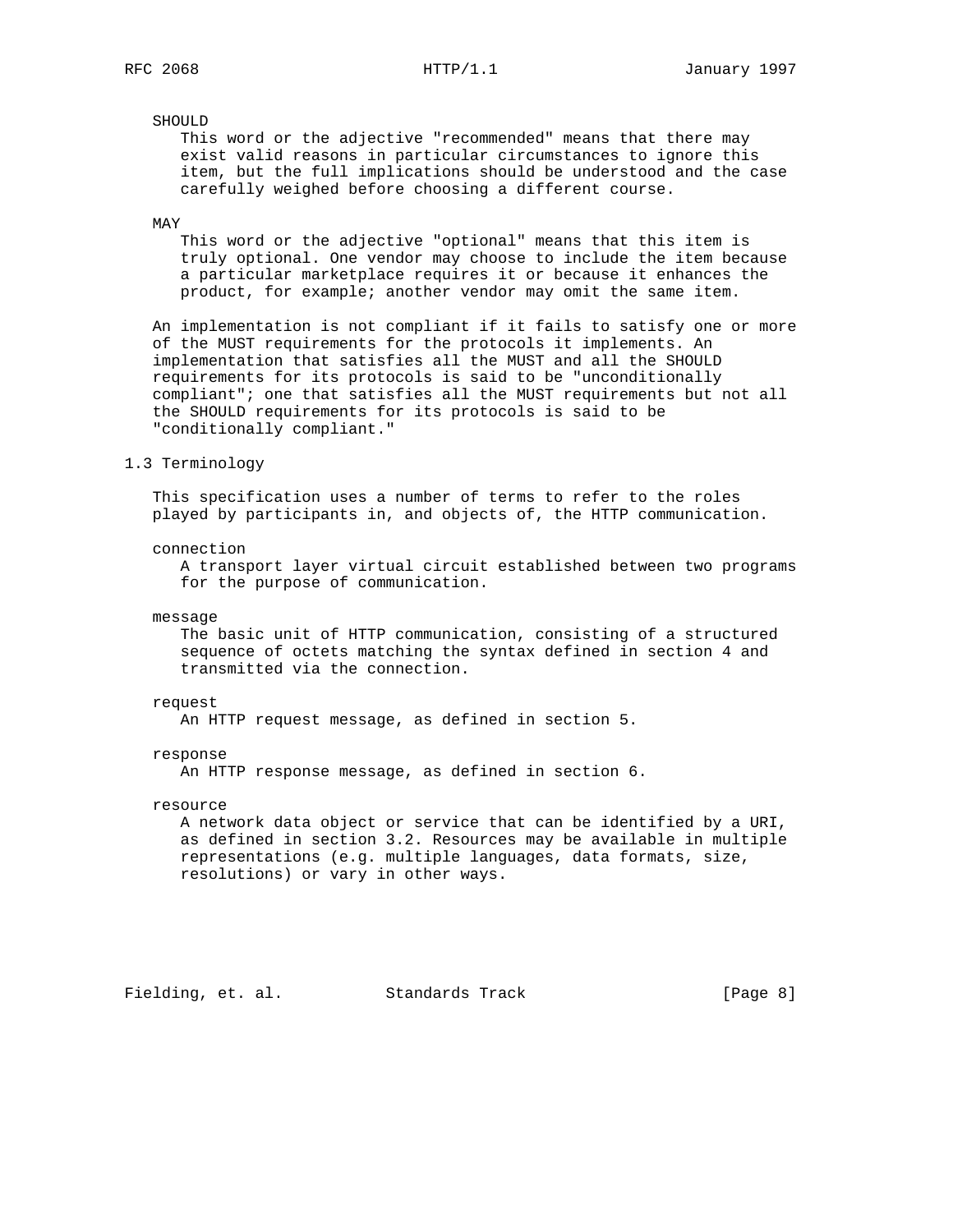## entity

 The information transferred as the payload of a request or response. An entity consists of metainformation in the form of entity-header fields and content in the form of an entity-body, as described in section 7.

representation

 An entity included with a response that is subject to content negotiation, as described in section 12. There may exist multiple representations associated with a particular response status.

content negotiation

 The mechanism for selecting the appropriate representation when servicing a request, as described in section 12. The representation of entities in any response can be negotiated (including error responses).

## variant

 A resource may have one, or more than one, representation(s) associated with it at any given instant. Each of these representations is termed a 'variant.' Use of the term 'variant' does not necessarily imply that the resource is subject to content negotiation.

## client

 A program that establishes connections for the purpose of sending requests.

## user agent

 The client which initiates a request. These are often browsers, editors, spiders (web-traversing robots), or other end user tools.

server

 An application program that accepts connections in order to service requests by sending back responses. Any given program may be capable of being both a client and a server; our use of these terms refers only to the role being performed by the program for a particular connection, rather than to the program's capabilities in general. Likewise, any server may act as an origin server, proxy, gateway, or tunnel, switching behavior based on the nature of each request.

## origin server

The server on which a given resource resides or is to be created.

Fielding, et. al. Standards Track [Page 9]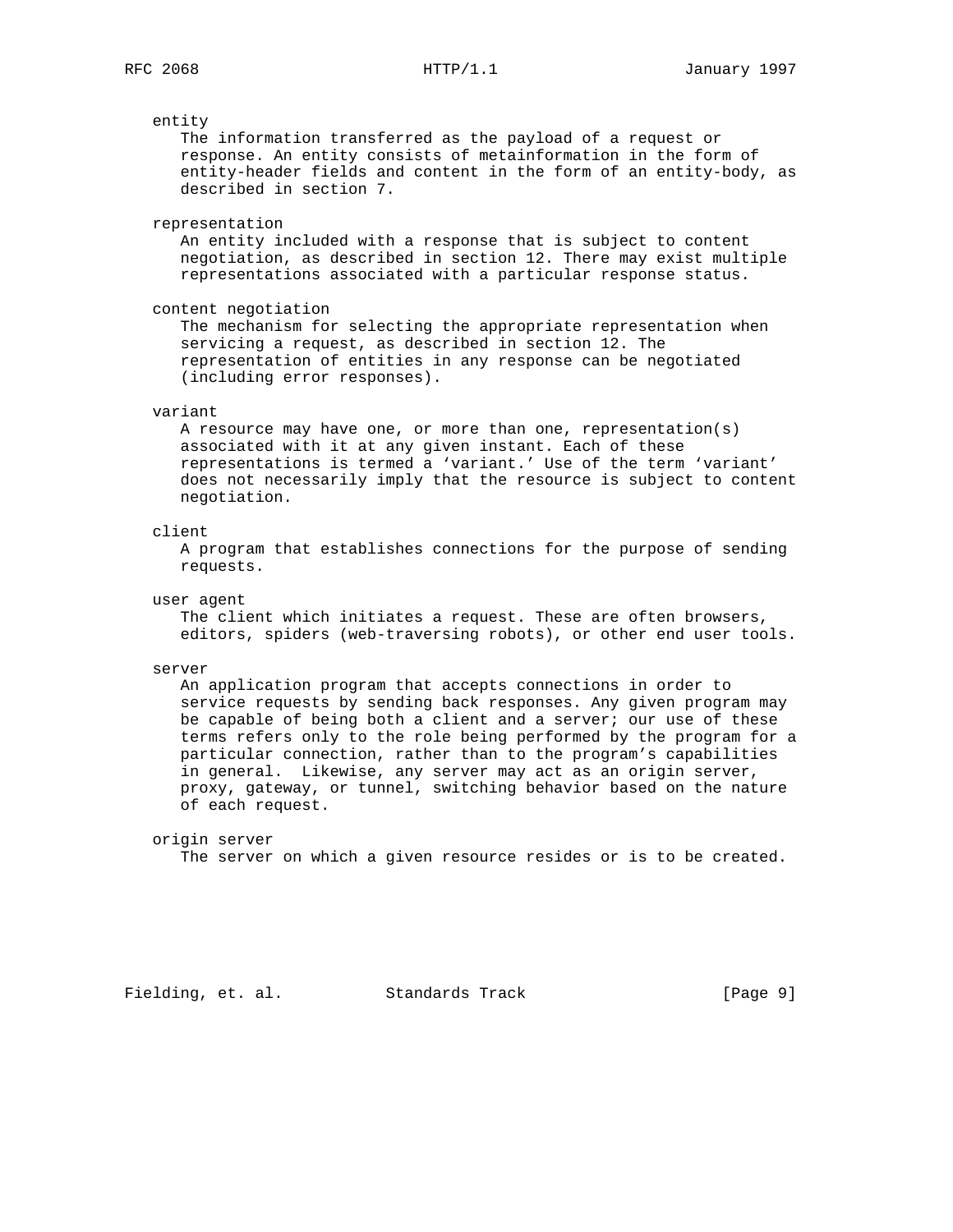## proxy

 An intermediary program which acts as both a server and a client for the purpose of making requests on behalf of other clients. Requests are serviced internally or by passing them on, with possible translation, to other servers. A proxy must implement both the client and server requirements of this specification.

### gateway

 A server which acts as an intermediary for some other server. Unlike a proxy, a gateway receives requests as if it were the origin server for the requested resource; the requesting client may not be aware that it is communicating with a gateway.

### tunnel

 An intermediary program which is acting as a blind relay between two connections. Once active, a tunnel is not considered a party to the HTTP communication, though the tunnel may have been initiated by an HTTP request. The tunnel ceases to exist when both ends of the relayed connections are closed.

### cache

 A program's local store of response messages and the subsystem that controls its message storage, retrieval, and deletion. A cache stores cachable responses in order to reduce the response time and network bandwidth consumption on future, equivalent requests. Any client or server may include a cache, though a cache cannot be used by a server that is acting as a tunnel.

## cachable

 A response is cachable if a cache is allowed to store a copy of the response message for use in answering subsequent requests. The rules for determining the cachability of HTTP responses are defined in section 13. Even if a resource is cachable, there may be additional constraints on whether a cache can use the cached copy for a particular request.

## first-hand

 A response is first-hand if it comes directly and without unnecessary delay from the origin server, perhaps via one or more proxies. A response is also first-hand if its validity has just been checked directly with the origin server.

## explicit expiration time

 The time at which the origin server intends that an entity should no longer be returned by a cache without further validation.

Fielding, et. al. Standards Track [Page 10]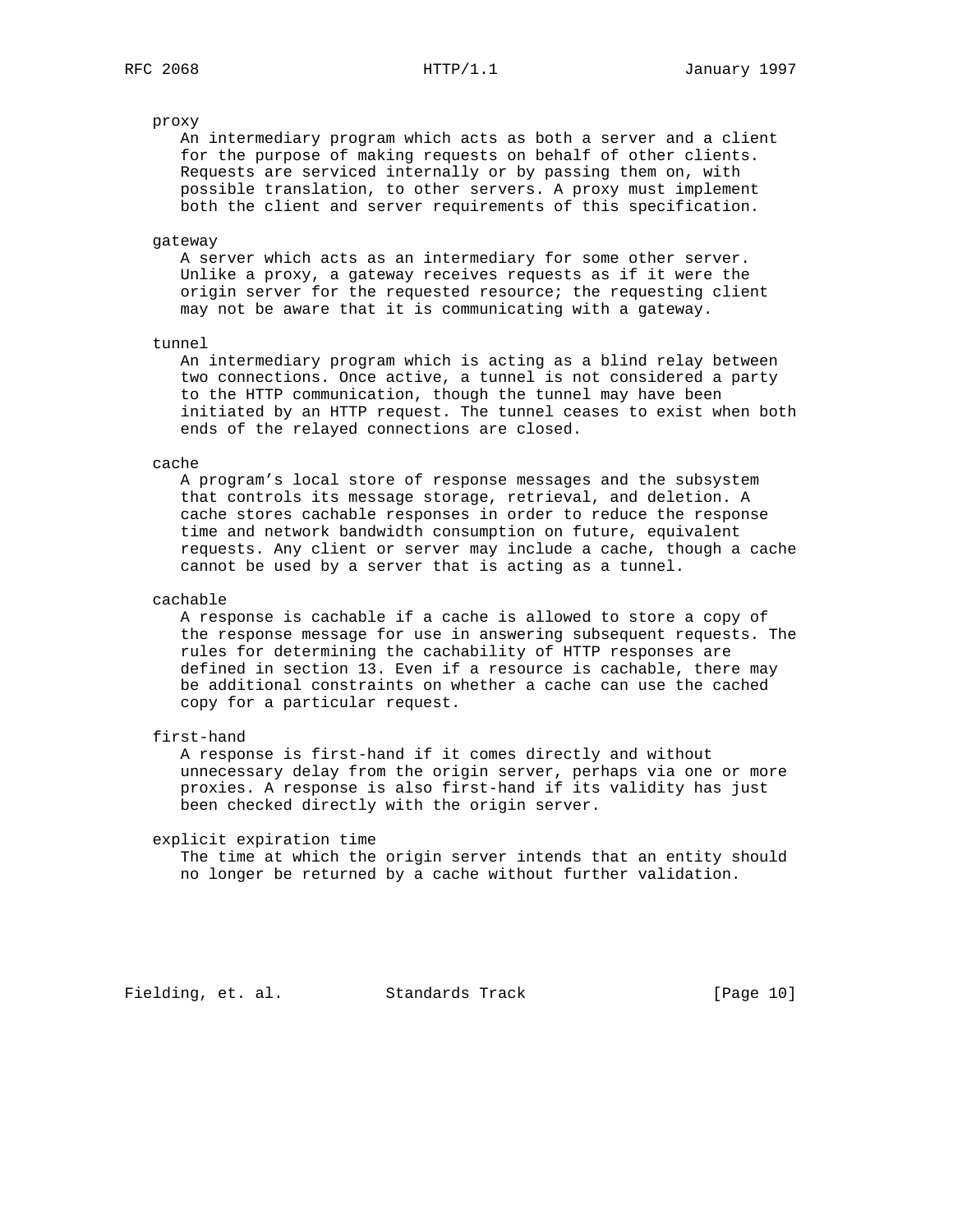heuristic expiration time An expiration time assigned by a cache when no explicit expiration time is available. age The age of a response is the time since it was sent by, or successfully validated with, the origin server. freshness lifetime The length of time between the generation of a response and its expiration time. fresh A response is fresh if its age has not yet exceeded its freshness lifetime. stale A response is stale if its age has passed its freshness lifetime. semantically transparent A cache behaves in a "semantically transparent" manner, with respect to a particular response, when its use affects neither the

 requesting client nor the origin server, except to improve performance. When a cache is semantically transparent, the client receives exactly the same response (except for hop-by-hop headers) that it would have received had its request been handled directly by the origin server.

## validator

 A protocol element (e.g., an entity tag or a Last-Modified time) that is used to find out whether a cache entry is an equivalent copy of an entity.

## 1.4 Overall Operation

 The HTTP protocol is a request/response protocol. A client sends a request to the server in the form of a request method, URI, and protocol version, followed by a MIME-like message containing request modifiers, client information, and possible body content over a connection with a server. The server responds with a status line, including the message's protocol version and a success or error code, followed by a MIME-like message containing server information, entity metainformation, and possible entity-body content. The relationship between HTTP and MIME is described in appendix 19.4.

Fielding, et. al. Standards Track [Page 11]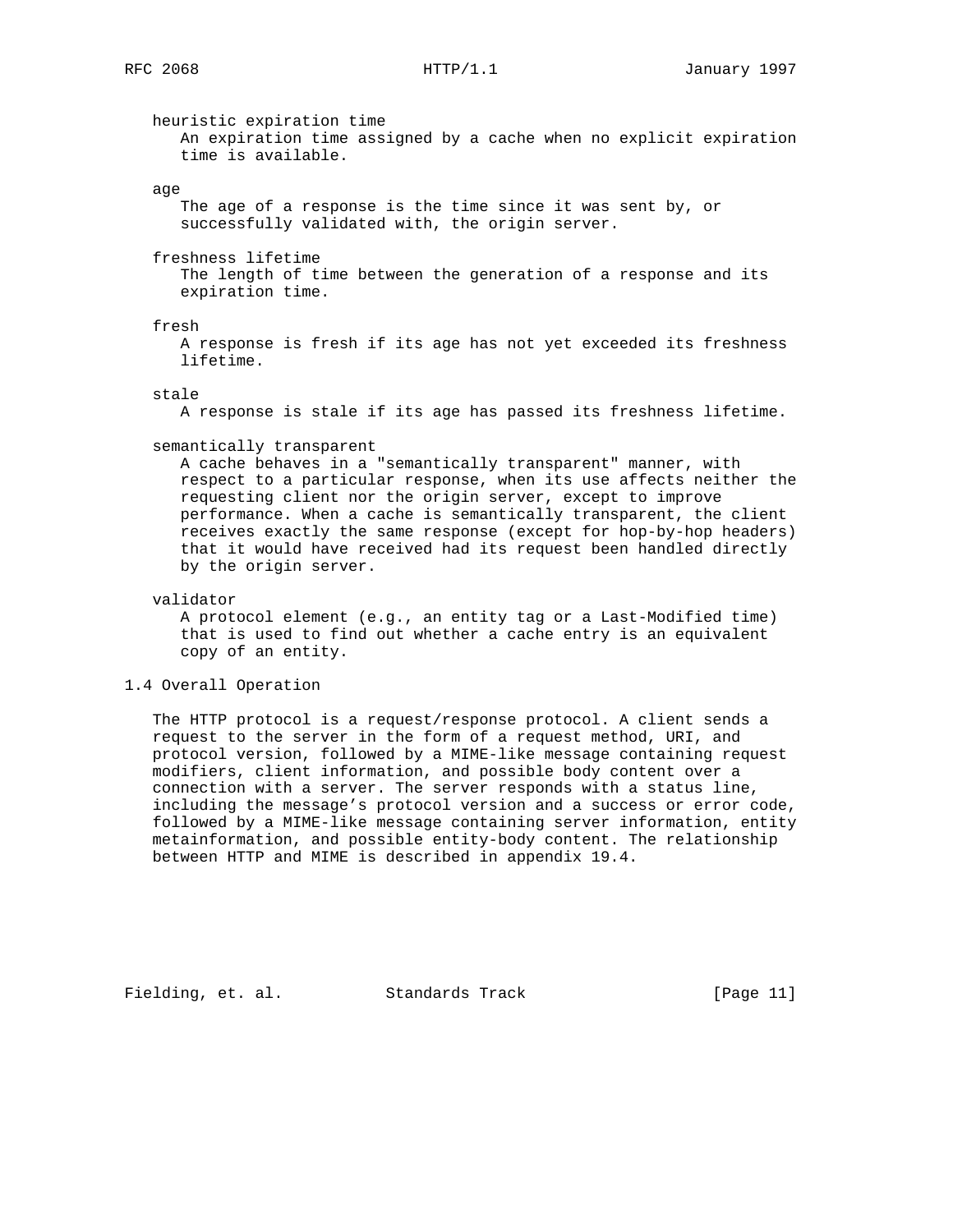Most HTTP communication is initiated by a user agent and consists of a request to be applied to a resource on some origin server. In the simplest case, this may be accomplished via a single connection  $(v)$ between the user agent (UA) and the origin server (O).

> request chain ------------------------> UA -------------------v------------------- O <----------------------- response chain

 A more complicated situation occurs when one or more intermediaries are present in the request/response chain. There are three common forms of intermediary: proxy, gateway, and tunnel. A proxy is a forwarding agent, receiving requests for a URI in its absolute form, rewriting all or part of the message, and forwarding the reformatted request toward the server identified by the URI. A gateway is a receiving agent, acting as a layer above some other server(s) and, if necessary, translating the requests to the underlying server's protocol. A tunnel acts as a relay point between two connections without changing the messages; tunnels are used when the communication needs to pass through an intermediary (such as a firewall) even when the intermediary cannot understand the contents of the messages.

 The figure above shows three intermediaries (A, B, and C) between the user agent and origin server. A request or response message that travels the whole chain will pass through four separate connections. This distinction is important because some HTTP communication options may apply only to the connection with the nearest, non-tunnel neighbor, only to the end-points of the chain, or to all connections along the chain. Although the diagram is linear, each participant may be engaged in multiple, simultaneous communications. For example, B may be receiving requests from many clients other than A, and/or forwarding requests to servers other than C, at the same time that it is handling A's request.

 Any party to the communication which is not acting as a tunnel may employ an internal cache for handling requests. The effect of a cache is that the request/response chain is shortened if one of the participants along the chain has a cached response applicable to that request. The following illustrates the resulting chain if B has a cached copy of an earlier response from O (via C) for a request which has not been cached by UA or A.

Fielding, et. al. Standards Track [Page 12]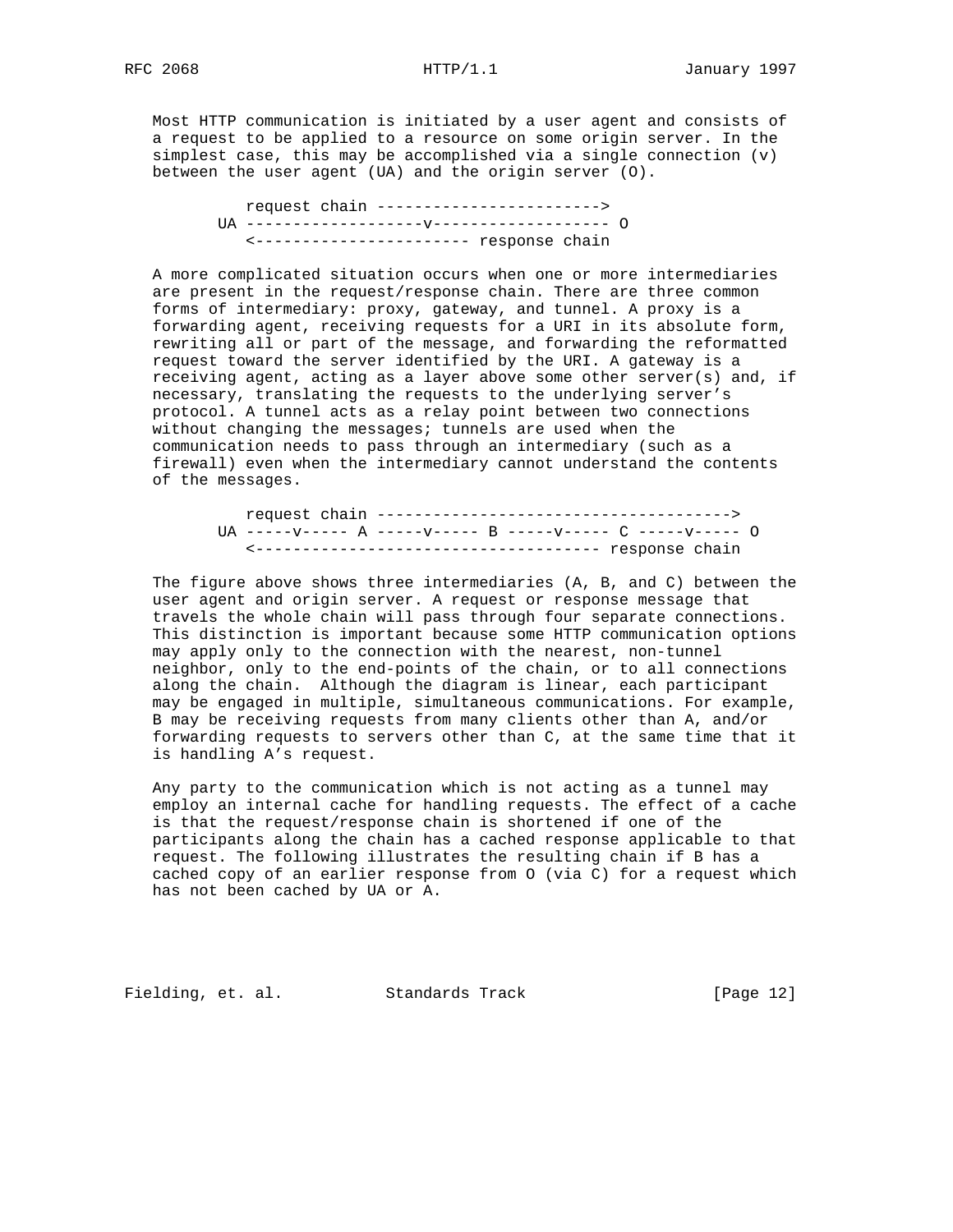request chain ----------> UA -----v----- A -----v----- B - - - - - - C - - - - - - O <--------- response chain

 Not all responses are usefully cachable, and some requests may contain modifiers which place special requirements on cache behavior. HTTP requirements for cache behavior and cachable responses are defined in section 13.

 In fact, there are a wide variety of architectures and configurations of caches and proxies currently being experimented with or deployed across the World Wide Web; these systems include national hierarchies of proxy caches to save transoceanic bandwidth, systems that broadcast or multicast cache entries, organizations that distribute subsets of cached data via CD-ROM, and so on. HTTP systems are used in corporate intranets over high-bandwidth links, and for access via PDAs with low-power radio links and intermittent connectivity. The goal of HTTP/1.1 is to support the wide diversity of configurations already deployed while introducing protocol constructs that meet the needs of those who build web applications that require high reliability and, failing that, at least reliable indications of failure.

 HTTP communication usually takes place over TCP/IP connections. The default port is TCP 80, but other ports can be used. This does not preclude HTTP from being implemented on top of any other protocol on the Internet, or on other networks. HTTP only presumes a reliable transport; any protocol that provides such guarantees can be used; the mapping of the HTTP/1.1 request and response structures onto the transport data units of the protocol in question is outside the scope of this specification.

 In HTTP/1.0, most implementations used a new connection for each request/response exchange. In HTTP/1.1, a connection may be used for one or more request/response exchanges, although connections may be closed for a variety of reasons (see section 8.1).

2 Notational Conventions and Generic Grammar

2.1 Augmented BNF

 All of the mechanisms specified in this document are described in both prose and an augmented Backus-Naur Form (BNF) similar to that used by RFC 822 [9]. Implementers will need to be familiar with the notation in order to understand this specification. The augmented BNF includes the following constructs:

Fielding, et. al. Standards Track [Page 13]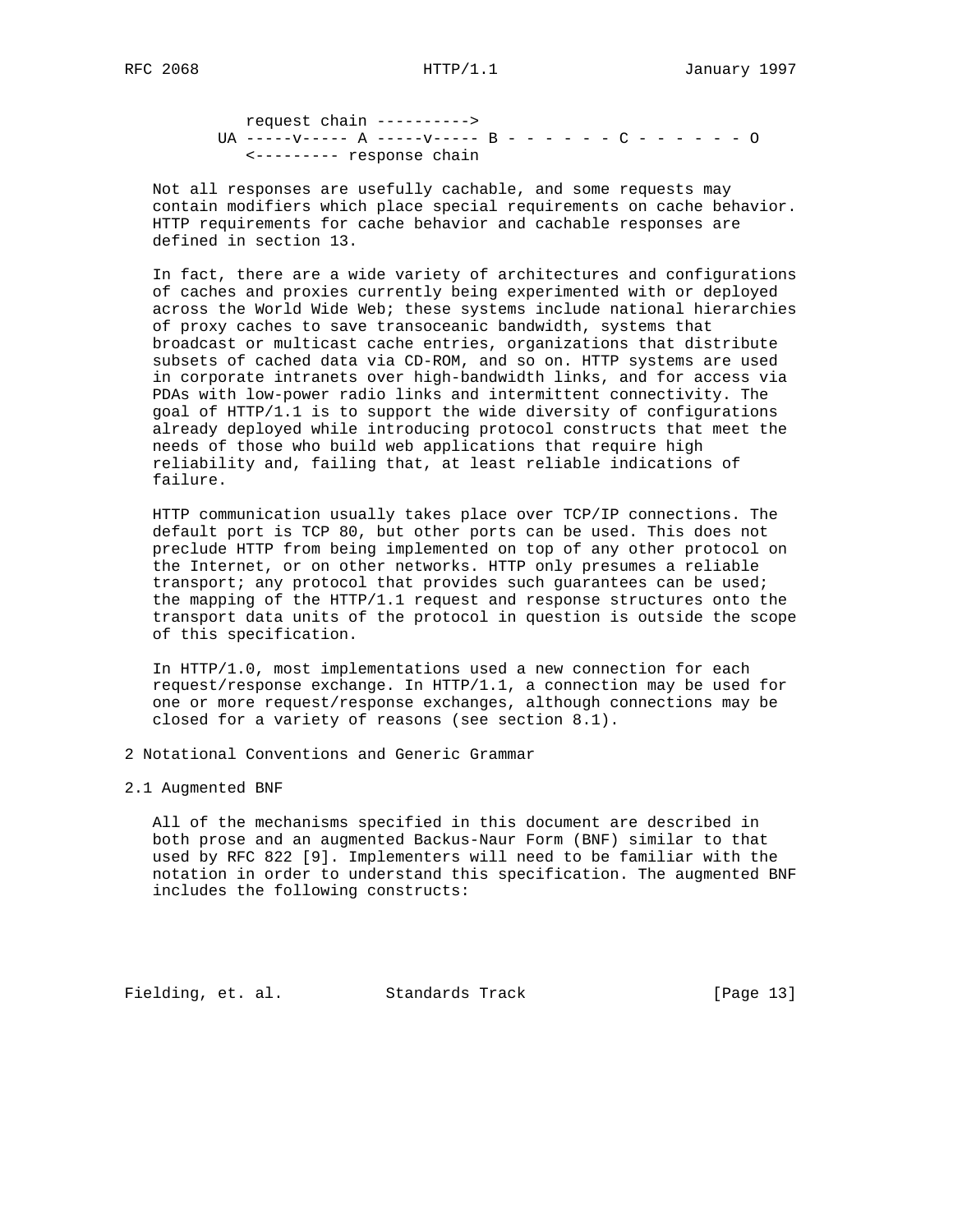name = definition The name of a rule is simply the name itself (without any enclosing "<" and ">") and is separated from its definition by the equal "=" character. Whitespace is only significant in that indentation of continuation lines is used to indicate a rule definition that spans more than one line. Certain basic rules are in uppercase, such as SP, LWS, HT, CRLF, DIGIT, ALPHA, etc. Angle brackets are used within definitions whenever their presence will facilitate discerning the use of rule names. "literal" Quotation marks surround literal text. Unless stated otherwise, the text is case-insensitive. rule1 | rule2 Elements separated by a bar ("|") are alternatives, e.g., "yes | no" will accept yes or no. (rule1 rule2) Elements enclosed in parentheses are treated as a single element. Thus, "(elem (foo | bar) elem)" allows the token sequences "elem foo elem" and "elem bar elem". \*rule The character "\*" preceding an element indicates repetition. The full form is "<n>\*<m>element" indicating at least <n> and at most <m> occurrences of element. Default values are 0 and infinity so that "\*(element)" allows any number, including zero; "1\*element" requires at least one; and "1\*2element" allows one or two. [rule] Square brackets enclose optional elements; "[foo bar]" is equivalent to "\*1(foo bar)". N rule Specific repetition: "<n>(element)" is equivalent to "<n>\*<n>(element)"; that is, exactly <n> occurrences of (element). Thus 2DIGIT is a 2-digit number, and 3ALPHA is a string of three

## #rule

alphabetic characters.

 A construct "#" is defined, similar to "\*", for defining lists of elements. The full form is "<n>#<m>element " indicating at least <n> and at most <m> elements, each separated by one or more commas (",") and optional linear whitespace (LWS). This makes the usual form of lists very easy; a rule such as "( \*LWS element \*( \*LWS "," \*LWS element )) " can be shown as "1#element". Wherever this construct is used, null elements are allowed, but do not contribute

Fielding, et. al. Standards Track [Page 14]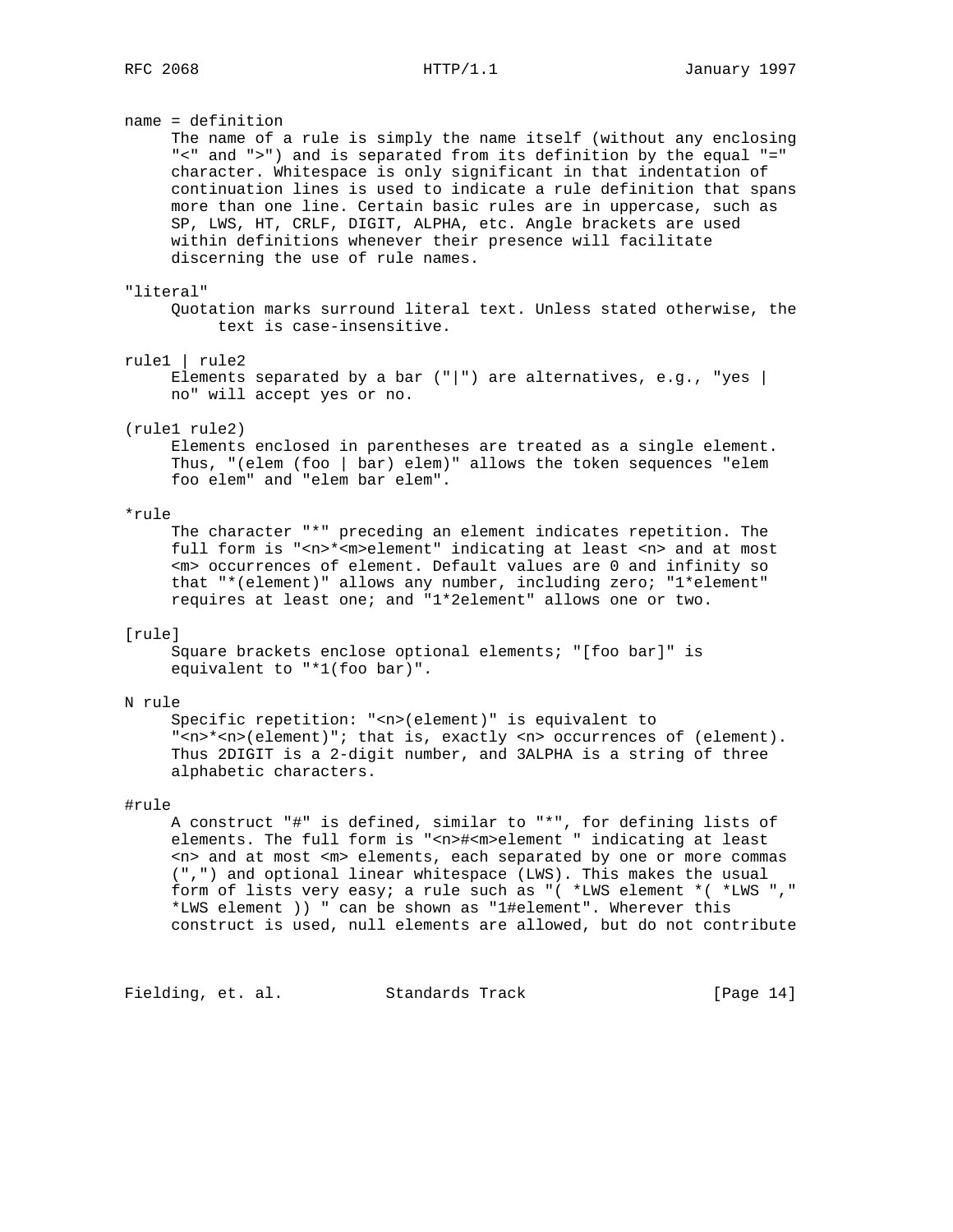to the count of elements present. That is, "(element), , (element) " is permitted, but counts as only two elements. Therefore, where at least one element is required, at least one non-null element must be present. Default values are 0 and infinity so that "#element" allows any number, including zero; "1#element" requires at least one; and "1#2element" allows one or two.

### ; comment

 A semi-colon, set off some distance to the right of rule text, starts a comment that continues to the end of line. This is a simple way of including useful notes in parallel with the specifications.

## implied \*LWS

 The grammar described by this specification is word-based. Except where noted otherwise, linear whitespace (LWS) can be included between any two adjacent words (token or quoted-string), and between adjacent tokens and delimiters (tspecials), without changing the interpretation of a field. At least one delimiter (tspecials) must exist between any two tokens, since they would otherwise be interpreted as a single token.

# 2.2 Basic Rules

 The following rules are used throughout this specification to describe basic parsing constructs. The US-ASCII coded character set is defined by ANSI X3.4-1986 [21].

| OCTET        | = <any 8-bit="" data="" of="" sequence=""></any>                         |
|--------------|--------------------------------------------------------------------------|
| CHAR         | $=$ <any (octets="" <math="" character="" us-ascii="">0 - 127)&gt;</any> |
| UPALPHA      | = <any "a""z"="" letter="" uppercase="" us-ascii=""></any>               |
| LOALPHA      | = <any "a""z"="" letter="" lowercase="" us-ascii=""></any>               |
| ALPHA        | $=$ UPALPHA $ $ LOALPHA                                                  |
| DIGIT        | $=$ <any "0""9"="" digit="" us-ascii=""></any>                           |
| <b>CTL</b>   | = <any character<="" control="" td="" us-ascii=""></any>                 |
|              | (octets $0 - 31$ ) and DEL $(127)$                                       |
| CR.          | = < US-ASCII CR, carriage return (13) >                                  |
| LF           | = <us-ascii (10)="" lf,="" linefeed=""></us-ascii>                       |
| SP           | = < US-ASCII SP, space (32)>                                             |
| HT.          | = < US-ASCII HT, horizontal-tab (9)>                                     |
| $\langle$ "> | = <us-ascii (34)="" double-quote="" mark=""></us-ascii>                  |
|              |                                                                          |

Fielding, et. al. Standards Track [Page 15]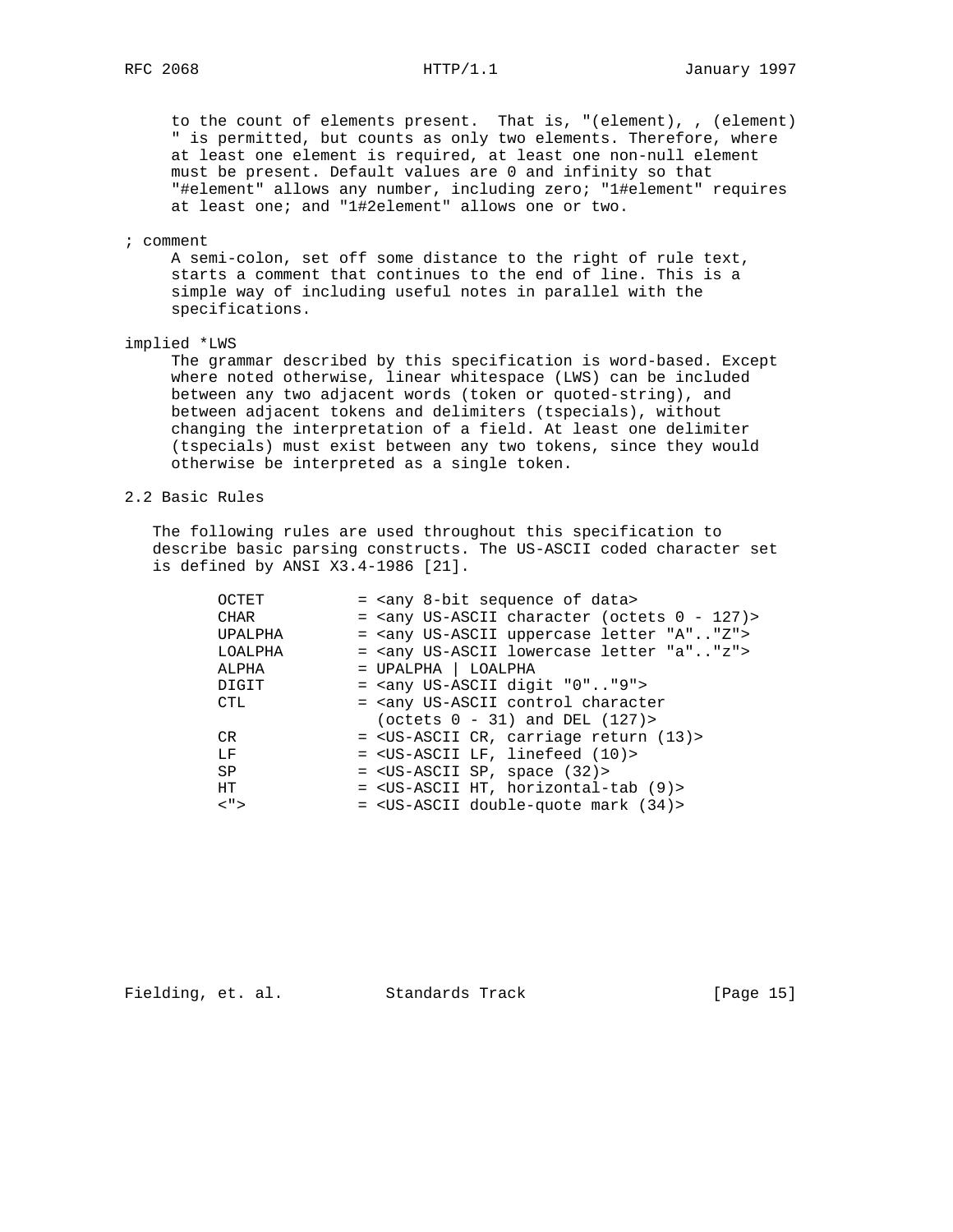HTTP/1.1 defines the sequence CR LF as the end-of-line marker for all protocol elements except the entity-body (see appendix 19.3 for tolerant applications). The end-of-line marker within an entity-body is defined by its associated media type, as described in section 3.7.

 $CRLF$  =  $CR LF$ 

 HTTP/1.1 headers can be folded onto multiple lines if the continuation line begins with a space or horizontal tab. All linear white space, including folding, has the same semantics as SP.

 $LWS = [CRLF] 1*(SP | HT)$ 

 The TEXT rule is only used for descriptive field contents and values that are not intended to be interpreted by the message parser. Words of \*TEXT may contain characters from character sets other than ISO 8859-1 [22] only when encoded according to the rules of RFC 1522 [14].

> TEXT = <any OCTET except CTLs, but including LWS>

Hexadecimal numeric characters are used in several protocol elements.

| $=$<br>. .                       | 11 O 11 | $\mathsf{H} \cap \mathsf{H}$ | יי רד יי<br><u>.</u> | "E" | ۰        |                                     |
|----------------------------------|---------|------------------------------|----------------------|-----|----------|-------------------------------------|
| $\mathbb{R}$ $\sim$ $\mathbb{R}$ | ~       |                              |                      | ◡   | <b>.</b> | "h"   "o"   "d"   "e"   "f"   DICIT |

 Many HTTP/1.1 header field values consist of words separated by LWS or special characters. These special characters MUST be in a quoted string to be used within a parameter value.

| token     | = 1* <any char="" ctls="" except="" or="" tspecials=""></any> |
|-----------|---------------------------------------------------------------|
| tspecials |                                                               |

 Comments can be included in some HTTP header fields by surrounding the comment text with parentheses. Comments are only allowed in fields containing "comment" as part of their field value definition. In all other fields, parentheses are considered part of the field value.

```
comment = "(" * ( ctext | comment ) ")" ctext = <any TEXT excluding "(" and ")">
```
Fielding, et. al. Standards Track [Page 16]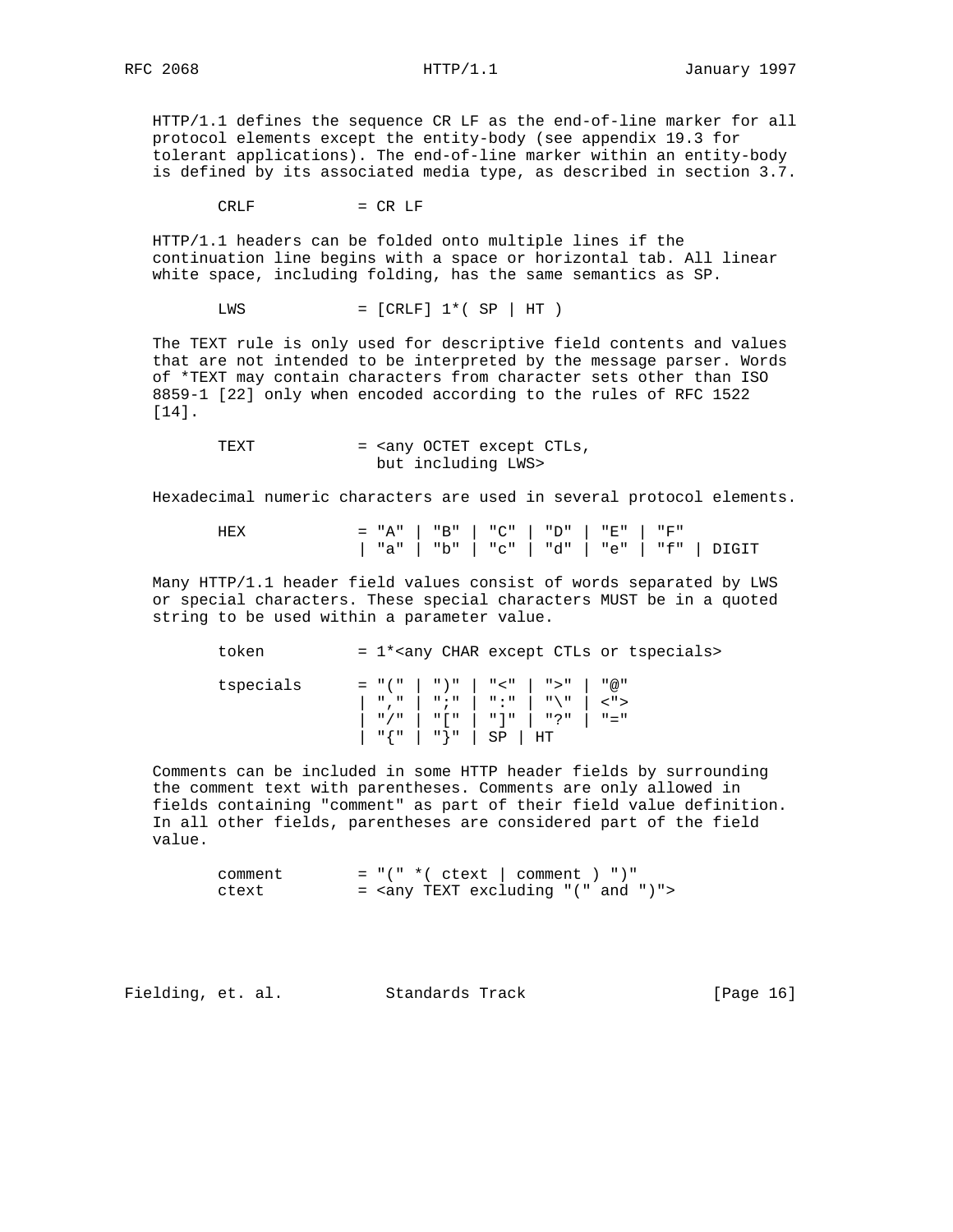A string of text is parsed as a single word if it is quoted using double-quote marks.

quoted-string = ( <"> \*(qdtext) <"> )

qdtext = <any TEXT except <">>

The backslash character  $(\sqrt{m})$  may be used as a single-character quoting mechanism only within quoted-string and comment constructs.

quoted-pair =  $"\$  CHAR

3 Protocol Parameters

3.1 HTTP Version

 HTTP uses a "<major>.<minor>" numbering scheme to indicate versions of the protocol. The protocol versioning policy is intended to allow the sender to indicate the format of a message and its capacity for understanding further HTTP communication, rather than the features obtained via that communication. No change is made to the version number for the addition of message components which do not affect communication behavior or which only add to extensible field values. The <minor> number is incremented when the changes made to the protocol add features which do not change the general message parsing algorithm, but which may add to the message semantics and imply additional capabilities of the sender. The <major> number is incremented when the format of a message within the protocol is changed.

 The version of an HTTP message is indicated by an HTTP-Version field in the first line of the message.

HTTP-Version = "HTTP" "/" 1\*DIGIT "." 1\*DIGIT

 Note that the major and minor numbers MUST be treated as separate integers and that each may be incremented higher than a single digit. Thus, HTTP/2.4 is a lower version than HTTP/2.13, which in turn is lower than HTTP/12.3. Leading zeros MUST be ignored by recipients and MUST NOT be sent.

 Applications sending Request or Response messages, as defined by this specification, MUST include an HTTP-Version of "HTTP/1.1". Use of this version number indicates that the sending application is at least conditionally compliant with this specification.

 The HTTP version of an application is the highest HTTP version for which the application is at least conditionally compliant.

Fielding, et. al. Standards Track [Page 17]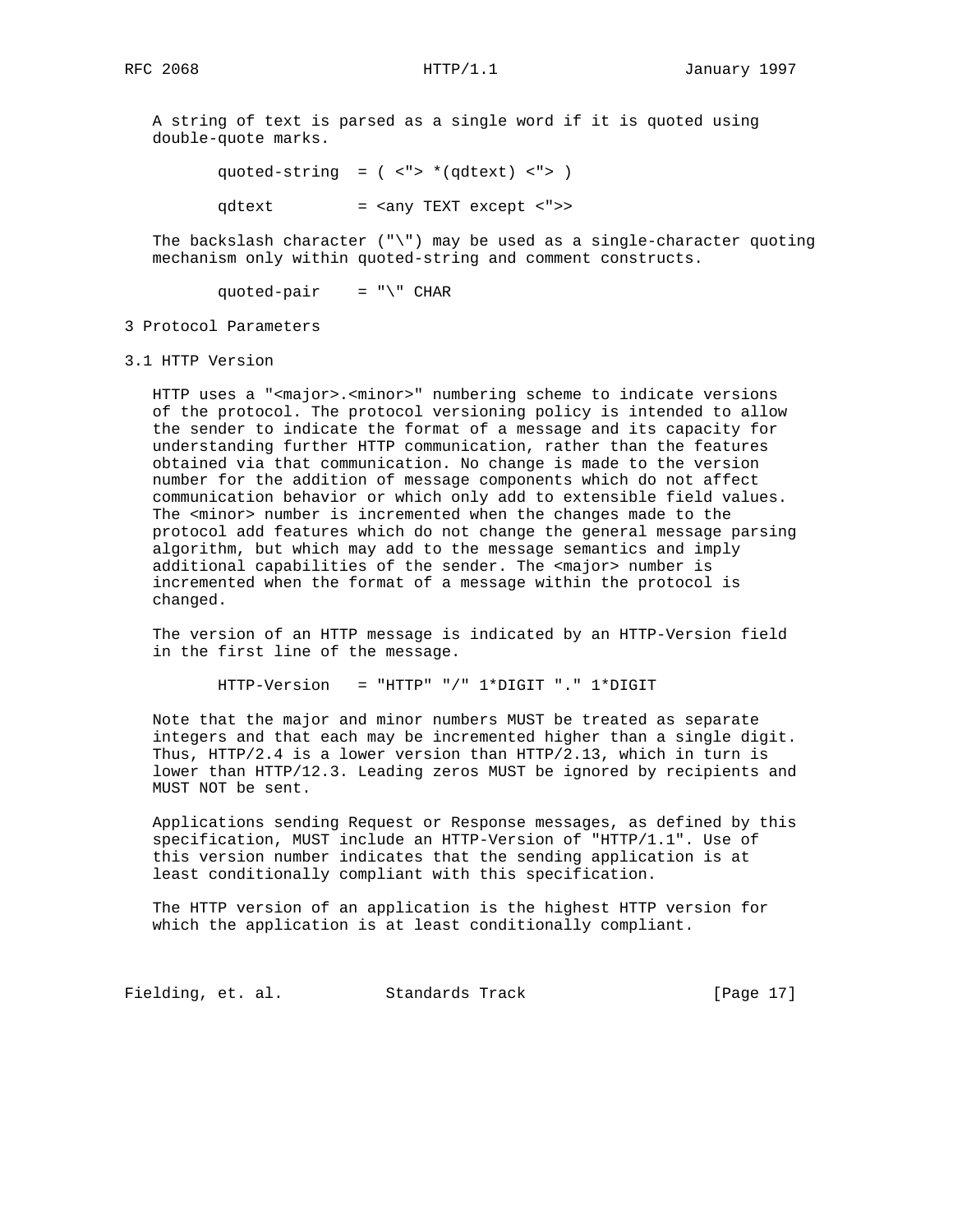Proxy and gateway applications must be careful when forwarding messages in protocol versions different from that of the application. Since the protocol version indicates the protocol capability of the sender, a proxy/gateway MUST never send a message with a version indicator which is greater than its actual version; if a higher version request is received, the proxy/gateway MUST either downgrade the request version, respond with an error, or switch to tunnel behavior. Requests with a version lower than that of the proxy/gateway's version MAY be upgraded before being forwarded; the proxy/gateway's response to that request MUST be in the same major version as the request.

 Note: Converting between versions of HTTP may involve modification of header fields required or forbidden by the versions involved.

3.2 Uniform Resource Identifiers

 URIs have been known by many names: WWW addresses, Universal Document Identifiers, Universal Resource Identifiers , and finally the combination of Uniform Resource Locators (URL) and Names (URN). As far as HTTP is concerned, Uniform Resource Identifiers are simply formatted strings which identify--via name, location, or any other characteristic--a resource.

3.2.1 General Syntax

 URIs in HTTP can be represented in absolute form or relative to some known base URI, depending upon the context of their use. The two forms are differentiated by the fact that absolute URIs always begin with a scheme name followed by a colon.

| URI                              | = ( absoluteURI   relativeURI ) [ "#" fragment ]                                           |
|----------------------------------|--------------------------------------------------------------------------------------------|
|                                  | absoluteURI = $\text{scheme}$ ":" *( uchar   reserved )                                    |
|                                  | $relative \cup RI$ = net path   abs path   rel path                                        |
| net path<br>abs path<br>rel path | $=$ "//" net loc [ abs path ]<br>= "/" rel path<br>= [ path ] [ ";" params ] [ "?" query ] |
| path<br>fseqment<br>segment      | $=$ fseqment $*($ "/" seqment)<br>= 1*pchar<br>$= *pchar$                                  |
| params<br>param                  | $=$ param $*($ ";" param $)$<br>$= *$ (pchar   "/" )                                       |

Fielding, et. al. Standards Track [Page 18]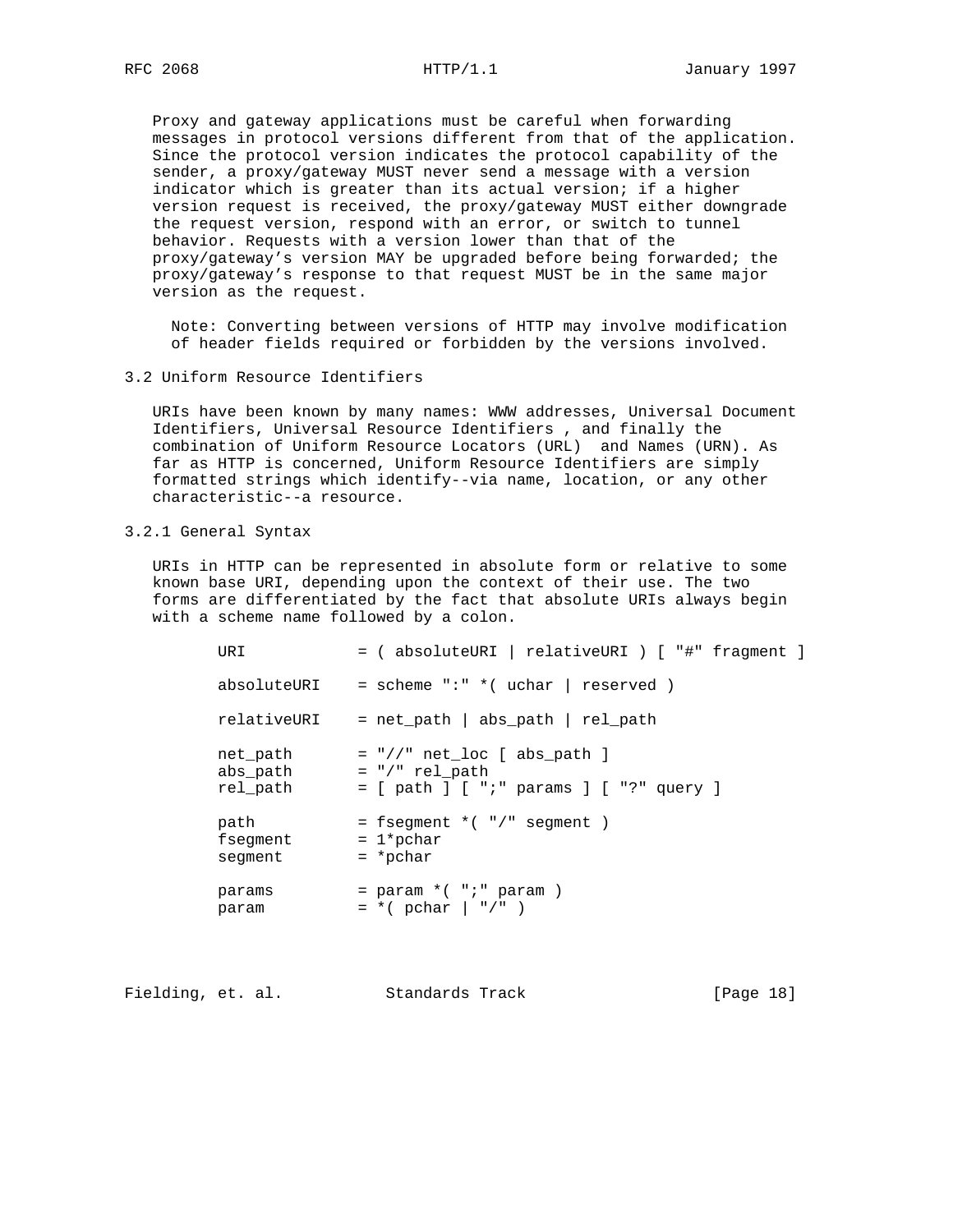scheme = 1\*( ALPHA | DIGIT | "+" | "-" | "." ) net\_loc = \*( pchar | ";" | "?" ) query = \*( uchar | reserved )  $fragment = *(*uchar* | reserved )$  pchar = uchar | ":" | "@" | "&" | "=" | "+" uchar = unreserved | escape unreserved = ALPHA | DIGIT | safe | extra | national escape = "%" HEX HEX reserved = ";" | "/" | "?" | ":" | "@" | "&" | "=" | "+" extra = "!" | "\*" | "'" | "(" | ")" | "," safe = "\$" | "-" | "\_" | "." unsafe = CTL | SP | <"> | "#" | "%" | "<" | ">" national = <any OCTET excluding ALPHA, DIGIT, reserved, extra, safe, and unsafe>

 For definitive information on URL syntax and semantics, see RFC 1738 [4] and RFC 1808 [11]. The BNF above includes national characters not allowed in valid URLs as specified by RFC 1738, since HTTP servers are not restricted in the set of unreserved characters allowed to represent the rel\_path part of addresses, and HTTP proxies may receive requests for URIs not defined by RFC 1738.

 The HTTP protocol does not place any a priori limit on the length of a URI. Servers MUST be able to handle the URI of any resource they serve, and SHOULD be able to handle URIs of unbounded length if they provide GET-based forms that could generate such URIs. A server SHOULD return 414 (Request-URI Too Long) status if a URI is longer than the server can handle (see section 10.4.15).

 Note: Servers should be cautious about depending on URI lengths above 255 bytes, because some older client or proxy implementations may not properly support these lengths.

3.2.2 http URL

 The "http" scheme is used to locate network resources via the HTTP protocol. This section defines the scheme-specific syntax and semantics for http URLs.

Fielding, et. al. Standards Track [Page 19]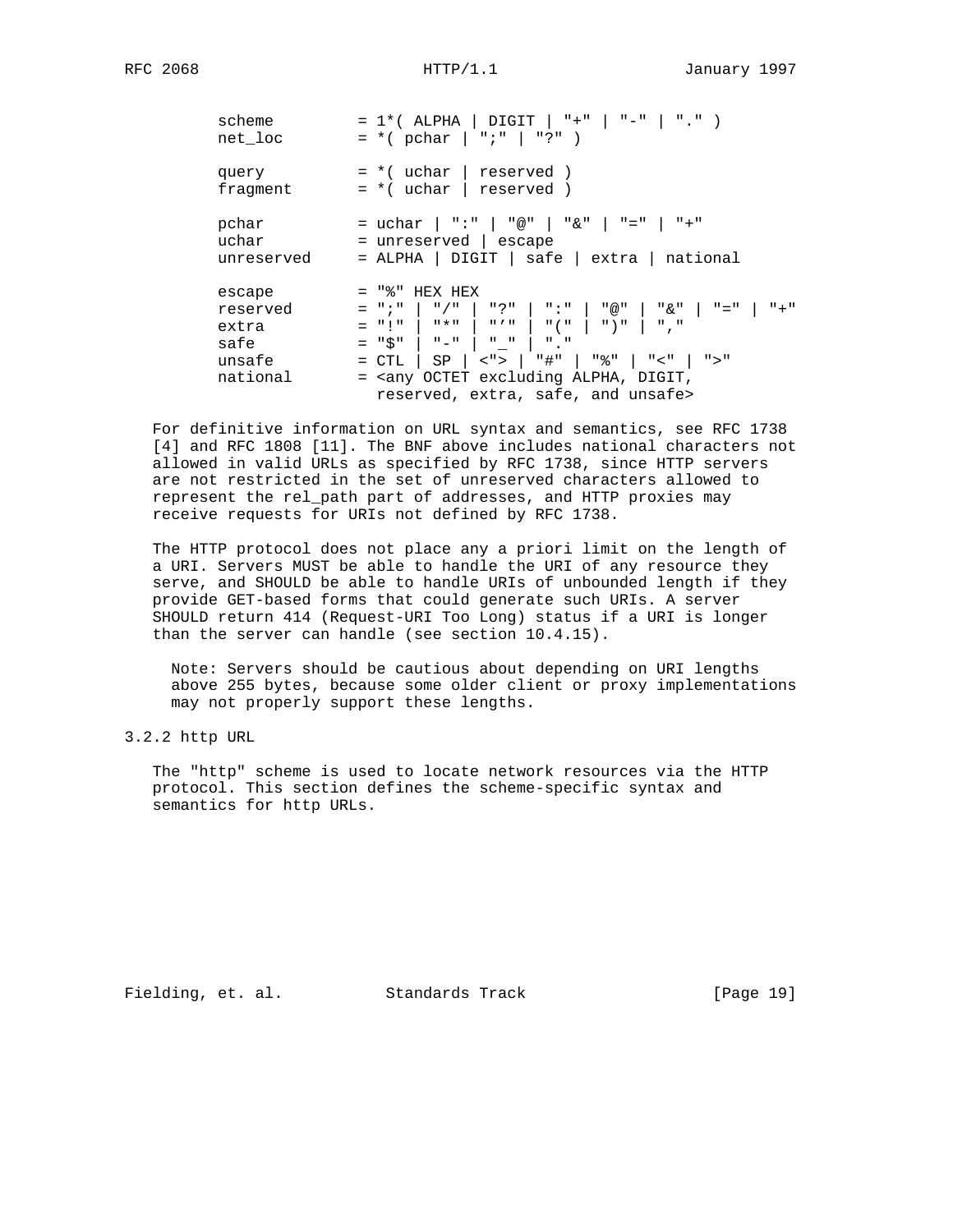- $http://" hctry."$  = "http:" "//" host [ ":" port ] [ abs\_path ]
- host = <A legal Internet host domain name or IP address (in dotted-decimal form), as defined by Section 2.1 of RFC 1123>

port = \*DIGIT

 If the port is empty or not given, port 80 is assumed. The semantics are that the identified resource is located at the server listening for TCP connections on that port of that host, and the Request-URI for the resource is abs\_path. The use of IP addresses in URL's SHOULD be avoided whenever possible (see RFC 1900 [24]). If the abs\_path is not present in the URL, it MUST be given as "/" when used as a Request-URI for a resource (section 5.1.2).

## 3.2.3 URI Comparison

 When comparing two URIs to decide if they match or not, a client SHOULD use a case-sensitive octet-by-octet comparison of the entire URIs, with these exceptions:

- o A port that is empty or not given is equivalent to the default port for that URI;
- o Comparisons of host names MUST be case-insensitive;
- o Comparisons of scheme names MUST be case-insensitive;
- o An empty abs\_path is equivalent to an abs\_path of "/".

 Characters other than those in the "reserved" and "unsafe" sets (see section 3.2) are equivalent to their ""%" HEX HEX" encodings.

For example, the following three URIs are equivalent:

 http://abc.com:80/˜smith/home.html http://ABC.com/%7Esmith/home.html http://ABC.com:/%7esmith/home.html

Fielding, et. al. Standards Track [Page 20]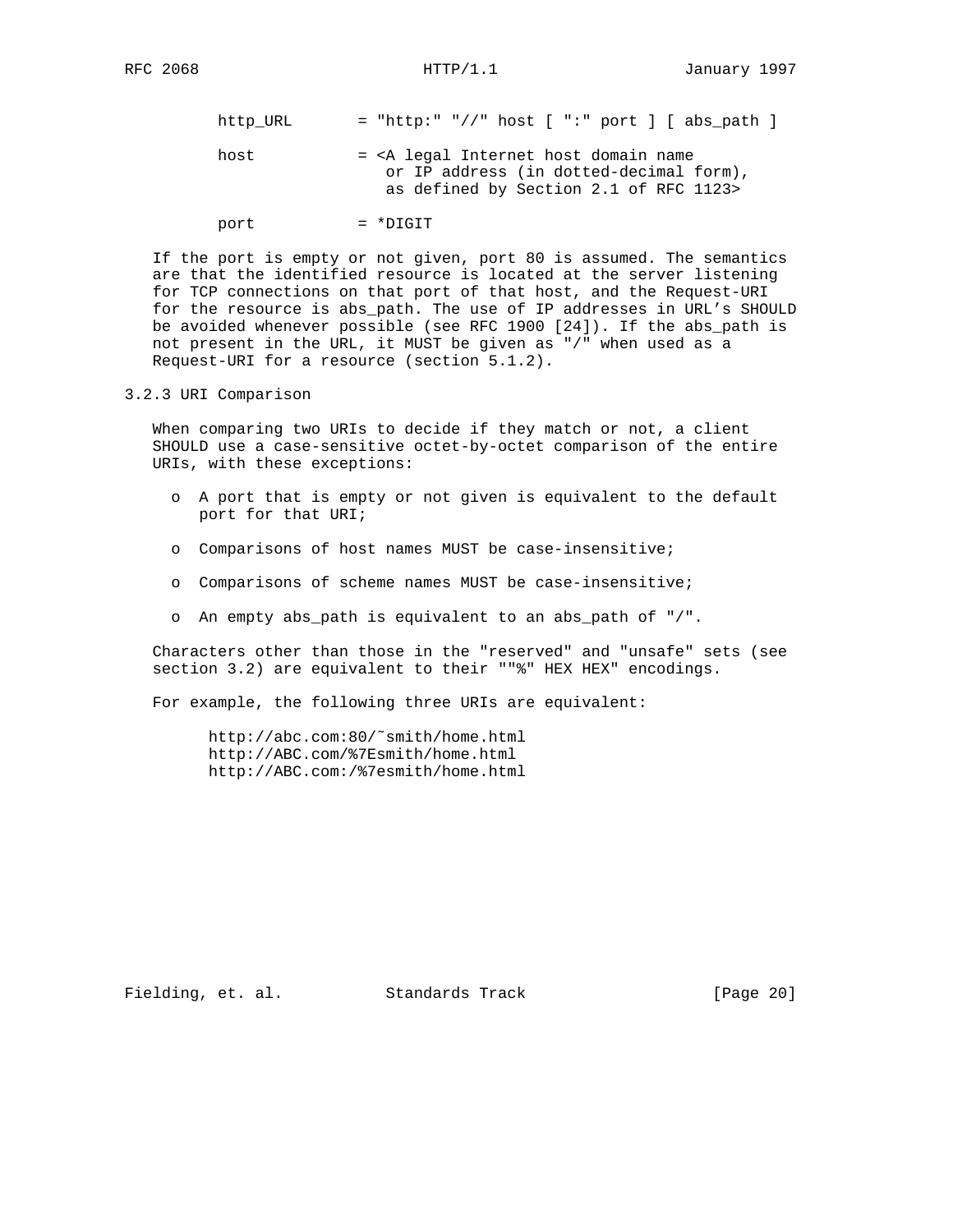# 3.3 Date/Time Formats

## 3.3.1 Full Date

 HTTP applications have historically allowed three different formats for the representation of date/time stamps:

> Sun, 06 Nov 1994 08:49:37 GMT ; RFC 822, updated by RFC 1123 Sunday, 06-Nov-94 08:49:37 GMT ; RFC 850, obsoleted by RFC 1036 Sun Nov 6 08:49:37 1994 ; ANSI C's asctime() format

 The first format is preferred as an Internet standard and represents a fixed-length subset of that defined by RFC 1123 (an update to RFC 822). The second format is in common use, but is based on the obsolete RFC 850 [12] date format and lacks a four-digit year. HTTP/1.1 clients and servers that parse the date value MUST accept all three formats (for compatibility with HTTP/1.0), though they MUST only generate the RFC 1123 format for representing HTTP-date values in header fields.

 Note: Recipients of date values are encouraged to be robust in accepting date values that may have been sent by non-HTTP applications, as is sometimes the case when retrieving or posting messages via proxies/gateways to SMTP or NNTP.

 All HTTP date/time stamps MUST be represented in Greenwich Mean Time (GMT), without exception. This is indicated in the first two formats by the inclusion of "GMT" as the three-letter abbreviation for time zone, and MUST be assumed when reading the asctime format.

|       | $HTTP-date = rfc1123-date   rfc850-date   asctime-date$                                                                                                         |
|-------|-----------------------------------------------------------------------------------------------------------------------------------------------------------------|
|       | $rfc1123$ -date = wkday "," SP datel SP time SP "GMT"<br>rfc850-date = weekday "," SP date2 SP time SP "GMT"<br>asctime-date = wkday SP date3 SP time SP 4DIGIT |
| date1 | = 2DIGIT SP month SP 4DIGIT<br>; day month year (e.g., 02 Jun 1982)                                                                                             |
| date2 | = 2DIGIT "-" month "-" 2DIGIT<br>$;$ day-month-year (e.g., 02-Jun-82)                                                                                           |
| date3 | $=$ month SP ( 2DIGIT   ( SP 1DIGIT ))<br>; month day $(e,q, Jun 2)$                                                                                            |
| time  | $= 2$ DIGIT ":" $2$ DIGIT ":" $2$ DIGIT<br>$: 00:00:00 - 23:59:59$                                                                                              |
| wkday | $=$ "Mon"   "Tue"   "Wed"<br>"Thu"   "Fri"   "Sat"   "Sun"                                                                                                      |
|       |                                                                                                                                                                 |

Fielding, et. al. Standards Track [Page 21]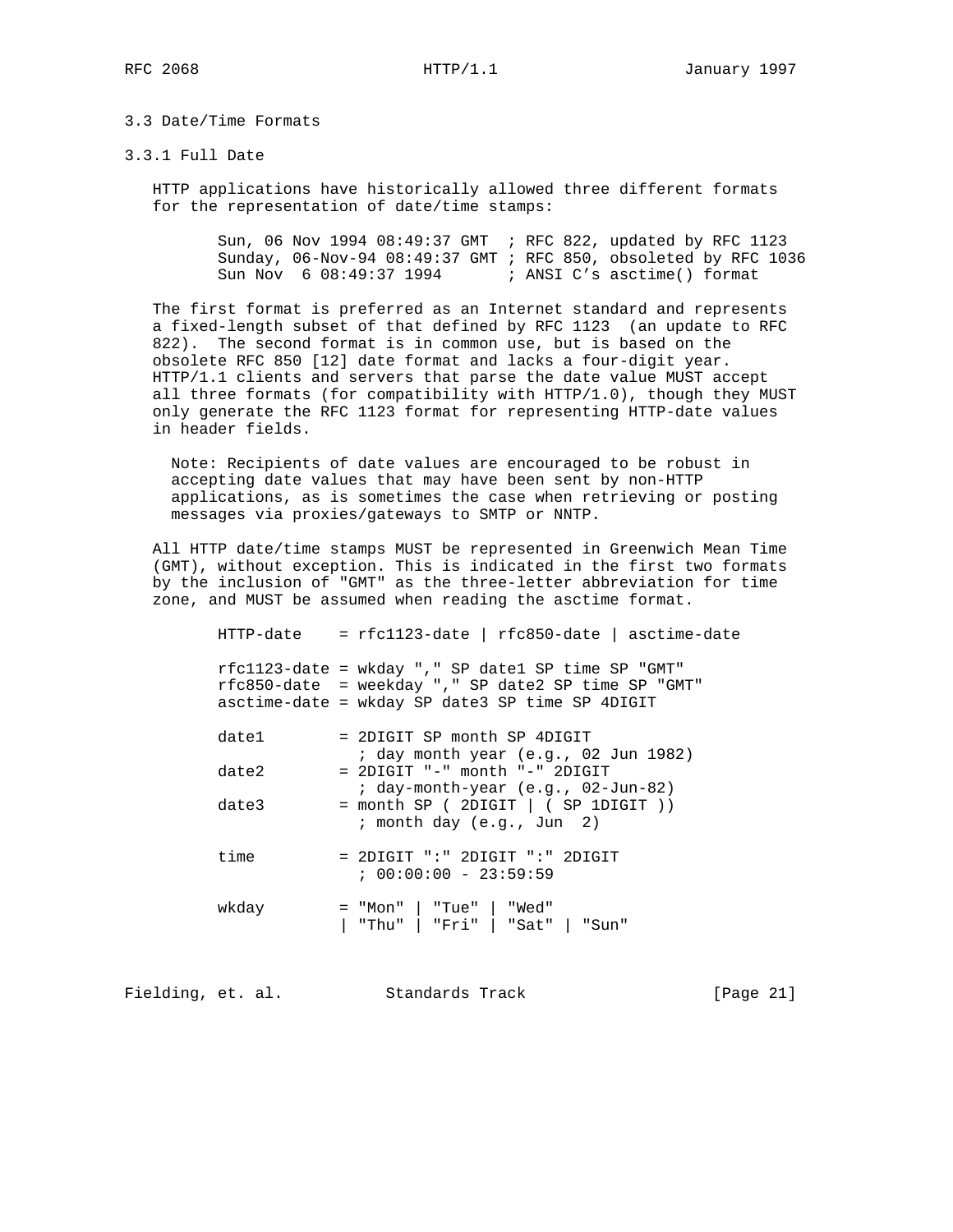weekday = "Monday" | "Tuesday" | "Wednesday" | "Thursday" | "Friday" | "Saturday" | "Sunday" month = "Jan" | "Feb" | "Mar" | "Apr" | "May" | "Jun" | "Jul" | "Aug" | "Sep" | "Oct" | "Nov" | "Dec"

 Note: HTTP requirements for the date/time stamp format apply only to their usage within the protocol stream. Clients and servers are not required to use these formats for user presentation, request logging, etc.

3.3.2 Delta Seconds

 Some HTTP header fields allow a time value to be specified as an integer number of seconds, represented in decimal, after the time that the message was received.

delta-seconds = 1\*DIGIT

3.4 Character Sets

 HTTP uses the same definition of the term "character set" as that described for MIME:

 The term "character set" is used in this document to refer to a method used with one or more tables to convert a sequence of octets into a sequence of characters. Note that unconditional conversion in the other direction is not required, in that not all characters may be available in a given character set and a character set may provide more than one sequence of octets to represent a particular character. This definition is intended to allow various kinds of character encodings, from simple single-table mappings such as US- ASCII to complex table switching methods such as those that use ISO 2022's techniques. However, the definition associated with a MIME character set name MUST fully specify the mapping to be performed from octets to characters. In particular, use of external profiling information to determine the exact mapping is not permitted.

 Note: This use of the term "character set" is more commonly referred to as a "character encoding." However, since HTTP and MIME share the same registry, it is important that the terminology also be shared.

Fielding, et. al. Standards Track [Page 22]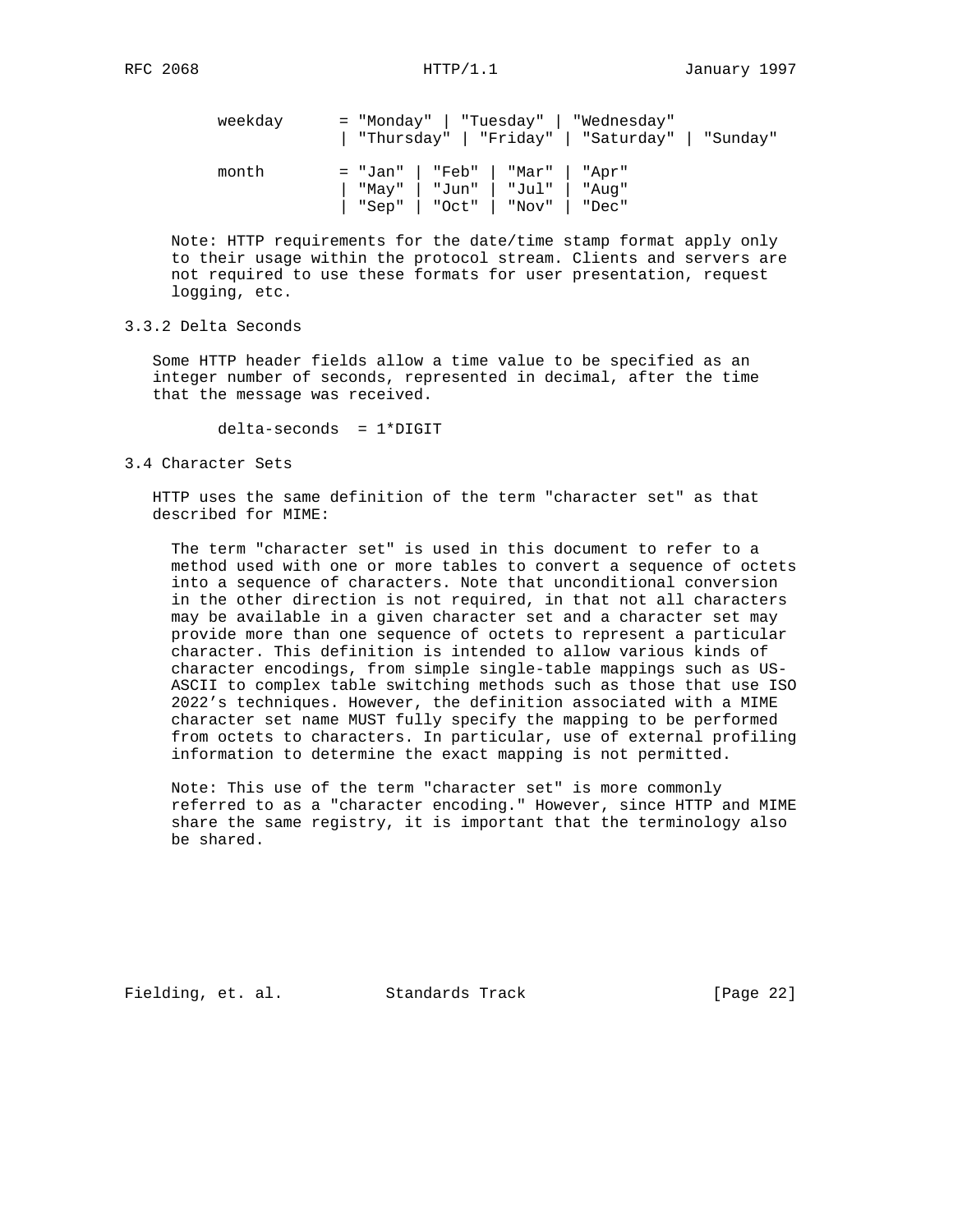HTTP character sets are identified by case-insensitive tokens. The complete set of tokens is defined by the IANA Character Set registry [19].

charset = token

 Although HTTP allows an arbitrary token to be used as a charset value, any token that has a predefined value within the IANA Character Set registry MUST represent the character set defined by that registry. Applications SHOULD limit their use of character sets to those defined by the IANA registry.

3.5 Content Codings

 Content coding values indicate an encoding transformation that has been or can be applied to an entity. Content codings are primarily used to allow a document to be compressed or otherwise usefully transformed without losing the identity of its underlying media type and without loss of information. Frequently, the entity is stored in coded form, transmitted directly, and only decoded by the recipient.

content-coding = token

 All content-coding values are case-insensitive. HTTP/1.1 uses content-coding values in the Accept-Encoding (section 14.3) and Content-Encoding (section 14.12) header fields. Although the value describes the content-coding, what is more important is that it indicates what decoding mechanism will be required to remove the encoding.

 The Internet Assigned Numbers Authority (IANA) acts as a registry for content-coding value tokens. Initially, the registry contains the following tokens:

 gzip An encoding format produced by the file compression program "gzip" (GNU zip) as described in RFC 1952 [25]. This format is a Lempel- Ziv coding (LZ77) with a 32 bit CRC.

compress

 The encoding format produced by the common UNIX file compression program "compress". This format is an adaptive Lempel-Ziv-Welch coding (LZW).

Fielding, et. al. Standards Track [Page 23]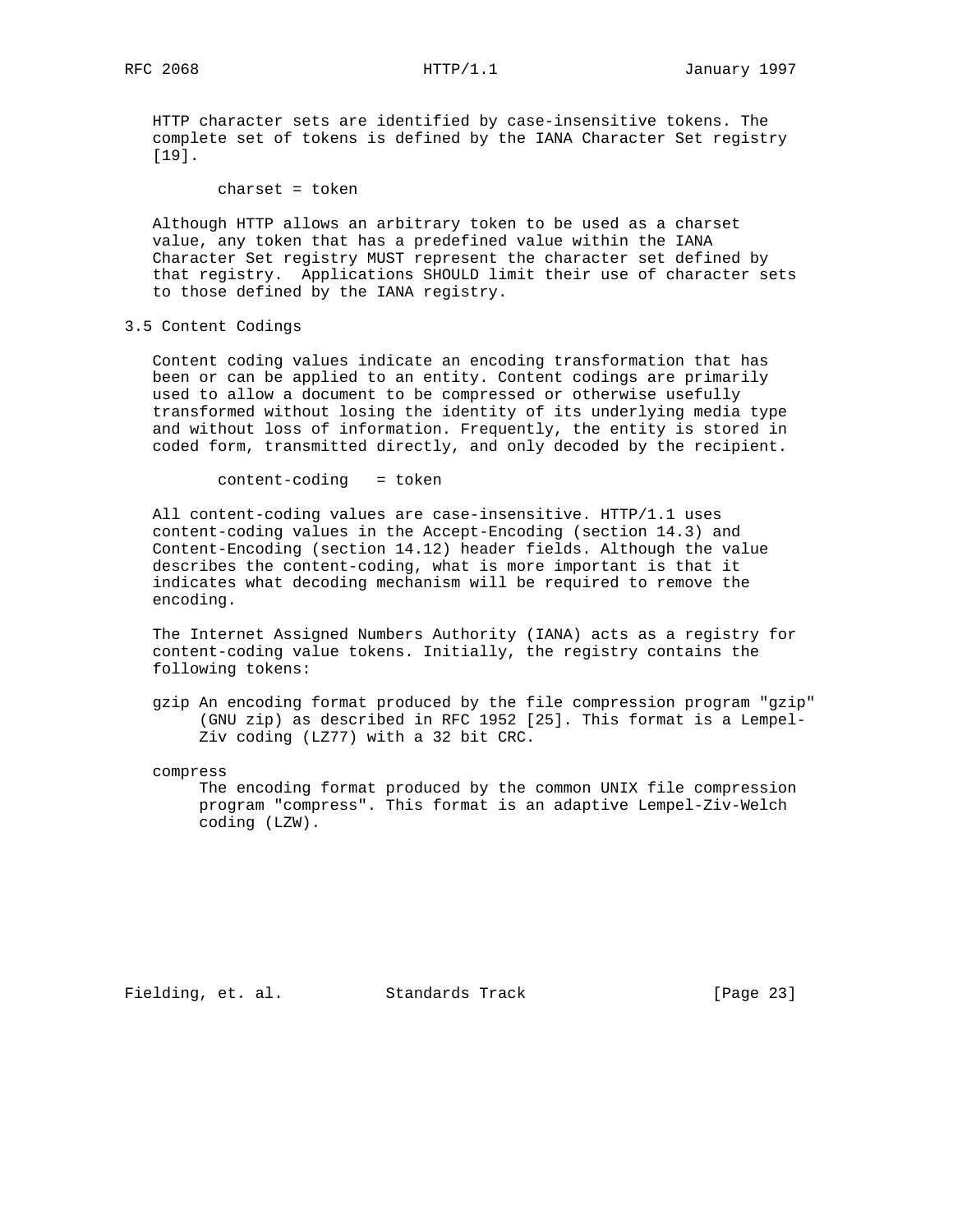Note: Use of program names for the identification of encoding formats is not desirable and should be discouraged for future encodings. Their use here is representative of historical practice, not good design. For compatibility with previous implementations of HTTP, applications should consider "x-gzip" and "x-compress" to be equivalent to "gzip" and "compress" respectively.

 deflate The "zlib" format defined in RFC 1950[31] in combination with the "deflate" compression mechanism described in RFC 1951[29].

 New content-coding value tokens should be registered; to allow interoperability between clients and servers, specifications of the content coding algorithms needed to implement a new value should be publicly available and adequate for independent implementation, and conform to the purpose of content coding defined in this section.

3.6 Transfer Codings

 Transfer coding values are used to indicate an encoding transformation that has been, can be, or may need to be applied to an entity-body in order to ensure "safe transport" through the network. This differs from a content coding in that the transfer coding is a property of the message, not of the original entity.

transfer-coding = "chunked" | transfer-extension

transfer-extension = token

 All transfer-coding values are case-insensitive. HTTP/1.1 uses transfer coding values in the Transfer-Encoding header field (section 14.40).

 Transfer codings are analogous to the Content-Transfer-Encoding values of MIME , which were designed to enable safe transport of binary data over a 7-bit transport service. However, safe transport has a different focus for an 8bit-clean transfer protocol. In HTTP, the only unsafe characteristic of message-bodies is the difficulty in determining the exact body length (section 7.2.2), or the desire to encrypt data over a shared transport.

 The chunked encoding modifies the body of a message in order to transfer it as a series of chunks, each with its own size indicator, followed by an optional footer containing entity-header fields. This allows dynamically-produced content to be transferred along with the information necessary for the recipient to verify that it has received the full message.

Fielding, et. al. Standards Track [Page 24]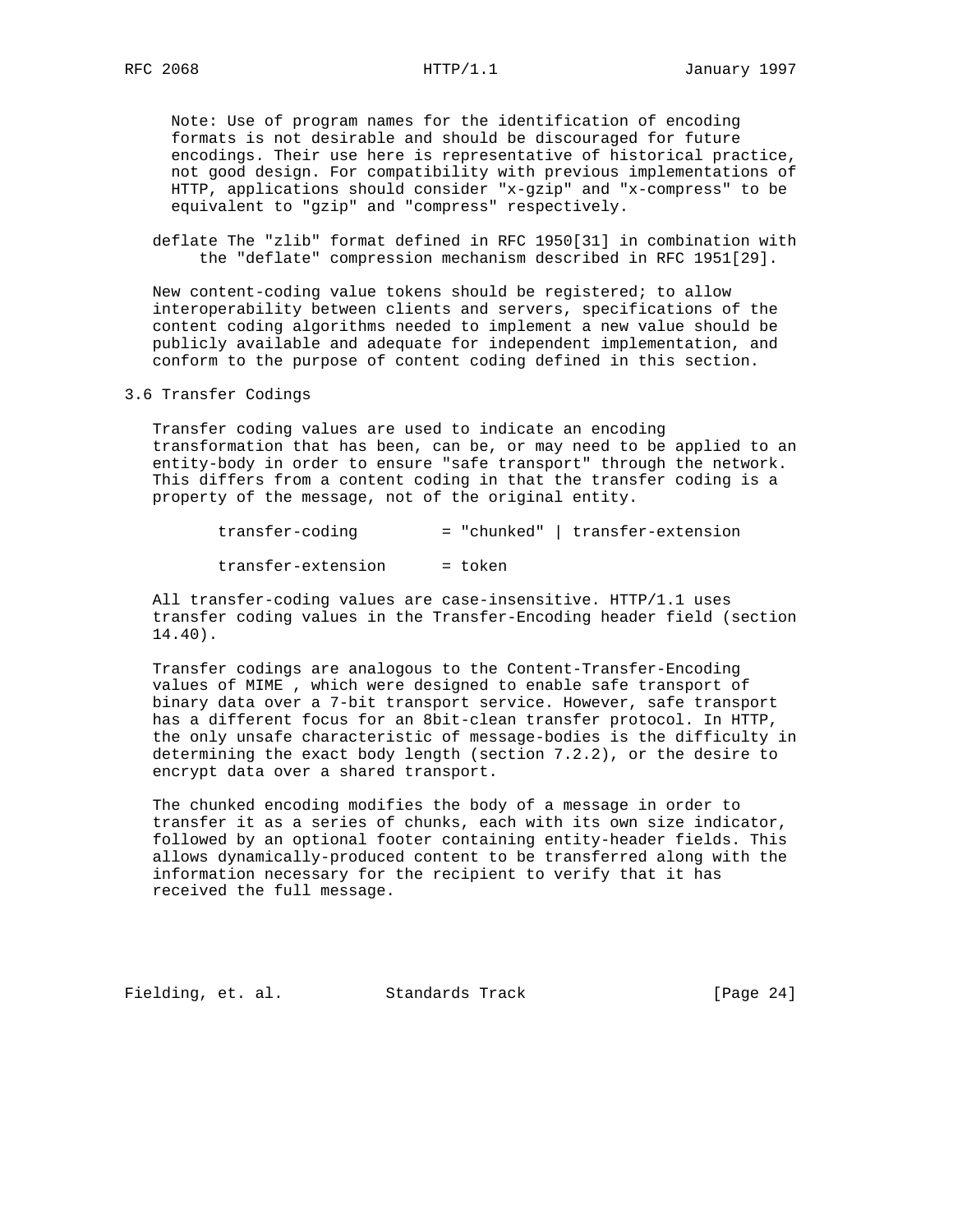| Chunked-Body                          | = *chunk<br>$"0"$ CRLF<br>footer<br><b>CRLF</b>                                                                                                                             |  |
|---------------------------------------|-----------------------------------------------------------------------------------------------------------------------------------------------------------------------------|--|
| chunk                                 | = chunk-size [ chunk-ext ] CRLF<br>chunk-data CRLF                                                                                                                          |  |
| hex-no-zero                           | = <hex "0"="" excluding=""></hex>                                                                                                                                           |  |
| chunk-ext<br>$chunk-ext-name = token$ | $chunk-size = hex-no-zero * HEX$<br>$= *$ ( $"i"$ chunk-ext-name [ $"="$ chunk-ext-value ] )<br>$chunk-ext-val$ = token   quoted-string<br>$chunk-data = chunk-size(OCTET)$ |  |

footer = \*entity-header

 The chunked encoding is ended by a zero-sized chunk followed by the footer, which is terminated by an empty line. The purpose of the footer is to provide an efficient way to supply information about an entity that is generated dynamically; applications MUST NOT send header fields in the footer which are not explicitly defined as being appropriate for the footer, such as Content-MD5 or future extensions to HTTP for digital signatures or other facilities.

 An example process for decoding a Chunked-Body is presented in appendix 19.4.6.

 All HTTP/1.1 applications MUST be able to receive and decode the "chunked" transfer coding, and MUST ignore transfer coding extensions they do not understand. A server which receives an entity-body with a transfer-coding it does not understand SHOULD return 501 (Unimplemented), and close the connection. A server MUST NOT send transfer-codings to an HTTP/1.0 client.

# 3.7 Media Types

 HTTP uses Internet Media Types in the Content-Type (section 14.18) and Accept (section 14.1) header fields in order to provide open and extensible data typing and type negotiation.

 media-type = type "/" subtype \*( ";" parameter ) type = token type = token<br>subtype = token

 Parameters may follow the type/subtype in the form of attribute/value pairs.

Fielding, et. al. Standards Track [Page 25]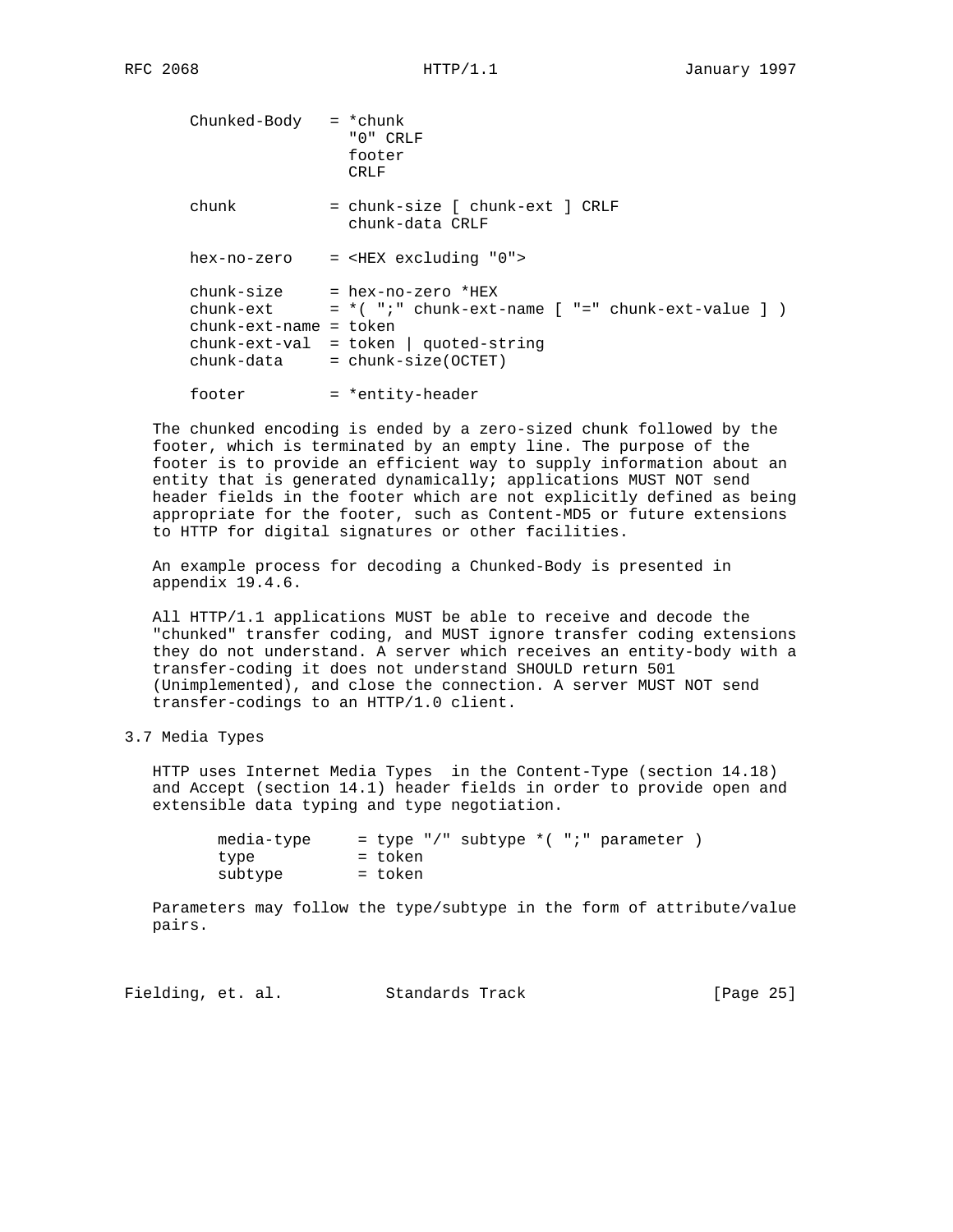parameter = attribute "=" value attribute = token value  $=$  token | quoted-string

 The type, subtype, and parameter attribute names are case insensitive. Parameter values may or may not be case-sensitive, depending on the semantics of the parameter name. Linear white space (LWS) MUST NOT be used between the type and subtype, nor between an attribute and its value. User agents that recognize the media-type MUST process (or arrange to be processed by any external applications used to process that type/subtype by the user agent) the parameters for that MIME type as described by that type/subtype definition to the and inform the user of any problems discovered.

 Note: some older HTTP applications do not recognize media type parameters. When sending data to older HTTP applications, implementations should only use media type parameters when they are required by that type/subtype definition.

 Media-type values are registered with the Internet Assigned Number Authority (IANA). The media type registration process is outlined in RFC 2048 [17]. Use of non-registered media types is discouraged.

3.7.1 Canonicalization and Text Defaults

 Internet media types are registered with a canonical form. In general, an entity-body transferred via HTTP messages MUST be represented in the appropriate canonical form prior to its transmission; the exception is "text" types, as defined in the next paragraph.

 When in canonical form, media subtypes of the "text" type use CRLF as the text line break. HTTP relaxes this requirement and allows the transport of text media with plain CR or LF alone representing a line break when it is done consistently for an entire entity-body. HTTP applications MUST accept CRLF, bare CR, and bare LF as being representative of a line break in text media received via HTTP. In addition, if the text is represented in a character set that does not use octets 13 and 10 for CR and LF respectively, as is the case for some multi-byte character sets, HTTP allows the use of whatever octet sequences are defined by that character set to represent the equivalent of CR and LF for line breaks. This flexibility regarding line breaks applies only to text media in the entity-body; a bare CR or LF MUST NOT be substituted for CRLF within any of the HTTP control structures (such as header fields and multipart boundaries).

 If an entity-body is encoded with a Content-Encoding, the underlying data MUST be in a form defined above prior to being encoded.

Fielding, et. al. Standards Track [Page 26]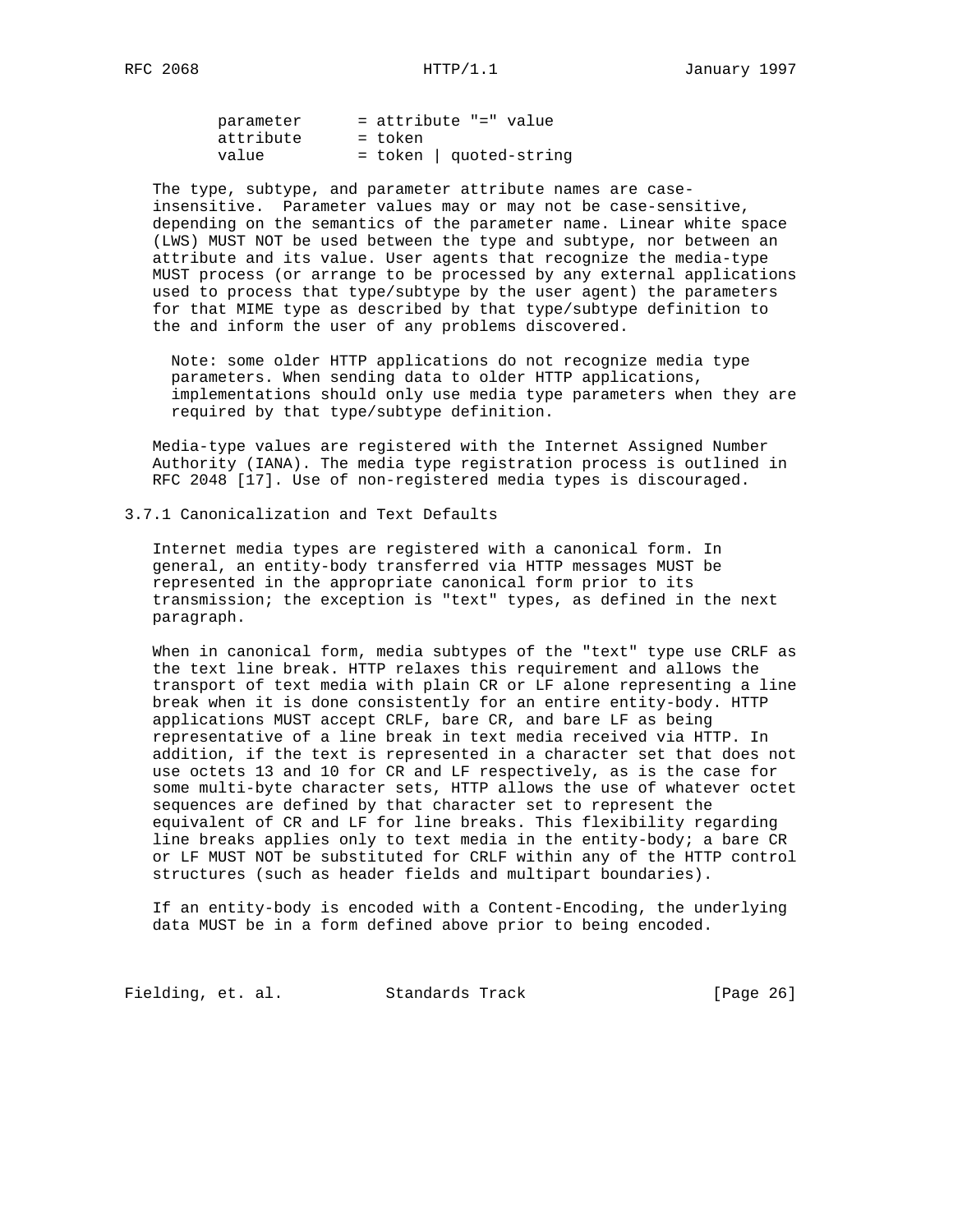The "charset" parameter is used with some media types to define the character set (section 3.4) of the data. When no explicit charset parameter is provided by the sender, media subtypes of the "text" type are defined to have a default charset value of "ISO-8859-1" when received via HTTP. Data in character sets other than "ISO-8859-1" or its subsets MUST be labeled with an appropriate charset value.

 Some HTTP/1.0 software has interpreted a Content-Type header without charset parameter incorrectly to mean "recipient should guess." Senders wishing to defeat this behavior MAY include a charset parameter even when the charset is ISO-8859-1 and SHOULD do so when it is known that it will not confuse the recipient.

 Unfortunately, some older HTTP/1.0 clients did not deal properly with an explicit charset parameter. HTTP/1.1 recipients MUST respect the charset label provided by the sender; and those user agents that have a provision to "guess" a charset MUST use the charset from the content-type field if they support that charset, rather than the recipient's preference, when initially displaying a document.

## 3.7.2 Multipart Types

 MIME provides for a number of "multipart" types -- encapsulations of one or more entities within a single message-body. All multipart types share a common syntax, as defined in MIME [7], and MUST include a boundary parameter as part of the media type value. The message body is itself a protocol element and MUST therefore use only CRLF to represent line breaks between body-parts. Unlike in MIME, the epilogue of any multipart message MUST be empty; HTTP applications MUST NOT transmit the epilogue (even if the original multipart contains an epilogue).

 In HTTP, multipart body-parts MAY contain header fields which are significant to the meaning of that part. A Content-Location header field (section 14.15) SHOULD be included in the body-part of each enclosed entity that can be identified by a URL.

 In general, an HTTP user agent SHOULD follow the same or similar behavior as a MIME user agent would upon receipt of a multipart type. If an application receives an unrecognized multipart subtype, the application MUST treat it as being equivalent to "multipart/mixed".

 Note: The "multipart/form-data" type has been specifically defined for carrying form data suitable for processing via the POST request method, as described in RFC 1867 [15].

Fielding, et. al. Standards Track [Page 27]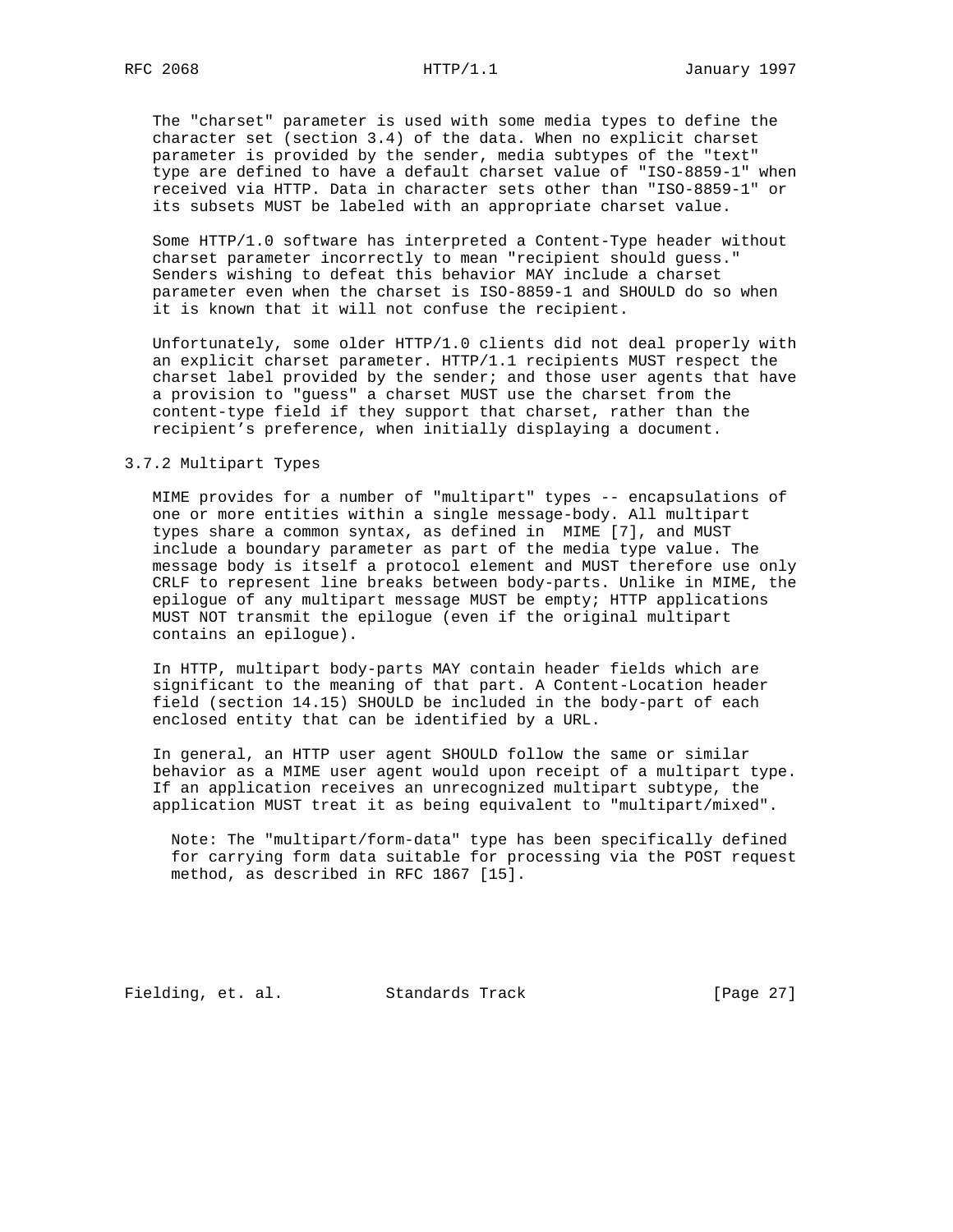# 3.8 Product Tokens

 Product tokens are used to allow communicating applications to identify themselves by software name and version. Most fields using product tokens also allow sub-products which form a significant part of the application to be listed, separated by whitespace. By convention, the products are listed in order of their significance for identifying the application.

product = token ["/" product-version] product-version = token

Examples:

 User-Agent: CERN-LineMode/2.15 libwww/2.17b3 Server: Apache/0.8.4

 Product tokens should be short and to the point -- use of them for advertising or other non-essential information is explicitly forbidden. Although any token character may appear in a product version, this token SHOULD only be used for a version identifier (i.e., successive versions of the same product SHOULD only differ in the product-version portion of the product value).

## 3.9 Quality Values

 HTTP content negotiation (section 12) uses short "floating point" numbers to indicate the relative importance ("weight") of various negotiable parameters. A weight is normalized to a real number in the range 0 through 1, where 0 is the minimum and 1 the maximum value. HTTP/1.1 applications MUST NOT generate more than three digits after the decimal point. User configuration of these values SHOULD also be limited in this fashion.

> qvalue =  $( "0" [ "." 0*3DIGIT ] )$ | ( "1" [ "." 0\*3("0") ] )

 "Quality values" is a misnomer, since these values merely represent relative degradation in desired quality.

# 3.10 Language Tags

 A language tag identifies a natural language spoken, written, or otherwise conveyed by human beings for communication of information to other human beings. Computer languages are explicitly excluded. HTTP uses language tags within the Accept-Language and Content- Language fields.

Fielding, et. al. Standards Track [Page 28]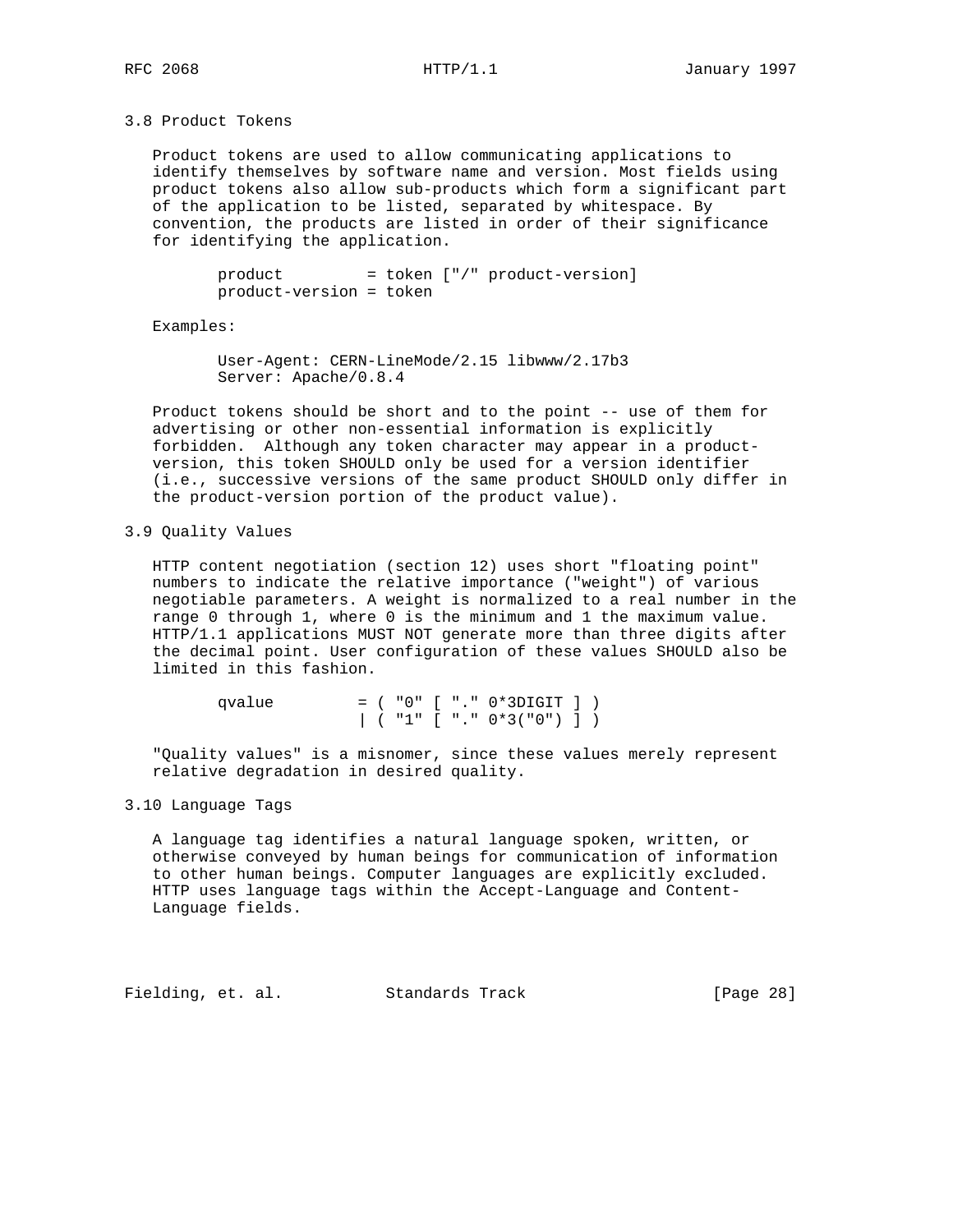The syntax and registry of HTTP language tags is the same as that defined by RFC 1766 [1]. In summary, a language tag is composed of 1 or more parts: A primary language tag and a possibly empty series of subtags:

> language-tag = primary-tag \*( "-" subtag ) primary-tag = 1\*8ALPHA  $subtag = 1*8ALPHA$

 Whitespace is not allowed within the tag and all tags are case insensitive. The name space of language tags is administered by the IANA. Example tags include:

en, en-US, en-cockney, i-cherokee, x-pig-latin

 where any two-letter primary-tag is an ISO 639 language abbreviation and any two-letter initial subtag is an ISO 3166 country code. (The last three tags above are not registered tags; all but the last are examples of tags which could be registered in future.)

3.11 Entity Tags

 Entity tags are used for comparing two or more entities from the same requested resource. HTTP/1.1 uses entity tags in the ETag (section 14.20), If-Match (section 14.25), If-None-Match (section 14.26), and If-Range (section 14.27) header fields. The definition of how they are used and compared as cache validators is in section 13.3.3. An entity tag consists of an opaque quoted string, possibly prefixed by a weakness indicator.

 entity-tag = [ weak ] opaque-tag weak =  $^{\prime\prime}W$ /" opaque-tag = quoted-string

 A "strong entity tag" may be shared by two entities of a resource only if they are equivalent by octet equality.

 A "weak entity tag," indicated by the "W/" prefix, may be shared by two entities of a resource only if the entities are equivalent and could be substituted for each other with no significant change in semantics. A weak entity tag can only be used for weak comparison.

 An entity tag MUST be unique across all versions of all entities associated with a particular resource. A given entity tag value may be used for entities obtained by requests on different URIs without implying anything about the equivalence of those entities.

Fielding, et. al. Standards Track [Page 29]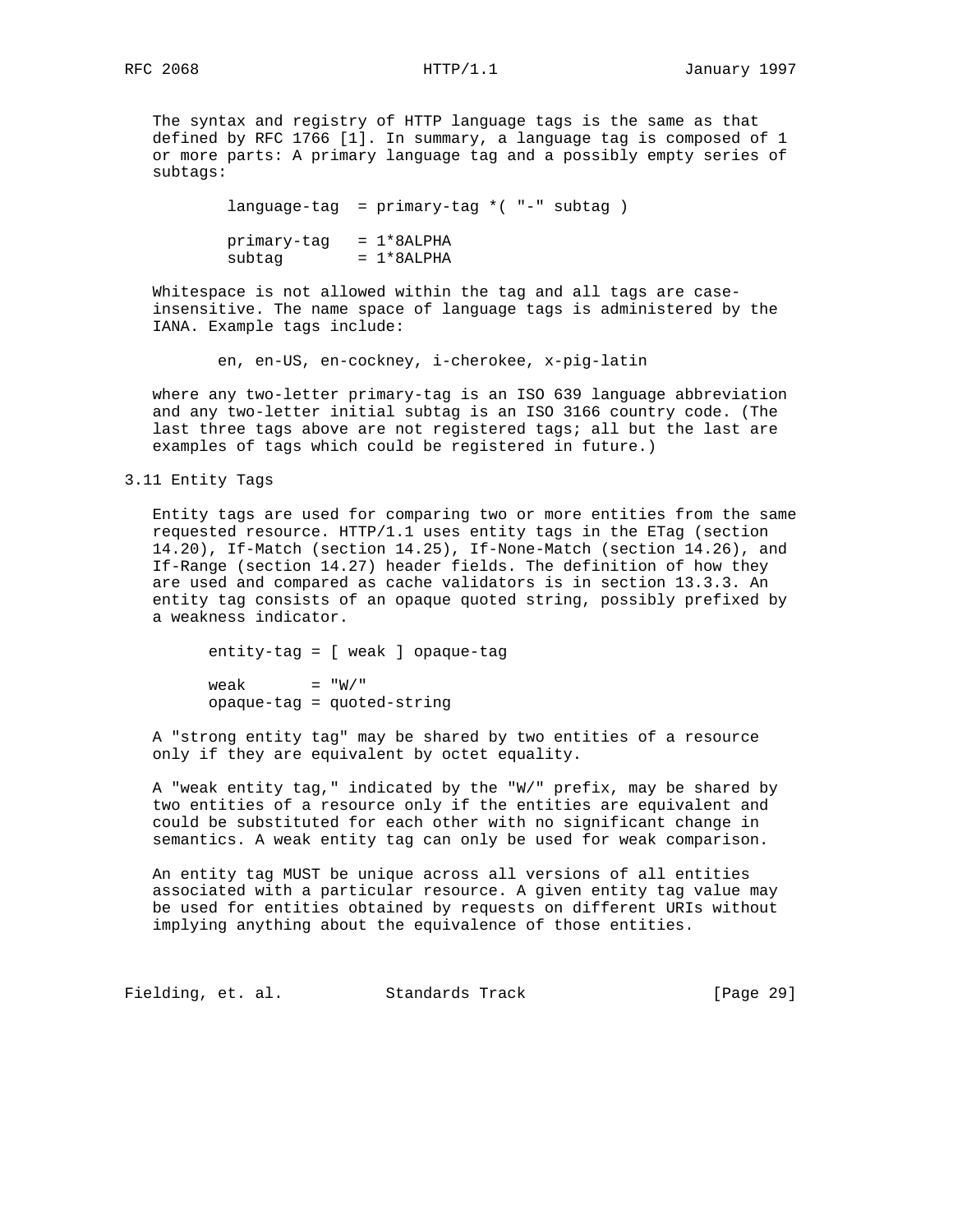3.12 Range Units

 HTTP/1.1 allows a client to request that only part (a range of) the response entity be included within the response. HTTP/1.1 uses range units in the Range (section 14.36) and Content-Range (section 14.17) header fields. An entity may be broken down into subranges according to various structural units.

 $range-unit = bytes-unit | other-range-unit$ bytes-unit = "bytes" other-range-unit = token

The only range unit defined by HTTP/1.1 is "bytes". HTTP/1.1 implementations may ignore ranges specified using other units. HTTP/1.1 has been designed to allow implementations of applications that do not depend on knowledge of ranges.

4 HTTP Message

4.1 Message Types

 HTTP messages consist of requests from client to server and responses from server to client.

HTTP-message = Request | Response ; HTTP/1.1 messages

 Request (section 5) and Response (section 6) messages use the generic message format of RFC 822 [9] for transferring entities (the payload of the message). Both types of message consist of a start-line, one or more header fields (also known as "headers"), an empty line (i.e., a line with nothing preceding the CRLF) indicating the end of the header fields, and an optional message-body.

> generic-message = start-line \*message-header CRLF [ message-body ] start-line = Request-Line | Status-Line

 In the interest of robustness, servers SHOULD ignore any empty line(s) received where a Request-Line is expected. In other words, if the server is reading the protocol stream at the beginning of a message and receives a CRLF first, it should ignore the CRLF.

Fielding, et. al. Standards Track [Page 30]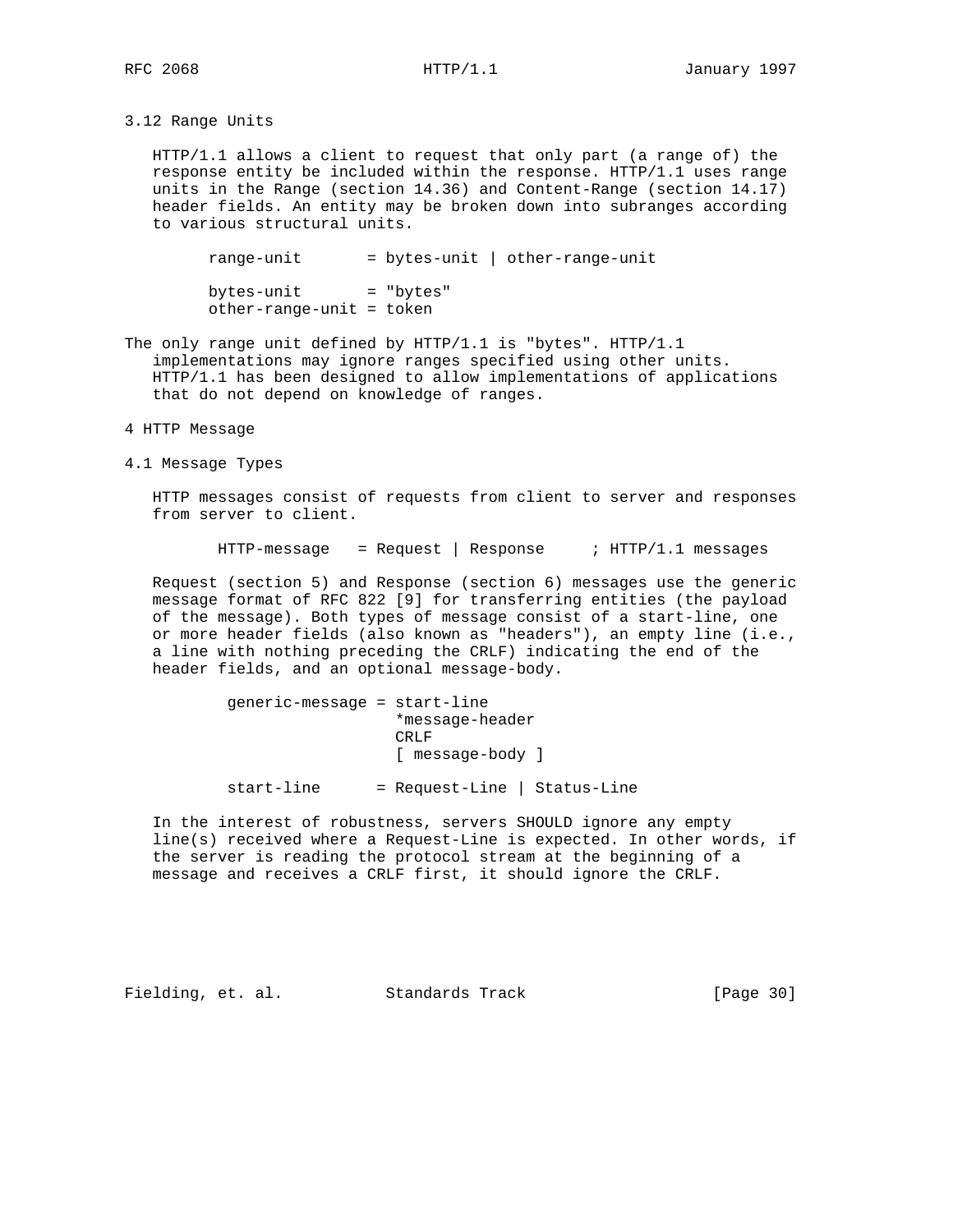Note: certain buggy HTTP/1.0 client implementations generate an extra CRLF's after a POST request. To restate what is explicitly forbidden by the BNF, an HTTP/1.1 client must not preface or follow a request with an extra CRLF.

# 4.2 Message Headers

 HTTP header fields, which include general-header (section 4.5), request-header (section 5.3), response-header (section 6.2), and entity-header (section 7.1) fields, follow the same generic format as that given in Section 3.1 of RFC 822 [9]. Each header field consists of a name followed by a colon (":") and the field value. Field names are case-insensitive. The field value may be preceded by any amount of LWS, though a single SP is preferred. Header fields can be extended over multiple lines by preceding each extra line with at least one SP or HT. Applications SHOULD follow "common form" when generating HTTP constructs, since there might exist some implementations that fail to accept anything beyond the common forms.

 message-header = field-name ":" [ field-value ] CRLF field-name = token field-value =  $*($  field-content | LWS ) field-content = <the OCTETs making up the field-value and consisting of either \*TEXT or combinations of token, tspecials, and quoted-string>

 The order in which header fields with differing field names are received is not significant. However, it is "good practice" to send general-header fields first, followed by request-header or response header fields, and ending with the entity-header fields.

 Multiple message-header fields with the same field-name may be present in a message if and only if the entire field-value for that header field is defined as a comma-separated list [i.e., #(values)]. It MUST be possible to combine the multiple header fields into one "field-name: field-value" pair, without changing the semantics of the message, by appending each subsequent field-value to the first, each separated by a comma. The order in which header fields with the same field-name are received is therefore significant to the interpretation of the combined field value, and thus a proxy MUST NOT change the order of these field values when a message is forwarded.

Fielding, et. al. Standards Track [Page 31]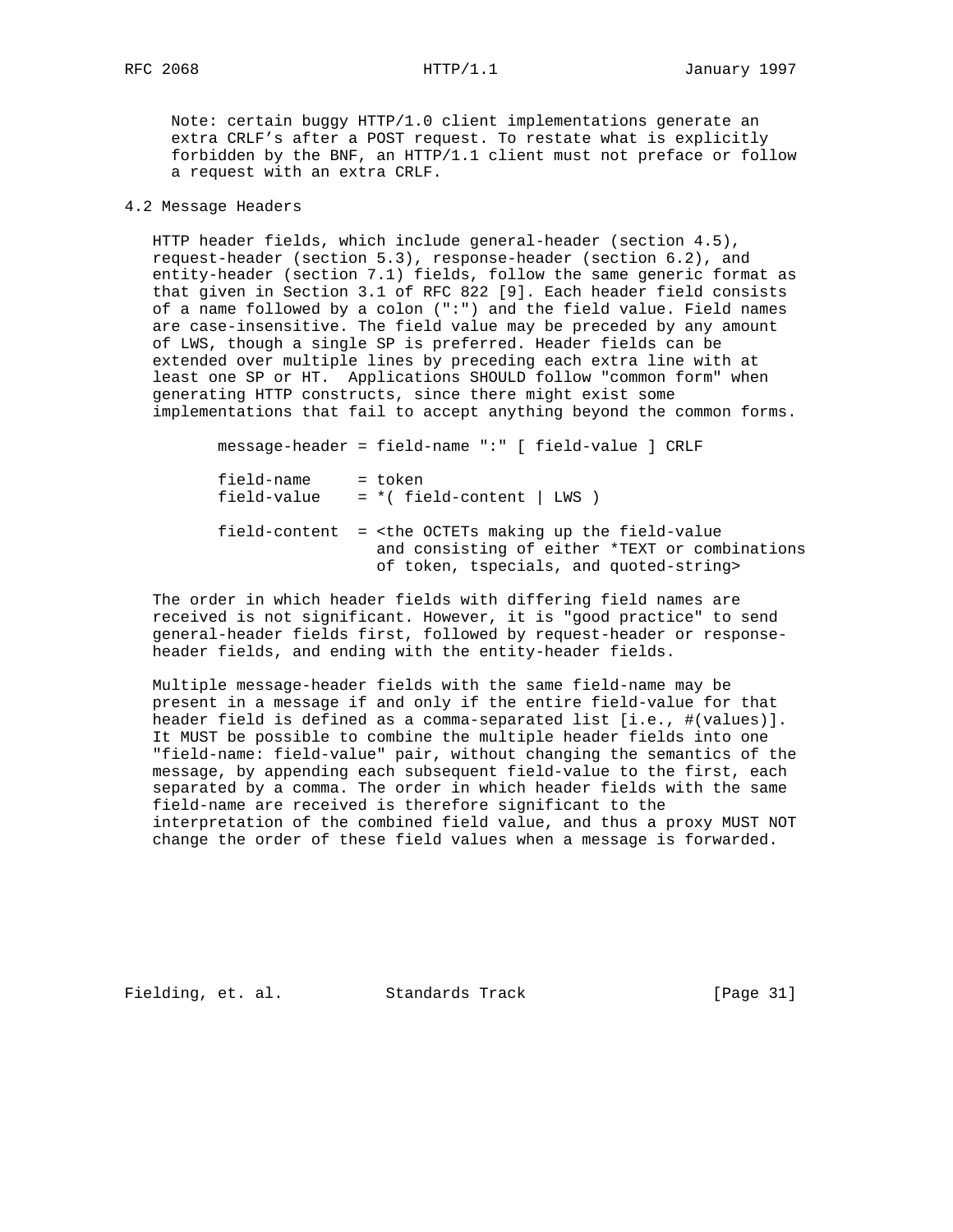# 4.3 Message Body

 The message-body (if any) of an HTTP message is used to carry the entity-body associated with the request or response. The message-body differs from the entity-body only when a transfer coding has been applied, as indicated by the Transfer-Encoding header field (section 14.40).

 message-body = entity-body | <entity-body encoded as per Transfer-Encoding>

 Transfer-Encoding MUST be used to indicate any transfer codings applied by an application to ensure safe and proper transfer of the message. Transfer-Encoding is a property of the message, not of the entity, and thus can be added or removed by any application along the request/response chain.

 The rules for when a message-body is allowed in a message differ for requests and responses.

 The presence of a message-body in a request is signaled by the inclusion of a Content-Length or Transfer-Encoding header field in the request's message-headers. A message-body MAY be included in a request only when the request method (section 5.1.1) allows an entity-body.

 For response messages, whether or not a message-body is included with a message is dependent on both the request method and the response status code (section 6.1.1). All responses to the HEAD request method MUST NOT include a message-body, even though the presence of entity header fields might lead one to believe they do. All 1xx (informational), 204 (no content), and 304 (not modified) responses MUST NOT include a message-body. All other responses do include a message-body, although it may be of zero length.

4.4 Message Length

 When a message-body is included with a message, the length of that body is determined by one of the following (in order of precedence):

- 1. Any response message which MUST NOT include a message-body (such as the 1xx, 204, and 304 responses and any response to a HEAD request) is always terminated by the first empty line after the header fields, regardless of the entity-header fields present in the message.
- 2. If a Transfer-Encoding header field (section 14.40) is present and indicates that the "chunked" transfer coding has been applied, then

Fielding, et. al. Standards Track [Page 32]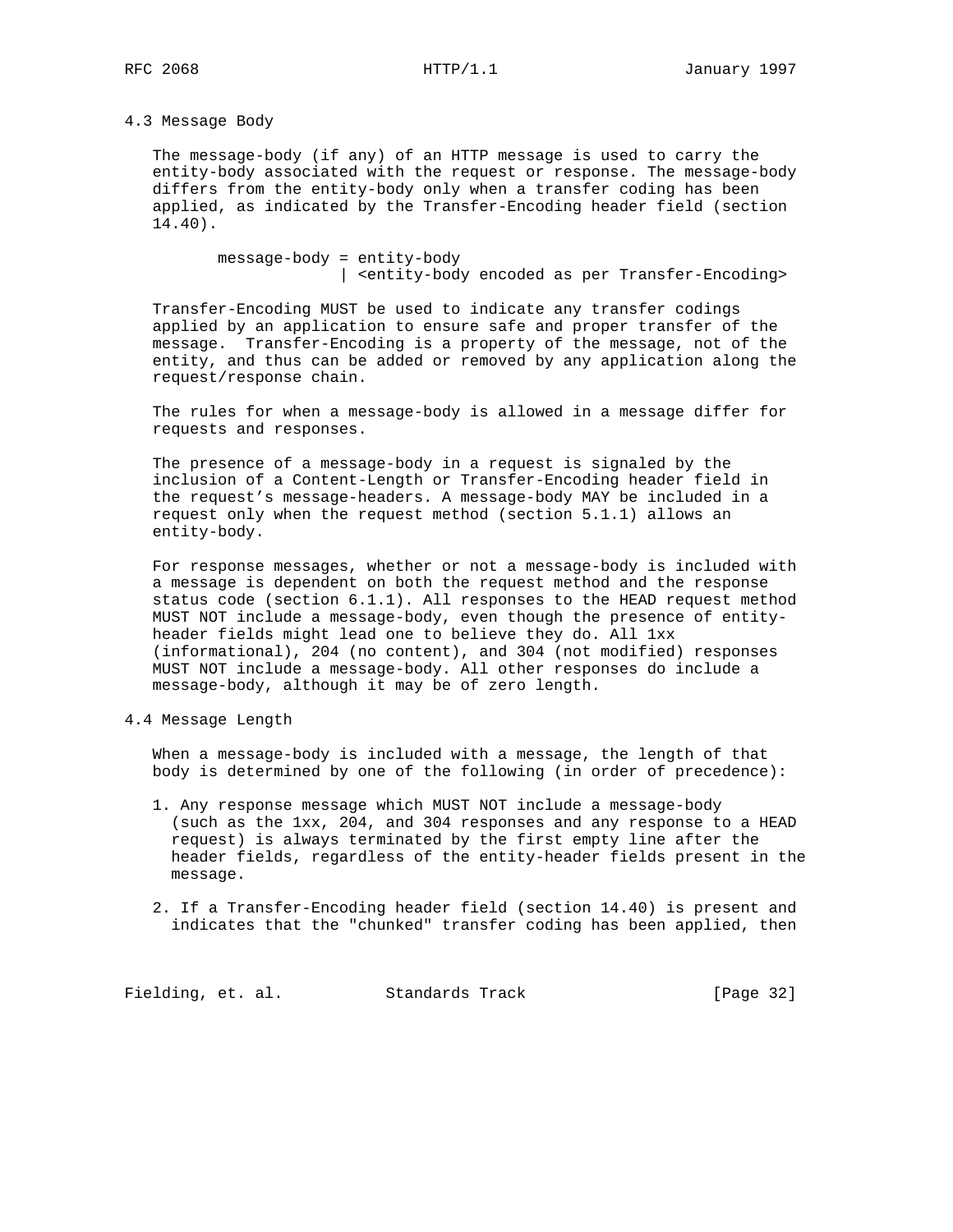the length is defined by the chunked encoding (section 3.6).

- 3. If a Content-Length header field (section 14.14) is present, its value in bytes represents the length of the message-body.
- 4. If the message uses the media type "multipart/byteranges", which is self-delimiting, then that defines the length. This media type MUST NOT be used unless the sender knows that the recipient can parse it; the presence in a request of a Range header with multiple byte-range specifiers implies that the client can parse multipart/byteranges responses.
- 5. By the server closing the connection. (Closing the connection cannot be used to indicate the end of a request body, since that would leave no possibility for the server to send back a response.)

 For compatibility with HTTP/1.0 applications, HTTP/1.1 requests containing a message-body MUST include a valid Content-Length header field unless the server is known to be HTTP/1.1 compliant. If a request contains a message-body and a Content-Length is not given, the server SHOULD respond with 400 (bad request) if it cannot determine the length of the message, or with 411 (length required) if it wishes to insist on receiving a valid Content-Length.

 All HTTP/1.1 applications that receive entities MUST accept the "chunked" transfer coding (section 3.6), thus allowing this mechanism to be used for messages when the message length cannot be determined in advance.

 Messages MUST NOT include both a Content-Length header field and the "chunked" transfer coding. If both are received, the Content-Length MUST be ignored.

 When a Content-Length is given in a message where a message-body is allowed, its field value MUST exactly match the number of OCTETs in the message-body. HTTP/1.1 user agents MUST notify the user when an invalid length is received and detected.

Fielding, et. al. Standards Track [Page 33]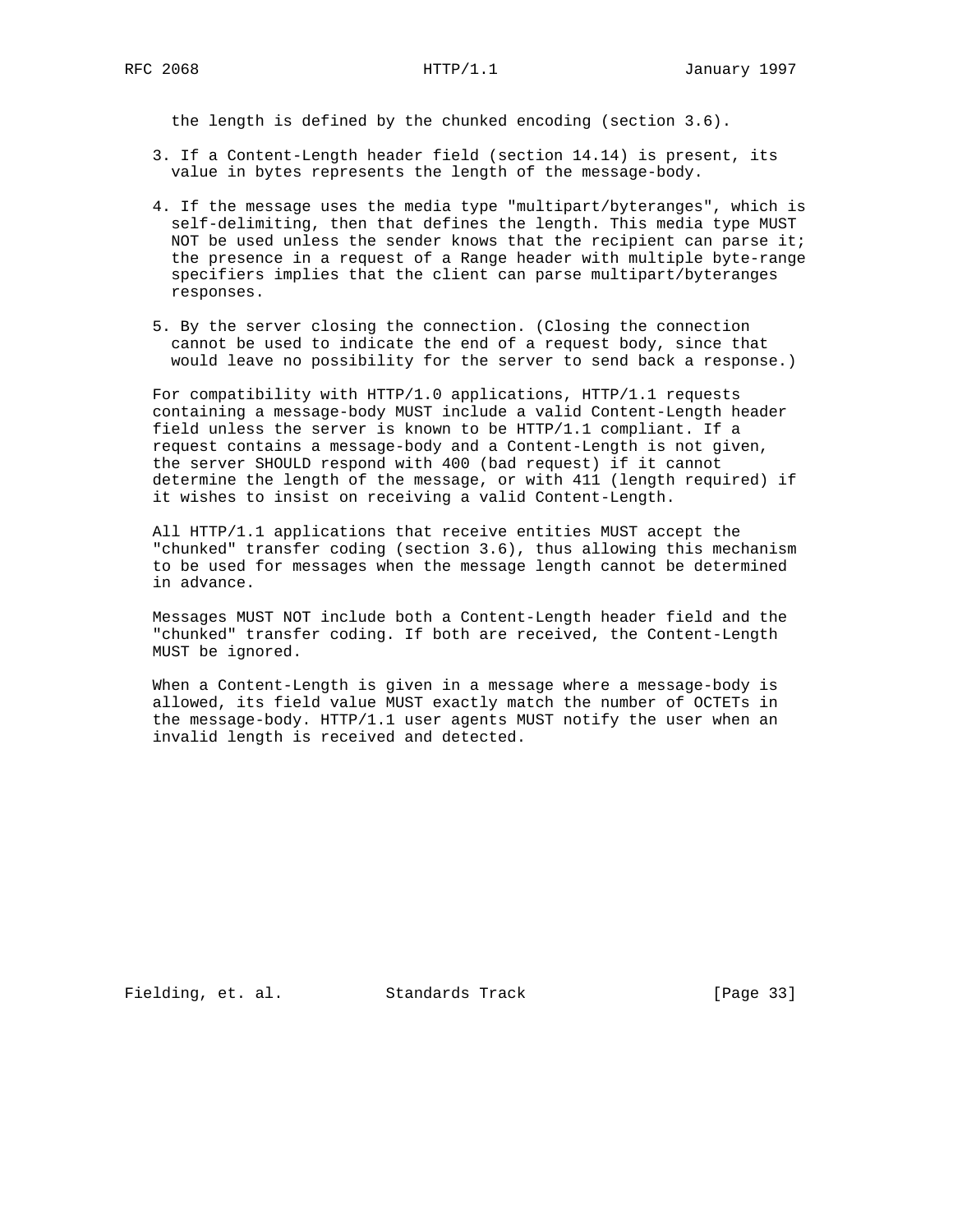# 4.5 General Header Fields

 There are a few header fields which have general applicability for both request and response messages, but which do not apply to the entity being transferred. These header fields apply only to the message being transmitted.

| general-header = Cache-Control | ; Section 14.9    |  |
|--------------------------------|-------------------|--|
| Connection                     | $:$ Section 14.10 |  |
| Date                           | : Section 14.19   |  |
| Pragma                         | : Section 14.32   |  |
| Transfer-Encoding              | ; Section $14.40$ |  |
| Upqrade                        | ; Section 14.41   |  |
| Via                            | ; Section 14.44   |  |

 General-header field names can be extended reliably only in combination with a change in the protocol version. However, new or experimental header fields may be given the semantics of general header fields if all parties in the communication recognize them to be general-header fields. Unrecognized header fields are treated as entity-header fields.

# 5 Request

 A request message from a client to a server includes, within the first line of that message, the method to be applied to the resource, the identifier of the resource, and the protocol version in use.

| Request | = Request-Line    | ; Section 5.1 |  |
|---------|-------------------|---------------|--|
|         | *( general-header | ; Section 4.5 |  |
|         | request-header    | ; Section 5.3 |  |
|         | entity-header )   | ; Section 7.1 |  |
|         | CRLF              |               |  |
|         | message-body ]    | ; Section 7.2 |  |

5.1 Request-Line

 The Request-Line begins with a method token, followed by the Request-URI and the protocol version, and ending with CRLF. The elements are separated by SP characters. No CR or LF are allowed except in the final CRLF sequence.

Request-Line = Method SP Request-URI SP HTTP-Version CRLF

Fielding, et. al. Standards Track [Page 34]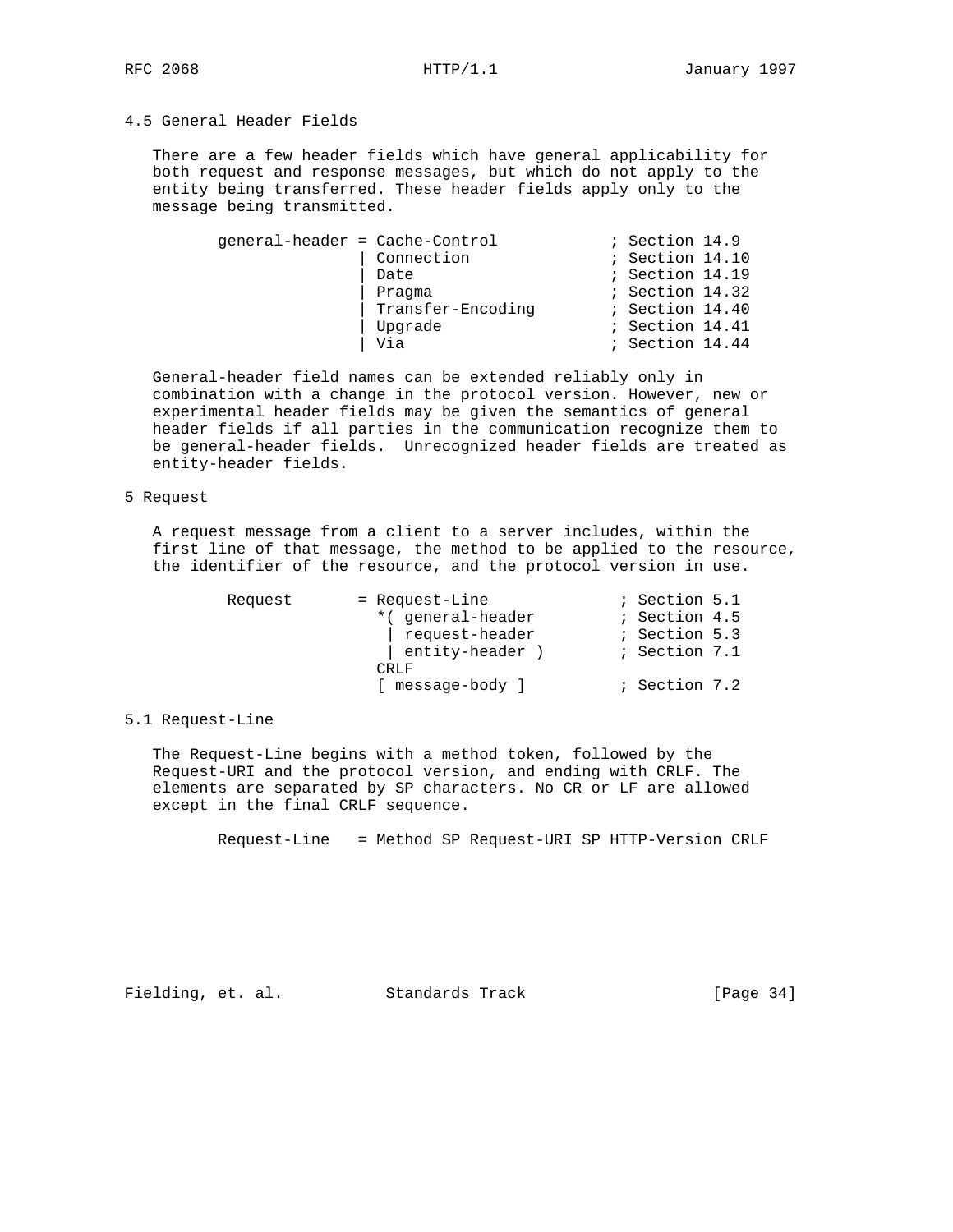# 5.1.1 Method

 The Method token indicates the method to be performed on the resource identified by the Request-URI. The method is case-sensitive.

Method = "OPTIONS" ; Section 9.2<br>| "GET" ; Section 9.3  $\begin{array}{|c|c|c|c|c|}\hline & \text{``GET''} & \text{ } & \text{``Section 9.3}\hline \end{array}$  | "HEAD" ; Section 9.4 | "POST" ; Section 9.5 | "PUT" ; Section 9.6 | "DELETE" ; Section 9.7 | "TRACE" ; Section 9.8 extension-method

## extension-method = token

 The list of methods allowed by a resource can be specified in an Allow header field (section 14.7). The return code of the response always notifies the client whether a method is currently allowed on a resource, since the set of allowed methods can change dynamically. Servers SHOULD return the status code 405 (Method Not Allowed) if the method is known by the server but not allowed for the requested resource, and 501 (Not Implemented) if the method is unrecognized or not implemented by the server. The list of methods known by a server can be listed in a Public response-header field (section 14.35).

 The methods GET and HEAD MUST be supported by all general-purpose servers. All other methods are optional; however, if the above methods are implemented, they MUST be implemented with the same semantics as those specified in section 9.

## 5.1.2 Request-URI

 The Request-URI is a Uniform Resource Identifier (section 3.2) and identifies the resource upon which to apply the request.

Request-URI = "\*" | absoluteURI | abs\_path

 The three options for Request-URI are dependent on the nature of the request. The asterisk "\*" means that the request does not apply to a particular resource, but to the server itself, and is only allowed when the method used does not necessarily apply to a resource. One example would be

OPTIONS \* HTTP/1.1

 The absoluteURI form is required when the request is being made to a proxy. The proxy is requested to forward the request or service it

Fielding, et. al. Standards Track [Page 35]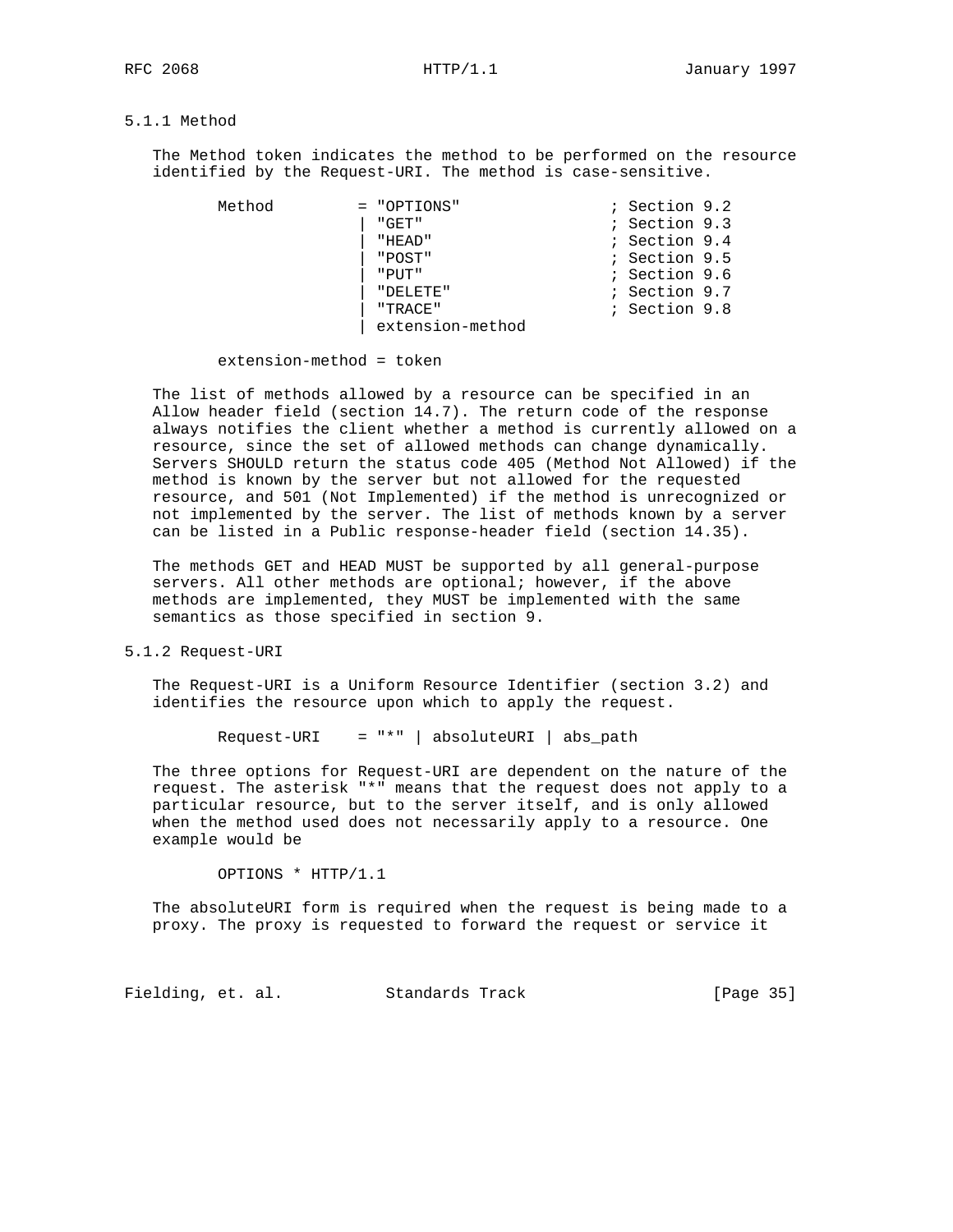from a valid cache, and return the response. Note that the proxy MAY forward the request on to another proxy or directly to the server specified by the absoluteURI. In order to avoid request loops, a proxy MUST be able to recognize all of its server names, including any aliases, local variations, and the numeric IP address. An example Request-Line would be:

GET http://www.w3.org/pub/WWW/TheProject.html HTTP/1.1

 To allow for transition to absoluteURIs in all requests in future versions of HTTP, all HTTP/1.1 servers MUST accept the absoluteURI form in requests, even though HTTP/1.1 clients will only generate them in requests to proxies.

 The most common form of Request-URI is that used to identify a resource on an origin server or gateway. In this case the absolute path of the URI MUST be transmitted (see section 3.2.1, abs\_path) as the Request-URI, and the network location of the URI (net\_loc) MUST be transmitted in a Host header field. For example, a client wishing to retrieve the resource above directly from the origin server would create a TCP connection to port 80 of the host "www.w3.org" and send the lines:

> GET /pub/WWW/TheProject.html HTTP/1.1 Host: www.w3.org

 followed by the remainder of the Request. Note that the absolute path cannot be empty; if none is present in the original URI, it MUST be given as "/" (the server root).

 If a proxy receives a request without any path in the Request-URI and the method specified is capable of supporting the asterisk form of request, then the last proxy on the request chain MUST forward the request with "\*" as the final Request-URI. For example, the request

OPTIONS http://www.ics.uci.edu:8001 HTTP/1.1

would be forwarded by the proxy as

 OPTIONS \* HTTP/1.1 Host: www.ics.uci.edu:8001

after connecting to port 8001 of host "www.ics.uci.edu".

 The Request-URI is transmitted in the format specified in section 3.2.1. The origin server MUST decode the Request-URI in order to properly interpret the request. Servers SHOULD respond to invalid Request-URIs with an appropriate status code.

Fielding, et. al. Standards Track [Page 36]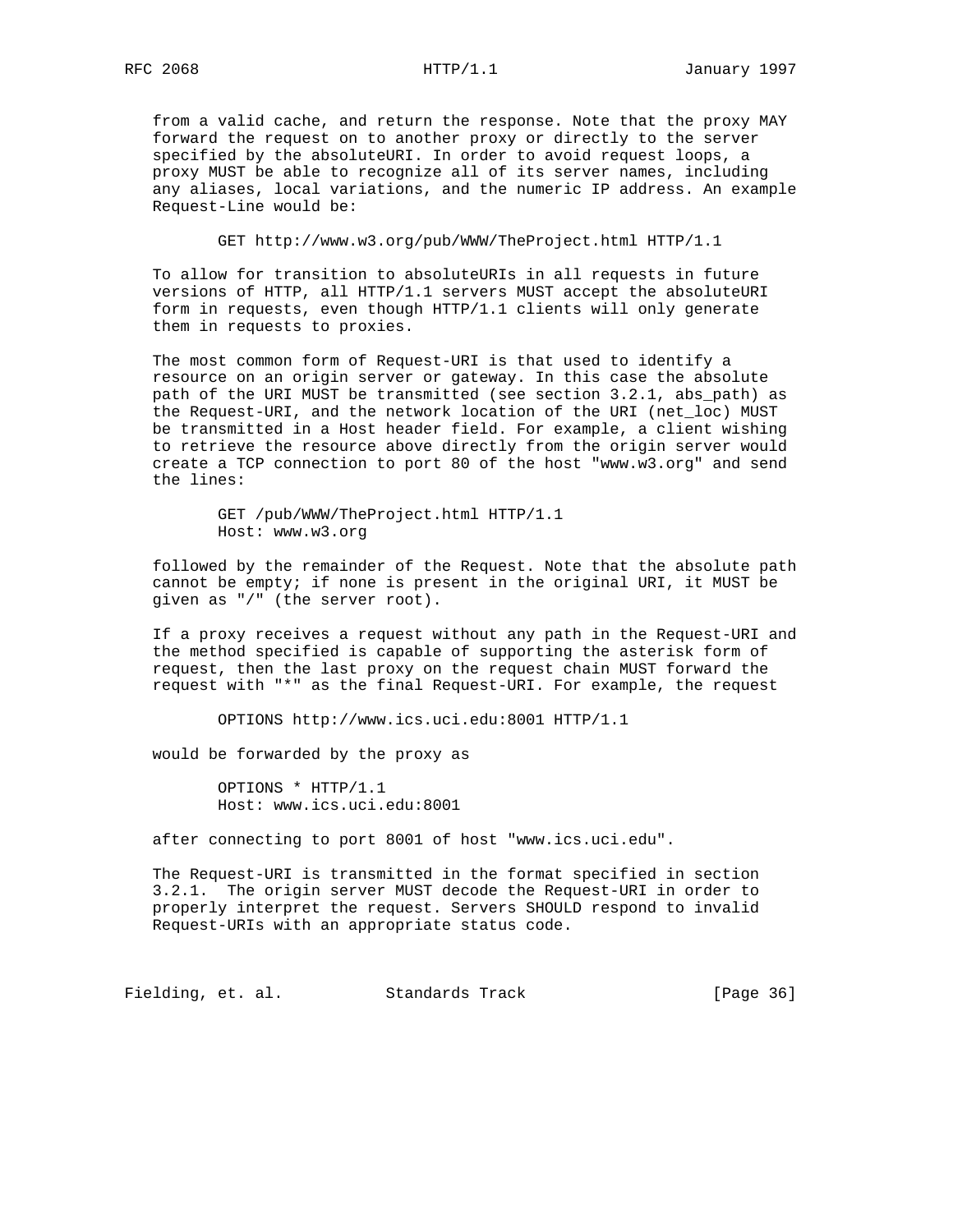In requests that they forward, proxies MUST NOT rewrite the "abs\_path" part of a Request-URI in any way except as noted above to replace a null abs\_path with "\*", no matter what the proxy does in its internal implementation.

 Note: The "no rewrite" rule prevents the proxy from changing the meaning of the request when the origin server is improperly using a non-reserved URL character for a reserved purpose. Implementers should be aware that some pre-HTTP/1.1 proxies have been known to rewrite the Request-URI.

5.2 The Resource Identified by a Request

 HTTP/1.1 origin servers SHOULD be aware that the exact resource identified by an Internet request is determined by examining both the Request-URI and the Host header field.

 An origin server that does not allow resources to differ by the requested host MAY ignore the Host header field value. (But see section 19.5.1 for other requirements on Host support in HTTP/1.1.)

 An origin server that does differentiate resources based on the host requested (sometimes referred to as virtual hosts or vanity hostnames) MUST use the following rules for determining the requested resource on an HTTP/1.1 request:

- 1. If Request-URI is an absoluteURI, the host is part of the Request-URI. Any Host header field value in the request MUST be ignored.
- 2. If the Request-URI is not an absoluteURI, and the request includes a Host header field, the host is determined by the Host header field value.
- 3. If the host as determined by rule 1 or 2 is not a valid host on the server, the response MUST be a 400 (Bad Request) error message.

 Recipients of an HTTP/1.0 request that lacks a Host header field MAY attempt to use heuristics (e.g., examination of the URI path for something unique to a particular host) in order to determine what exact resource is being requested.

5.3 Request Header Fields

 The request-header fields allow the client to pass additional information about the request, and about the client itself, to the server. These fields act as request modifiers, with semantics

Fielding, et. al. Standards Track [Page 37]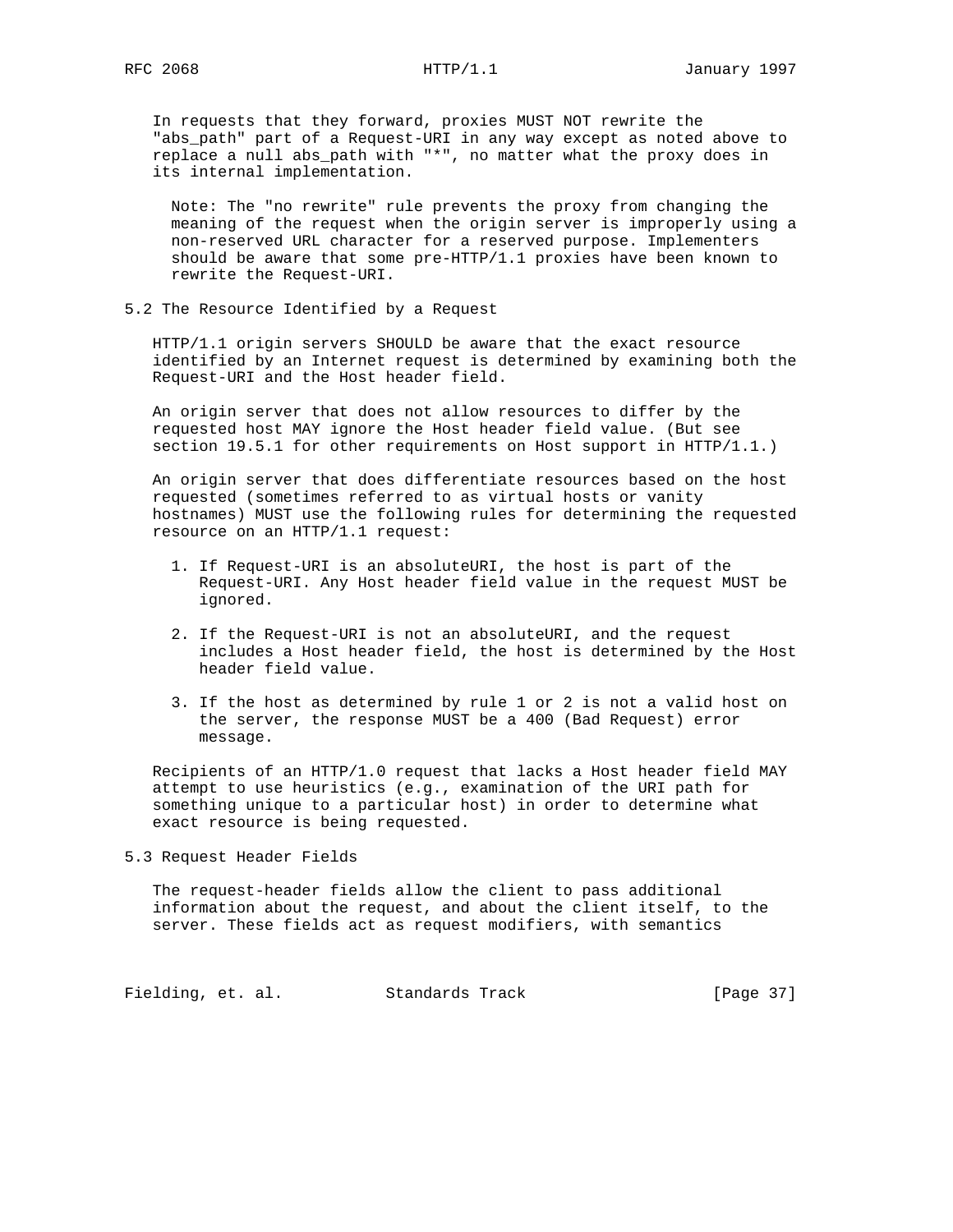| request-header = Accept |                     | ; Section $14.1$  |  |
|-------------------------|---------------------|-------------------|--|
|                         | Accept-Charset      | ; Section 14.2    |  |
|                         | Accept-Encoding     | ; Section 14.3    |  |
|                         | Accept-Lanquage     | ; Section 14.4    |  |
|                         | Authorization       | ; Section 14.8    |  |
|                         | From                | ; Section 14.22   |  |
|                         | Host                | ; Section $14.23$ |  |
|                         | If-Modified-Since   | ; Section $14.24$ |  |
|                         | If-Match            | : Section 14.25   |  |
|                         | If-None-Match       | : Section 14.26   |  |
|                         | $If$ -Range         | ; Section $14.27$ |  |
|                         | If-Unmodified-Since | ; Section $14.28$ |  |
|                         | Max-Forwards        | ; Section 14.31   |  |
|                         | Proxy-Authorization | ; Section 14.34   |  |
|                         | Range               | : Section 14.36   |  |
|                         | Referer             | ; Section $14.37$ |  |
|                         | User-Agent          | Section 14.42     |  |
|                         |                     |                   |  |

 equivalent to the parameters on a programming language method invocation.

 Request-header field names can be extended reliably only in combination with a change in the protocol version. However, new or experimental header fields MAY be given the semantics of request header fields if all parties in the communication recognize them to be request-header fields. Unrecognized header fields are treated as entity-header fields.

# 6 Response

 After receiving and interpreting a request message, a server responds with an HTTP response message.

| $=$ Status-Line    | ; Section 6.1 |
|--------------------|---------------|
| *( general-header  | ; Section 4.5 |
| response-header    | ; Section 6.2 |
| entity-header )    | ; Section 7.1 |
| CRT <sub>I</sub> F |               |
| [ message-body ]   | ; Section 7.2 |
|                    |               |

# 6.1 Status-Line

 The first line of a Response message is the Status-Line, consisting of the protocol version followed by a numeric status code and its associated textual phrase, with each element separated by SP characters. No CR or LF is allowed except in the final CRLF sequence.

Fielding, et. al. Standards Track [Page 38]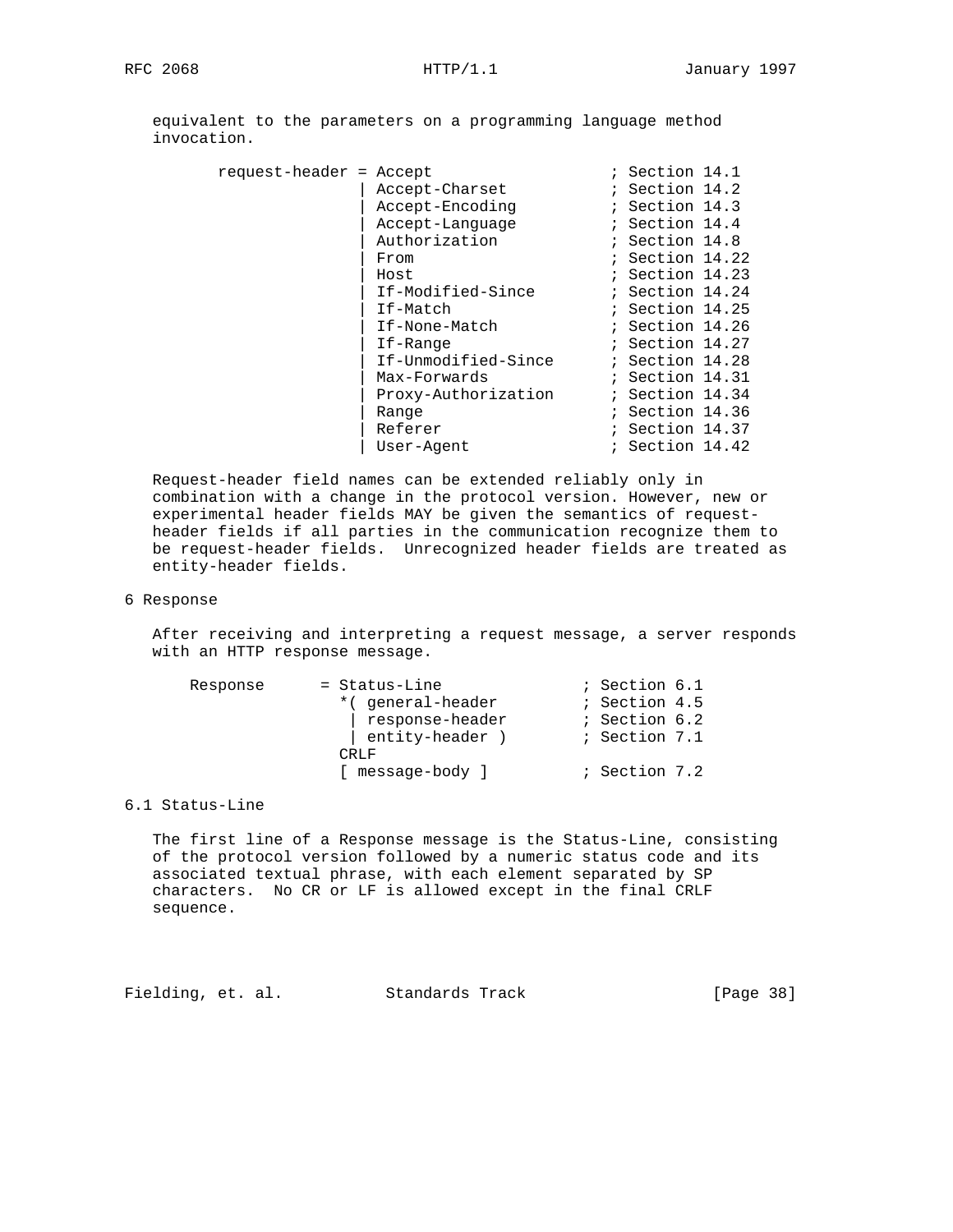Status-Line = HTTP-Version SP Status-Code SP Reason-Phrase CRLF

6.1.1 Status Code and Reason Phrase

 The Status-Code element is a 3-digit integer result code of the attempt to understand and satisfy the request. These codes are fully defined in section 10. The Reason-Phrase is intended to give a short textual description of the Status-Code. The Status-Code is intended for use by automata and the Reason-Phrase is intended for the human user. The client is not required to examine or display the Reason- Phrase.

 The first digit of the Status-Code defines the class of response. The last two digits do not have any categorization role. There are 5 values for the first digit:

- o 1xx: Informational Request received, continuing process
- o 2xx: Success The action was successfully received, understood, and accepted
- o 3xx: Redirection Further action must be taken in order to complete the request
- o 4xx: Client Error The request contains bad syntax or cannot be fulfilled
- o 5xx: Server Error The server failed to fulfill an apparently valid request

 The individual values of the numeric status codes defined for HTTP/1.1, and an example set of corresponding Reason-Phrase's, are presented below. The reason phrases listed here are only recommended -- they may be replaced by local equivalents without affecting the protocol.

| Status-Code | $= "100"$ | ; Continue                      |
|-------------|-----------|---------------------------------|
|             | "101"     | ; Switching Protocols           |
|             | "200"     | $:$ OK                          |
|             | "201"     | ; Created                       |
|             | "202"     | ; Accepted                      |
|             | "203"     | ; Non-Authoritative Information |
|             | "204"     | ; No Content                    |
|             | "205"     | ; Reset Content                 |
|             | "206"     | ; Partial Content               |
|             | "300"     | ; Multiple Choices              |
|             | "301"     | ; Moved Permanently             |
|             | "302"     | ; Moved Temporarily             |

Fielding, et. al. Standards Track [Page 39]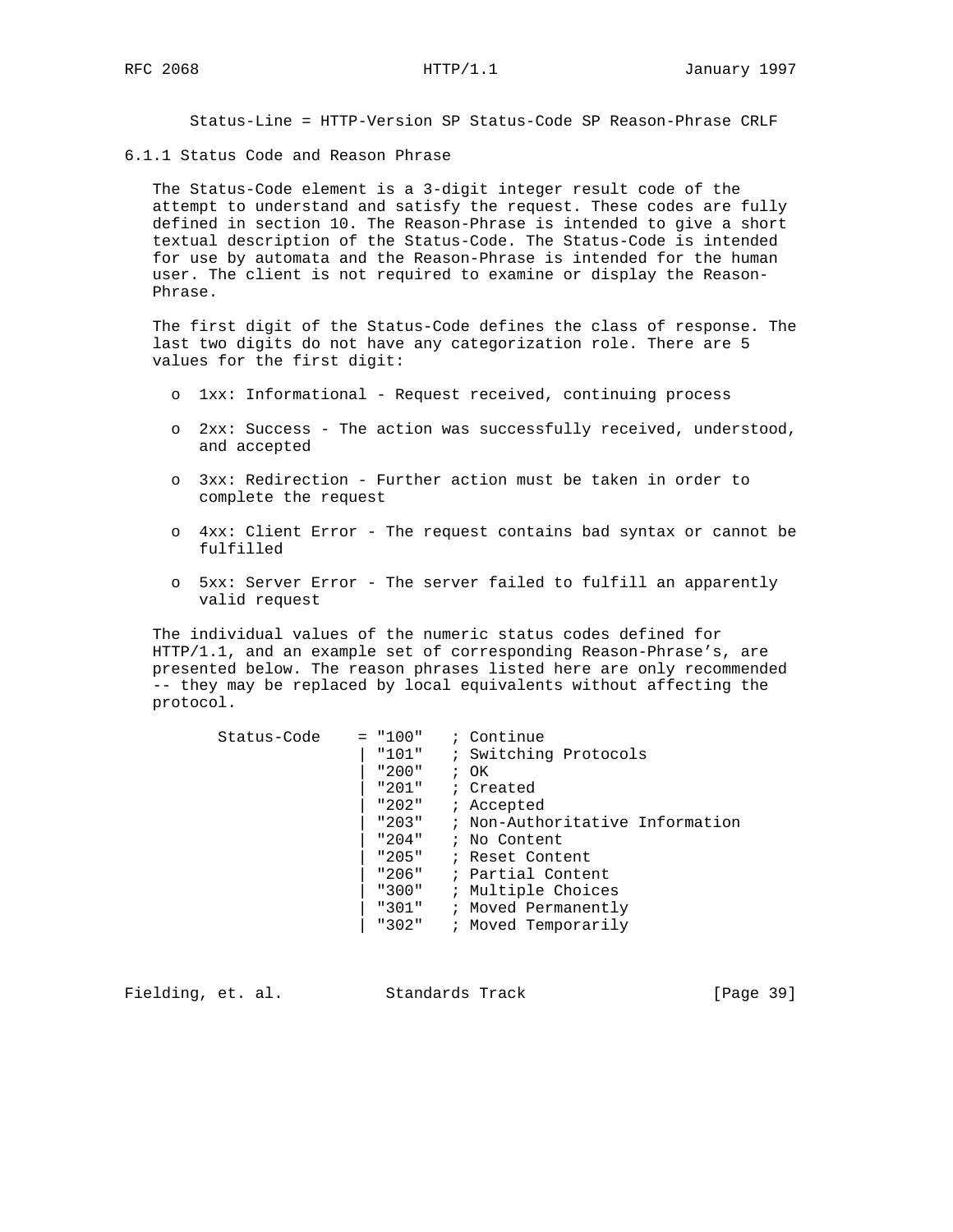| "303" ; See Other | "304" ; Not Modified | "305" ; Use Proxy | "400" ; Bad Request | "401" ; Unauthorized | "402" ; Payment Required | "403" ; Forbidden "404" ; Not Found | "405" ; Method Not Allowed | "406" ; Not Acceptable | "407" ; Proxy Authentication Required | "408" ; Request Time-out | "409" ; Conflict | "410" ; Gone "411" ; Length Required | "412" ; Precondition Failed | "413" ; Request Entity Too Large | "414" ; Request-URI Too Large | "415" ; Unsupported Media Type | "500" ; Internal Server Error | "501" ; Not Implemented | "502" ; Bad Gateway | "503" ; Service Unavailable | "504" ; Gateway Time-out | "505" ; HTTP Version not supported extension-code

extension-code = 3DIGIT

Reason-Phrase = \*<TEXT, excluding CR, LF>

 HTTP status codes are extensible. HTTP applications are not required to understand the meaning of all registered status codes, though such understanding is obviously desirable. However, applications MUST understand the class of any status code, as indicated by the first digit, and treat any unrecognized response as being equivalent to the x00 status code of that class, with the exception that an unrecognized response MUST NOT be cached. For example, if an unrecognized status code of 431 is received by the client, it can safely assume that there was something wrong with its request and treat the response as if it had received a 400 status code. In such cases, user agents SHOULD present to the user the entity returned with the response, since that entity is likely to include human readable information which will explain the unusual status.

Fielding, et. al. Standards Track [Page 40]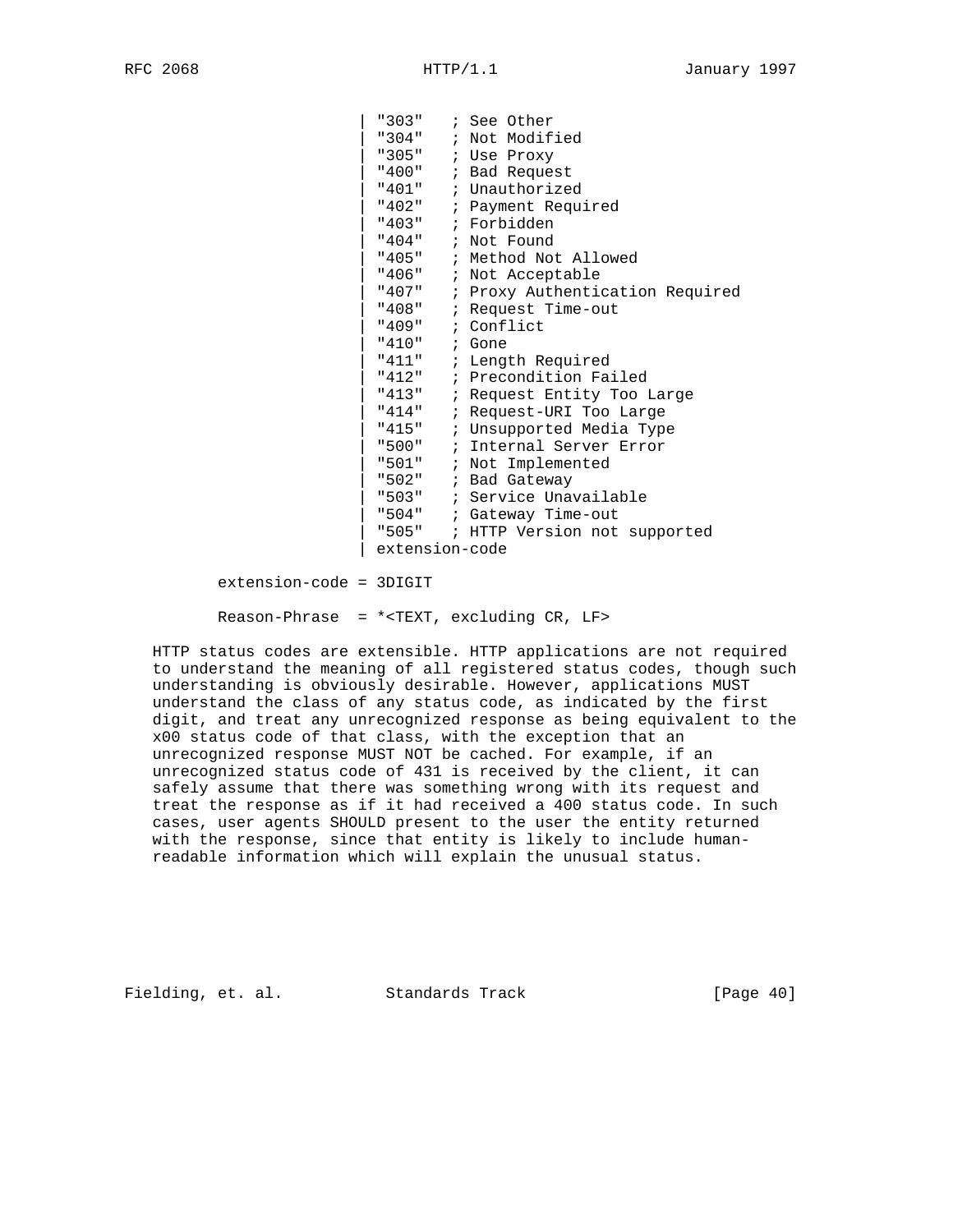## 6.2 Response Header Fields

 The response-header fields allow the server to pass additional information about the response which cannot be placed in the Status- Line. These header fields give information about the server and about further access to the resource identified by the Request-URI.

| response-header = Age |                    | ; Section 14.6  |  |
|-----------------------|--------------------|-----------------|--|
|                       | Location           | : Section 14.30 |  |
|                       | Proxy-Authenticate | : Section 14.33 |  |
|                       | Public             | : Section 14.35 |  |
|                       | Retry-After        | ; Section 14.38 |  |
|                       | Server             | : Section 14.39 |  |
|                       | Vary               | : Section 14.43 |  |
|                       | Warning            | : Section 14.45 |  |
|                       | WWW-Authenticate   | : Section 14.46 |  |

 Response-header field names can be extended reliably only in combination with a change in the protocol version. However, new or experimental header fields MAY be given the semantics of response header fields if all parties in the communication recognize them to be response-header fields. Unrecognized header fields are treated as entity-header fields.

## 7 Entity

 Request and Response messages MAY transfer an entity if not otherwise restricted by the request method or response status code. An entity consists of entity-header fields and an entity-body, although some responses will only include the entity-headers.

 In this section, both sender and recipient refer to either the client or the server, depending on who sends and who receives the entity.

7.1 Entity Header Fields

 Entity-header fields define optional metainformation about the entity-body or, if no body is present, about the resource identified by the request.

Fielding, et. al. Standards Track [Page 41]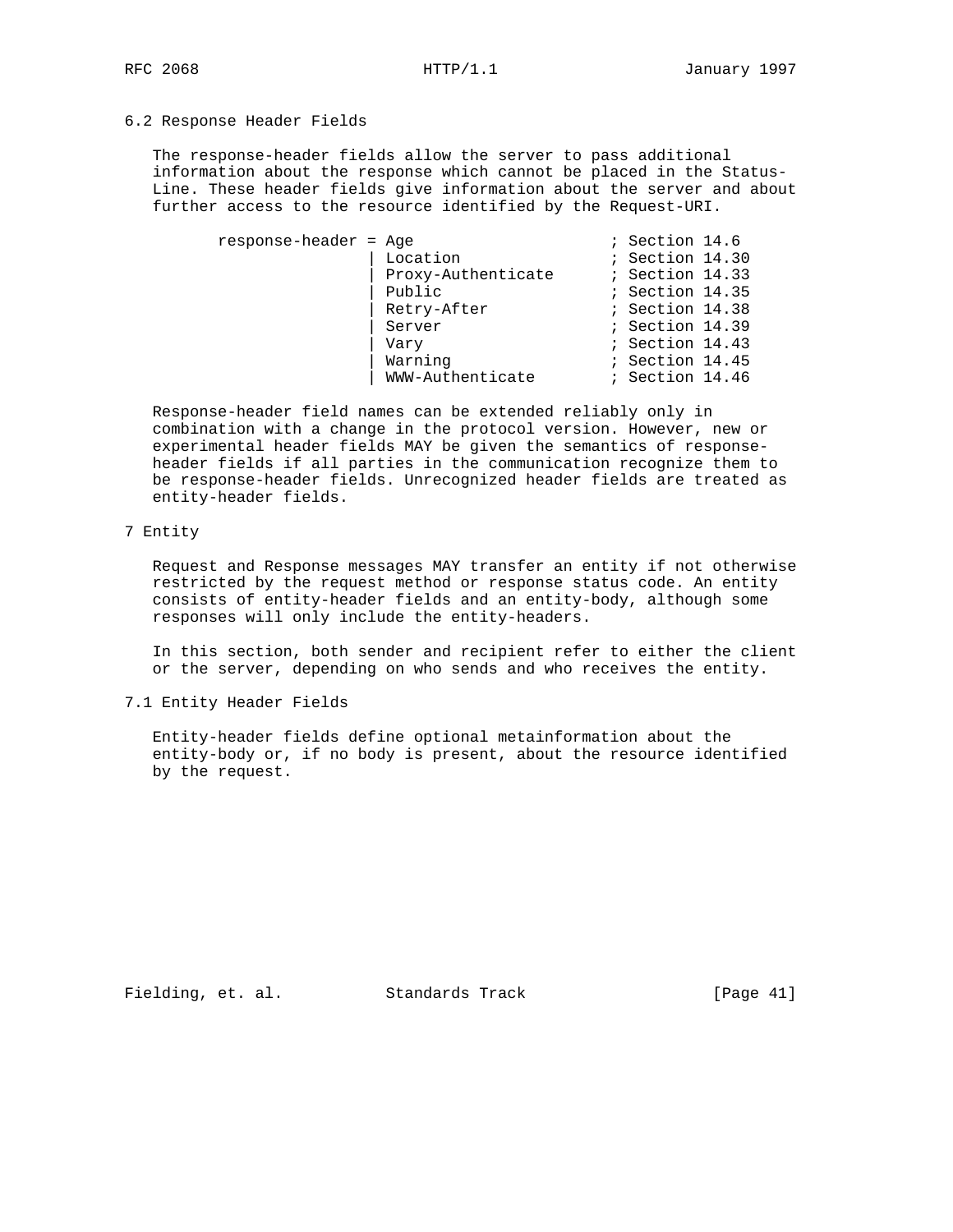| entity-header | $=$ Allow        | ; Section 14.7    |
|---------------|------------------|-------------------|
|               | Content-Base     | ; Section 14.11   |
|               | Content-Encoding | $:$ Section 14.12 |
|               | Content-Language | : Section 14.13   |
|               | Content-Length   | ; Section $14.14$ |
|               | Content-Location | $:$ Section 14.15 |
|               | Content-MD5      | $:$ Section 14.16 |
|               | Content-Range    | ; Section $14.17$ |
|               | Content-Type     | : Section 14.18   |
|               | ETaq             | $i$ Section 14.20 |
|               | Expires          | ; Section $14.21$ |
|               | Last-Modified    | ; Section 14.29   |
|               | extension-header |                   |

extension-header = message-header

 The extension-header mechanism allows additional entity-header fields to be defined without changing the protocol, but these fields cannot be assumed to be recognizable by the recipient. Unrecognized header fields SHOULD be ignored by the recipient and forwarded by proxies.

7.2 Entity Body

 The entity-body (if any) sent with an HTTP request or response is in a format and encoding defined by the entity-header fields.

entity-body = \*OCTET

 An entity-body is only present in a message when a message-body is present, as described in section 4.3. The entity-body is obtained from the message-body by decoding any Transfer-Encoding that may have been applied to ensure safe and proper transfer of the message.

## 7.2.1 Type

 When an entity-body is included with a message, the data type of that body is determined via the header fields Content-Type and Content- Encoding. These define a two-layer, ordered encoding model:

entity-body := Content-Encoding( Content-Type( data ) )

 Content-Type specifies the media type of the underlying data. Content-Encoding may be used to indicate any additional content codings applied to the data, usually for the purpose of data compression, that are a property of the requested resource. There is no default encoding.

Fielding, et. al. Standards Track [Page 42]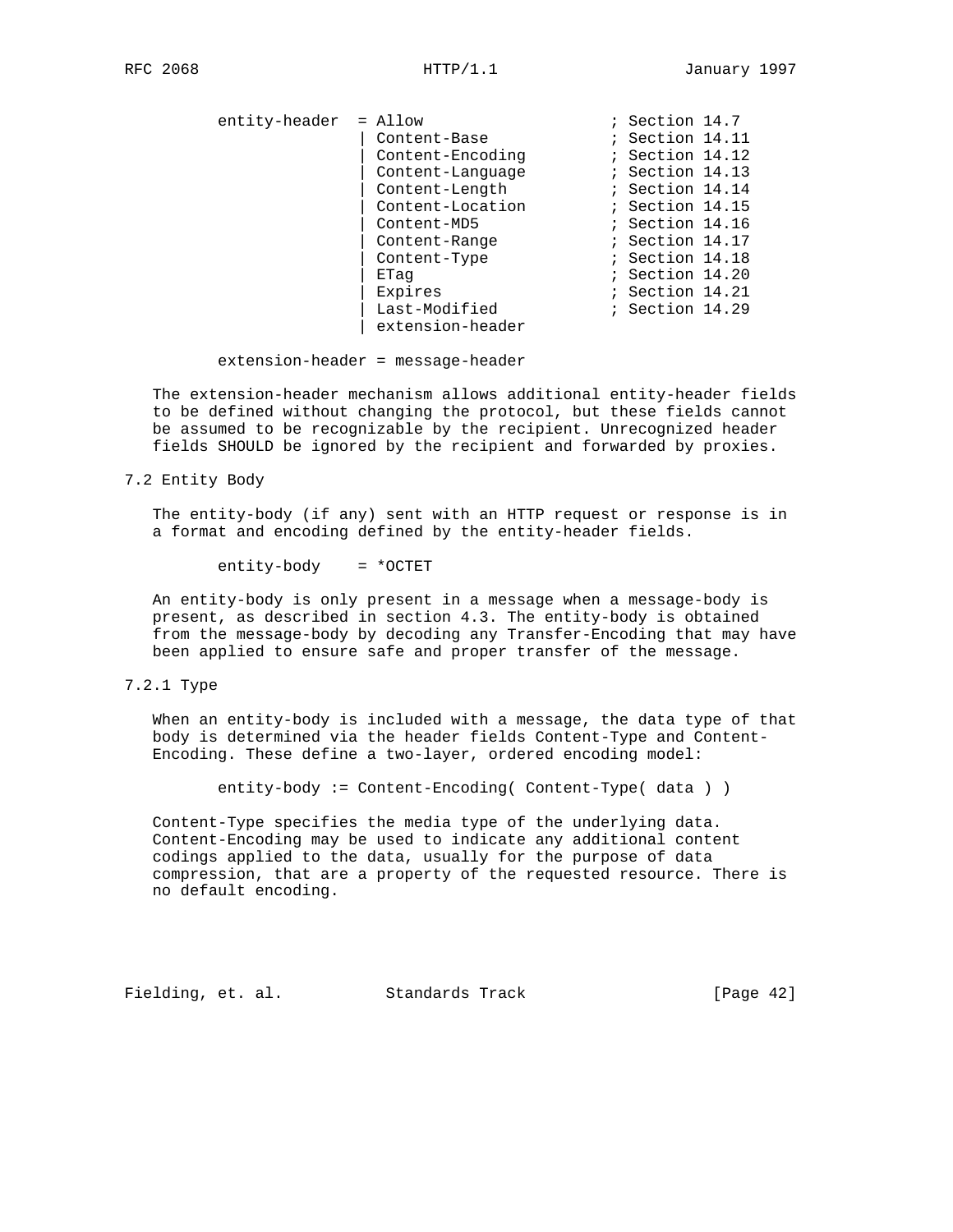Any HTTP/1.1 message containing an entity-body SHOULD include a Content-Type header field defining the media type of that body. If and only if the media type is not given by a Content-Type field, the recipient MAY attempt to guess the media type via inspection of its content and/or the name extension(s) of the URL used to identify the resource. If the media type remains unknown, the recipient SHOULD treat it as type "application/octet-stream".

7.2.2 Length

 The length of an entity-body is the length of the message-body after any transfer codings have been removed. Section 4.4 defines how the length of a message-body is determined.

- 8 Connections
- 8.1 Persistent Connections
- 8.1.1 Purpose

 Prior to persistent connections, a separate TCP connection was established to fetch each URL, increasing the load on HTTP servers and causing congestion on the Internet. The use of inline images and other associated data often requires a client to make multiple requests of the same server in a short amount of time. Analyses of these performance problems are available [30][27]; analysis and results from a prototype implementation are in [26].

Persistent HTTP connections have a number of advantages:

- o By opening and closing fewer TCP connections, CPU time is saved, and memory used for TCP protocol control blocks is also saved.
- o HTTP requests and responses can be pipelined on a connection. Pipelining allows a client to make multiple requests without waiting for each response, allowing a single TCP connection to be used much more efficiently, with much lower elapsed time.
- o Network congestion is reduced by reducing the number of packets caused by TCP opens, and by allowing TCP sufficient time to determine the congestion state of the network.
- o HTTP can evolve more gracefully; since errors can be reported without the penalty of closing the TCP connection. Clients using future versions of HTTP might optimistically try a new feature, but if communicating with an older server, retry with old semantics after an error is reported.

HTTP implementations SHOULD implement persistent connections.

Fielding, et. al. Standards Track [Page 43]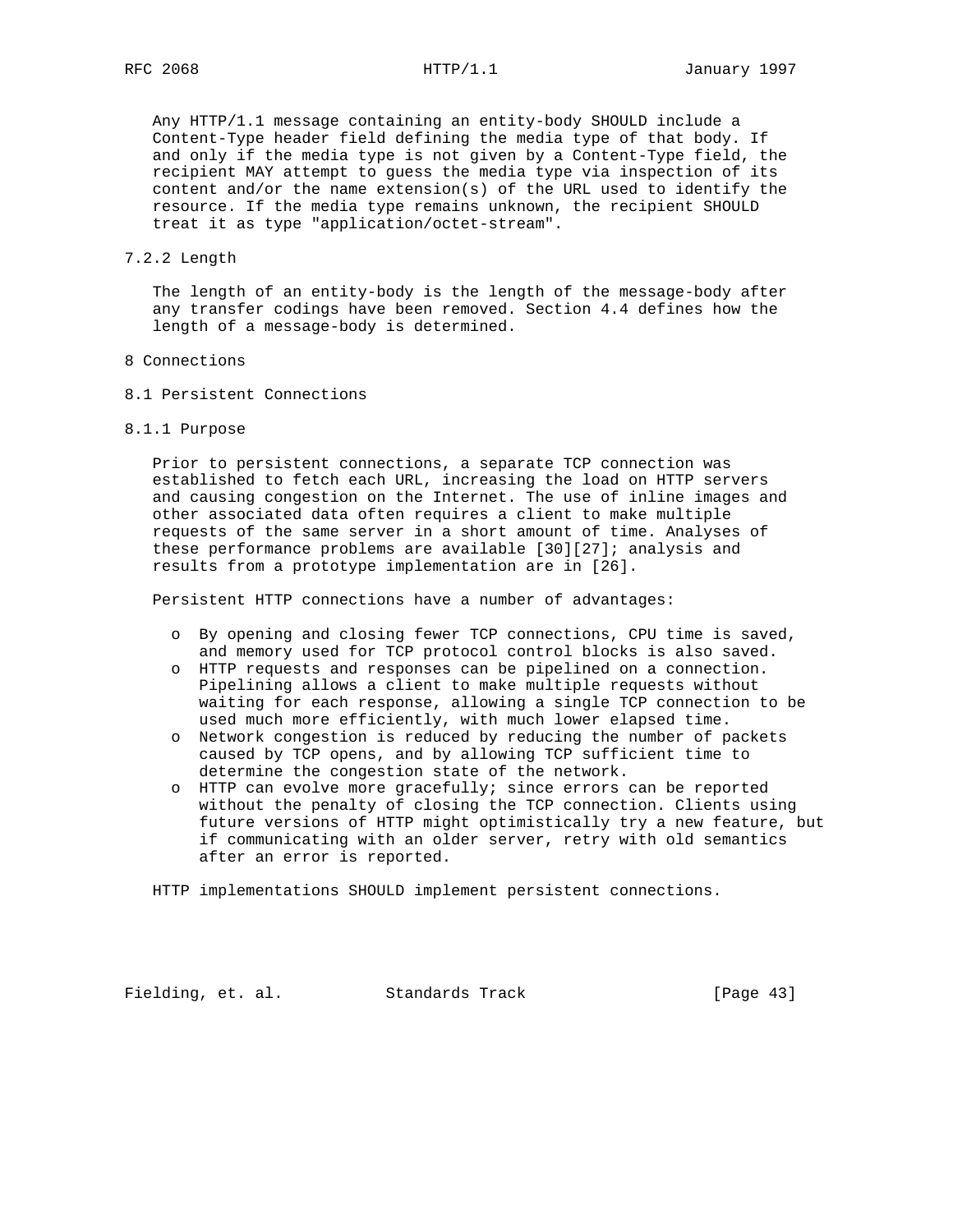### 8.1.2 Overall Operation

 A significant difference between HTTP/1.1 and earlier versions of HTTP is that persistent connections are the default behavior of any HTTP connection. That is, unless otherwise indicated, the client may assume that the server will maintain a persistent connection.

 Persistent connections provide a mechanism by which a client and a server can signal the close of a TCP connection. This signaling takes place using the Connection header field. Once a close has been signaled, the client MUST not send any more requests on that connection.

### 8.1.2.1 Negotiation

 An HTTP/1.1 server MAY assume that a HTTP/1.1 client intends to maintain a persistent connection unless a Connection header including the connection-token "close" was sent in the request. If the server chooses to close the connection immediately after sending the response, it SHOULD send a Connection header including the connection-token close.

 An HTTP/1.1 client MAY expect a connection to remain open, but would decide to keep it open based on whether the response from a server contains a Connection header with the connection-token close. In case the client does not want to maintain a connection for more than that request, it SHOULD send a Connection header including the connection-token close.

 If either the client or the server sends the close token in the Connection header, that request becomes the last one for the connection.

 Clients and servers SHOULD NOT assume that a persistent connection is maintained for HTTP versions less than 1.1 unless it is explicitly signaled. See section 19.7.1 for more information on backwards compatibility with HTTP/1.0 clients.

 In order to remain persistent, all messages on the connection must have a self-defined message length (i.e., one not defined by closure of the connection), as described in section 4.4.

# 8.1.2.2 Pipelining

 A client that supports persistent connections MAY "pipeline" its requests (i.e., send multiple requests without waiting for each response). A server MUST send its responses to those requests in the same order that the requests were received.

Fielding, et. al. Standards Track [Page 44]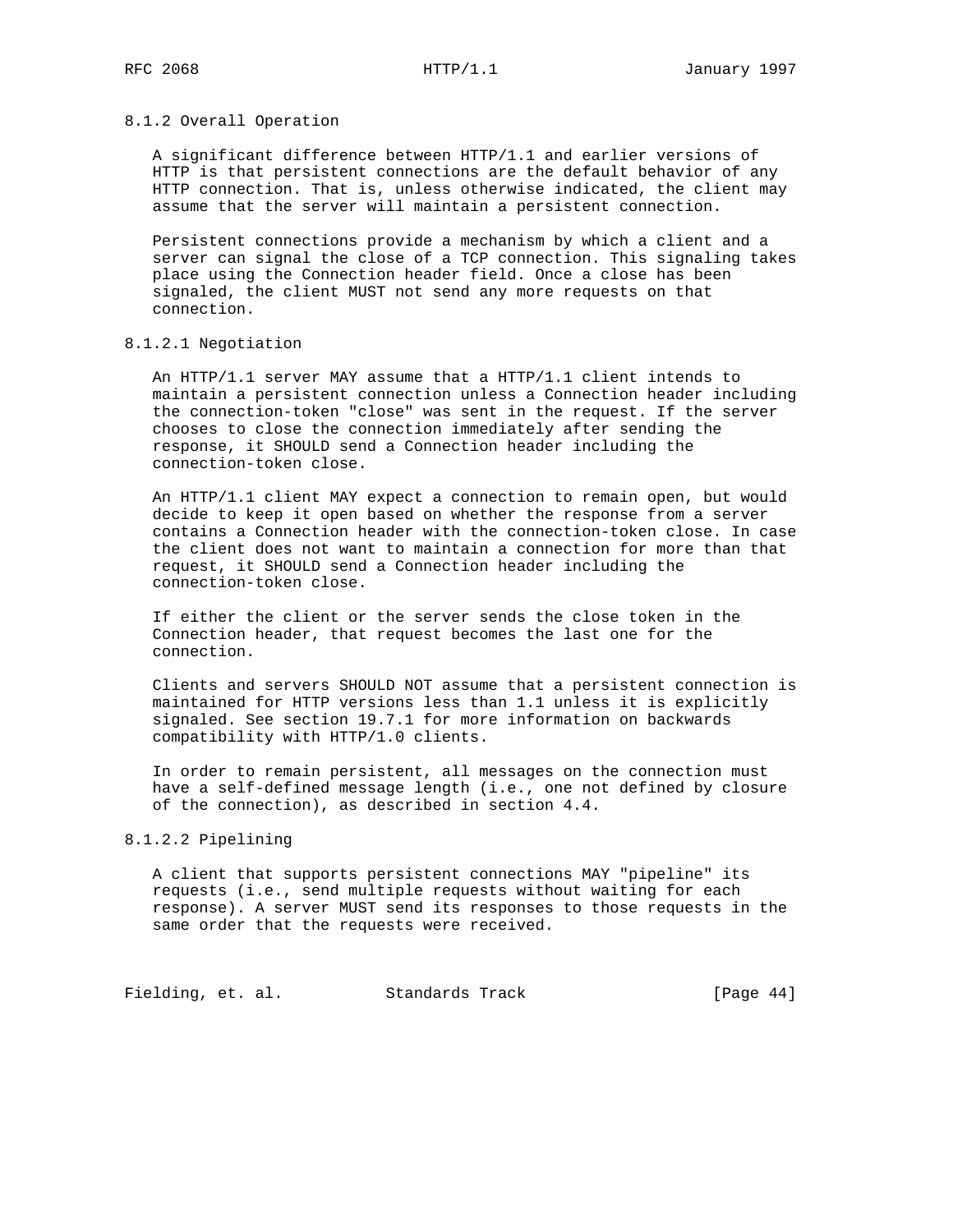Clients which assume persistent connections and pipeline immediately after connection establishment SHOULD be prepared to retry their connection if the first pipelined attempt fails. If a client does such a retry, it MUST NOT pipeline before it knows the connection is persistent. Clients MUST also be prepared to resend their requests if the server closes the connection before sending all of the corresponding responses.

## 8.1.3 Proxy Servers

 It is especially important that proxies correctly implement the properties of the Connection header field as specified in 14.2.1.

 The proxy server MUST signal persistent connections separately with its clients and the origin servers (or other proxy servers) that it connects to. Each persistent connection applies to only one transport link.

 A proxy server MUST NOT establish a persistent connection with an HTTP/1.0 client.

## 8.1.4 Practical Considerations

 Servers will usually have some time-out value beyond which they will no longer maintain an inactive connection. Proxy servers might make this a higher value since it is likely that the client will be making more connections through the same server. The use of persistent connections places no requirements on the length of this time-out for either the client or the server.

When a client or server wishes to time-out it SHOULD issue a graceful close on the transport connection. Clients and servers SHOULD both constantly watch for the other side of the transport close, and respond to it as appropriate. If a client or server does not detect the other side's close promptly it could cause unnecessary resource drain on the network.

 A client, server, or proxy MAY close the transport connection at any time. For example, a client MAY have started to send a new request at the same time that the server has decided to close the "idle" connection. From the server's point of view, the connection is being closed while it was idle, but from the client's point of view, a request is in progress.

 This means that clients, servers, and proxies MUST be able to recover from asynchronous close events. Client software SHOULD reopen the transport connection and retransmit the aborted request without user interaction so long as the request method is idempotent (see section

Fielding, et. al. Standards Track [Page 45]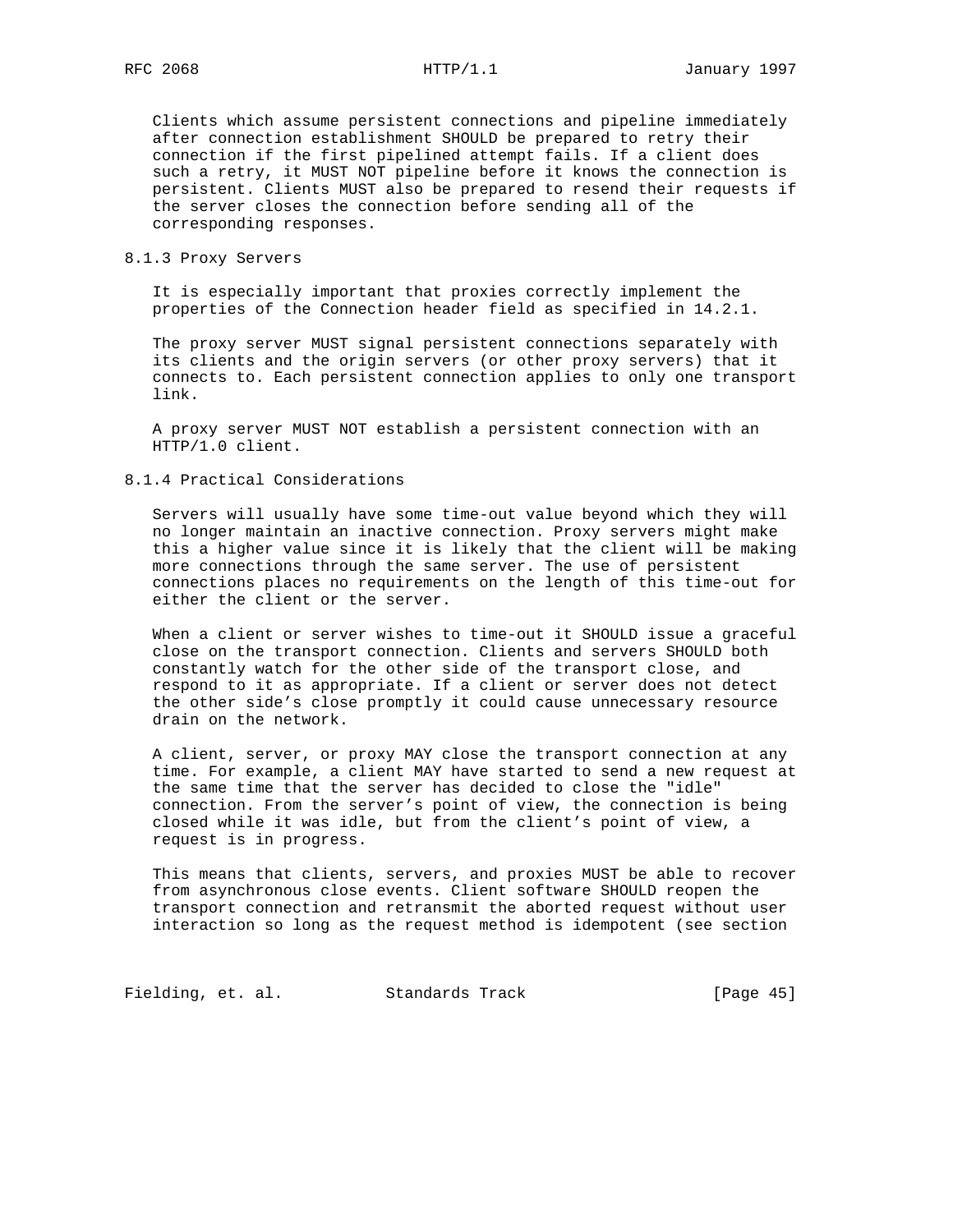9.1.2); other methods MUST NOT be automatically retried, although user agents MAY offer a human operator the choice of retrying the request.

 However, this automatic retry SHOULD NOT be repeated if the second request fails.

 Servers SHOULD always respond to at least one request per connection, if at all possible. Servers SHOULD NOT close a connection in the middle of transmitting a response, unless a network or client failure is suspected.

 Clients that use persistent connections SHOULD limit the number of simultaneous connections that they maintain to a given server. A single-user client SHOULD maintain AT MOST 2 connections with any server or proxy. A proxy SHOULD use up to 2\*N connections to another server or proxy, where N is the number of simultaneously active users. These guidelines are intended to improve HTTP response times and avoid congestion of the Internet or other networks.

8.2 Message Transmission Requirements

General requirements:

- o HTTP/1.1 servers SHOULD maintain persistent connections and use TCP's flow control mechanisms to resolve temporary overloads, rather than terminating connections with the expectation that clients will retry. The latter technique can exacerbate network congestion.
- o An HTTP/1.1 (or later) client sending a message-body SHOULD monitor the network connection for an error status while it is transmitting the request. If the client sees an error status, it SHOULD immediately cease transmitting the body. If the body is being sent using a "chunked" encoding (section 3.6), a zero length chunk and empty footer MAY be used to prematurely mark the end of the message. If the body was preceded by a Content-Length header, the client MUST close the connection.
- o An HTTP/1.1 (or later) client MUST be prepared to accept a 100 (Continue) status followed by a regular response.
- o An HTTP/1.1 (or later) server that receives a request from a HTTP/1.0 (or earlier) client MUST NOT transmit the 100 (continue) response; it SHOULD either wait for the request to be completed normally (thus avoiding an interrupted request) or close the connection prematurely.

Fielding, et. al. Standards Track [Page 46]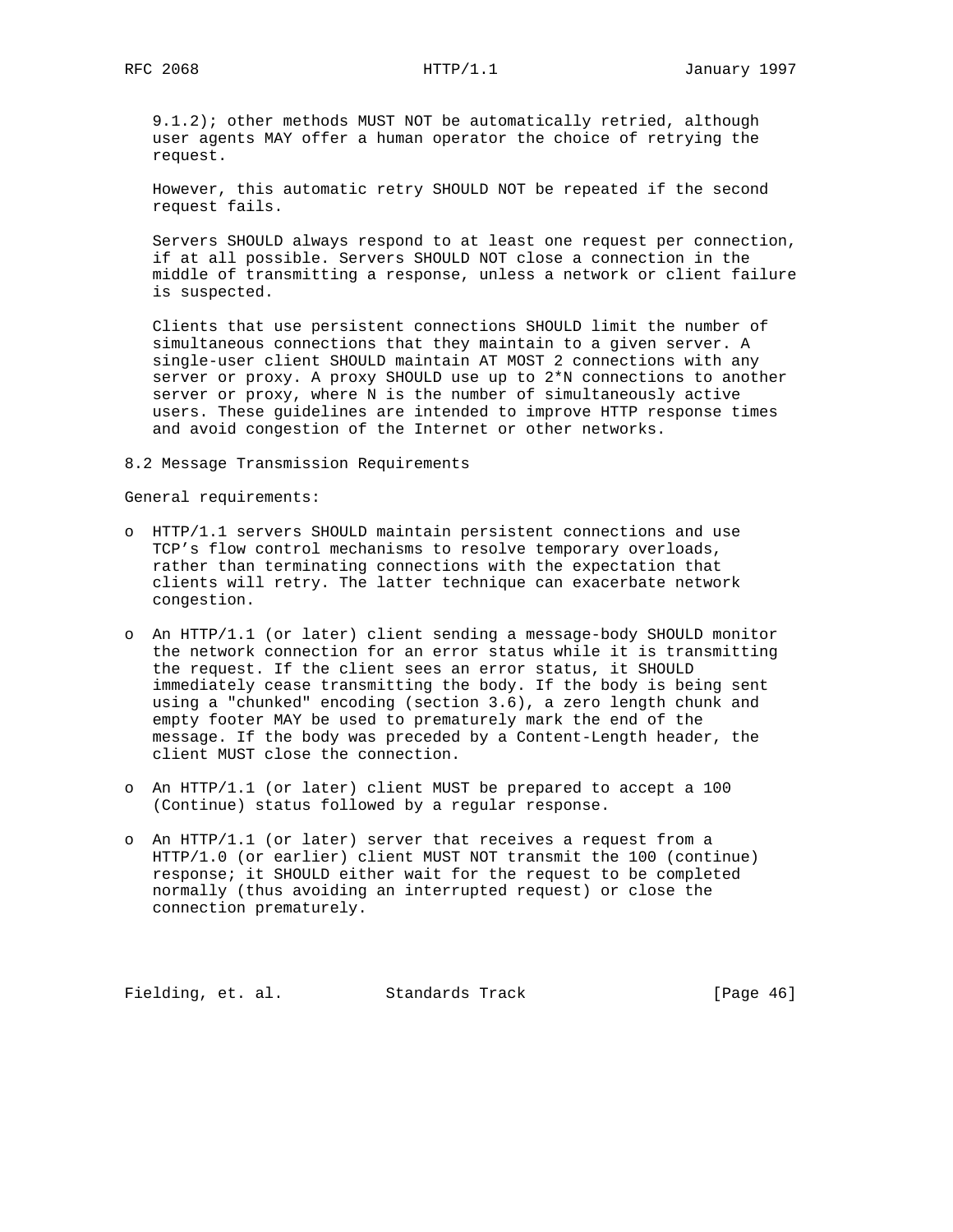Upon receiving a method subject to these requirements from an HTTP/1.1 (or later) client, an HTTP/1.1 (or later) server MUST either respond with 100 (Continue) status and continue to read from the input stream, or respond with an error status. If it responds with an error status, it MAY close the transport (TCP) connection or it MAY continue to read and discard the rest of the request. It MUST NOT perform the requested method if it returns an error status.

 Clients SHOULD remember the version number of at least the most recently used server; if an HTTP/1.1 client has seen an HTTP/1.1 or later response from the server, and it sees the connection close before receiving any status from the server, the client SHOULD retry the request without user interaction so long as the request method is idempotent (see section 9.1.2); other methods MUST NOT be automatically retried, although user agents MAY offer a human operator the choice of retrying the request.. If the client does retry the request, the client

- o MUST first send the request header fields, and then
- o MUST wait for the server to respond with either a 100 (Continue) response, in which case the client should continue, or with an error status.

 If an HTTP/1.1 client has not seen an HTTP/1.1 or later response from the server, it should assume that the server implements HTTP/1.0 or older and will not use the 100 (Continue) response. If in this case the client sees the connection close before receiving any status from the server, the client SHOULD retry the request. If the client does retry the request to this HTTP/1.0 server, it should use the following "binary exponential backoff" algorithm to be assured of obtaining a reliable response:

- 1. Initiate a new connection to the server
- 2. Transmit the request-headers
- 3. Initialize a variable R to the estimated round-trip time to the server (e.g., based on the time it took to establish the connection), or to a constant value of 5 seconds if the round-trip time is not available.
- 4. Compute  $T = R * (2**N)$ , where N is the number of previous retries of this request.
- 5. Wait either for an error response from the server, or for T seconds (whichever comes first)

Fielding, et. al. Standards Track [Page 47]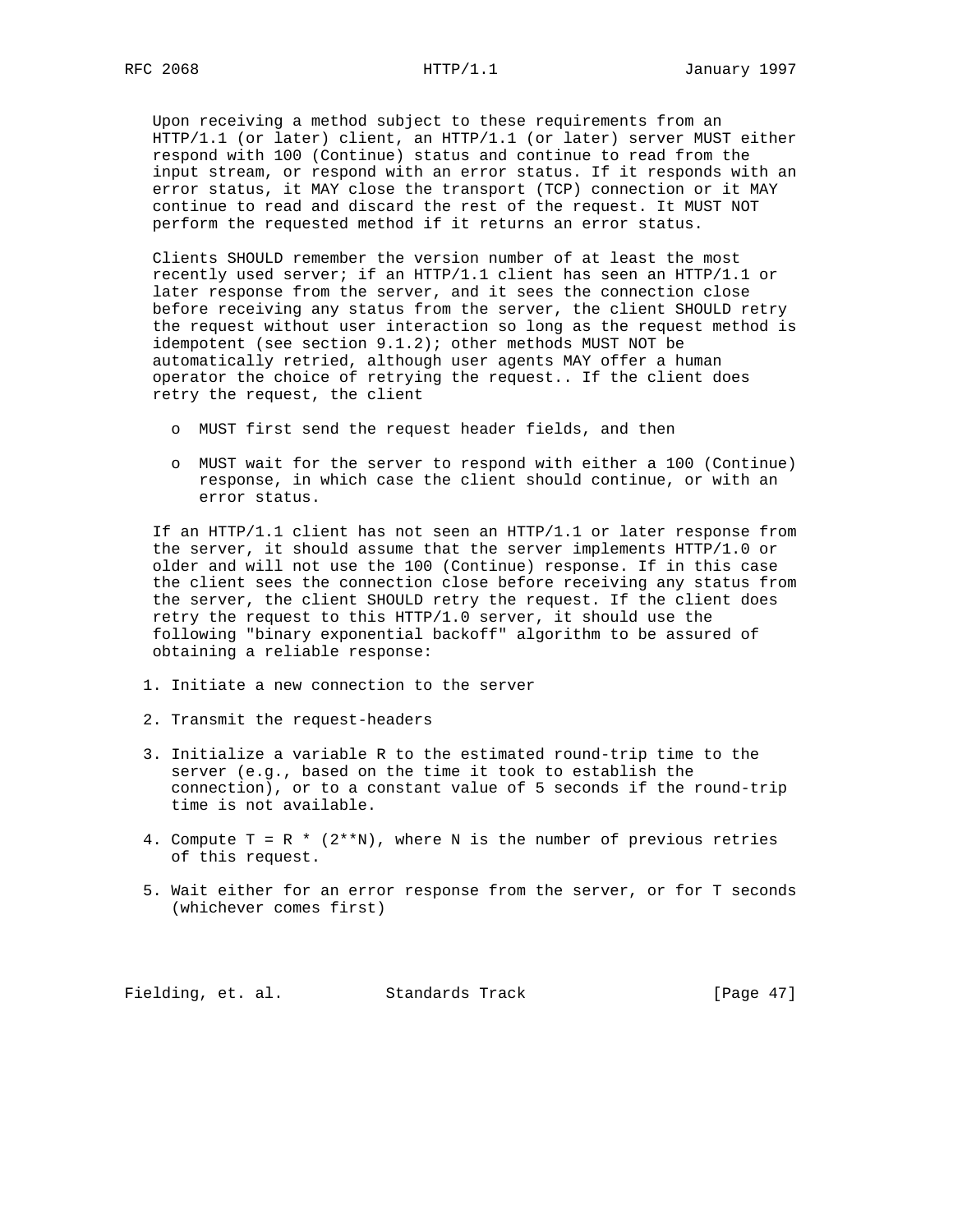- 6. If no error response is received, after T seconds transmit the body of the request.
- 7. If client sees that the connection is closed prematurely, repeat from step 1 until the request is accepted, an error response is received, or the user becomes impatient and terminates the retry process.

 No matter what the server version, if an error status is received, the client

- o MUST NOT continue and
- o MUST close the connection if it has not completed sending the message.

 An HTTP/1.1 (or later) client that sees the connection close after receiving a 100 (Continue) but before receiving any other status SHOULD retry the request, and need not wait for 100 (Continue) response (but MAY do so if this simplifies the implementation).

9 Method Definitions

 The set of common methods for HTTP/1.1 is defined below. Although this set can be expanded, additional methods cannot be assumed to share the same semantics for separately extended clients and servers.

 The Host request-header field (section 14.23) MUST accompany all HTTP/1.1 requests.

- 9.1 Safe and Idempotent Methods
- 9.1.1 Safe Methods

 Implementers should be aware that the software represents the user in their interactions over the Internet, and should be careful to allow the user to be aware of any actions they may take which may have an unexpected significance to themselves or others.

 In particular, the convention has been established that the GET and HEAD methods should never have the significance of taking an action other than retrieval. These methods should be considered "safe." This allows user agents to represent other methods, such as POST, PUT and DELETE, in a special way, so that the user is made aware of the fact that a possibly unsafe action is being requested.

 Naturally, it is not possible to ensure that the server does not generate side-effects as a result of performing a GET request; in

Fielding, et. al. Standards Track [Page 48]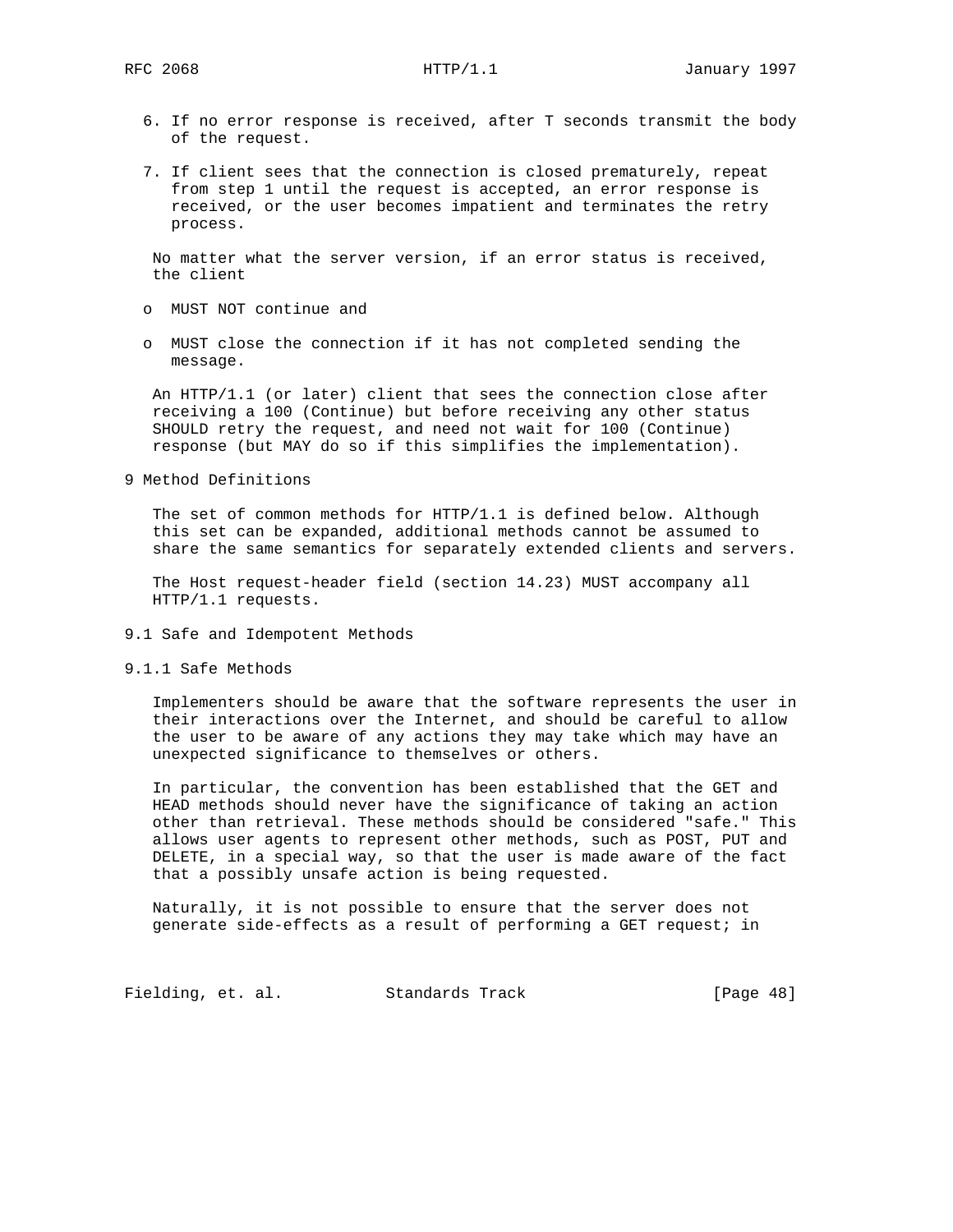fact, some dynamic resources consider that a feature. The important distinction here is that the user did not request the side-effects, so therefore cannot be held accountable for them.

9.1.2 Idempotent Methods

 Methods may also have the property of "idempotence" in that (aside from error or expiration issues) the side-effects of N > 0 identical requests is the same as for a single request. The methods GET, HEAD, PUT and DELETE share this property.

# 9.2 OPTIONS

 The OPTIONS method represents a request for information about the communication options available on the request/response chain identified by the Request-URI. This method allows the client to determine the options and/or requirements associated with a resource, or the capabilities of a server, without implying a resource action or initiating a resource retrieval.

 Unless the server's response is an error, the response MUST NOT include entity information other than what can be considered as communication options (e.g., Allow is appropriate, but Content-Type is not). Responses to this method are not cachable.

 If the Request-URI is an asterisk ("\*"), the OPTIONS request is intended to apply to the server as a whole. A 200 response SHOULD include any header fields which indicate optional features implemented by the server (e.g., Public), including any extensions not defined by this specification, in addition to any applicable general or response-header fields. As described in section 5.1.2, an "OPTIONS \*" request can be applied through a proxy by specifying the destination server in the Request-URI without any path information.

 If the Request-URI is not an asterisk, the OPTIONS request applies only to the options that are available when communicating with that resource. A 200 response SHOULD include any header fields which indicate optional features implemented by the server and applicable to that resource (e.g., Allow), including any extensions not defined by this specification, in addition to any applicable general or response-header fields. If the OPTIONS request passes through a proxy, the proxy MUST edit the response to exclude those options which apply to a proxy's capabilities and which are known to be unavailable through that proxy.

Fielding, et. al. Standards Track [Page 49]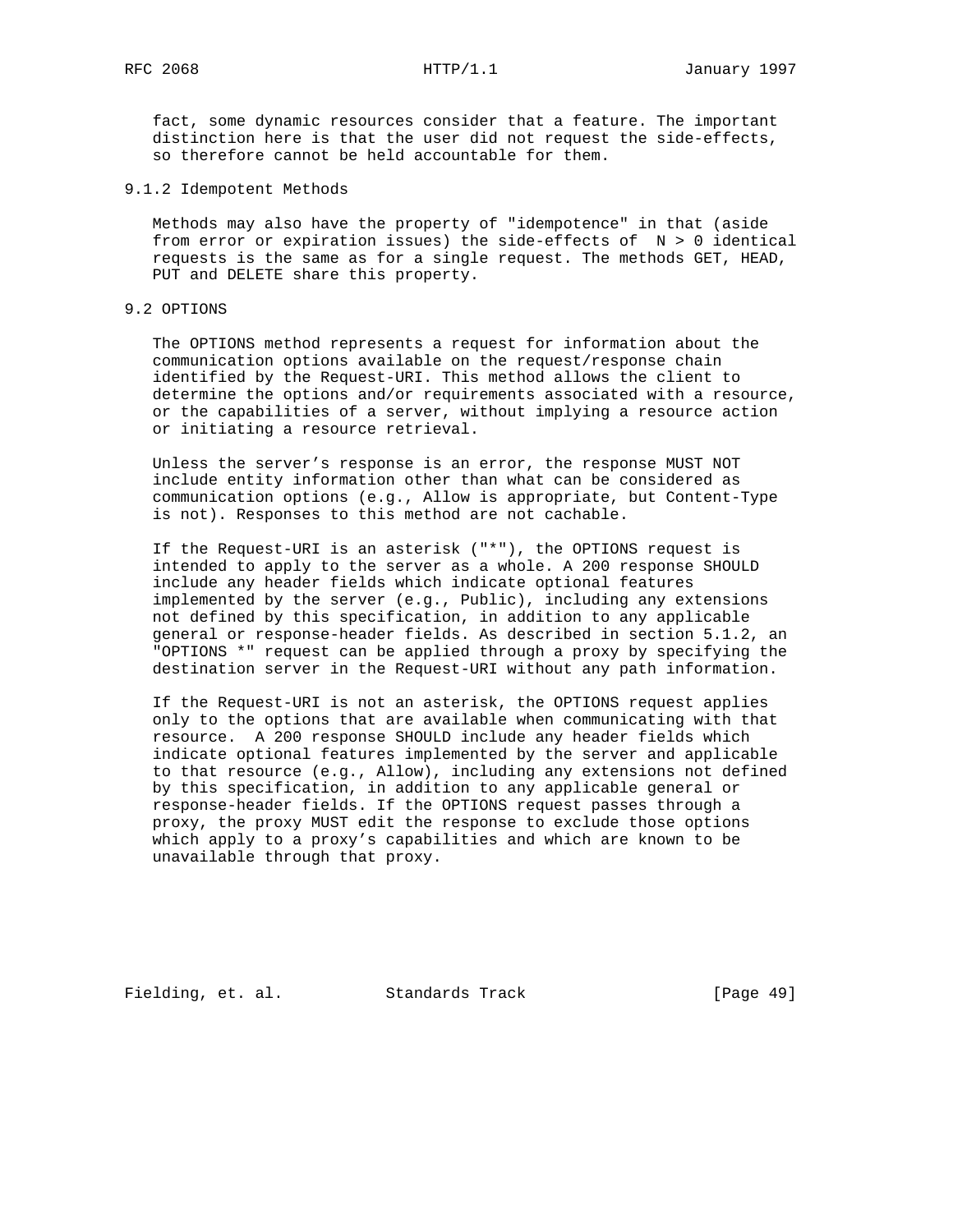# 9.3 GET

 The GET method means retrieve whatever information (in the form of an entity) is identified by the Request-URI. If the Request-URI refers to a data-producing process, it is the produced data which shall be returned as the entity in the response and not the source text of the process, unless that text happens to be the output of the process.

 The semantics of the GET method change to a "conditional GET" if the request message includes an If-Modified-Since, If-Unmodified-Since, If-Match, If-None-Match, or If-Range header field. A conditional GET method requests that the entity be transferred only under the circumstances described by the conditional header field(s). The conditional GET method is intended to reduce unnecessary network usage by allowing cached entities to be refreshed without requiring multiple requests or transferring data already held by the client.

 The semantics of the GET method change to a "partial GET" if the request message includes a Range header field. A partial GET requests that only part of the entity be transferred, as described in section 14.36. The partial GET method is intended to reduce unnecessary network usage by allowing partially-retrieved entities to be completed without transferring data already held by the client.

 The response to a GET request is cachable if and only if it meets the requirements for HTTP caching described in section 13.

### 9.4 HEAD

 The HEAD method is identical to GET except that the server MUST NOT return a message-body in the response. The metainformation contained in the HTTP headers in response to a HEAD request SHOULD be identical to the information sent in response to a GET request. This method can be used for obtaining metainformation about the entity implied by the request without transferring the entity-body itself. This method is often used for testing hypertext links for validity, accessibility, and recent modification.

 The response to a HEAD request may be cachable in the sense that the information contained in the response may be used to update a previously cached entity from that resource. If the new field values indicate that the cached entity differs from the current entity (as would be indicated by a change in Content-Length, Content-MD5, ETag or Last-Modified), then the cache MUST treat the cache entry as stale.

Fielding, et. al. Standards Track [Page 50]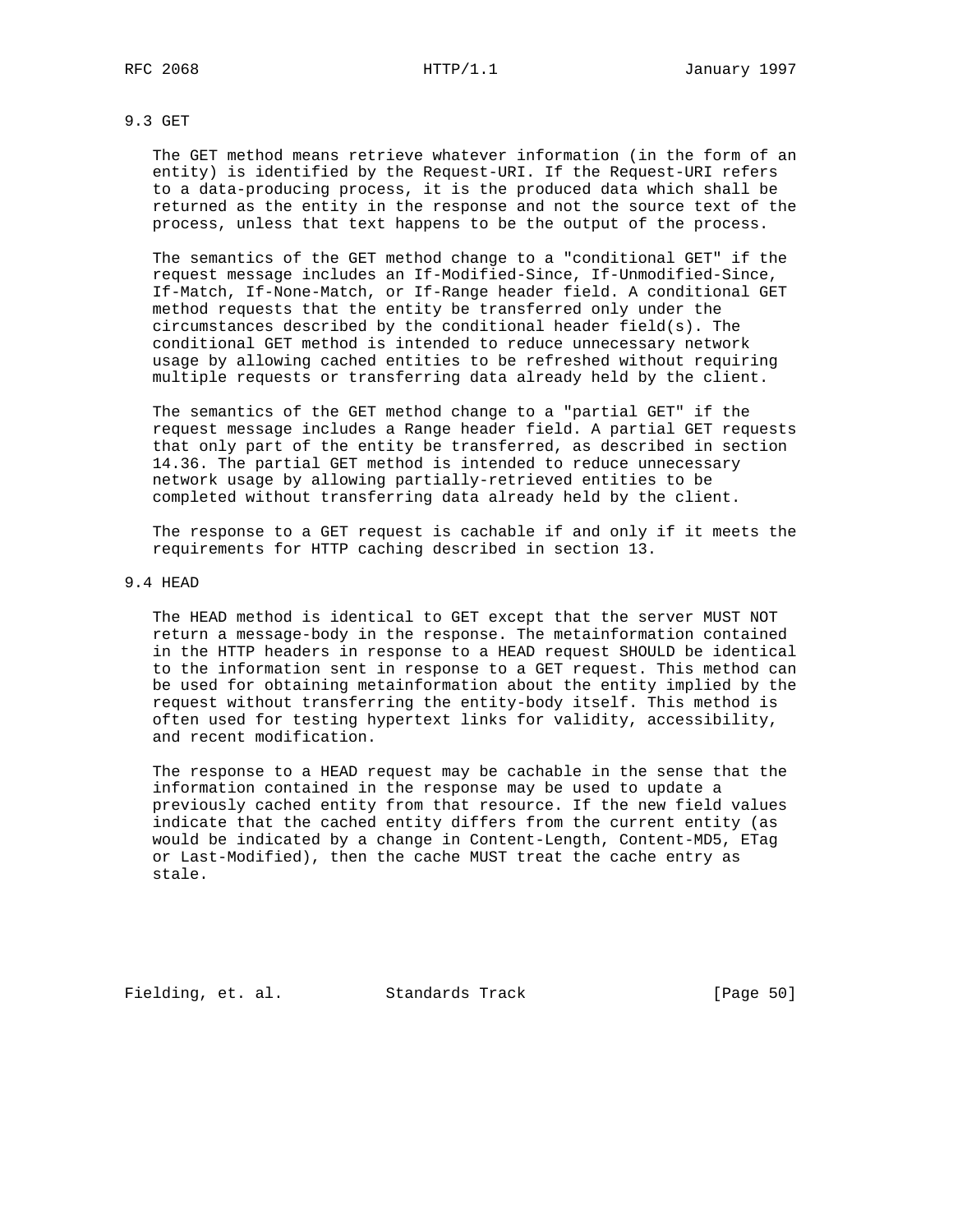# 9.5 POST

 The POST method is used to request that the destination server accept the entity enclosed in the request as a new subordinate of the resource identified by the Request-URI in the Request-Line. POST is designed to allow a uniform method to cover the following functions:

- o Annotation of existing resources;
- o Posting a message to a bulletin board, newsgroup, mailing list, or similar group of articles;
- o Providing a block of data, such as the result of submitting a form, to a data-handling process;
- o Extending a database through an append operation.

 The actual function performed by the POST method is determined by the server and is usually dependent on the Request-URI. The posted entity is subordinate to that URI in the same way that a file is subordinate to a directory containing it, a news article is subordinate to a newsgroup to which it is posted, or a record is subordinate to a database.

 The action performed by the POST method might not result in a resource that can be identified by a URI. In this case, either 200 (OK) or 204 (No Content) is the appropriate response status, depending on whether or not the response includes an entity that describes the result.

 If a resource has been created on the origin server, the response SHOULD be 201 (Created) and contain an entity which describes the status of the request and refers to the new resource, and a Location header (see section 14.30).

 Responses to this method are not cachable, unless the response includes appropriate Cache-Control or Expires header fields. However, the 303 (See Other) response can be used to direct the user agent to retrieve a cachable resource.

 POST requests must obey the message transmission requirements set out in section 8.2.

Fielding, et. al. Standards Track [Page 51]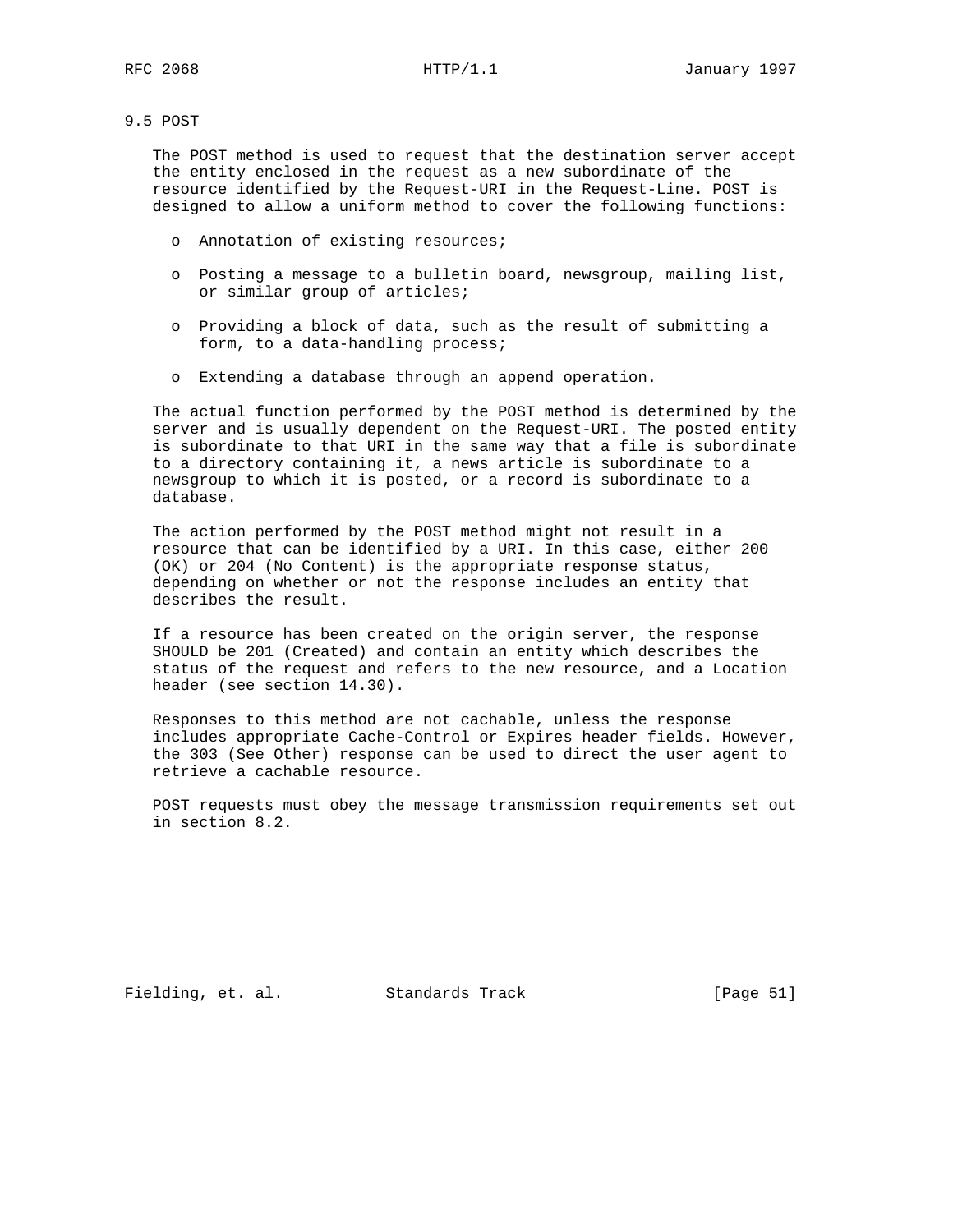## 9.6 PUT

 The PUT method requests that the enclosed entity be stored under the supplied Request-URI. If the Request-URI refers to an already existing resource, the enclosed entity SHOULD be considered as a modified version of the one residing on the origin server. If the Request-URI does not point to an existing resource, and that URI is capable of being defined as a new resource by the requesting user agent, the origin server can create the resource with that URI. If a new resource is created, the origin server MUST inform the user agent via the 201 (Created) response. If an existing resource is modified, either the 200 (OK) or 204 (No Content) response codes SHOULD be sent to indicate successful completion of the request. If the resource could not be created or modified with the Request-URI, an appropriate error response SHOULD be given that reflects the nature of the problem. The recipient of the entity MUST NOT ignore any Content-\* (e.g. Content-Range) headers that it does not understand or implement and MUST return a 501 (Not Implemented) response in such cases.

 If the request passes through a cache and the Request-URI identifies one or more currently cached entities, those entries should be treated as stale. Responses to this method are not cachable.

 The fundamental difference between the POST and PUT requests is reflected in the different meaning of the Request-URI. The URI in a POST request identifies the resource that will handle the enclosed entity. That resource may be a data-accepting process, a gateway to some other protocol, or a separate entity that accepts annotations. In contrast, the URI in a PUT request identifies the entity enclosed with the request -- the user agent knows what URI is intended and the server MUST NOT attempt to apply the request to some other resource. If the server desires that the request be applied to a different URI, it MUST send a 301 (Moved Permanently) response; the user agent MAY then make its own decision regarding whether or not to redirect the request.

 A single resource MAY be identified by many different URIs. For example, an article may have a URI for identifying "the current version" which is separate from the URI identifying each particular version. In this case, a PUT request on a general URI may result in several other URIs being defined by the origin server.

 HTTP/1.1 does not define how a PUT method affects the state of an origin server.

 PUT requests must obey the message transmission requirements set out in section 8.2.

Fielding, et. al. Standards Track [Page 52]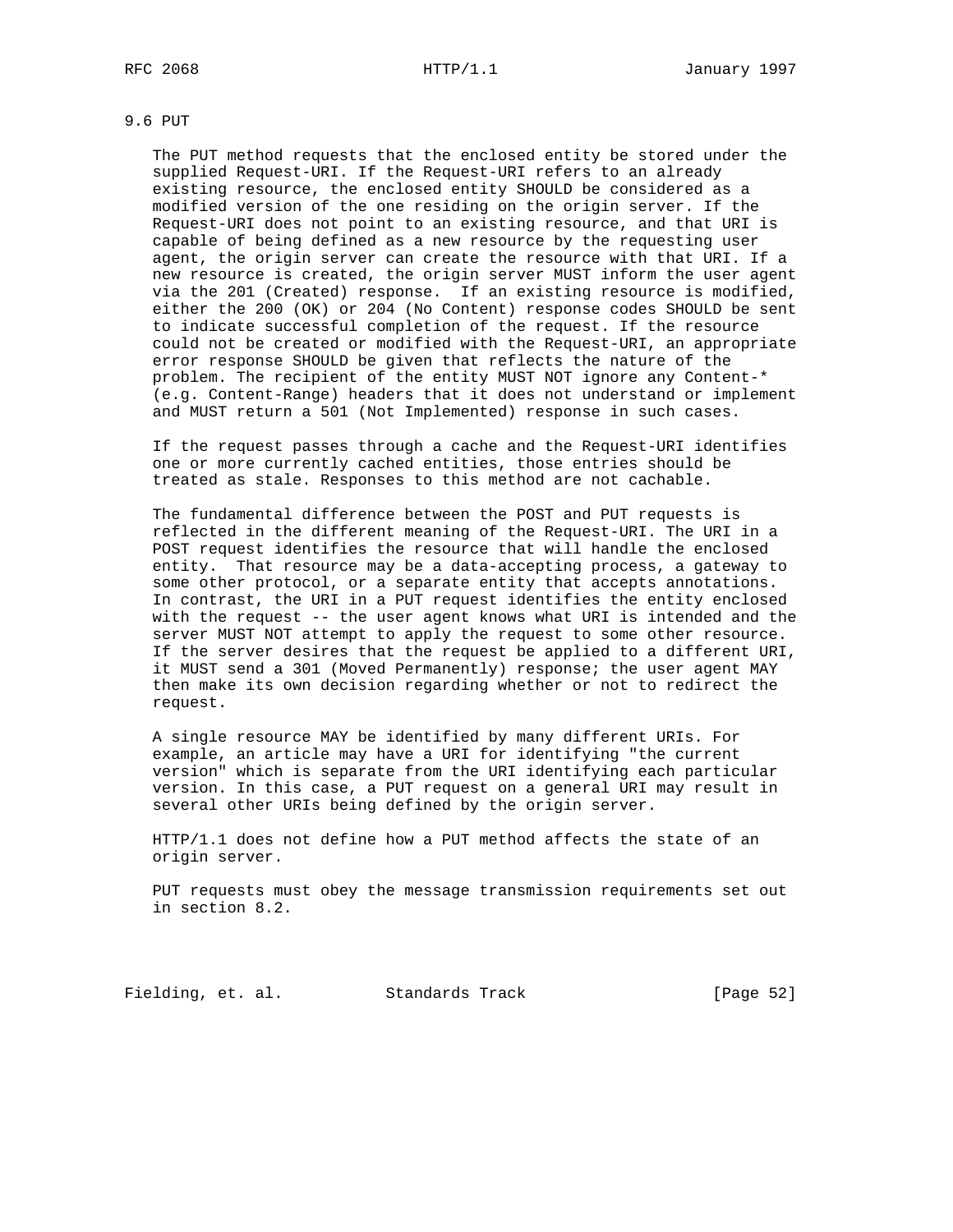# 9.7 DELETE

 The DELETE method requests that the origin server delete the resource identified by the Request-URI. This method MAY be overridden by human intervention (or other means) on the origin server. The client cannot be guaranteed that the operation has been carried out, even if the status code returned from the origin server indicates that the action has been completed successfully. However, the server SHOULD not indicate success unless, at the time the response is given, it intends to delete the resource or move it to an inaccessible location.

 A successful response SHOULD be 200 (OK) if the response includes an entity describing the status, 202 (Accepted) if the action has not yet been enacted, or 204 (No Content) if the response is OK but does not include an entity.

 If the request passes through a cache and the Request-URI identifies one or more currently cached entities, those entries should be treated as stale. Responses to this method are not cachable.

## 9.8 TRACE

 The TRACE method is used to invoke a remote, application-layer loop back of the request message. The final recipient of the request SHOULD reflect the message received back to the client as the entity-body of a 200 (OK) response. The final recipient is either the origin server or the first proxy or gateway to receive a Max-Forwards value of zero (0) in the request (see section 14.31). A TRACE request MUST NOT include an entity.

 TRACE allows the client to see what is being received at the other end of the request chain and use that data for testing or diagnostic information. The value of the Via header field (section 14.44) is of particular interest, since it acts as a trace of the request chain. Use of the Max-Forwards header field allows the client to limit the length of the request chain, which is useful for testing a chain of proxies forwarding messages in an infinite loop.

 If successful, the response SHOULD contain the entire request message in the entity-body, with a Content-Type of "message/http". Responses to this method MUST NOT be cached.

10 Status Code Definitions

 Each Status-Code is described below, including a description of which method(s) it can follow and any metainformation required in the response.

Fielding, et. al. Standards Track [Page 53]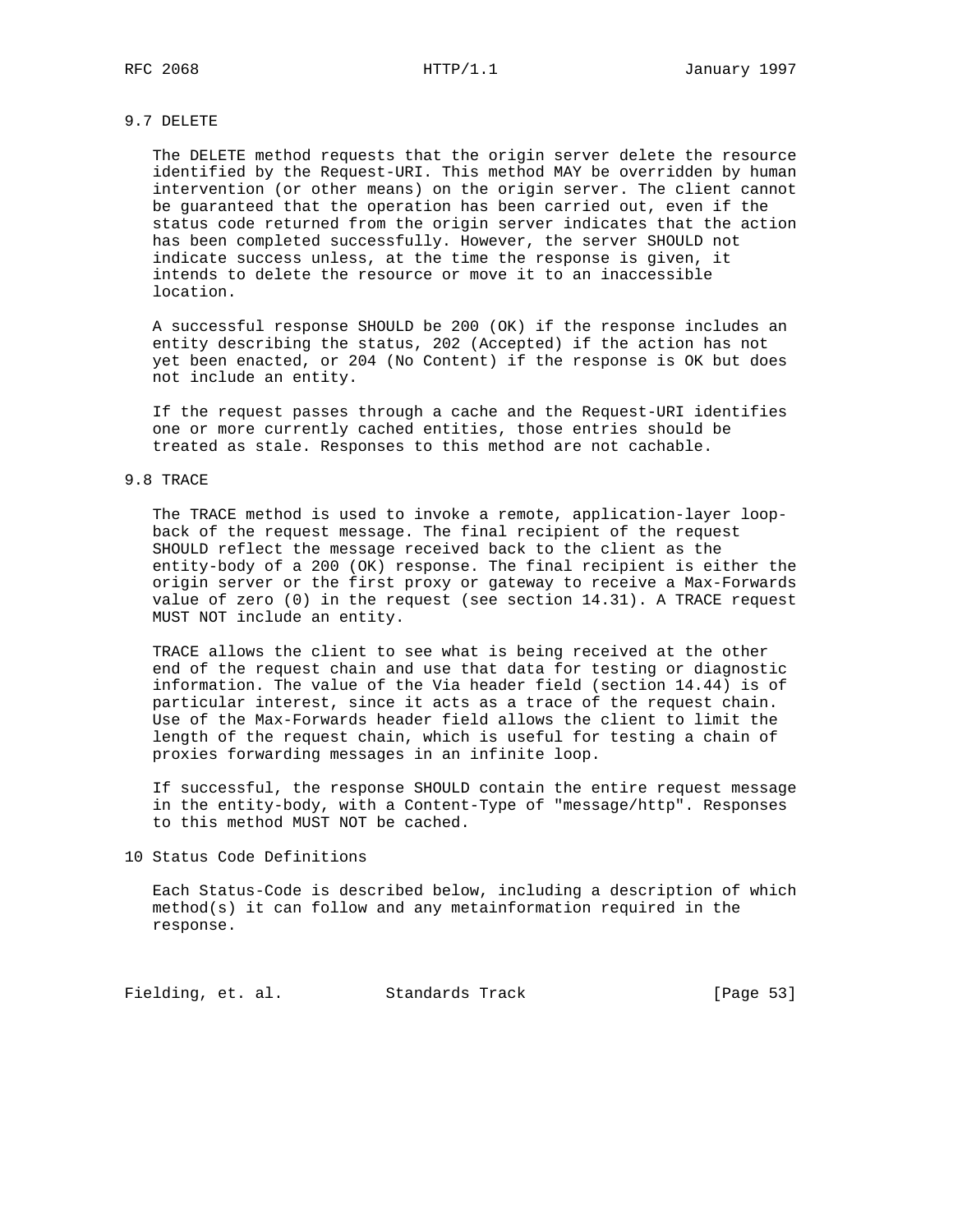# 10.1 Informational 1xx

 This class of status code indicates a provisional response, consisting only of the Status-Line and optional headers, and is terminated by an empty line. Since HTTP/1.0 did not define any 1xx status codes, servers MUST NOT send a 1xx response to an HTTP/1.0 client except under experimental conditions.

# 10.1.1 100 Continue

 The client may continue with its request. This interim response is used to inform the client that the initial part of the request has been received and has not yet been rejected by the server. The client SHOULD continue by sending the remainder of the request or, if the request has already been completed, ignore this response. The server MUST send a final response after the request has been completed.

10.1.2 101 Switching Protocols

 The server understands and is willing to comply with the client's request, via the Upgrade message header field (section 14.41), for a change in the application protocol being used on this connection. The server will switch protocols to those defined by the response's Upgrade header field immediately after the empty line which terminates the 101 response.

 The protocol should only be switched when it is advantageous to do so. For example, switching to a newer version of HTTP is advantageous over older versions, and switching to a real-time, synchronous protocol may be advantageous when delivering resources that use such features.

10.2 Successful 2xx

 This class of status code indicates that the client's request was successfully received, understood, and accepted.

10.2.1 200 OK

 The request has succeeded. The information returned with the response is dependent on the method used in the request, for example:

- GET an entity corresponding to the requested resource is sent in the response;
- HEAD the entity-header fields corresponding to the requested resource are sent in the response without any message-body;

Fielding, et. al. Standards Track [Page 54]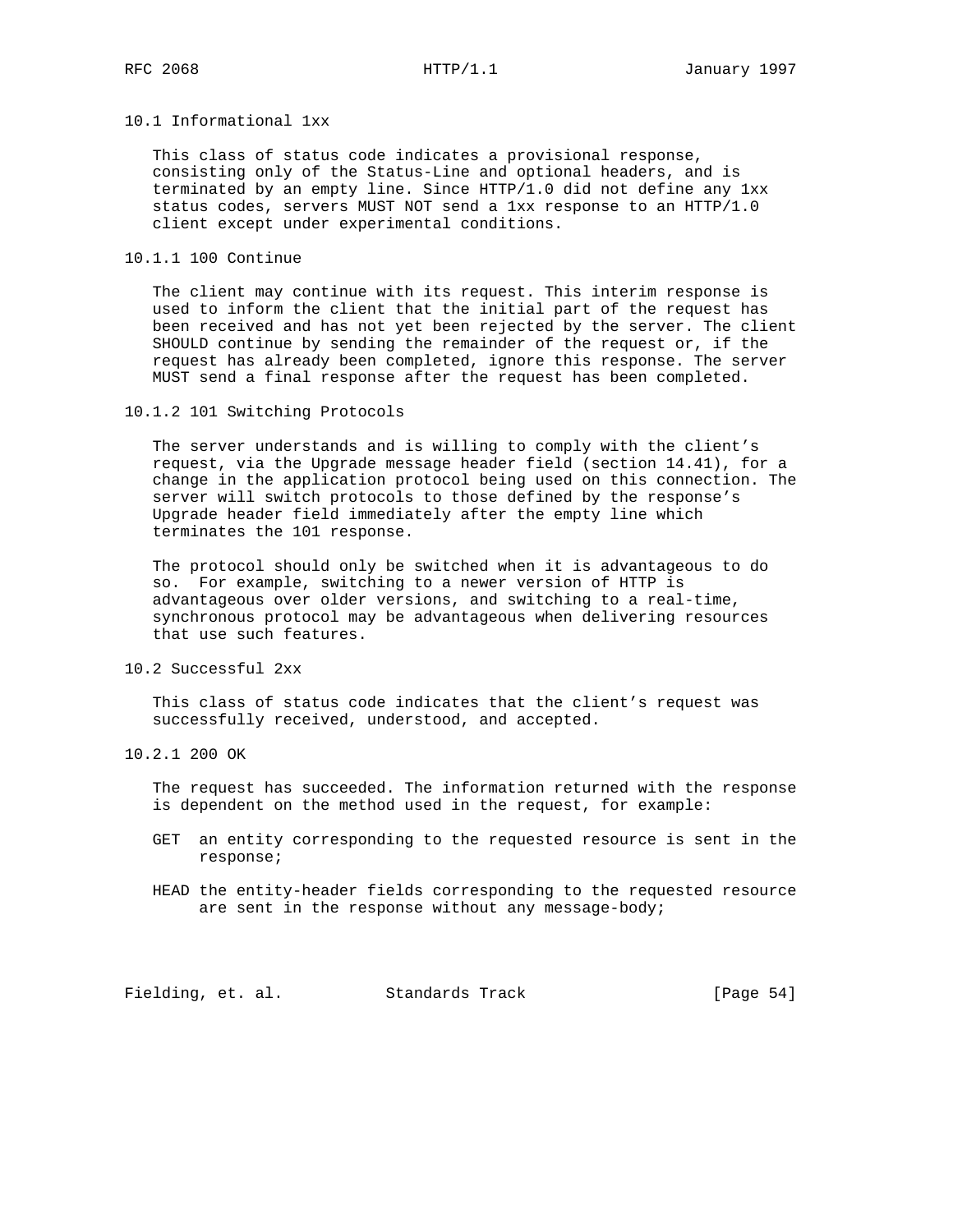POST an entity describing or containing the result of the action;

 TRACE an entity containing the request message as received by the end server.

# 10.2.2 201 Created

 The request has been fulfilled and resulted in a new resource being created. The newly created resource can be referenced by the URI(s) returned in the entity of the response, with the most specific URL for the resource given by a Location header field. The origin server MUST create the resource before returning the 201 status code. If the action cannot be carried out immediately, the server should respond with 202 (Accepted) response instead.

10.2.3 202 Accepted

 The request has been accepted for processing, but the processing has not been completed. The request MAY or MAY NOT eventually be acted upon, as it MAY be disallowed when processing actually takes place. There is no facility for re-sending a status code from an asynchronous operation such as this.

 The 202 response is intentionally non-committal. Its purpose is to allow a server to accept a request for some other process (perhaps a batch-oriented process that is only run once per day) without requiring that the user agent's connection to the server persist until the process is completed. The entity returned with this response SHOULD include an indication of the request's current status and either a pointer to a status monitor or some estimate of when the user can expect the request to be fulfilled.

10.2.4 203 Non-Authoritative Information

 The returned metainformation in the entity-header is not the definitive set as available from the origin server, but is gathered from a local or a third-party copy. The set presented MAY be a subset or superset of the original version. For example, including local annotation information about the resource MAY result in a superset of the metainformation known by the origin server. Use of this response code is not required and is only appropriate when the response would otherwise be 200 (OK).

10.2.5 204 No Content

 The server has fulfilled the request but there is no new information to send back. If the client is a user agent, it SHOULD NOT change its document view from that which caused the request to be sent. This

Fielding, et. al. Standards Track [Page 55]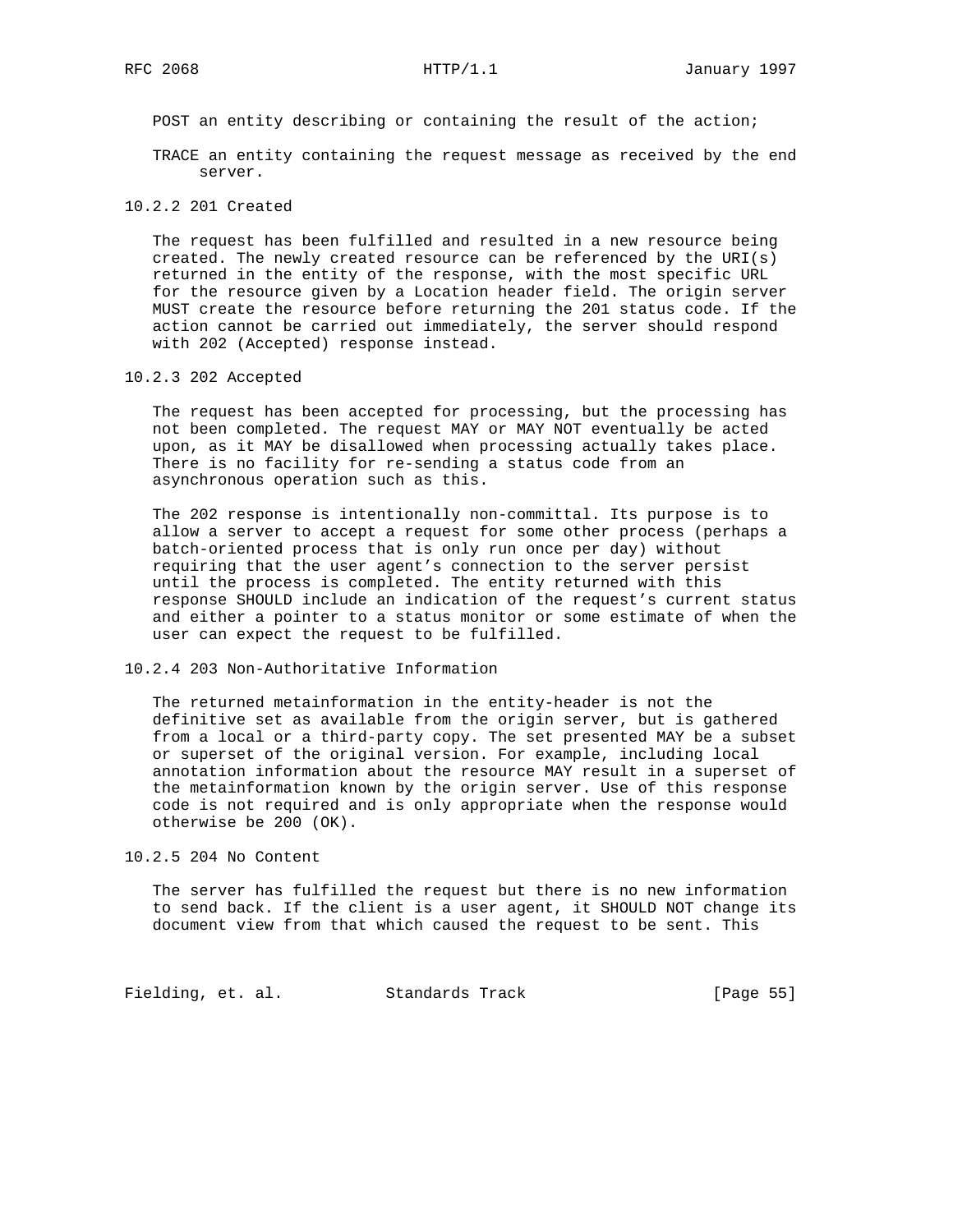response is primarily intended to allow input for actions to take place without causing a change to the user agent's active document view. The response MAY include new metainformation in the form of entity-headers, which SHOULD apply to the document currently in the user agent's active view.

 The 204 response MUST NOT include a message-body, and thus is always terminated by the first empty line after the header fields.

10.2.6 205 Reset Content

 The server has fulfilled the request and the user agent SHOULD reset the document view which caused the request to be sent. This response is primarily intended to allow input for actions to take place via user input, followed by a clearing of the form in which the input is given so that the user can easily initiate another input action. The response MUST NOT include an entity.

10.2.7 206 Partial Content

 The server has fulfilled the partial GET request for the resource. The request must have included a Range header field (section 14.36) indicating the desired range. The response MUST include either a Content-Range header field (section 14.17) indicating the range included with this response, or a multipart/byteranges Content-Type including Content-Range fields for each part. If multipart/byteranges is not used, the Content-Length header field in the response MUST match the actual number of OCTETs transmitted in the message-body.

 A cache that does not support the Range and Content-Range headers MUST NOT cache 206 (Partial) responses.

10.3 Redirection 3xx

 This class of status code indicates that further action needs to be taken by the user agent in order to fulfill the request. The action required MAY be carried out by the user agent without interaction with the user if and only if the method used in the second request is GET or HEAD. A user agent SHOULD NOT automatically redirect a request more than 5 times, since such redirections usually indicate an infinite loop.

Fielding, et. al. Standards Track [Page 56]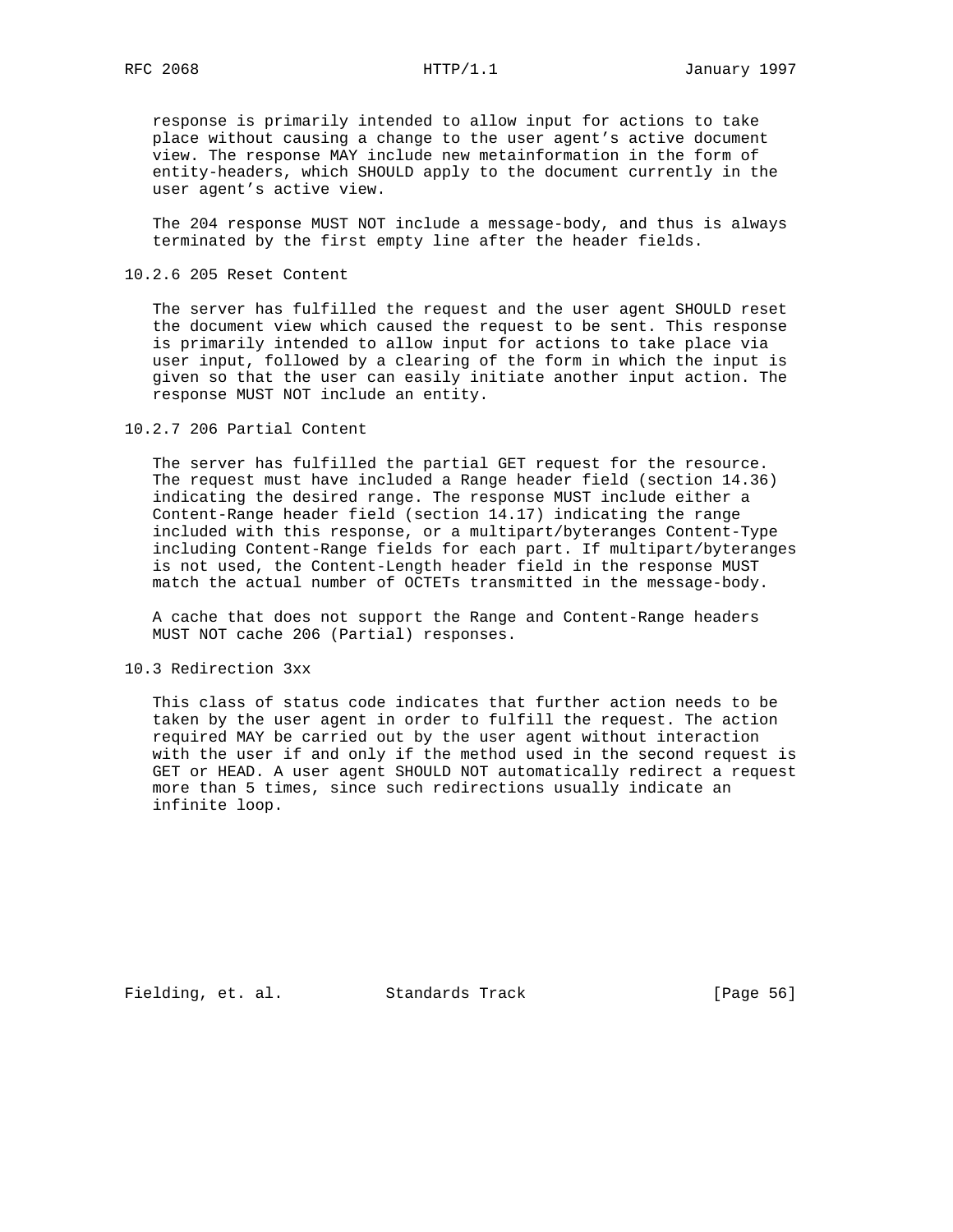## 10.3.1 300 Multiple Choices

 The requested resource corresponds to any one of a set of representations, each with its own specific location, and agent driven negotiation information (section 12) is being provided so that the user (or user agent) can select a preferred representation and redirect its request to that location.

 Unless it was a HEAD request, the response SHOULD include an entity containing a list of resource characteristics and location(s) from which the user or user agent can choose the one most appropriate. The entity format is specified by the media type given in the Content- Type header field. Depending upon the format and the capabilities of the user agent, selection of the most appropriate choice may be performed automatically. However, this specification does not define any standard for such automatic selection.

 If the server has a preferred choice of representation, it SHOULD include the specific URL for that representation in the Location field; user agents MAY use the Location field value for automatic redirection. This response is cachable unless indicated otherwise.

## 10.3.2 301 Moved Permanently

 The requested resource has been assigned a new permanent URI and any future references to this resource SHOULD be done using one of the returned URIs. Clients with link editing capabilities SHOULD automatically re-link references to the Request-URI to one or more of the new references returned by the server, where possible. This response is cachable unless indicated otherwise.

 If the new URI is a location, its URL SHOULD be given by the Location field in the response. Unless the request method was HEAD, the entity of the response SHOULD contain a short hypertext note with a hyperlink to the new URI(s).

 If the 301 status code is received in response to a request other than GET or HEAD, the user agent MUST NOT automatically redirect the request unless it can be confirmed by the user, since this might change the conditions under which the request was issued.

 Note: When automatically redirecting a POST request after receiving a 301 status code, some existing HTTP/1.0 user agents will erroneously change it into a GET request.

Fielding, et. al. Standards Track [Page 57]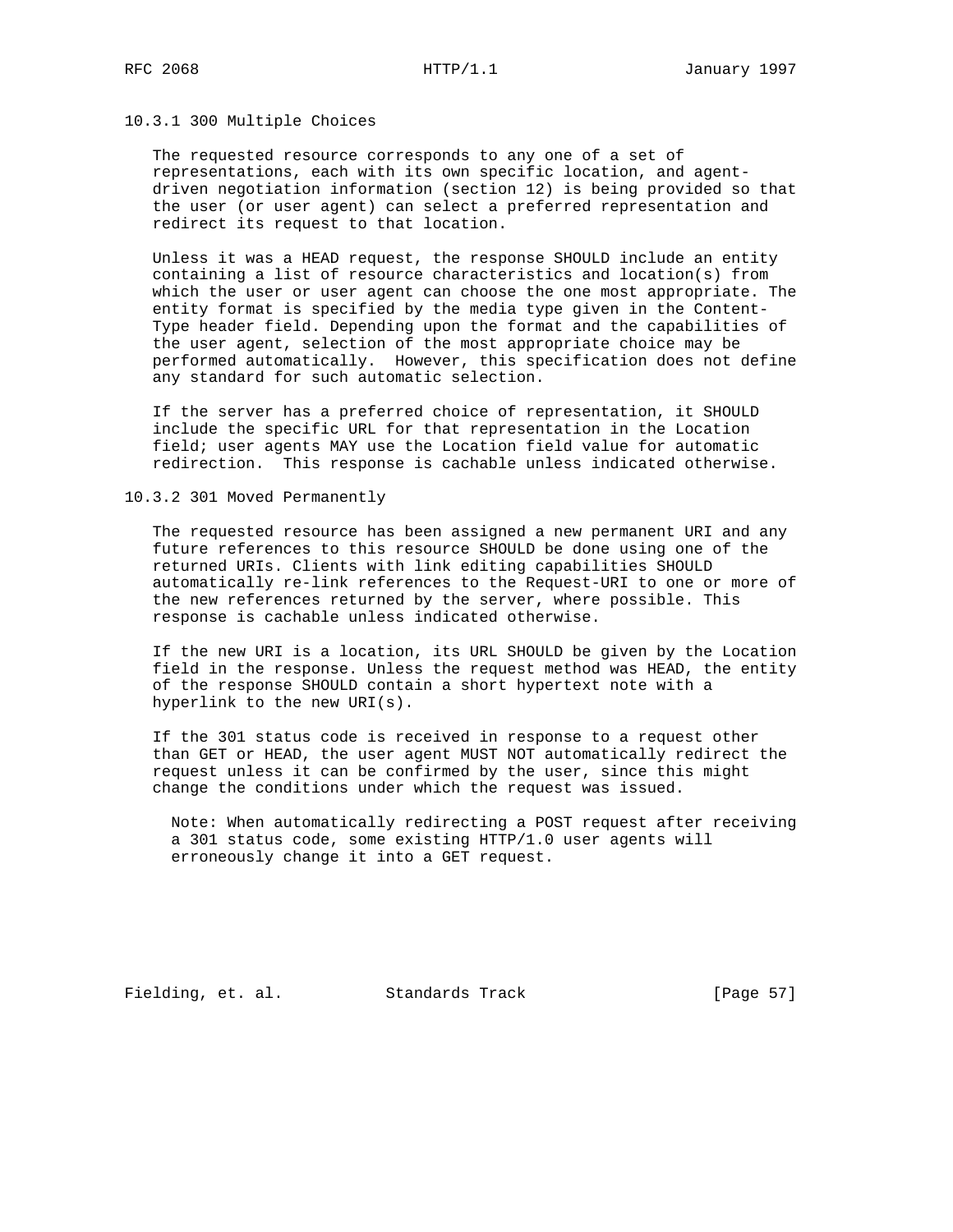## 10.3.3 302 Moved Temporarily

 The requested resource resides temporarily under a different URI. Since the redirection may be altered on occasion, the client SHOULD continue to use the Request-URI for future requests. This response is only cachable if indicated by a Cache-Control or Expires header field.

 If the new URI is a location, its URL SHOULD be given by the Location field in the response. Unless the request method was HEAD, the entity of the response SHOULD contain a short hypertext note with a hyperlink to the new URI(s).

 If the 302 status code is received in response to a request other than GET or HEAD, the user agent MUST NOT automatically redirect the request unless it can be confirmed by the user, since this might change the conditions under which the request was issued.

 Note: When automatically redirecting a POST request after receiving a 302 status code, some existing HTTP/1.0 user agents will erroneously change it into a GET request.

## 10.3.4 303 See Other

 The response to the request can be found under a different URI and SHOULD be retrieved using a GET method on that resource. This method exists primarily to allow the output of a POST-activated script to redirect the user agent to a selected resource. The new URI is not a substitute reference for the originally requested resource. The 303 response is not cachable, but the response to the second (redirected) request MAY be cachable.

 If the new URI is a location, its URL SHOULD be given by the Location field in the response. Unless the request method was HEAD, the entity of the response SHOULD contain a short hypertext note with a hyperlink to the new URI(s).

10.3.5 304 Not Modified

 If the client has performed a conditional GET request and access is allowed, but the document has not been modified, the server SHOULD respond with this status code. The response MUST NOT contain a message-body.

Fielding, et. al. Standards Track [Page 58]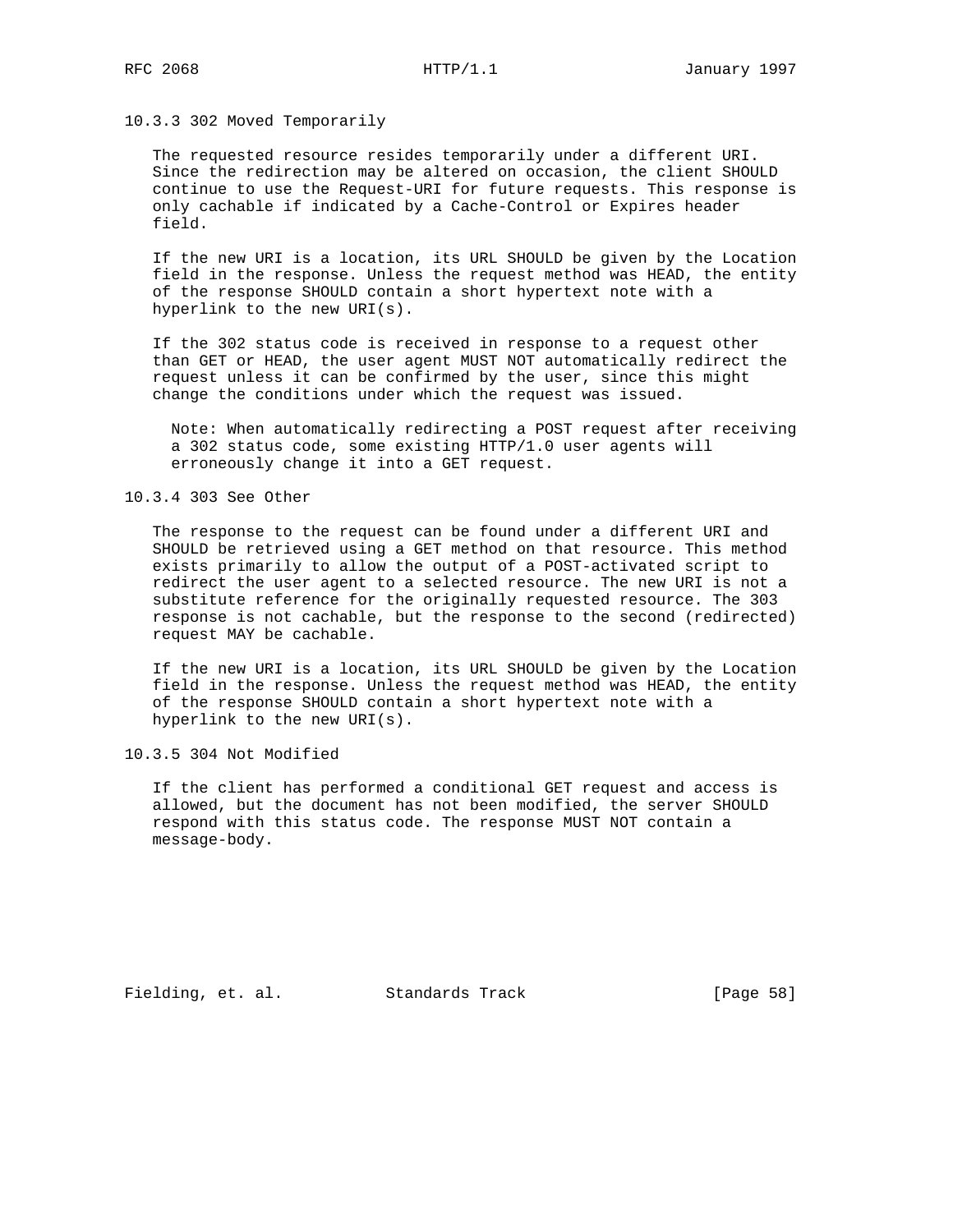The response MUST include the following header fields:

- o Date
- o ETag and/or Content-Location, if the header would have been sent in a 200 response to the same request
- o Expires, Cache-Control, and/or Vary, if the field-value might differ from that sent in any previous response for the same variant

 If the conditional GET used a strong cache validator (see section 13.3.3), the response SHOULD NOT include other entity-headers. Otherwise (i.e., the conditional GET used a weak validator), the response MUST NOT include other entity-headers; this prevents inconsistencies between cached entity-bodies and updated headers.

 If a 304 response indicates an entity not currently cached, then the cache MUST disregard the response and repeat the request without the conditional.

 If a cache uses a received 304 response to update a cache entry, the cache MUST update the entry to reflect any new field values given in the response.

 The 304 response MUST NOT include a message-body, and thus is always terminated by the first empty line after the header fields.

10.3.6 305 Use Proxy

 The requested resource MUST be accessed through the proxy given by the Location field. The Location field gives the URL of the proxy. The recipient is expected to repeat the request via the proxy.

10.4 Client Error 4xx

 The 4xx class of status code is intended for cases in which the client seems to have erred. Except when responding to a HEAD request, the server SHOULD include an entity containing an explanation of the error situation, and whether it is a temporary or permanent condition. These status codes are applicable to any request method. User agents SHOULD display any included entity to the user.

 Note: If the client is sending data, a server implementation using TCP should be careful to ensure that the client acknowledges receipt of the packet(s) containing the response, before the server closes the input connection. If the client continues sending data to the server after the close, the server's TCP stack will send a reset packet to the client, which may erase the client's

Fielding, et. al. Standards Track [Page 59]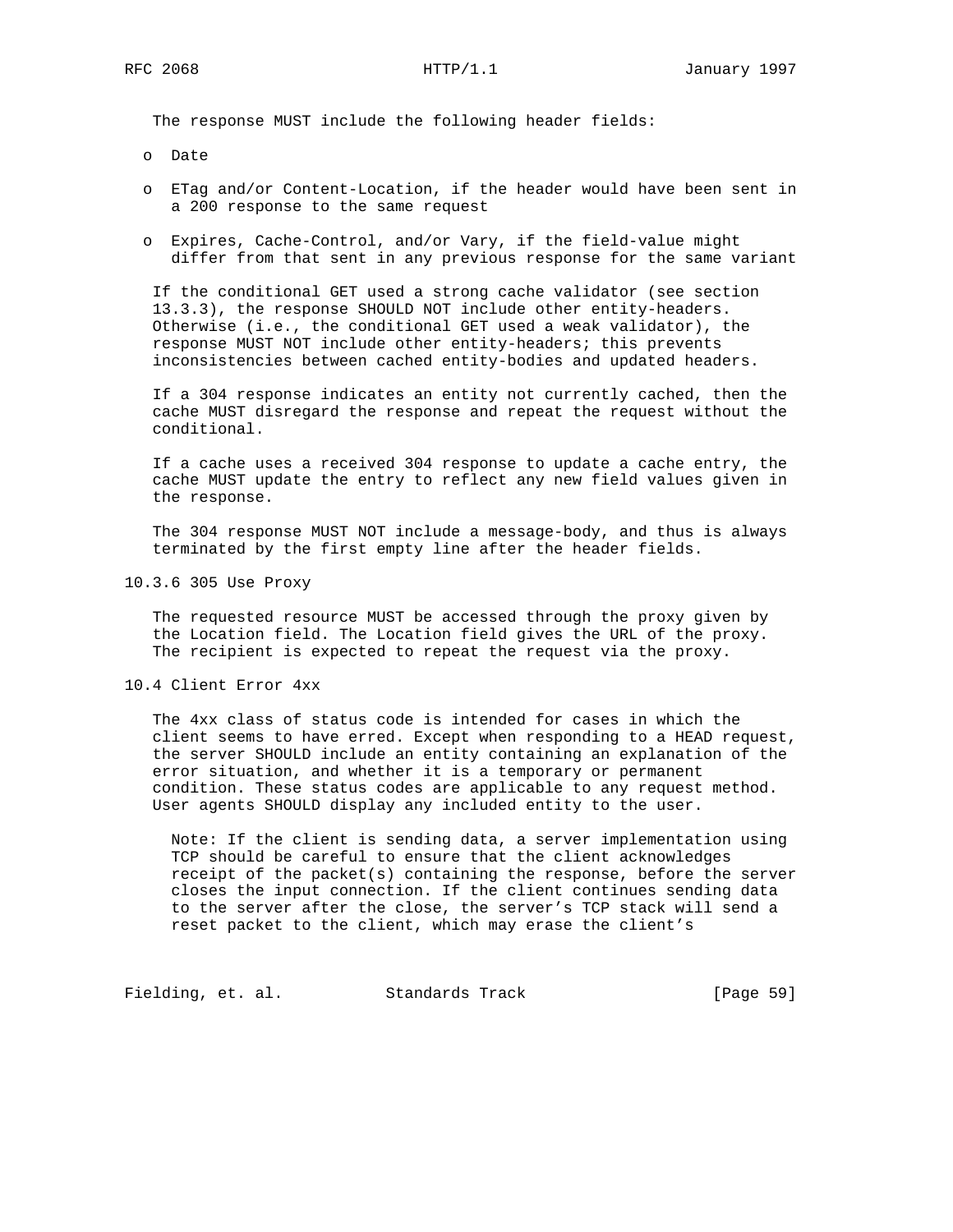unacknowledged input buffers before they can be read and interpreted by the HTTP application.

10.4.1 400 Bad Request

 The request could not be understood by the server due to malformed syntax. The client SHOULD NOT repeat the request without modifications.

10.4.2 401 Unauthorized

 The request requires user authentication. The response MUST include a WWW-Authenticate header field (section 14.46) containing a challenge applicable to the requested resource. The client MAY repeat the request with a suitable Authorization header field (section 14.8). If the request already included Authorization credentials, then the 401 response indicates that authorization has been refused for those credentials. If the 401 response contains the same challenge as the prior response, and the user agent has already attempted authentication at least once, then the user SHOULD be presented the entity that was given in the response, since that entity MAY include relevant diagnostic information. HTTP access authentication is explained in section 11.

10.4.3 402 Payment Required

This code is reserved for future use.

10.4.4 403 Forbidden

 The server understood the request, but is refusing to fulfill it. Authorization will not help and the request SHOULD NOT be repeated. If the request method was not HEAD and the server wishes to make public why the request has not been fulfilled, it SHOULD describe the reason for the refusal in the entity. This status code is commonly used when the server does not wish to reveal exactly why the request has been refused, or when no other response is applicable.

10.4.5 404 Not Found

 The server has not found anything matching the Request-URI. No indication is given of whether the condition is temporary or permanent.

Fielding, et. al. Standards Track [Page 60]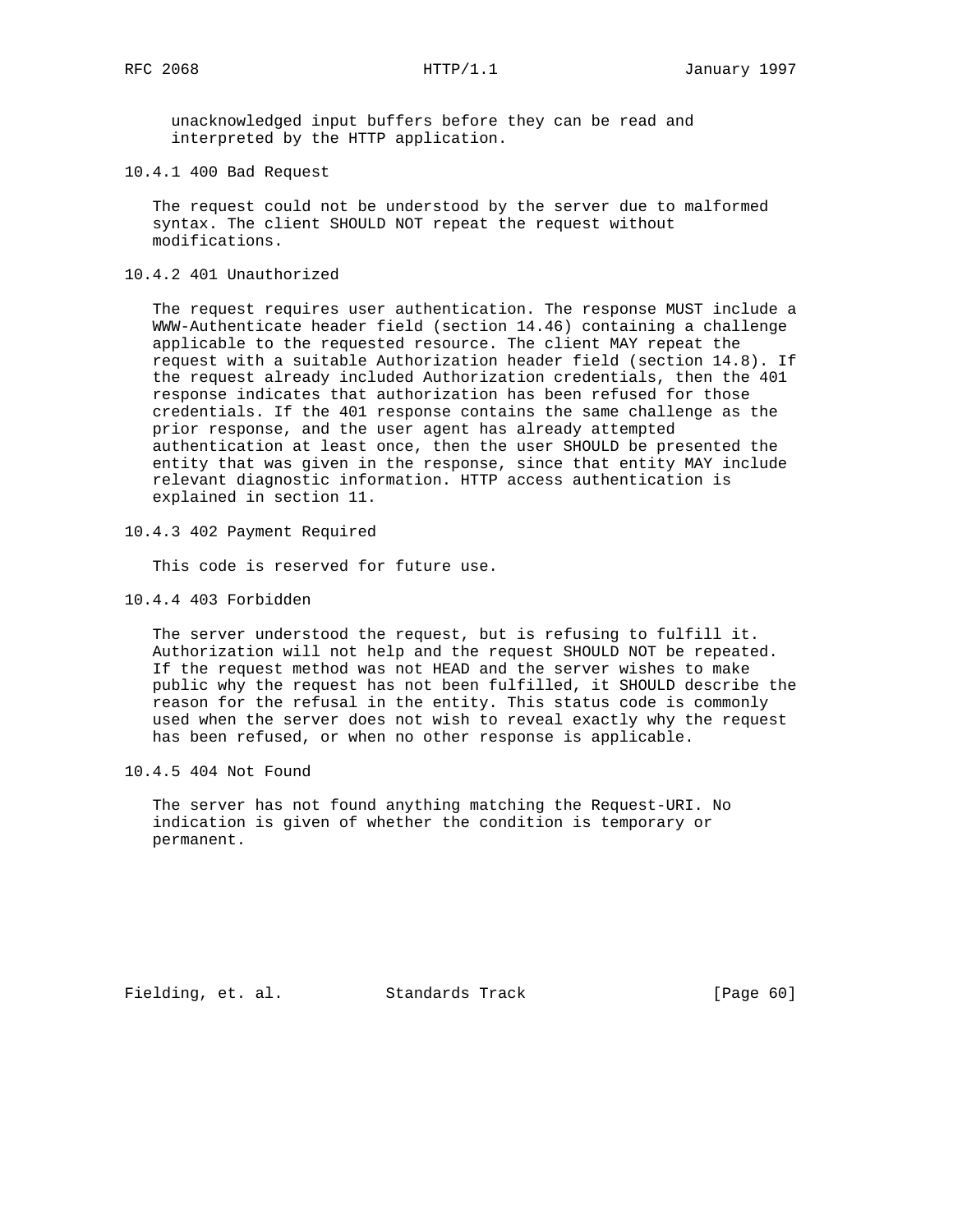If the server does not wish to make this information available to the client, the status code 403 (Forbidden) can be used instead. The 410 (Gone) status code SHOULD be used if the server knows, through some internally configurable mechanism, that an old resource is permanently unavailable and has no forwarding address.

# 10.4.6 405 Method Not Allowed

 The method specified in the Request-Line is not allowed for the resource identified by the Request-URI. The response MUST include an Allow header containing a list of valid methods for the requested resource.

10.4.7 406 Not Acceptable

 The resource identified by the request is only capable of generating response entities which have content characteristics not acceptable according to the accept headers sent in the request.

 Unless it was a HEAD request, the response SHOULD include an entity containing a list of available entity characteristics and location(s) from which the user or user agent can choose the one most appropriate. The entity format is specified by the media type given in the Content-Type header field. Depending upon the format and the capabilities of the user agent, selection of the most appropriate choice may be performed automatically. However, this specification does not define any standard for such automatic selection.

 Note: HTTP/1.1 servers are allowed to return responses which are not acceptable according to the accept headers sent in the request. In some cases, this may even be preferable to sending a 406 response. User agents are encouraged to inspect the headers of an incoming response to determine if it is acceptable. If the response could be unacceptable, a user agent SHOULD temporarily stop receipt of more data and query the user for a decision on further actions.

10.4.8 407 Proxy Authentication Required

 This code is similar to 401 (Unauthorized), but indicates that the client MUST first authenticate itself with the proxy. The proxy MUST return a Proxy-Authenticate header field (section 14.33) containing a challenge applicable to the proxy for the requested resource. The client MAY repeat the request with a suitable Proxy-Authorization header field (section 14.34). HTTP access authentication is explained in section 11.

Fielding, et. al. Standards Track [Page 61]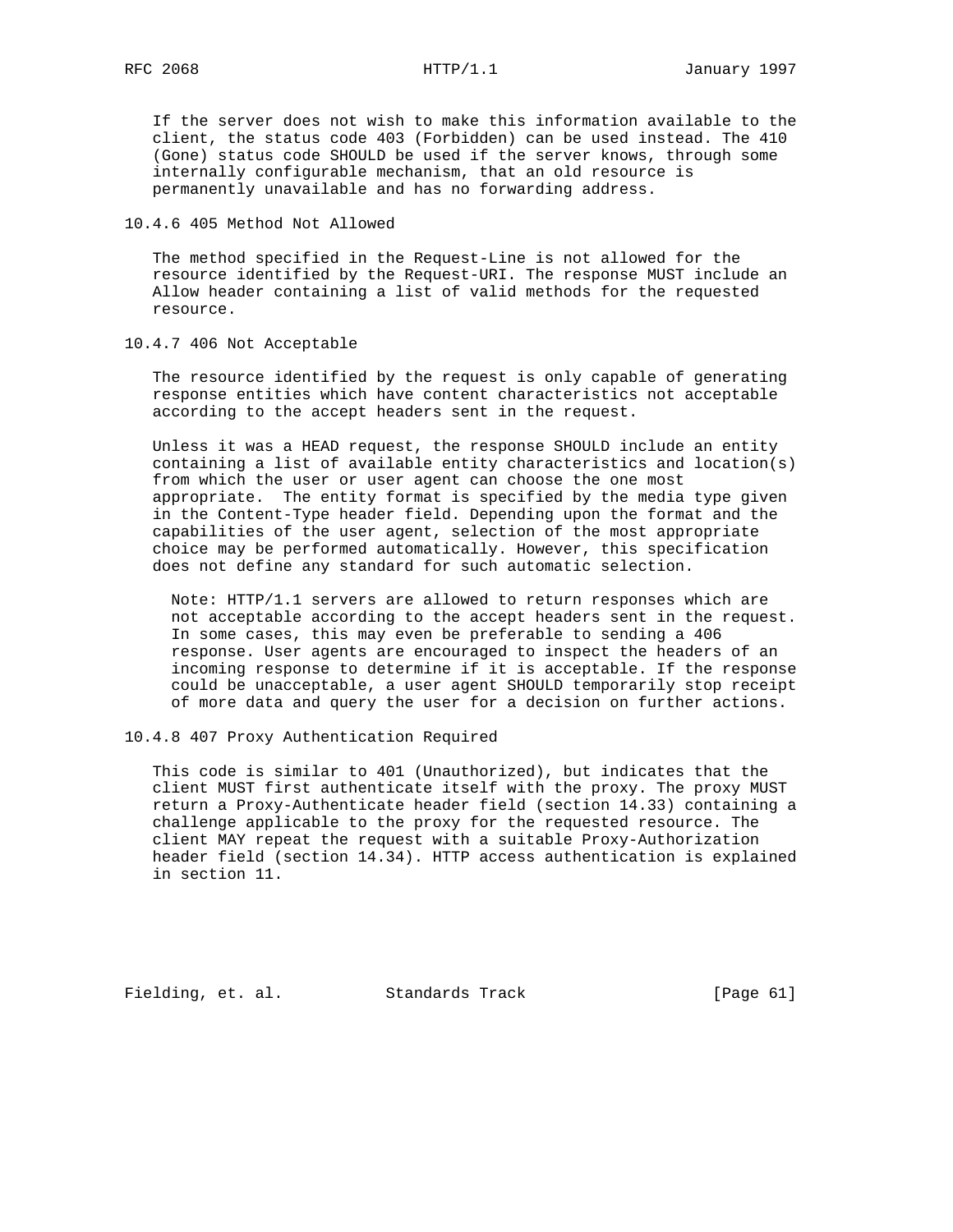## 10.4.9 408 Request Timeout

 The client did not produce a request within the time that the server was prepared to wait. The client MAY repeat the request without modifications at any later time.

## 10.4.10 409 Conflict

 The request could not be completed due to a conflict with the current state of the resource. This code is only allowed in situations where it is expected that the user might be able to resolve the conflict and resubmit the request. The response body SHOULD include enough information for the user to recognize the source of the conflict. Ideally, the response entity would include enough information for the user or user agent to fix the problem; however, that may not be possible and is not required.

 Conflicts are most likely to occur in response to a PUT request. If versioning is being used and the entity being PUT includes changes to a resource which conflict with those made by an earlier (third-party) request, the server MAY use the 409 response to indicate that it can't complete the request. In this case, the response entity SHOULD contain a list of the differences between the two versions in a format defined by the response Content-Type.

## 10.4.11 410 Gone

 The requested resource is no longer available at the server and no forwarding address is known. This condition SHOULD be considered permanent. Clients with link editing capabilities SHOULD delete references to the Request-URI after user approval. If the server does not know, or has no facility to determine, whether or not the condition is permanent, the status code 404 (Not Found) SHOULD be used instead. This response is cachable unless indicated otherwise.

 The 410 response is primarily intended to assist the task of web maintenance by notifying the recipient that the resource is intentionally unavailable and that the server owners desire that remote links to that resource be removed. Such an event is common for limited-time, promotional services and for resources belonging to individuals no longer working at the server's site. It is not necessary to mark all permanently unavailable resources as "gone" or to keep the mark for any length of time -- that is left to the discretion of the server owner.

Fielding, et. al. Standards Track [Page 62]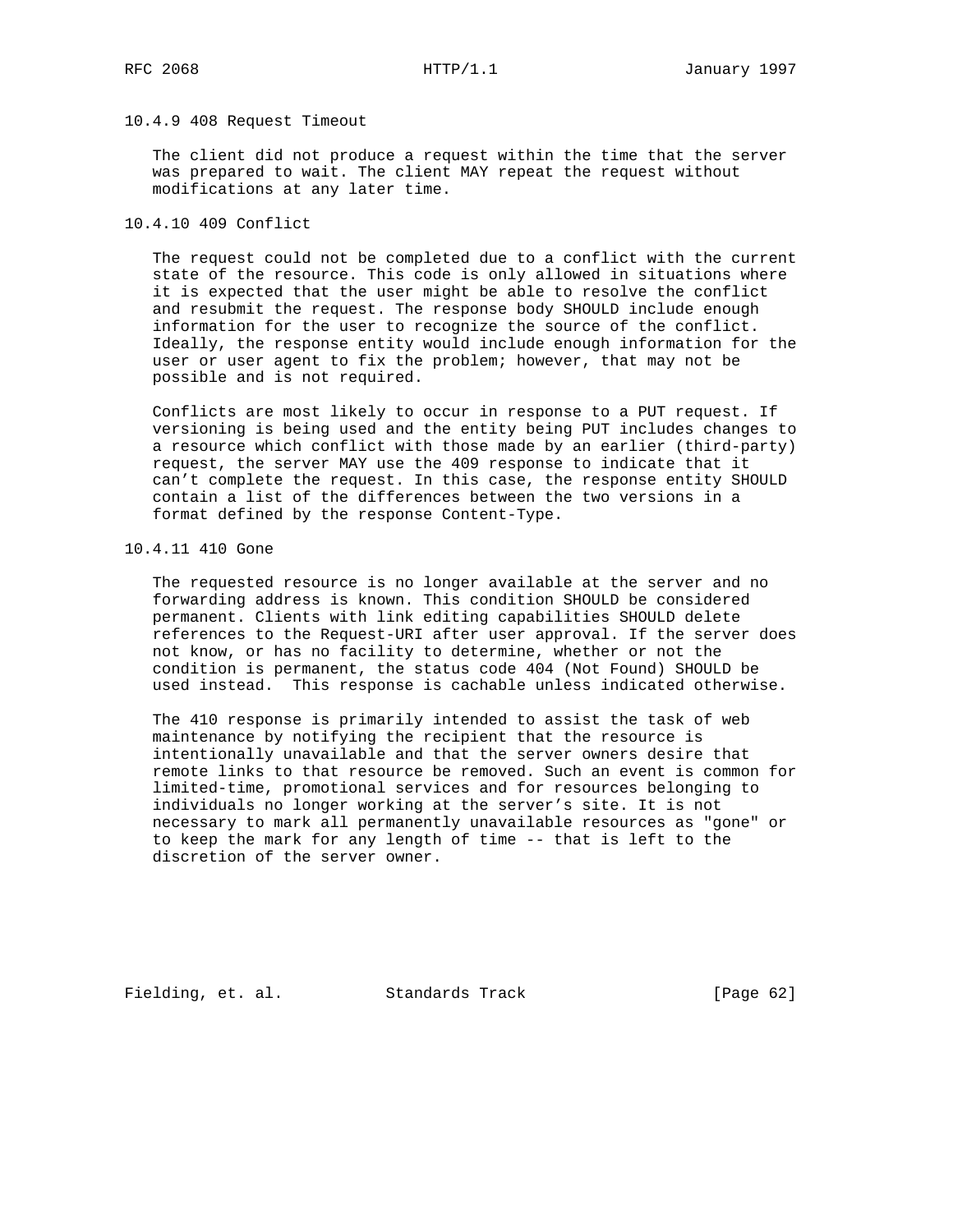10.4.12 411 Length Required

 The server refuses to accept the request without a defined Content- Length. The client MAY repeat the request if it adds a valid Content-Length header field containing the length of the message-body in the request message.

10.4.13 412 Precondition Failed

 The precondition given in one or more of the request-header fields evaluated to false when it was tested on the server. This response code allows the client to place preconditions on the current resource metainformation (header field data) and thus prevent the requested method from being applied to a resource other than the one intended.

10.4.14 413 Request Entity Too Large

 The server is refusing to process a request because the request entity is larger than the server is willing or able to process. The server may close the connection to prevent the client from continuing the request.

 If the condition is temporary, the server SHOULD include a Retry- After header field to indicate that it is temporary and after what time the client may try again.

10.4.15 414 Request-URI Too Long

 The server is refusing to service the request because the Request-URI is longer than the server is willing to interpret. This rare condition is only likely to occur when a client has improperly converted a POST request to a GET request with long query information, when the client has descended into a URL "black hole" of redirection (e.g., a redirected URL prefix that points to a suffix of itself), or when the server is under attack by a client attempting to exploit security holes present in some servers using fixed-length buffers for reading or manipulating the Request-URI.

10.4.16 415 Unsupported Media Type

 The server is refusing to service the request because the entity of the request is in a format not supported by the requested resource for the requested method.

Fielding, et. al. Standards Track [Page 63]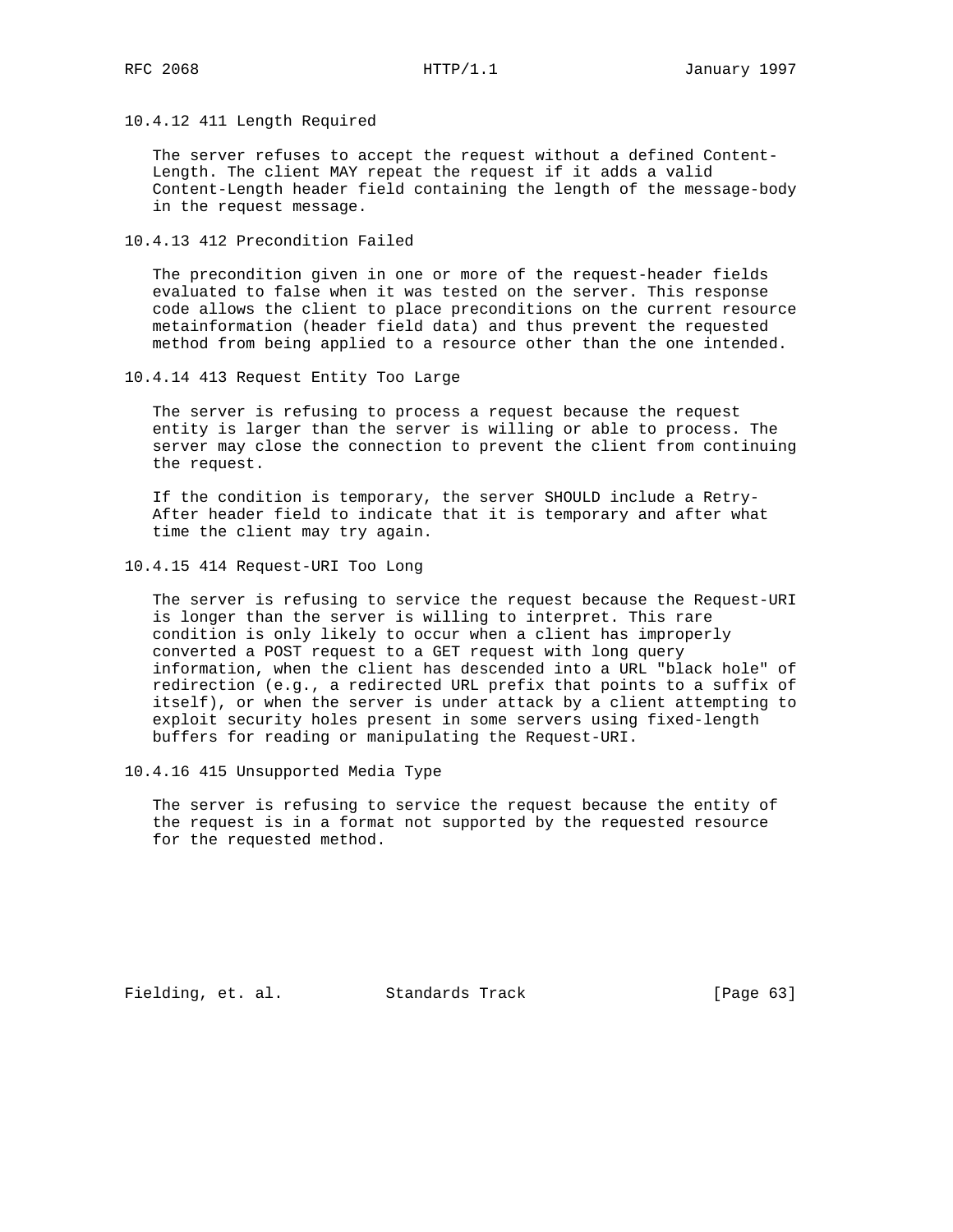10.5 Server Error 5xx

 Response status codes beginning with the digit "5" indicate cases in which the server is aware that it has erred or is incapable of performing the request. Except when responding to a HEAD request, the server SHOULD include an entity containing an explanation of the error situation, and whether it is a temporary or permanent condition. User agents SHOULD display any included entity to the user. These response codes are applicable to any request method.

10.5.1 500 Internal Server Error

 The server encountered an unexpected condition which prevented it from fulfilling the request.

10.5.2 501 Not Implemented

 The server does not support the functionality required to fulfill the request. This is the appropriate response when the server does not recognize the request method and is not capable of supporting it for any resource.

10.5.3 502 Bad Gateway

 The server, while acting as a gateway or proxy, received an invalid response from the upstream server it accessed in attempting to fulfill the request.

10.5.4 503 Service Unavailable

 The server is currently unable to handle the request due to a temporary overloading or maintenance of the server. The implication is that this is a temporary condition which will be alleviated after some delay. If known, the length of the delay may be indicated in a Retry-After header. If no Retry-After is given, the client SHOULD handle the response as it would for a 500 response.

 Note: The existence of the 503 status code does not imply that a server must use it when becoming overloaded. Some servers may wish to simply refuse the connection.

10.5.5 504 Gateway Timeout

 The server, while acting as a gateway or proxy, did not receive a timely response from the upstream server it accessed in attempting to complete the request.

Fielding, et. al. Standards Track [Page 64]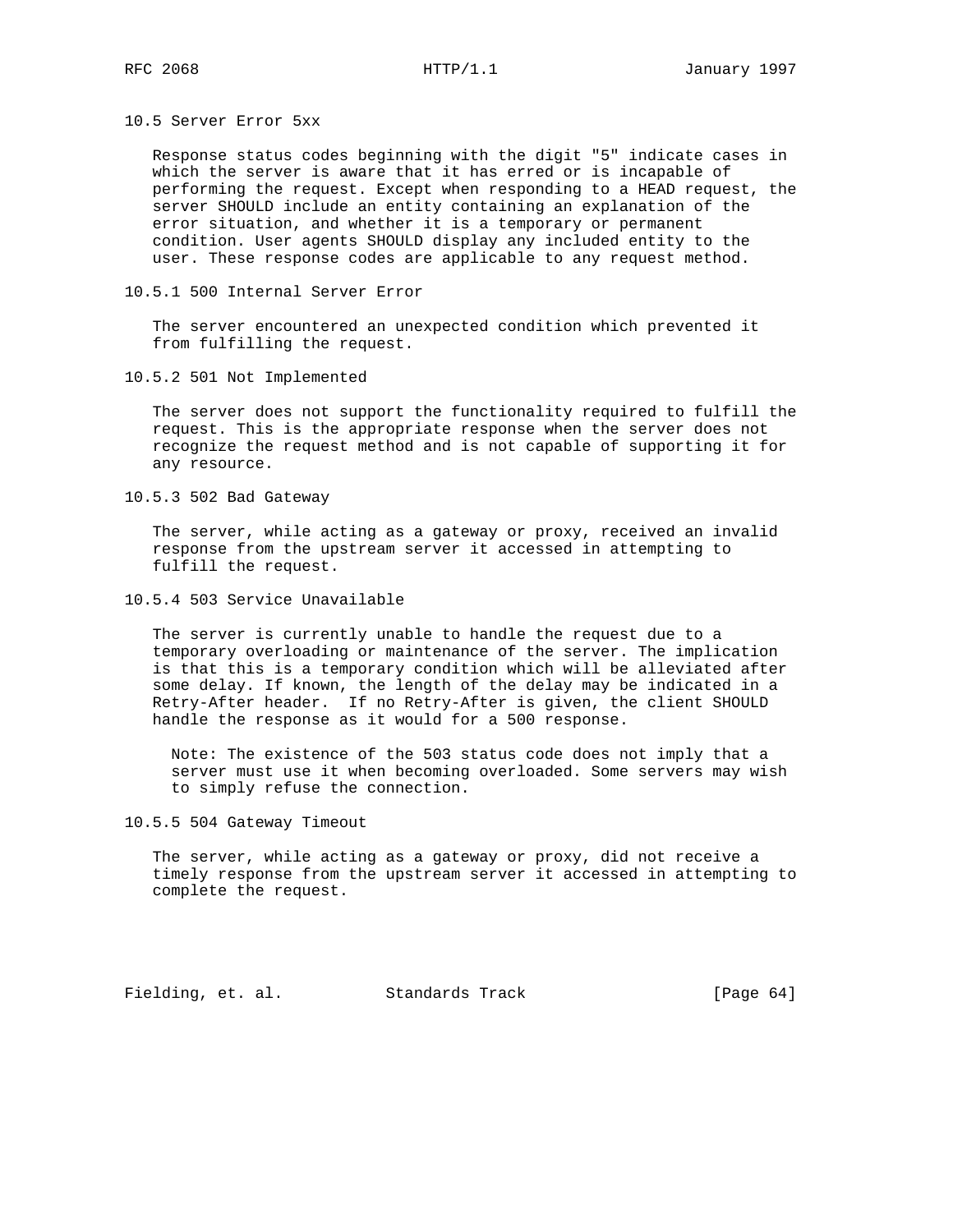10.5.6 505 HTTP Version Not Supported

 The server does not support, or refuses to support, the HTTP protocol version that was used in the request message. The server is indicating that it is unable or unwilling to complete the request using the same major version as the client, as described in section 3.1, other than with this error message. The response SHOULD contain an entity describing why that version is not supported and what other protocols are supported by that server.

11 Access Authentication

 HTTP provides a simple challenge-response authentication mechanism which MAY be used by a server to challenge a client request and by a client to provide authentication information. It uses an extensible, case-insensitive token to identify the authentication scheme, followed by a comma-separated list of attribute-value pairs which carry the parameters necessary for achieving authentication via that scheme.

 auth-scheme = token auth-param = token "=" quoted-string

 The 401 (Unauthorized) response message is used by an origin server to challenge the authorization of a user agent. This response MUST include a WWW-Authenticate header field containing at least one challenge applicable to the requested resource.

| challenge   | = $auth-scheme 1*SP realm * ( " , " author-param )$ |
|-------------|-----------------------------------------------------|
| realm       | = "realm" "=" realm-value                           |
| realm-value | = quoted-string                                     |

 The realm attribute (case-insensitive) is required for all authentication schemes which issue a challenge. The realm value (case-sensitive), in combination with the canonical root URL (see section 5.1.2) of the server being accessed, defines the protection space. These realms allow the protected resources on a server to be partitioned into a set of protection spaces, each with its own authentication scheme and/or authorization database. The realm value is a string, generally assigned by the origin server, which may have additional semantics specific to the authentication scheme.

 A user agent that wishes to authenticate itself with a server- usually, but not necessarily, after receiving a 401 or 411 response- -MAY do so by including an Authorization header field with the request. The Authorization field value consists of credentials

Fielding, et. al. Standards Track [Page 65]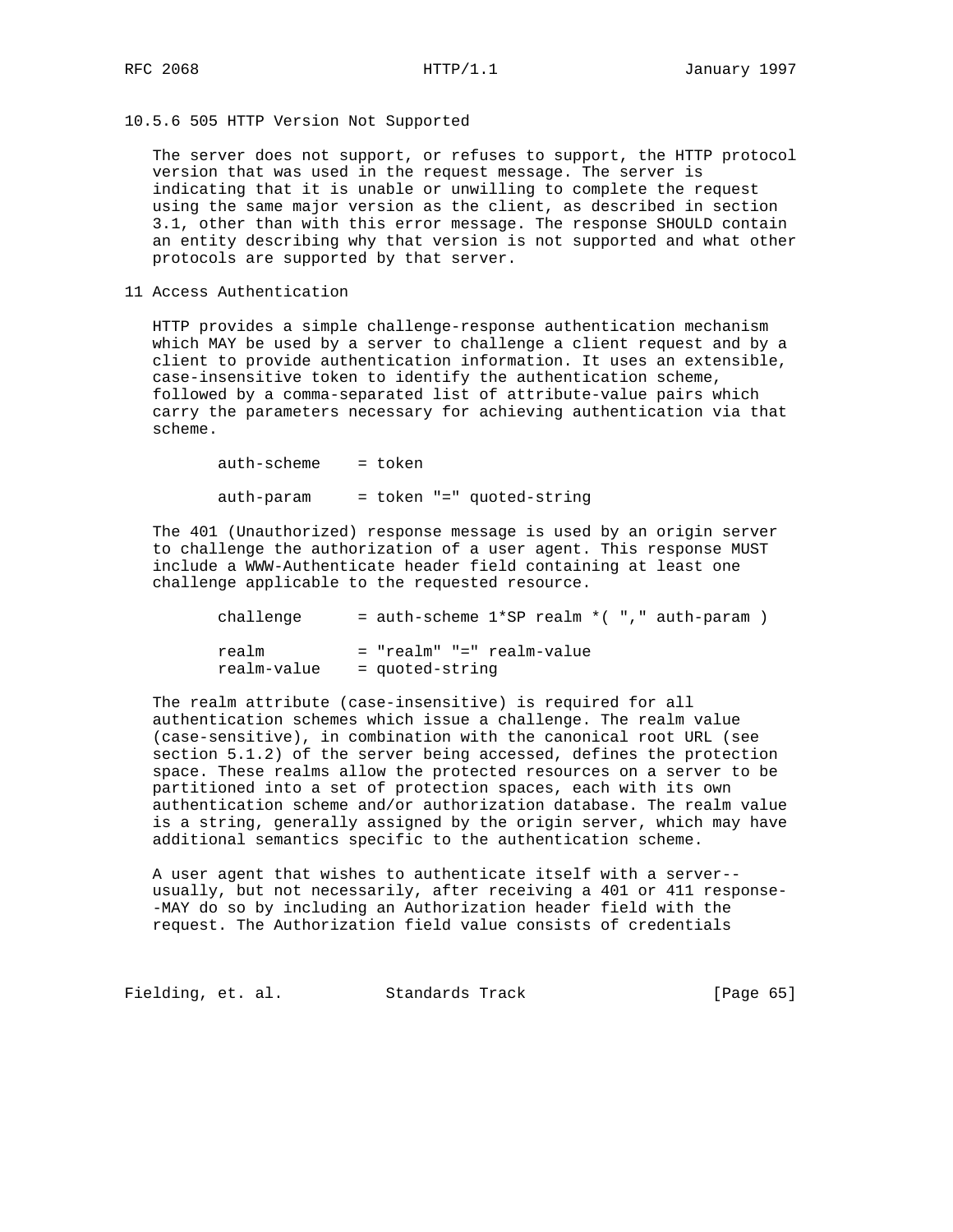containing the authentication information of the user agent for the realm of the resource being requested.

```
 credentials = basic-credentials
   | auth-scheme #auth-param
```
 The domain over which credentials can be automatically applied by a user agent is determined by the protection space. If a prior request has been authorized, the same credentials MAY be reused for all other requests within that protection space for a period of time determined by the authentication scheme, parameters, and/or user preference. Unless otherwise defined by the authentication scheme, a single protection space cannot extend outside the scope of its server.

 If the server does not wish to accept the credentials sent with a request, it SHOULD return a 401 (Unauthorized) response. The response MUST include a WWW-Authenticate header field containing the (possibly new) challenge applicable to the requested resource and an entity explaining the refusal.

 The HTTP protocol does not restrict applications to this simple challenge-response mechanism for access authentication. Additional mechanisms MAY be used, such as encryption at the transport level or via message encapsulation, and with additional header fields specifying authentication information. However, these additional mechanisms are not defined by this specification.

 Proxies MUST be completely transparent regarding user agent authentication. That is, they MUST forward the WWW-Authenticate and Authorization headers untouched, and follow the rules found in section 14.8.

 HTTP/1.1 allows a client to pass authentication information to and from a proxy via the Proxy-Authenticate and Proxy-Authorization headers.

11.1 Basic Authentication Scheme

 The "basic" authentication scheme is based on the model that the user agent must authenticate itself with a user-ID and a password for each realm. The realm value should be considered an opaque string which can only be compared for equality with other realms on that server. The server will service the request only if it can validate the user-ID and password for the protection space of the Request-URI. There are no optional authentication parameters.

Fielding, et. al. Standards Track [Page 66]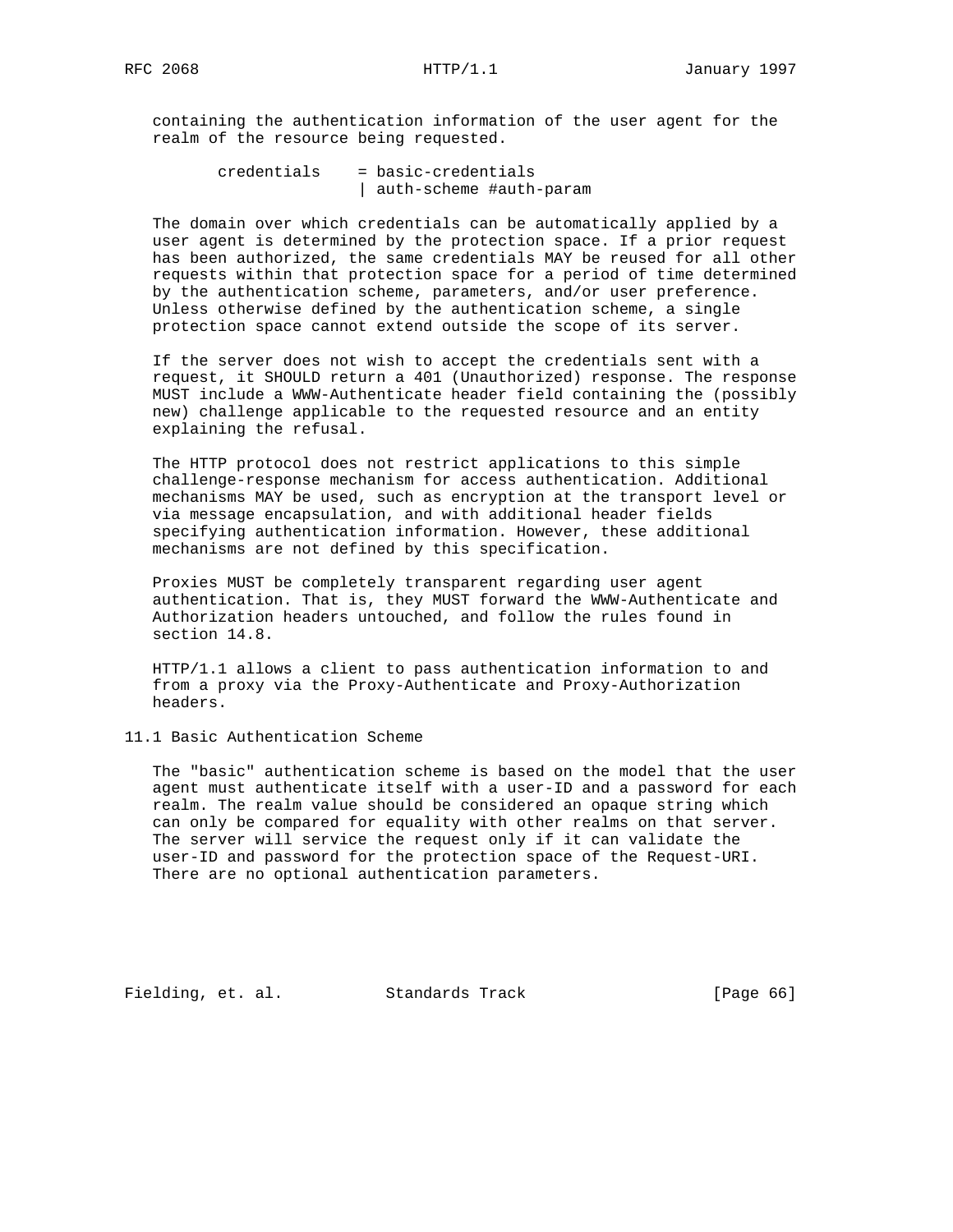Upon receipt of an unauthorized request for a URI within the protection space, the server MAY respond with a challenge like the following:

WWW-Authenticate: Basic realm="WallyWorld"

 where "WallyWorld" is the string assigned by the server to identify the protection space of the Request-URI.

 To receive authorization, the client sends the userid and password, separated by a single colon (":") character, within a base64 encoded string in the credentials.

> basic-credentials = "Basic" SP basic-cookie  $basic-cookie$  =  $$  except not limited to 76 char/line> user-pass = userid ":" password userid = \*<TEXT excluding ":"> password = \*TEXT

Userids might be case sensitive.

 If the user agent wishes to send the userid "Aladdin" and password "open sesame", it would use the following header field:

Authorization: Basic QWxhZGRpbjpvcGVuIHNlc2FtZQ==

 See section 15 for security considerations associated with Basic authentication.

11.2 Digest Authentication Scheme

A digest authentication for HTTP is specified in RFC 2069 [32].

12 Content Negotiation

 Most HTTP responses include an entity which contains information for interpretation by a human user. Naturally, it is desirable to supply the user with the "best available" entity corresponding to the request. Unfortunately for servers and caches, not all users have the same preferences for what is "best," and not all user agents are equally capable of rendering all entity types. For that reason, HTTP has provisions for several mechanisms for "content negotiation" - the process of selecting the best representation for a given response

Fielding, et. al. Standards Track [Page 67]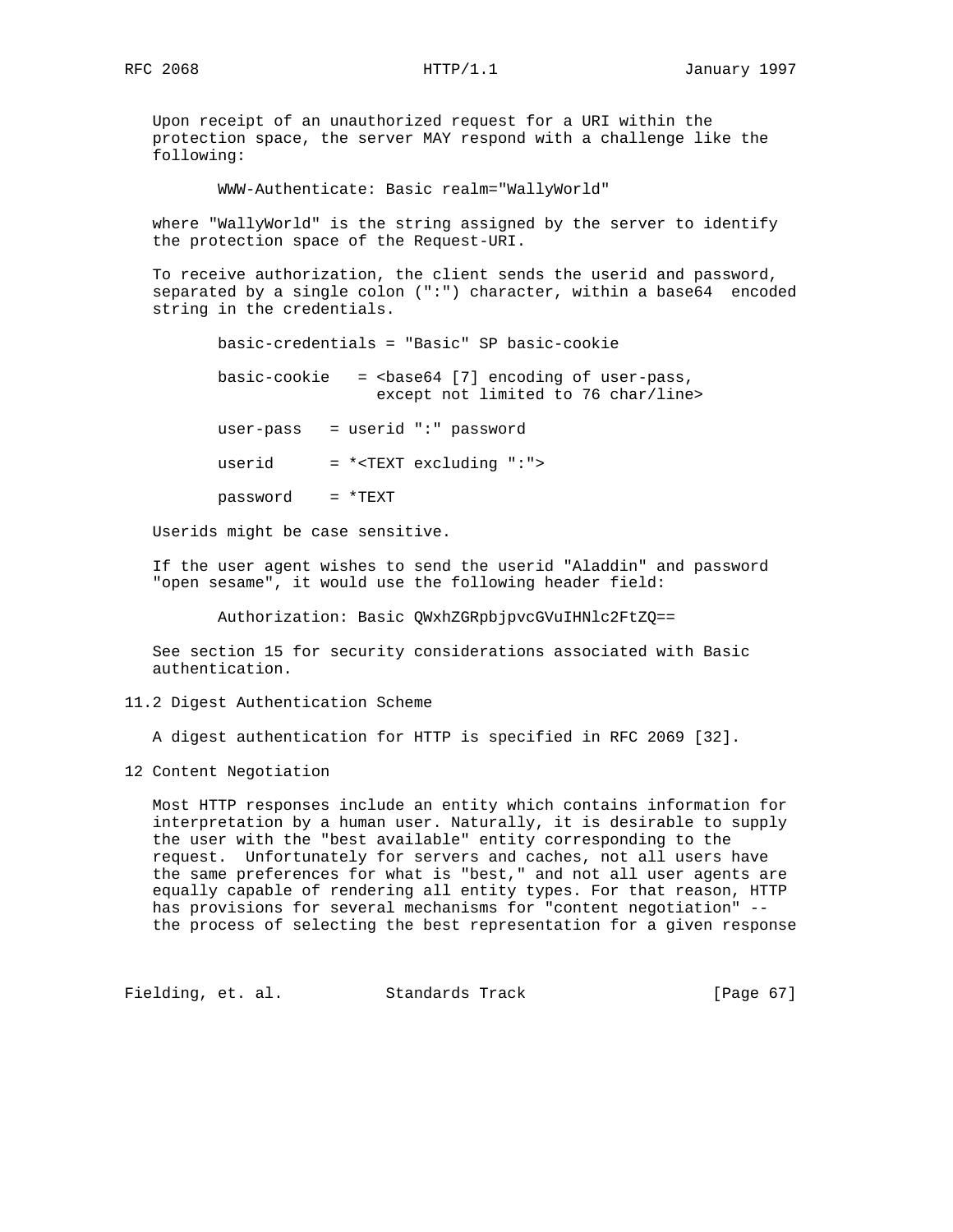when there are multiple representations available.

 Note: This is not called "format negotiation" because the alternate representations may be of the same media type, but use different capabilities of that type, be in different languages, etc.

 Any response containing an entity-body MAY be subject to negotiation, including error responses.

 There are two kinds of content negotiation which are possible in HTTP: server-driven and agent-driven negotiation. These two kinds of negotiation are orthogonal and thus may be used separately or in combination. One method of combination, referred to as transparent negotiation, occurs when a cache uses the agent-driven negotiation information provided by the origin server in order to provide server-driven negotiation for subsequent requests.

12.1 Server-driven Negotiation

 If the selection of the best representation for a response is made by an algorithm located at the server, it is called server-driven negotiation. Selection is based on the available representations of the response (the dimensions over which it can vary; e.g. language, content-coding, etc.) and the contents of particular header fields in the request message or on other information pertaining to the request (such as the network address of the client).

 Server-driven negotiation is advantageous when the algorithm for selecting from among the available representations is difficult to describe to the user agent, or when the server desires to send its "best guess" to the client along with the first response (hoping to avoid the round-trip delay of a subsequent request if the "best guess" is good enough for the user). In order to improve the server's guess, the user agent MAY include request header fields (Accept, Accept-Language, Accept-Encoding, etc.) which describe its preferences for such a response.

Server-driven negotiation has disadvantages:

- 1. It is impossible for the server to accurately determine what might be "best" for any given user, since that would require complete knowledge of both the capabilities of the user agent and the intended use for the response (e.g., does the user want to view it on screen or print it on paper?).
- 2. Having the user agent describe its capabilities in every request can be both very inefficient (given that only a small percentage of responses have multiple representations) and a potential violation of

Fielding, et. al. Standards Track [Page 68]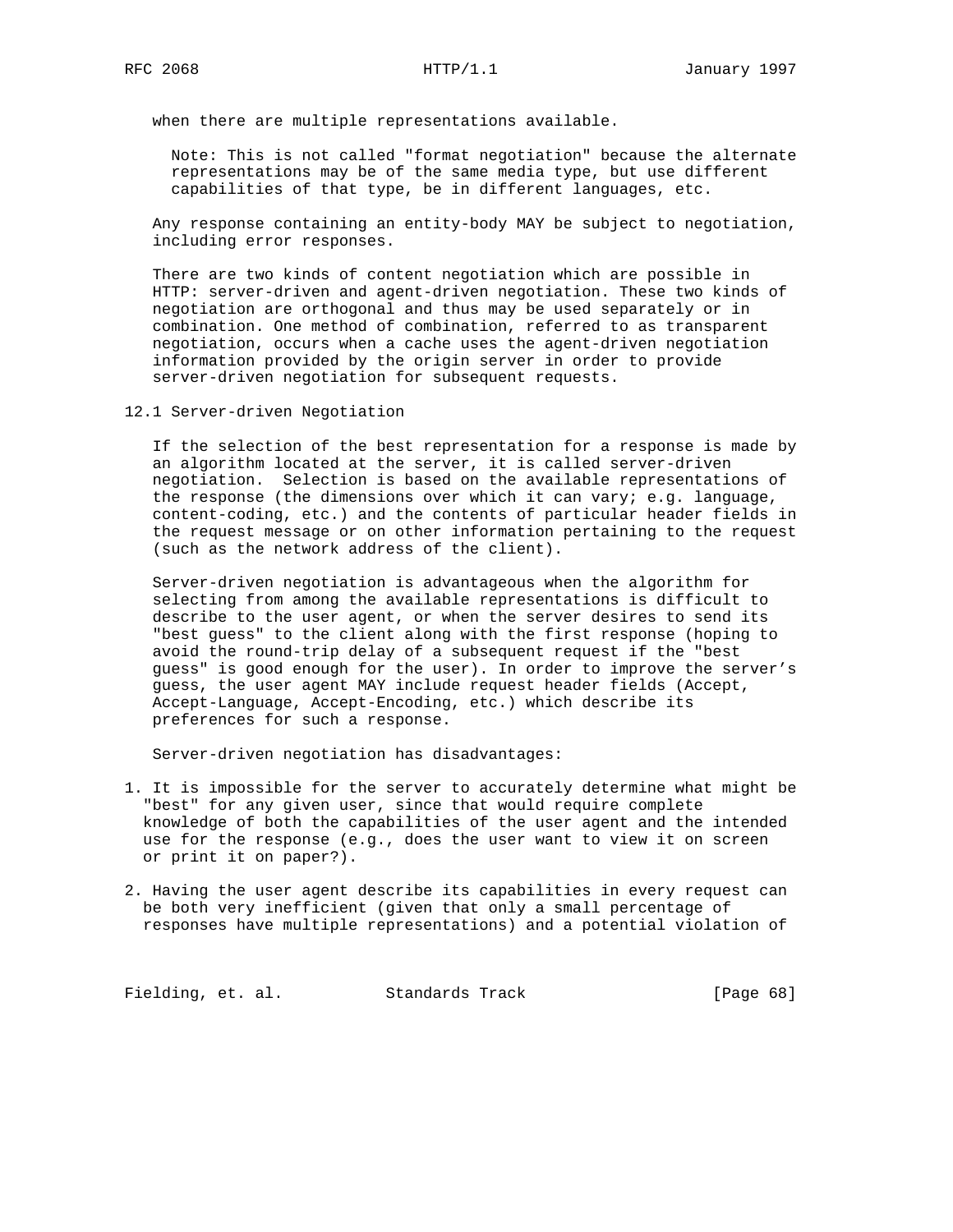the user's privacy.

- 3. It complicates the implementation of an origin server and the algorithms for generating responses to a request.
- 4. It may limit a public cache's ability to use the same response for multiple user's requests.

 HTTP/1.1 includes the following request-header fields for enabling server-driven negotiation through description of user agent capabilities and user preferences: Accept (section 14.1), Accept- Charset (section 14.2), Accept-Encoding (section 14.3), Accept- Language (section 14.4), and User-Agent (section 14.42). However, an origin server is not limited to these dimensions and MAY vary the response based on any aspect of the request, including information outside the request-header fields or within extension header fields not defined by this specification.

 HTTP/1.1 origin servers MUST include an appropriate Vary header field (section 14.43) in any cachable response based on server-driven negotiation. The Vary header field describes the dimensions over which the response might vary (i.e. the dimensions over which the origin server picks its "best guess" response from multiple representations).

 HTTP/1.1 public caches MUST recognize the Vary header field when it is included in a response and obey the requirements described in section 13.6 that describes the interactions between caching and content negotiation.

12.2 Agent-driven Negotiation

 With agent-driven negotiation, selection of the best representation for a response is performed by the user agent after receiving an initial response from the origin server. Selection is based on a list of the available representations of the response included within the header fields (this specification reserves the field-name Alternates, as described in appendix 19.6.2.1) or entity-body of the initial response, with each representation identified by its own URI. Selection from among the representations may be performed automatically (if the user agent is capable of doing so) or manually by the user selecting from a generated (possibly hypertext) menu.

 Agent-driven negotiation is advantageous when the response would vary over commonly-used dimensions (such as type, language, or encoding), when the origin server is unable to determine a user agent's capabilities from examining the request, and generally when public caches are used to distribute server load and reduce network usage.

Fielding, et. al. Standards Track [Page 69]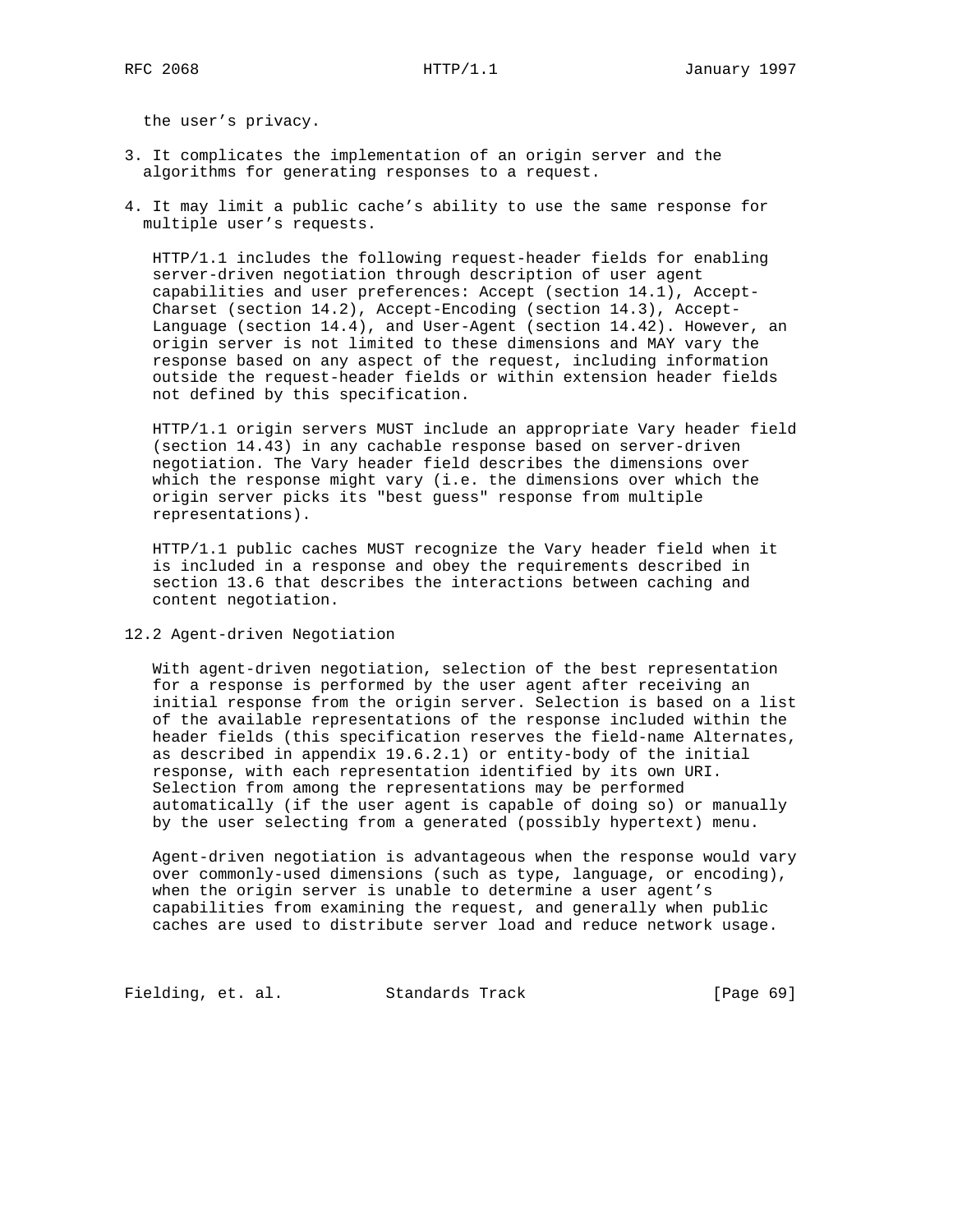Agent-driven negotiation suffers from the disadvantage of needing a second request to obtain the best alternate representation. This second request is only efficient when caching is used. In addition, this specification does not define any mechanism for supporting automatic selection, though it also does not prevent any such mechanism from being developed as an extension and used within HTTP/1.1.

 HTTP/1.1 defines the 300 (Multiple Choices) and 406 (Not Acceptable) status codes for enabling agent-driven negotiation when the server is unwilling or unable to provide a varying response using server-driven negotiation.

12.3 Transparent Negotiation

 Transparent negotiation is a combination of both server-driven and agent-driven negotiation. When a cache is supplied with a form of the list of available representations of the response (as in agent-driven negotiation) and the dimensions of variance are completely understood by the cache, then the cache becomes capable of performing server driven negotiation on behalf of the origin server for subsequent requests on that resource.

 Transparent negotiation has the advantage of distributing the negotiation work that would otherwise be required of the origin server and also removing the second request delay of agent-driven negotiation when the cache is able to correctly guess the right response.

 This specification does not define any mechanism for transparent negotiation, though it also does not prevent any such mechanism from being developed as an extension and used within HTTP/1.1. An HTTP/1.1 cache performing transparent negotiation MUST include a Vary header field in the response (defining the dimensions of its variance) if it is cachable to ensure correct interoperation with all HTTP/1.1 clients. The agent-driven negotiation information supplied by the origin server SHOULD be included with the transparently negotiated response.

### 13 Caching in HTTP

 HTTP is typically used for distributed information systems, where performance can be improved by the use of response caches. The HTTP/1.1 protocol includes a number of elements intended to make caching work as well as possible. Because these elements are inextricable from other aspects of the protocol, and because they interact with each other, it is useful to describe the basic caching design of HTTP separately from the detailed descriptions of methods,

Fielding, et. al. Standards Track [Page 70]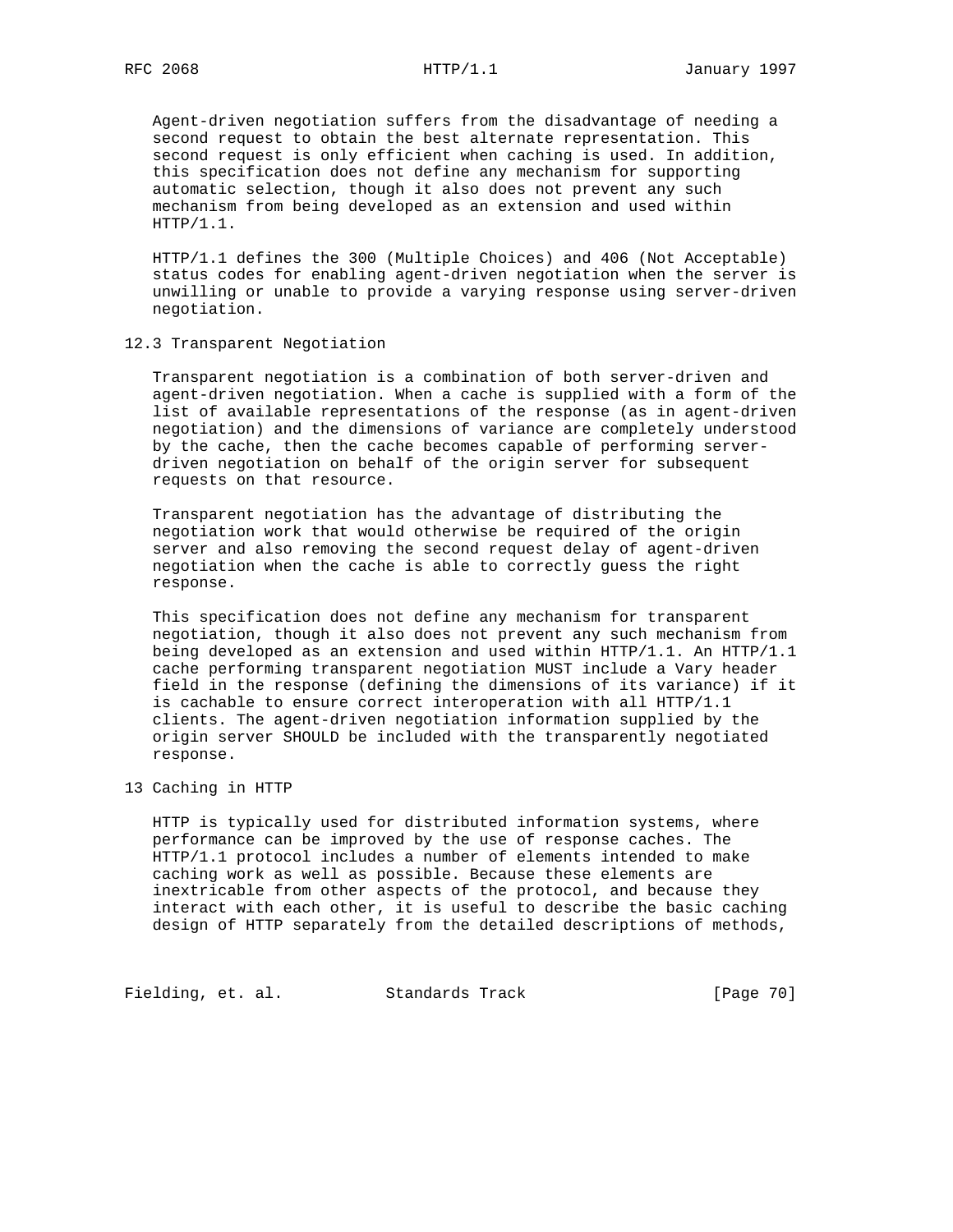headers, response codes, etc.

 Caching would be useless if it did not significantly improve performance. The goal of caching in HTTP/1.1 is to eliminate the need to send requests in many cases, and to eliminate the need to send full responses in many other cases. The former reduces the number of network round-trips required for many operations; we use an "expiration" mechanism for this purpose (see section 13.2). The latter reduces network bandwidth requirements; we use a "validation" mechanism for this purpose (see section 13.3).

 Requirements for performance, availability, and disconnected operation require us to be able to relax the goal of semantic transparency. The HTTP/1.1 protocol allows origin servers, caches, and clients to explicitly reduce transparency when necessary. However, because non-transparent operation may confuse non-expert users, and may be incompatible with certain server applications (such as those for ordering merchandise), the protocol requires that transparency be relaxed

- o only by an explicit protocol-level request when relaxed by client or origin server
- o only with an explicit warning to the end user when relaxed by cache or client

Fielding, et. al. Standards Track [Page 71]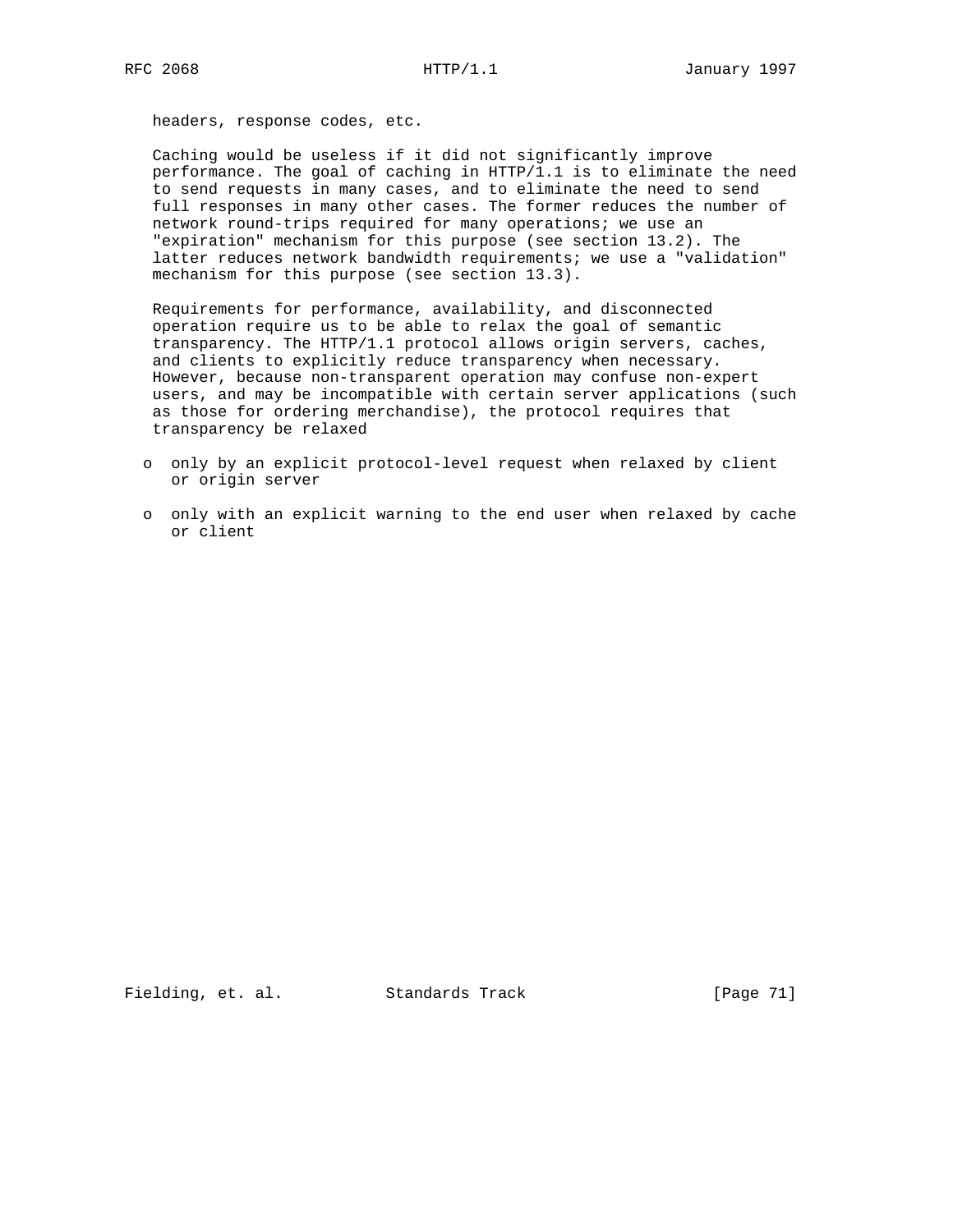Therefore, the HTTP/1.1 protocol provides these important elements:

- 1. Protocol features that provide full semantic transparency when this is required by all parties.
- 2. Protocol features that allow an origin server or user agent to explicitly request and control non-transparent operation.
- 3. Protocol features that allow a cache to attach warnings to responses that do not preserve the requested approximation of semantic transparency.

 A basic principle is that it must be possible for the clients to detect any potential relaxation of semantic transparency.

 Note: The server, cache, or client implementer may be faced with design decisions not explicitly discussed in this specification. If a decision may affect semantic transparency, the implementer ought to err on the side of maintaining transparency unless a careful and complete analysis shows significant benefits in breaking transparency.

13.1.1 Cache Correctness

 A correct cache MUST respond to a request with the most up-to-date response held by the cache that is appropriate to the request (see sections 13.2.5, 13.2.6, and 13.12) which meets one of the following conditions:

- 1. It has been checked for equivalence with what the origin server would have returned by revalidating the response with the origin server (section 13.3);
- 2. It is "fresh enough" (see section 13.2). In the default case, this means it meets the least restrictive freshness requirement of the client, server, and cache (see section  $14.9$ ); if the origin server so specifies, it is the freshness requirement of the origin server alone.
- 3. It includes a warning if the freshness demand of the client or the origin server is violated (see section 13.1.5 and 14.45).
- 4. It is an appropriate 304 (Not Modified), 305 (Proxy Redirect), or error (4xx or 5xx) response message.

 If the cache can not communicate with the origin server, then a correct cache SHOULD respond as above if the response can be correctly served from the cache; if not it MUST return an error or

Fielding, et. al. Standards Track [Page 72]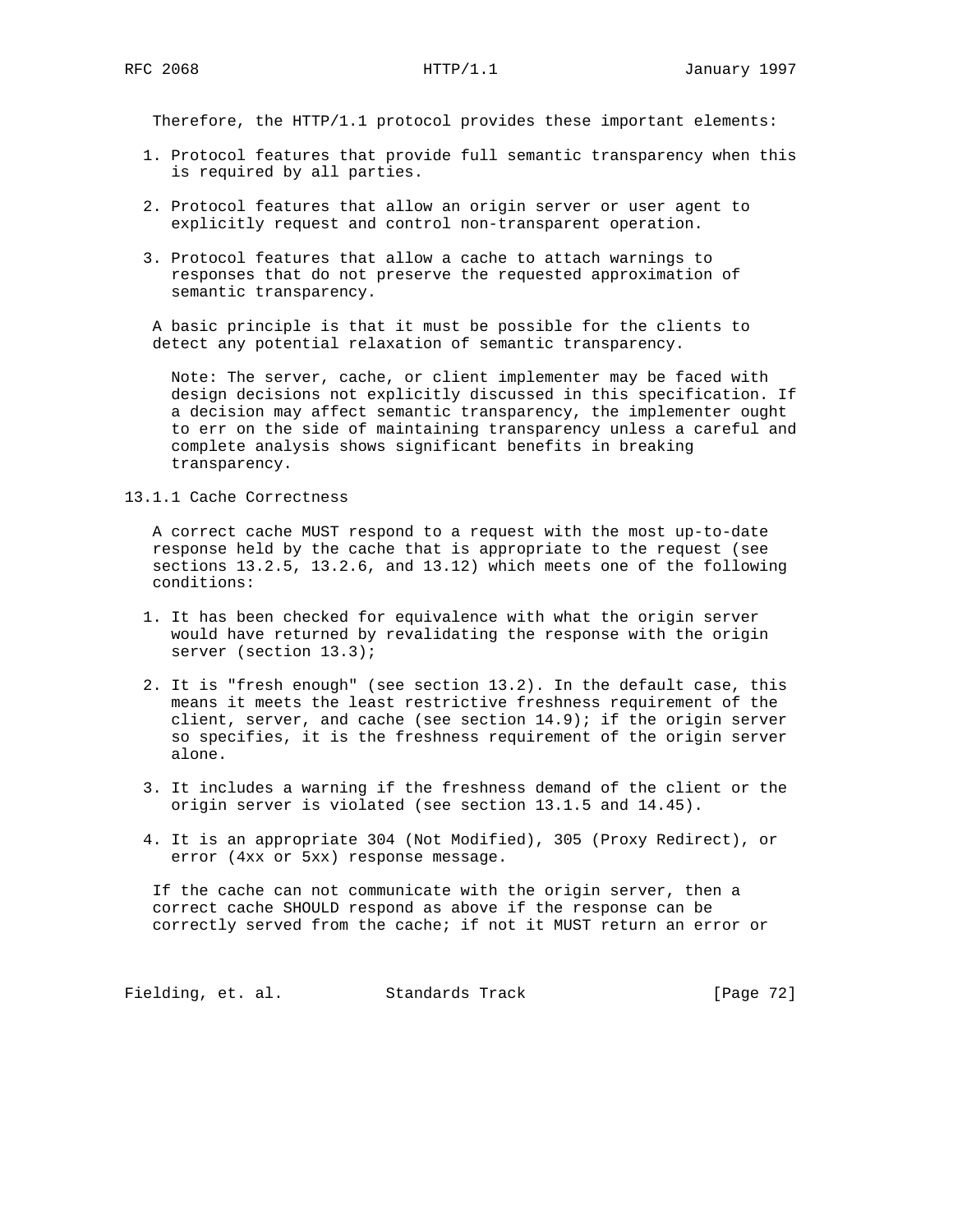warning indicating that there was a communication failure.

 If a cache receives a response (either an entire response, or a 304 (Not Modified) response) that it would normally forward to the requesting client, and the received response is no longer fresh, the cache SHOULD forward it to the requesting client without adding a new Warning (but without removing any existing Warning headers). A cache SHOULD NOT attempt to revalidate a response simply because that response became stale in transit; this might lead to an infinite loop. An user agent that receives a stale response without a Warning MAY display a warning indication to the user.

13.1.2 Warnings

 Whenever a cache returns a response that is neither first-hand nor "fresh enough" (in the sense of condition 2 in section 13.1.1), it must attach a warning to that effect, using a Warning response header. This warning allows clients to take appropriate action.

 Warnings may be used for other purposes, both cache-related and otherwise. The use of a warning, rather than an error status code, distinguish these responses from true failures.

 Warnings are always cachable, because they never weaken the transparency of a response. This means that warnings can be passed to HTTP/1.0 caches without danger; such caches will simply pass the warning along as an entity-header in the response.

 Warnings are assigned numbers between 0 and 99. This specification defines the code numbers and meanings of each currently assigned warnings, allowing a client or cache to take automated action in some (but not all) cases.

 Warnings also carry a warning text. The text may be in any appropriate natural language (perhaps based on the client's Accept headers), and include an optional indication of what character set is used.

 Multiple warnings may be attached to a response (either by the origin server or by a cache), including multiple warnings with the same code number. For example, a server may provide the same warning with texts in both English and Basque.

 When multiple warnings are attached to a response, it may not be practical or reasonable to display all of them to the user. This version of HTTP does not specify strict priority rules for deciding which warnings to display and in what order, but does suggest some heuristics.

Fielding, et. al. Standards Track [Page 73]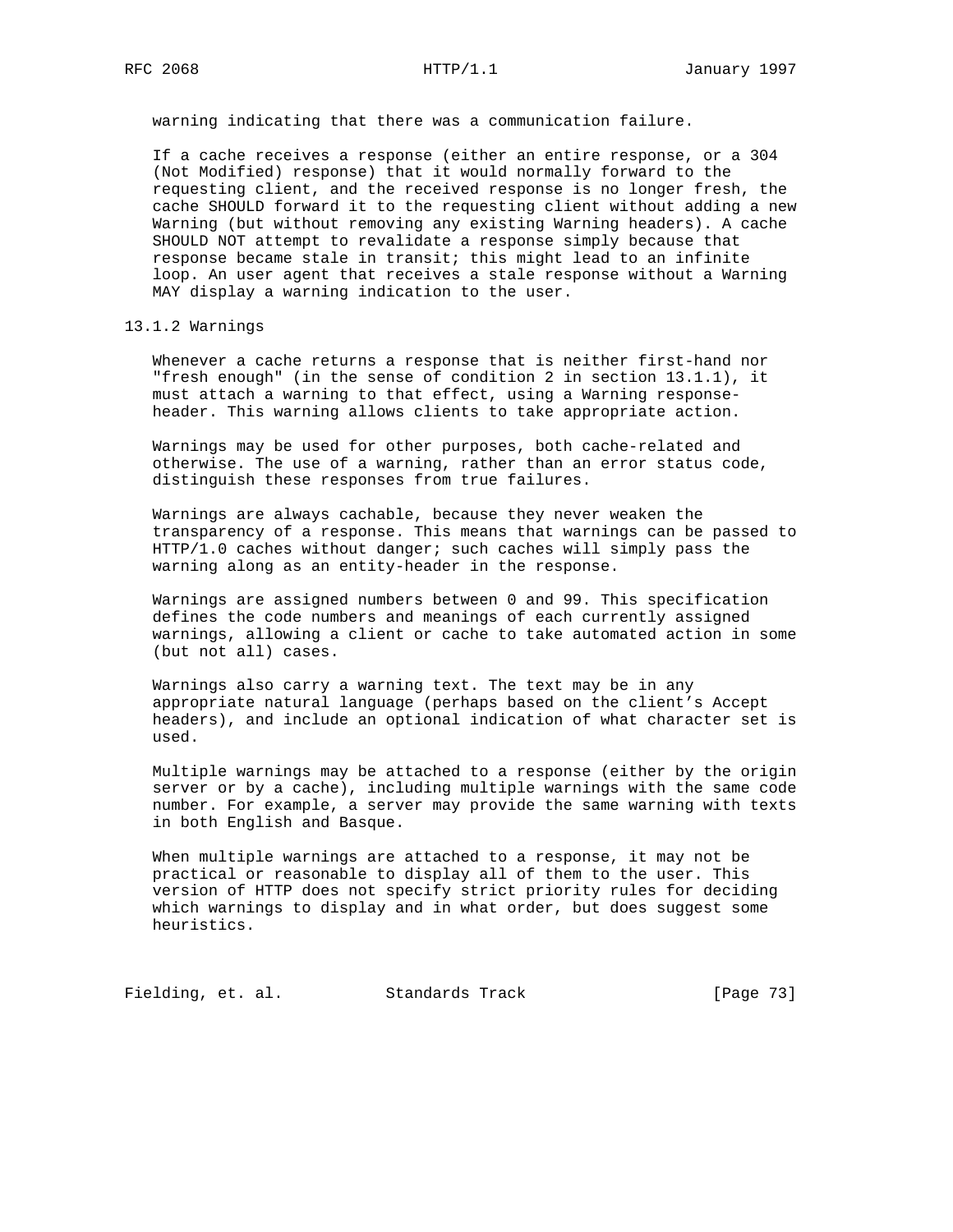The Warning header and the currently defined warnings are described in section 14.45.

13.1.3 Cache-control Mechanisms

 The basic cache mechanisms in HTTP/1.1 (server-specified expiration times and validators) are implicit directives to caches. In some cases, a server or client may need to provide explicit directives to the HTTP caches. We use the Cache-Control header for this purpose.

 The Cache-Control header allows a client or server to transmit a variety of directives in either requests or responses. These directives typically override the default caching algorithms. As a general rule, if there is any apparent conflict between header values, the most restrictive interpretation should be applied (that is, the one that is most likely to preserve semantic transparency). However, in some cases, Cache-Control directives are explicitly specified as weakening the approximation of semantic transparency (for example, "max-stale" or "public").

The Cache-Control directives are described in detail in section 14.9.

13.1.4 Explicit User Agent Warnings

 Many user agents make it possible for users to override the basic caching mechanisms. For example, the user agent may allow the user to specify that cached entities (even explicitly stale ones) are never validated. Or the user agent might habitually add "Cache-Control: max-stale=3600" to every request. The user should have to explicitly request either non-transparent behavior, or behavior that results in abnormally ineffective caching.

 If the user has overridden the basic caching mechanisms, the user agent should explicitly indicate to the user whenever this results in the display of information that might not meet the server's transparency requirements (in particular, if the displayed entity is known to be stale). Since the protocol normally allows the user agent to determine if responses are stale or not, this indication need only be displayed when this actually happens. The indication need not be a dialog box; it could be an icon (for example, a picture of a rotting fish) or some other visual indicator.

 If the user has overridden the caching mechanisms in a way that would abnormally reduce the effectiveness of caches, the user agent should continually display an indication (for example, a picture of currency in flames) so that the user does not inadvertently consume excess resources or suffer from excessive latency.

Fielding, et. al. Standards Track [Page 74]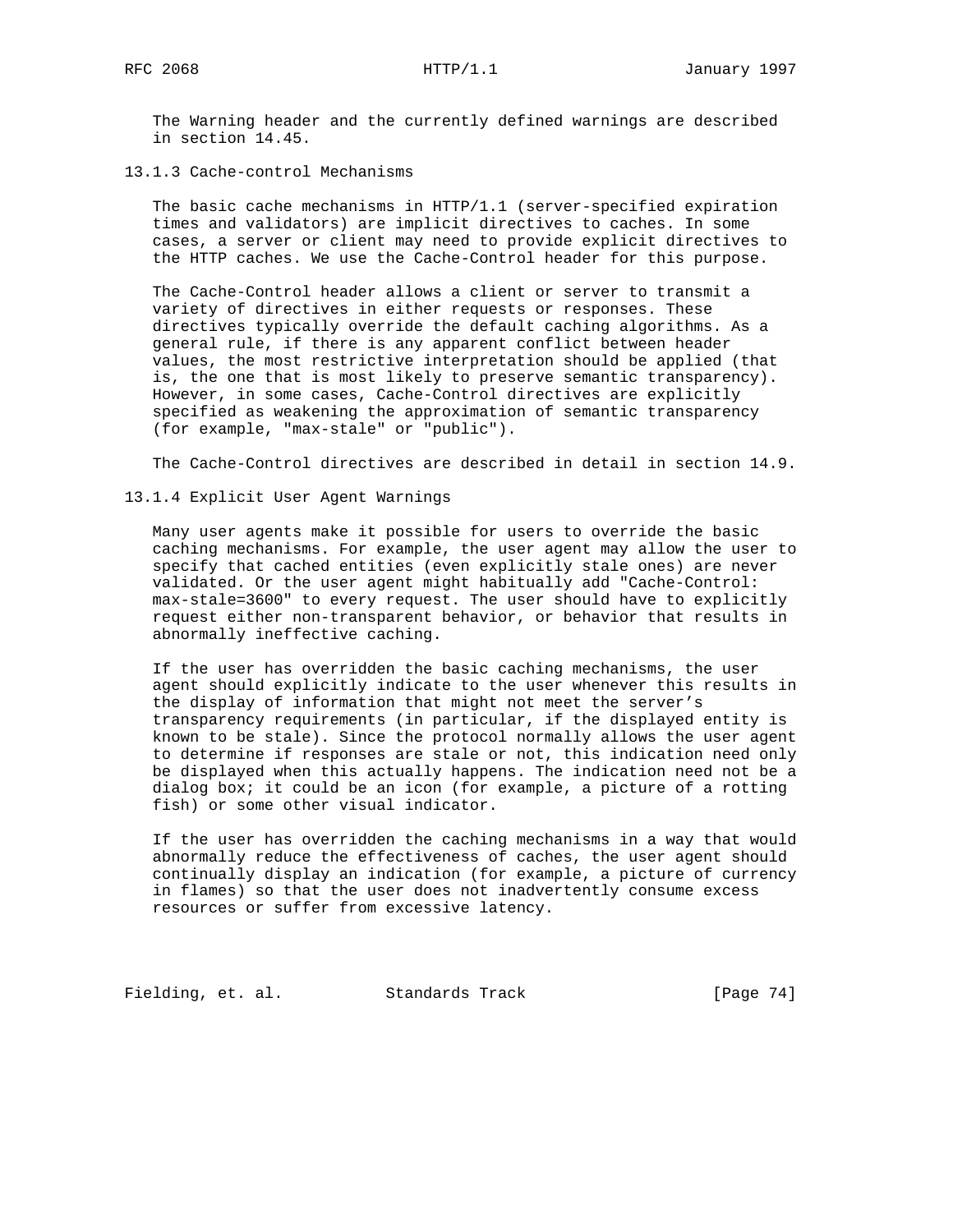### 13.1.5 Exceptions to the Rules and Warnings

 In some cases, the operator of a cache may choose to configure it to return stale responses even when not requested by clients. This decision should not be made lightly, but may be necessary for reasons of availability or performance, especially when the cache is poorly connected to the origin server. Whenever a cache returns a stale response, it MUST mark it as such (using a Warning header). This allows the client software to alert the user that there may be a potential problem.

 It also allows the user agent to take steps to obtain a first-hand or fresh response. For this reason, a cache SHOULD NOT return a stale response if the client explicitly requests a first-hand or fresh one, unless it is impossible to comply for technical or policy reasons.

13.1.6 Client-controlled Behavior

 While the origin server (and to a lesser extent, intermediate caches, by their contribution to the age of a response) are the primary source of expiration information, in some cases the client may need to control a cache's decision about whether to return a cached response without validating it. Clients do this using several directives of the Cache-Control header.

 A client's request may specify the maximum age it is willing to accept of an unvalidated response; specifying a value of zero forces the cache(s) to revalidate all responses. A client may also specify the minimum time remaining before a response expires. Both of these options increase constraints on the behavior of caches, and so cannot further relax the cache's approximation of semantic transparency.

 A client may also specify that it will accept stale responses, up to some maximum amount of staleness. This loosens the constraints on the caches, and so may violate the origin server's specified constraints on semantic transparency, but may be necessary to support disconnected operation, or high availability in the face of poor connectivity.

13.2 Expiration Model

13.2.1 Server-Specified Expiration

 HTTP caching works best when caches can entirely avoid making requests to the origin server. The primary mechanism for avoiding requests is for an origin server to provide an explicit expiration time in the future, indicating that a response may be used to satisfy subsequent requests. In other words, a cache can return a fresh

Fielding, et. al. Standards Track [Page 75]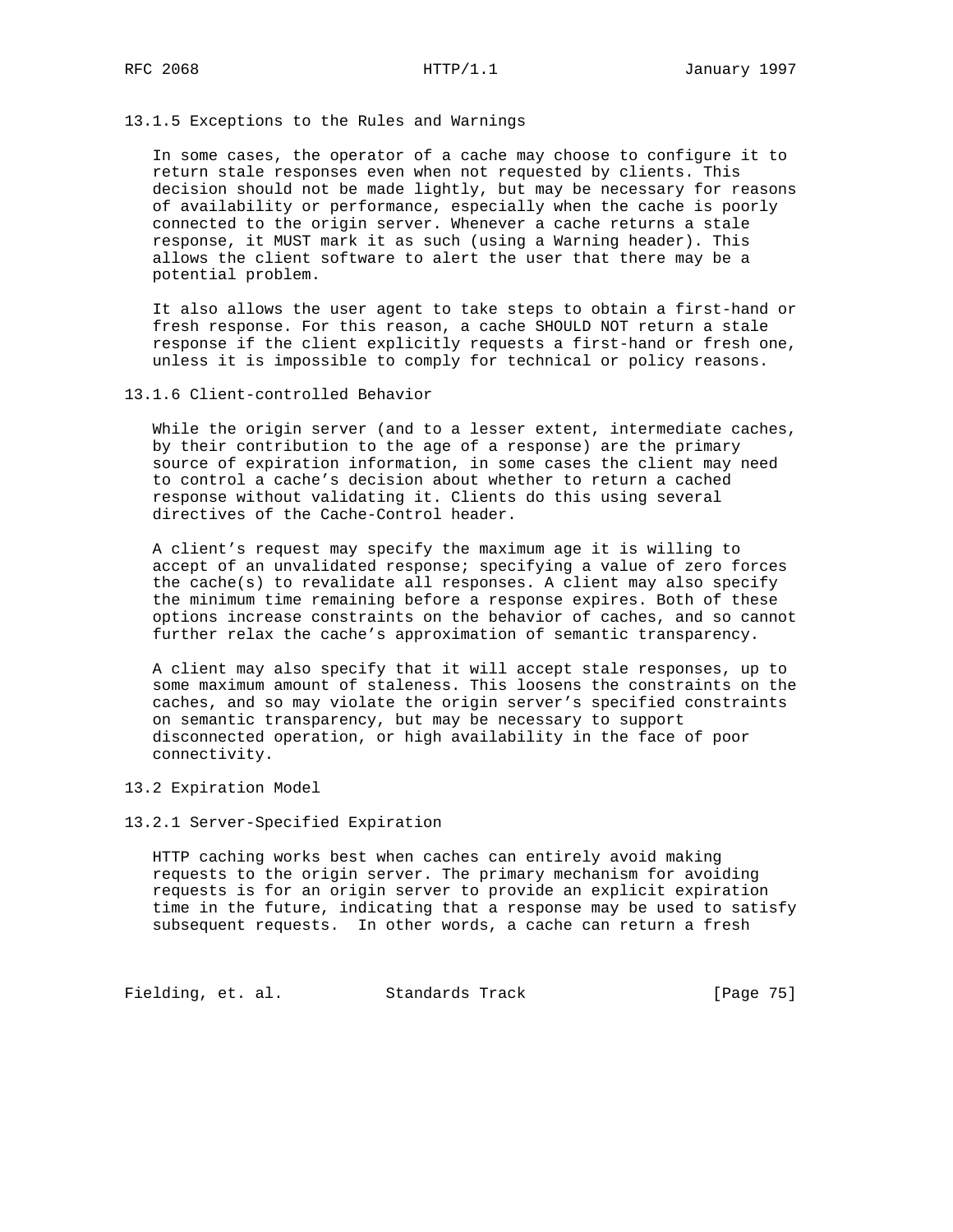response without first contacting the server.

 Our expectation is that servers will assign future explicit expiration times to responses in the belief that the entity is not likely to change, in a semantically significant way, before the expiration time is reached. This normally preserves semantic transparency, as long as the server's expiration times are carefully chosen.

 The expiration mechanism applies only to responses taken from a cache and not to first-hand responses forwarded immediately to the requesting client.

 If an origin server wishes to force a semantically transparent cache to validate every request, it may assign an explicit expiration time in the past. This means that the response is always stale, and so the cache SHOULD validate it before using it for subsequent requests. See section 14.9.4 for a more restrictive way to force revalidation.

 If an origin server wishes to force any HTTP/1.1 cache, no matter how it is configured, to validate every request, it should use the "must-revalidate" Cache-Control directive (see section 14.9).

 Servers specify explicit expiration times using either the Expires header, or the max-age directive of the Cache-Control header.

 An expiration time cannot be used to force a user agent to refresh its display or reload a resource; its semantics apply only to caching mechanisms, and such mechanisms need only check a resource's expiration status when a new request for that resource is initiated. See section 13.13 for explanation of the difference between caches and history mechanisms.

13.2.2 Heuristic Expiration

 Since origin servers do not always provide explicit expiration times, HTTP caches typically assign heuristic expiration times, employing algorithms that use other header values (such as the Last-Modified time) to estimate a plausible expiration time. The HTTP/1.1 specification does not provide specific algorithms, but does impose worst-case constraints on their results. Since heuristic expiration times may compromise semantic transparency, they should be used cautiously, and we encourage origin servers to provide explicit expiration times as much as possible.

Fielding, et. al. Standards Track [Page 76]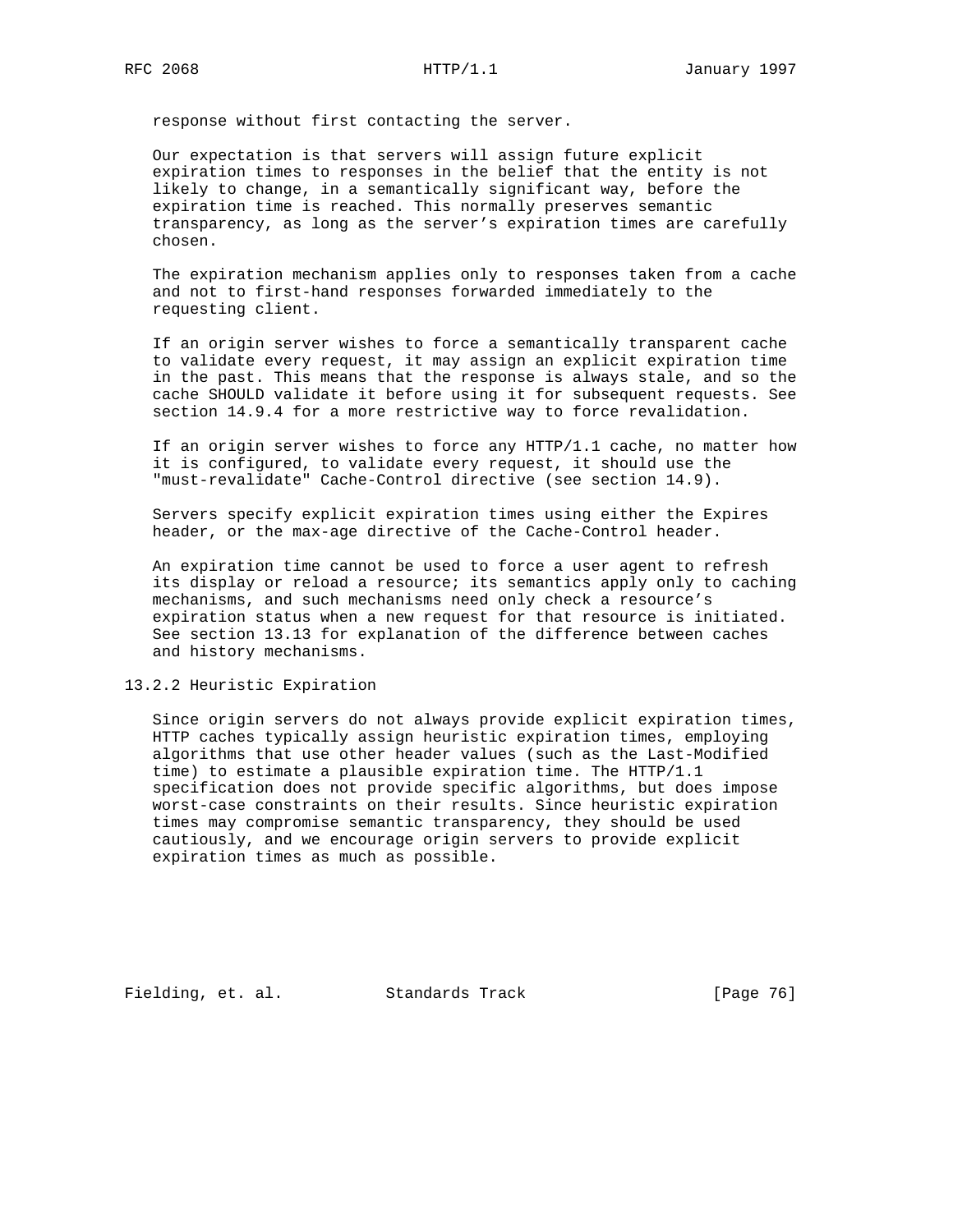### 13.2.3 Age Calculations

 In order to know if a cached entry is fresh, a cache needs to know if its age exceeds its freshness lifetime. We discuss how to calculate the latter in section 13.2.4; this section describes how to calculate the age of a response or cache entry.

 In this discussion, we use the term "now" to mean "the current value of the clock at the host performing the calculation." Hosts that use HTTP, but especially hosts running origin servers and caches, should use NTP [28] or some similar protocol to synchronize their clocks to a globally accurate time standard.

 Also note that HTTP/1.1 requires origin servers to send a Date header with every response, giving the time at which the response was generated. We use the term "date\_value" to denote the value of the Date header, in a form appropriate for arithmetic operations.

 HTTP/1.1 uses the Age response-header to help convey age information between caches. The Age header value is the sender's estimate of the amount of time since the response was generated at the origin server. In the case of a cached response that has been revalidated with the origin server, the Age value is based on the time of revalidation, not of the original response.

 In essence, the Age value is the sum of the time that the response has been resident in each of the caches along the path from the origin server, plus the amount of time it has been in transit along network paths.

 We use the term "age\_value" to denote the value of the Age header, in a form appropriate for arithmetic operations.

A response's age can be calculated in two entirely independent ways:

- 1. now minus date\_value, if the local clock is reasonably well synchronized to the origin server's clock. If the result is negative, the result is replaced by zero.
- 2. age\_value, if all of the caches along the response path implement HTTP/1.1.

 Given that we have two independent ways to compute the age of a response when it is received, we can combine these as

corrected\_received\_age = max(now - date\_value, age\_value)

and as long as we have either nearly synchronized clocks or all-

Fielding, et. al. Standards Track [Page 77]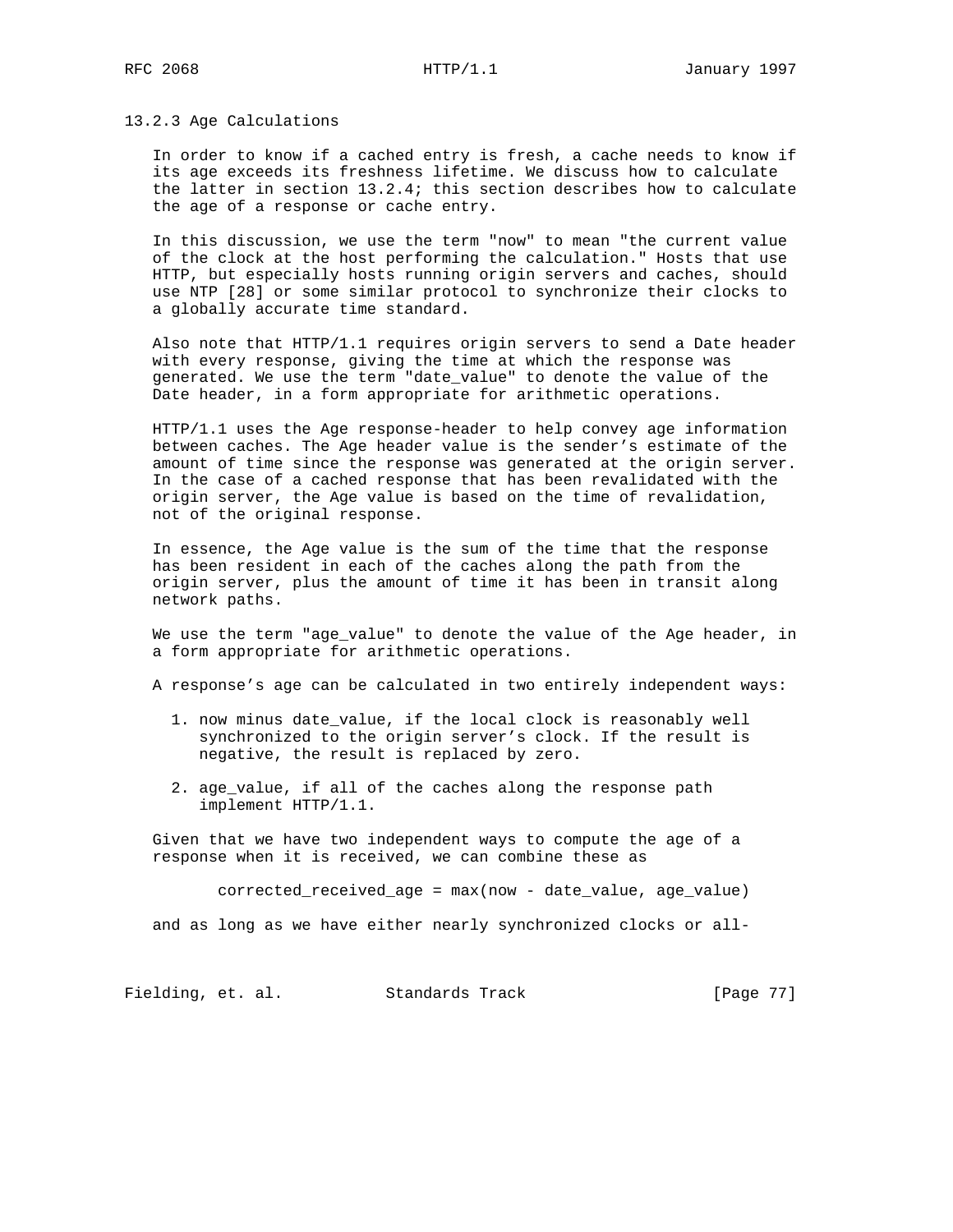HTTP/1.1 paths, one gets a reliable (conservative) result.

 Note that this correction is applied at each HTTP/1.1 cache along the path, so that if there is an HTTP/1.0 cache in the path, the correct received age is computed as long as the receiving cache's clock is nearly in sync. We don't need end-to-end clock synchronization (although it is good to have), and there is no explicit clock synchronization step.

 Because of network-imposed delays, some significant interval may pass from the time that a server generates a response and the time it is received at the next outbound cache or client. If uncorrected, this delay could result in improperly low ages.

 Because the request that resulted in the returned Age value must have been initiated prior to that Age value's generation, we can correct for delays imposed by the network by recording the time at which the request was initiated. Then, when an Age value is received, it MUST be interpreted relative to the time the request was initiated, not the time that the response was received. This algorithm results in conservative behavior no matter how much delay is experienced. So, we compute:

```
 corrected_initial_age = corrected_received_age
                      + (now - request_time)
```
 where "request\_time" is the time (according to the local clock) when the request that elicited this response was sent.

 Summary of age calculation algorithm, when a cache receives a response:

 /\* \* age\_value is the value of Age: header received by the cache with this response. \* date\_value is the value of the origin server's Date: header \* request\_time \* is the (local) time when the cache made the request that resulted in this cached response \* response\_time \* is the (local) time when the cache received the response \* now \* is the current (local) time \*/  $apparent_age = max(0, response_time - date_value);$ 

Fielding, et. al. Standards Track [Page 78]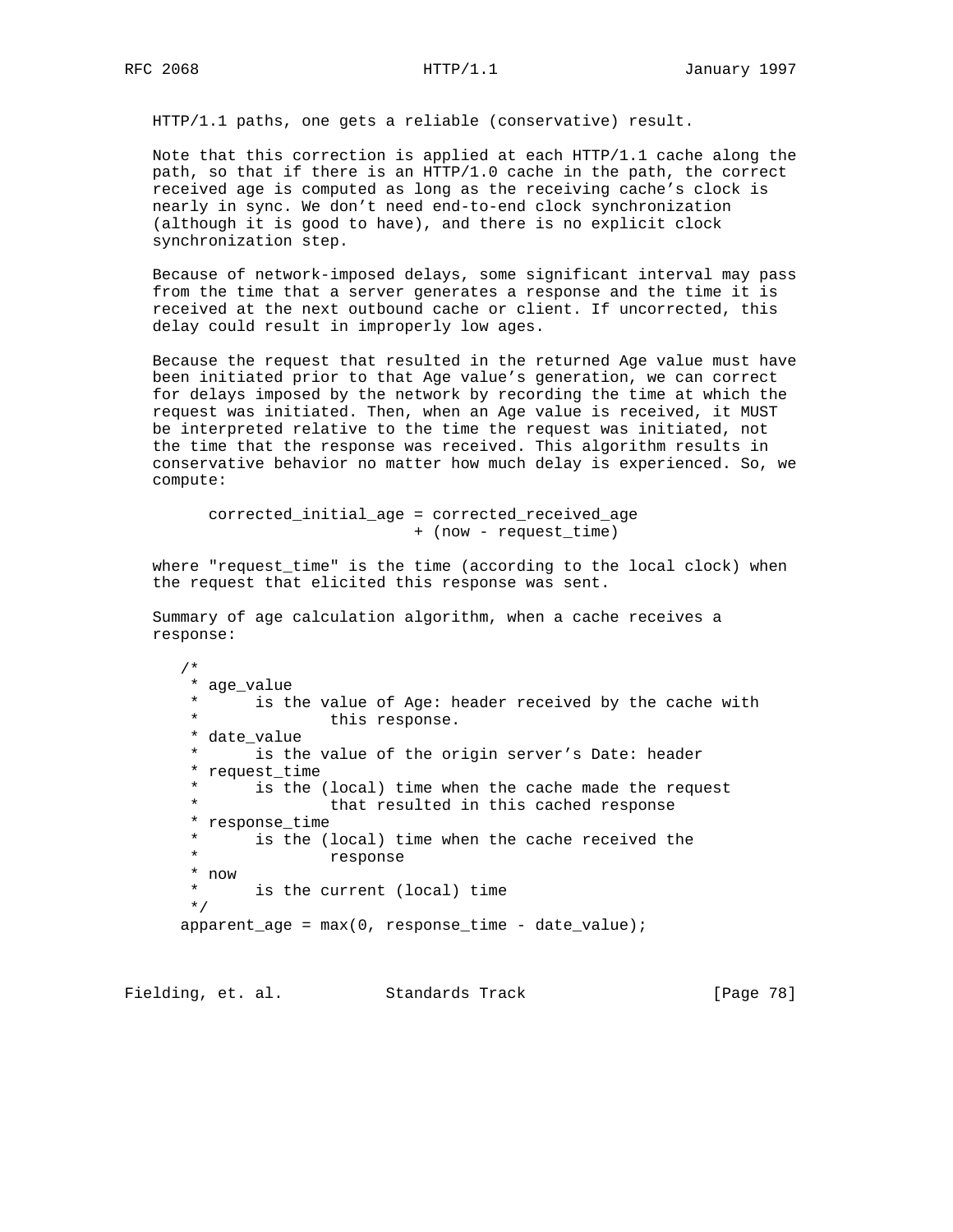corrected\_received\_age = max(apparent\_age, age\_value); response\_delay = response\_time - request\_time; corrected\_initial\_age = corrected\_received\_age + response\_delay; resident\_time = now - response\_time; current\_age = corrected\_initial\_age + resident\_time;

 When a cache sends a response, it must add to the corrected\_initial\_age the amount of time that the response was resident locally. It must then transmit this total age, using the Age header, to the next recipient cache.

 Note that a client cannot reliably tell that a response is first hand, but the presence of an Age header indicates that a response is definitely not first-hand. Also, if the Date in a response is earlier than the client's local request time, the response is probably not first-hand (in the absence of serious clock skew).

13.2.4 Expiration Calculations

 In order to decide whether a response is fresh or stale, we need to compare its freshness lifetime to its age. The age is calculated as described in section 13.2.3; this section describes how to calculate the freshness lifetime, and to determine if a response has expired. In the discussion below, the values can be represented in any form appropriate for arithmetic operations.

 We use the term "expires\_value" to denote the value of the Expires header. We use the term "max\_age\_value" to denote an appropriate value of the number of seconds carried by the max-age directive of the Cache-Control header in a response (see section 14.10.

 The max-age directive takes priority over Expires, so if max-age is present in a response, the calculation is simply:

freshness\_lifetime = max\_age\_value

Otherwise, if Expires is present in the response, the calculation is:

freshness\_lifetime = expires\_value - date\_value

 Note that neither of these calculations is vulnerable to clock skew, since all of the information comes from the origin server.

 If neither Expires nor Cache-Control: max-age appears in the response, and the response does not include other restrictions on caching, the cache MAY compute a freshness lifetime using a heuristic. If the value is greater than 24 hours, the cache must attach Warning 13 to any response whose age is more than 24 hours if

Fielding, et. al. Standards Track [Page 79]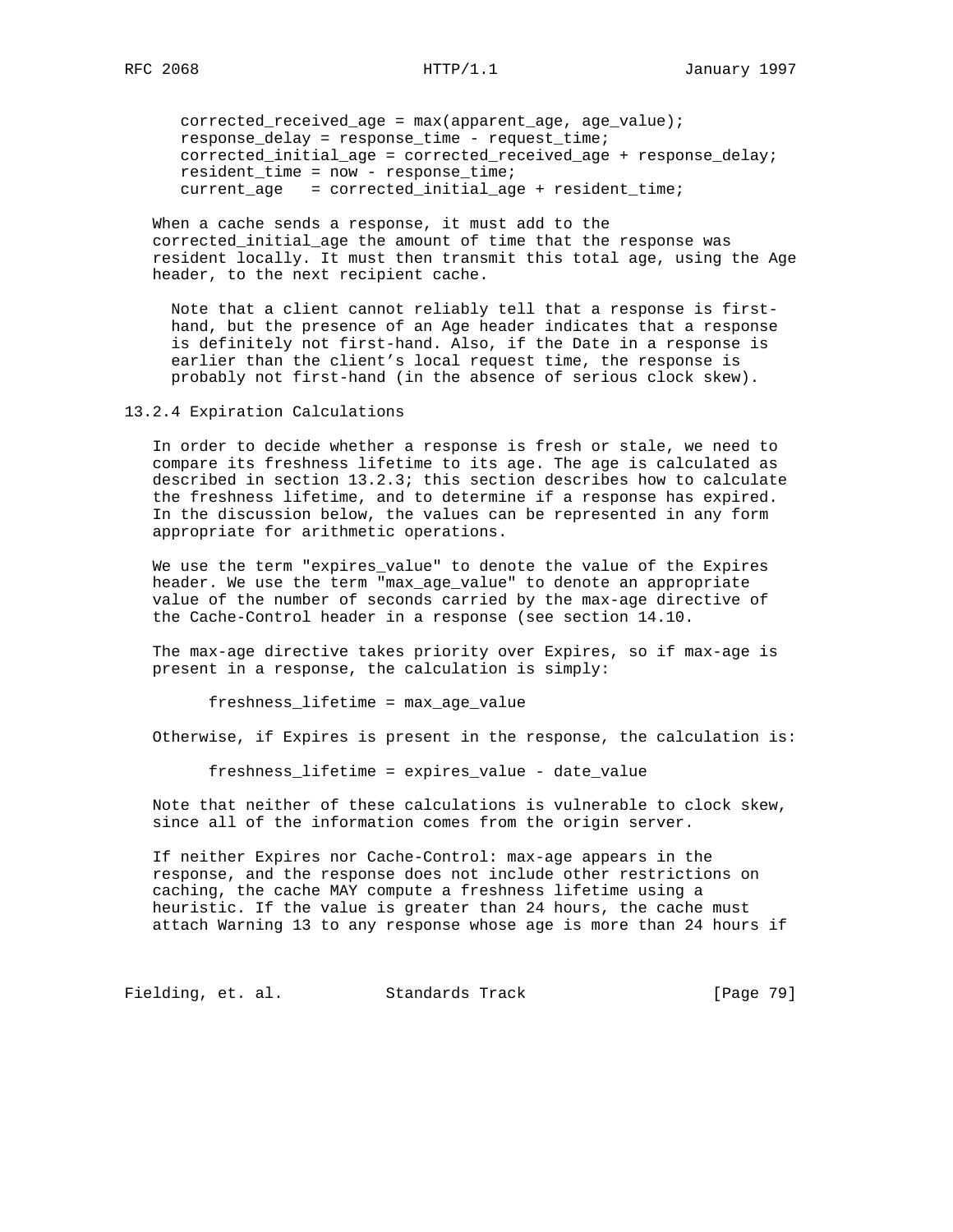such warning has not already been added.

 Also, if the response does have a Last-Modified time, the heuristic expiration value SHOULD be no more than some fraction of the interval since that time. A typical setting of this fraction might be 10%.

 The calculation to determine if a response has expired is quite simple:

response\_is\_fresh = (freshness\_lifetime > current\_age)

13.2.5 Disambiguating Expiration Values

 Because expiration values are assigned optimistically, it is possible for two caches to contain fresh values for the same resource that are different.

 If a client performing a retrieval receives a non-first-hand response for a request that was already fresh in its own cache, and the Date header in its existing cache entry is newer than the Date on the new response, then the client MAY ignore the response. If so, it MAY retry the request with a "Cache-Control: max-age=0" directive (see section 14.9), to force a check with the origin server.

 If a cache has two fresh responses for the same representation with different validators, it MUST use the one with the more recent Date header. This situation may arise because the cache is pooling responses from other caches, or because a client has asked for a reload or a revalidation of an apparently fresh cache entry.

# 13.2.6 Disambiguating Multiple Responses

 Because a client may be receiving responses via multiple paths, so that some responses flow through one set of caches and other responses flow through a different set of caches, a client may receive responses in an order different from that in which the origin server sent them. We would like the client to use the most recently generated response, even if older responses are still apparently fresh.

 Neither the entity tag nor the expiration value can impose an ordering on responses, since it is possible that a later response intentionally carries an earlier expiration time. However, the HTTP/1.1 specification requires the transmission of Date headers on every response, and the Date values are ordered to a granularity of one second.

Fielding, et. al. Standards Track [Page 80]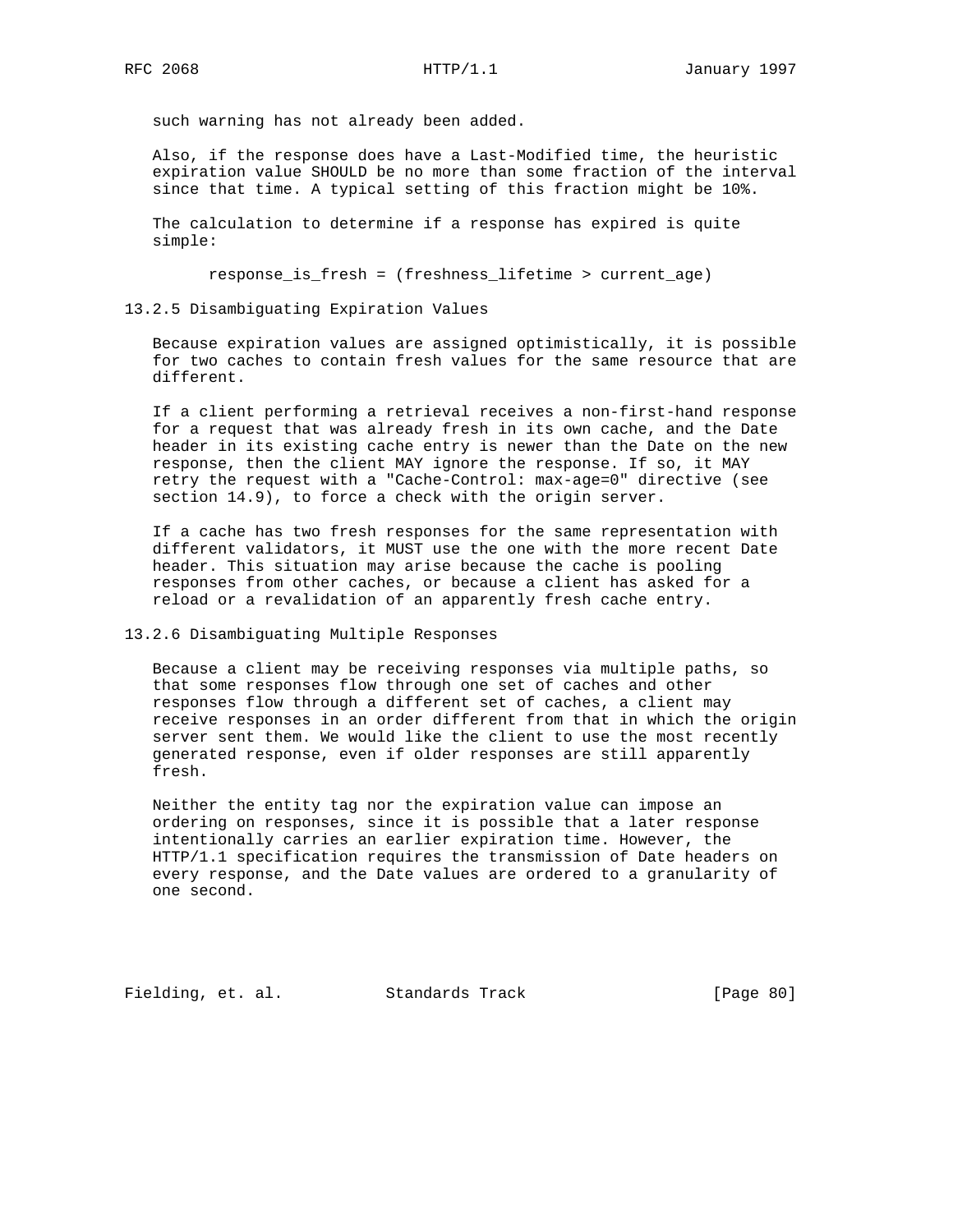When a client tries to revalidate a cache entry, and the response it receives contains a Date header that appears to be older than the one for the existing entry, then the client SHOULD repeat the request unconditionally, and include

Cache-Control: max-age=0

 to force any intermediate caches to validate their copies directly with the origin server, or

Cache-Control: no-cache

 to force any intermediate caches to obtain a new copy from the origin server.

 If the Date values are equal, then the client may use either response (or may, if it is being extremely prudent, request a new response). Servers MUST NOT depend on clients being able to choose deterministically between responses generated during the same second, if their expiration times overlap.

# 13.3 Validation Model

 When a cache has a stale entry that it would like to use as a response to a client's request, it first has to check with the origin server (or possibly an intermediate cache with a fresh response) to see if its cached entry is still usable. We call this "validating" the cache entry. Since we do not want to have to pay the overhead of retransmitting the full response if the cached entry is good, and we do not want to pay the overhead of an extra round trip if the cached entry is invalid, the HTTP/1.1 protocol supports the use of conditional methods.

 The key protocol features for supporting conditional methods are those concerned with "cache validators." When an origin server generates a full response, it attaches some sort of validator to it, which is kept with the cache entry. When a client (user agent or proxy cache) makes a conditional request for a resource for which it has a cache entry, it includes the associated validator in the request.

 The server then checks that validator against the current validator for the entity, and, if they match, it responds with a special status code (usually, 304 (Not Modified)) and no entity-body. Otherwise, it returns a full response (including entity-body). Thus, we avoid transmitting the full response if the validator matches, and we avoid an extra round trip if it does not match.

Fielding, et. al. Standards Track [Page 81]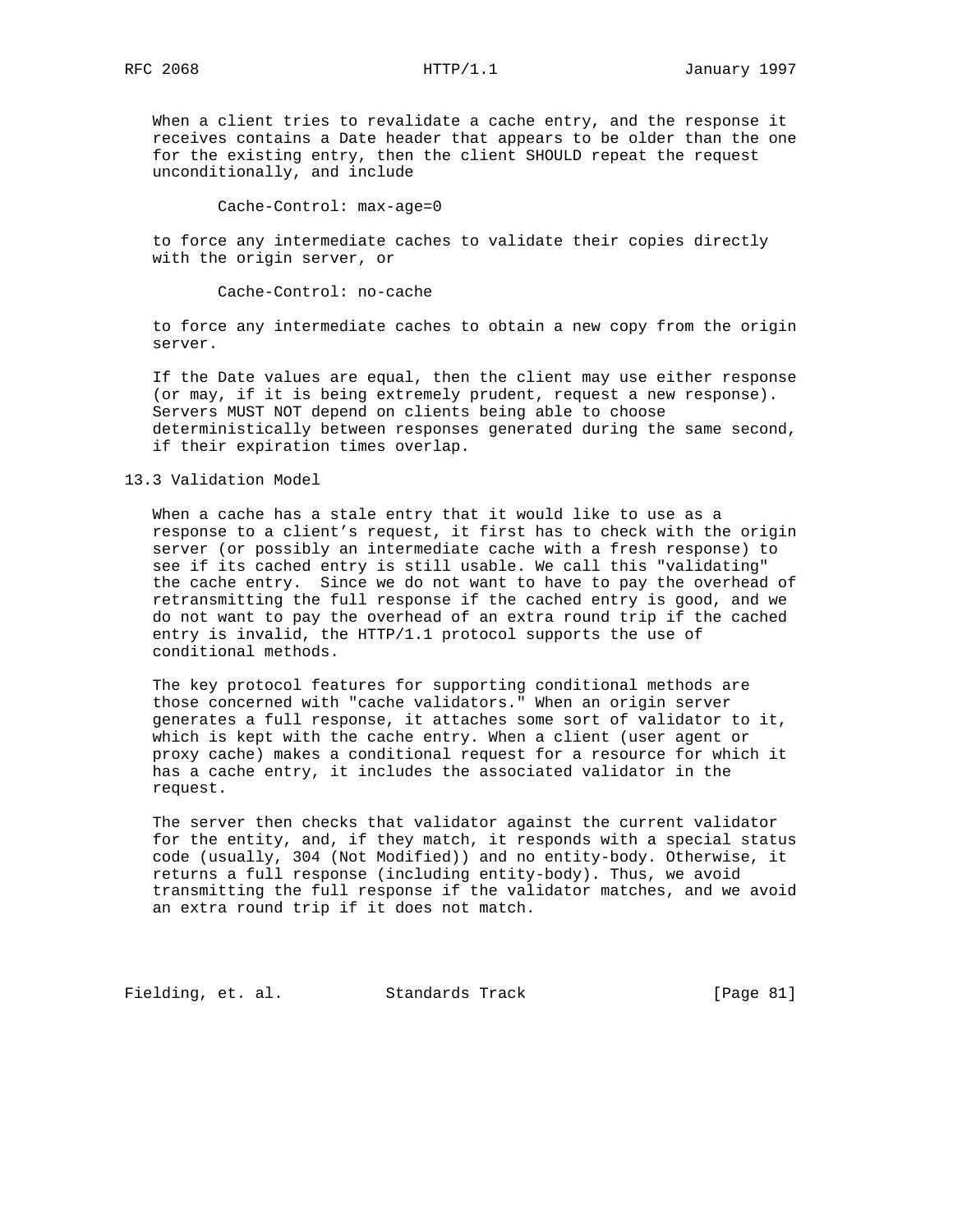Note: the comparison functions used to decide if validators match are defined in section 13.3.3.

 In HTTP/1.1, a conditional request looks exactly the same as a normal request for the same resource, except that it carries a special header (which includes the validator) that implicitly turns the method (usually, GET) into a conditional.

 The protocol includes both positive and negative senses of cache validating conditions. That is, it is possible to request either that a method be performed if and only if a validator matches or if and only if no validators match.

 Note: a response that lacks a validator may still be cached, and served from cache until it expires, unless this is explicitly prohibited by a Cache-Control directive. However, a cache cannot do a conditional retrieval if it does not have a validator for the entity, which means it will not be refreshable after it expires.

13.3.1 Last-modified Dates

 The Last-Modified entity-header field value is often used as a cache validator. In simple terms, a cache entry is considered to be valid if the entity has not been modified since the Last-Modified value.

13.3.2 Entity Tag Cache Validators

 The ETag entity-header field value, an entity tag, provides for an "opaque" cache validator. This may allow more reliable validation in situations where it is inconvenient to store modification dates, where the one-second resolution of HTTP date values is not sufficient, or where the origin server wishes to avoid certain paradoxes that may arise from the use of modification dates.

 Entity Tags are described in section 3.11. The headers used with entity tags are described in sections 14.20, 14.25, 14.26 and 14.43.

13.3.3 Weak and Strong Validators

 Since both origin servers and caches will compare two validators to decide if they represent the same or different entities, one normally would expect that if the entity (the entity-body or any entity headers) changes in any way, then the associated validator would change as well. If this is true, then we call this validator a "strong validator."

 However, there may be cases when a server prefers to change the validator only on semantically significant changes, and not when

Fielding, et. al. Standards Track [Page 82]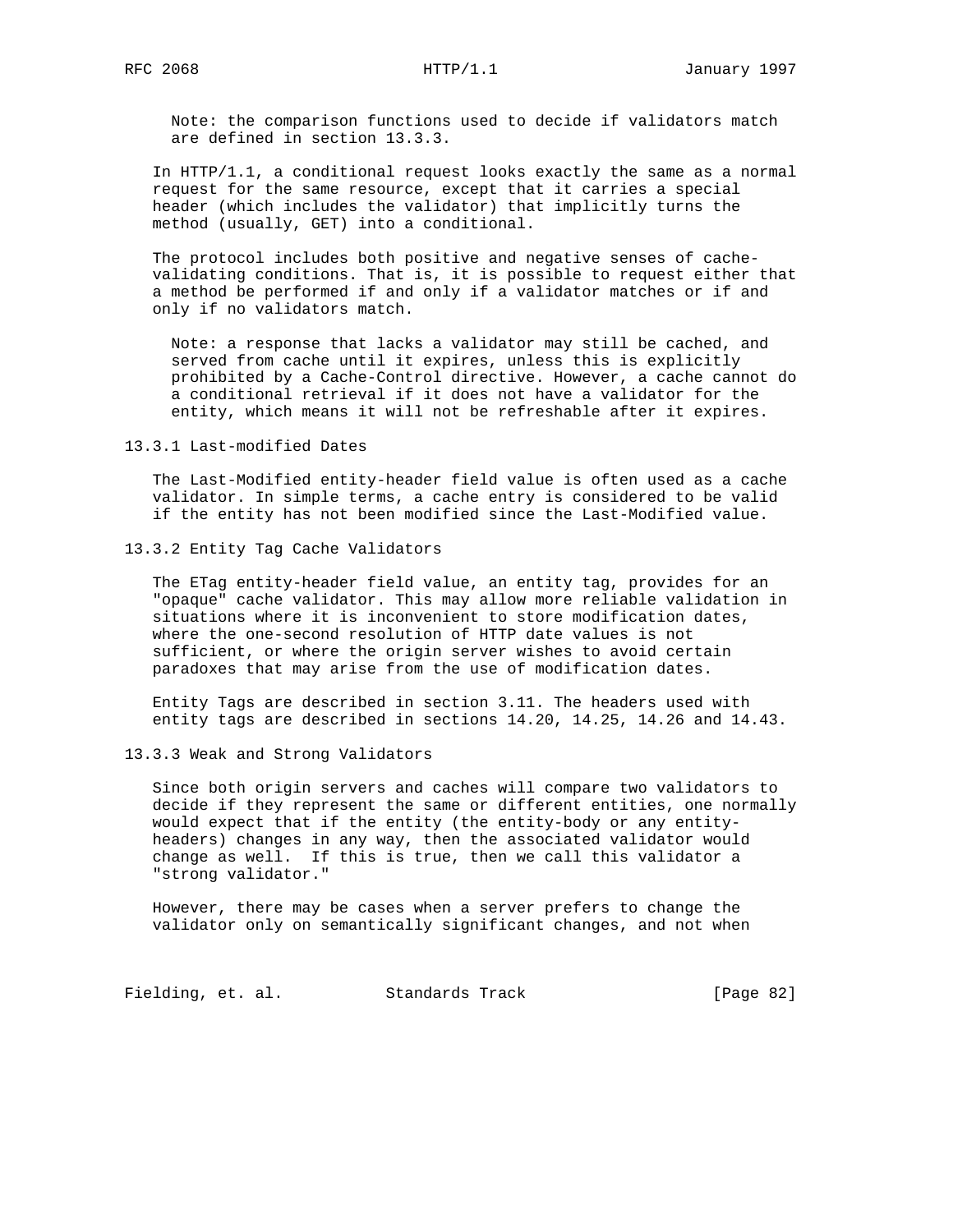insignificant aspects of the entity change. A validator that does not always change when the resource changes is a "weak validator."

 Entity tags are normally "strong validators," but the protocol provides a mechanism to tag an entity tag as "weak." One can think of a strong validator as one that changes whenever the bits of an entity changes, while a weak value changes whenever the meaning of an entity changes. Alternatively, one can think of a strong validator as part of an identifier for a specific entity, while a weak validator is part of an identifier for a set of semantically equivalent entities.

 Note: One example of a strong validator is an integer that is incremented in stable storage every time an entity is changed.

 An entity's modification time, if represented with one-second resolution, could be a weak validator, since it is possible that the resource may be modified twice during a single second.

 Support for weak validators is optional; however, weak validators allow for more efficient caching of equivalent objects; for example, a hit counter on a site is probably good enough if it is updated every few days or weeks, and any value during that period is likely "good enough" to be equivalent.

 A "use" of a validator is either when a client generates a request and includes the validator in a validating header field, or when a server compares two validators.

 Strong validators are usable in any context. Weak validators are only usable in contexts that do not depend on exact equality of an entity. For example, either kind is usable for a conditional GET of a full entity. However, only a strong validator is usable for a sub-range retrieval, since otherwise the client may end up with an internally inconsistent entity.

 The only function that the HTTP/1.1 protocol defines on validators is comparison. There are two validator comparison functions, depending on whether the comparison context allows the use of weak validators or not:

- o The strong comparison function: in order to be considered equal, both validators must be identical in every way, and neither may be weak.
- o The weak comparison function: in order to be considered equal, both validators must be identical in every way, but either or both of them may be tagged as "weak" without affecting the result.

The weak comparison function MAY be used for simple (non-subrange)

Fielding, et. al. Standards Track [Page 83]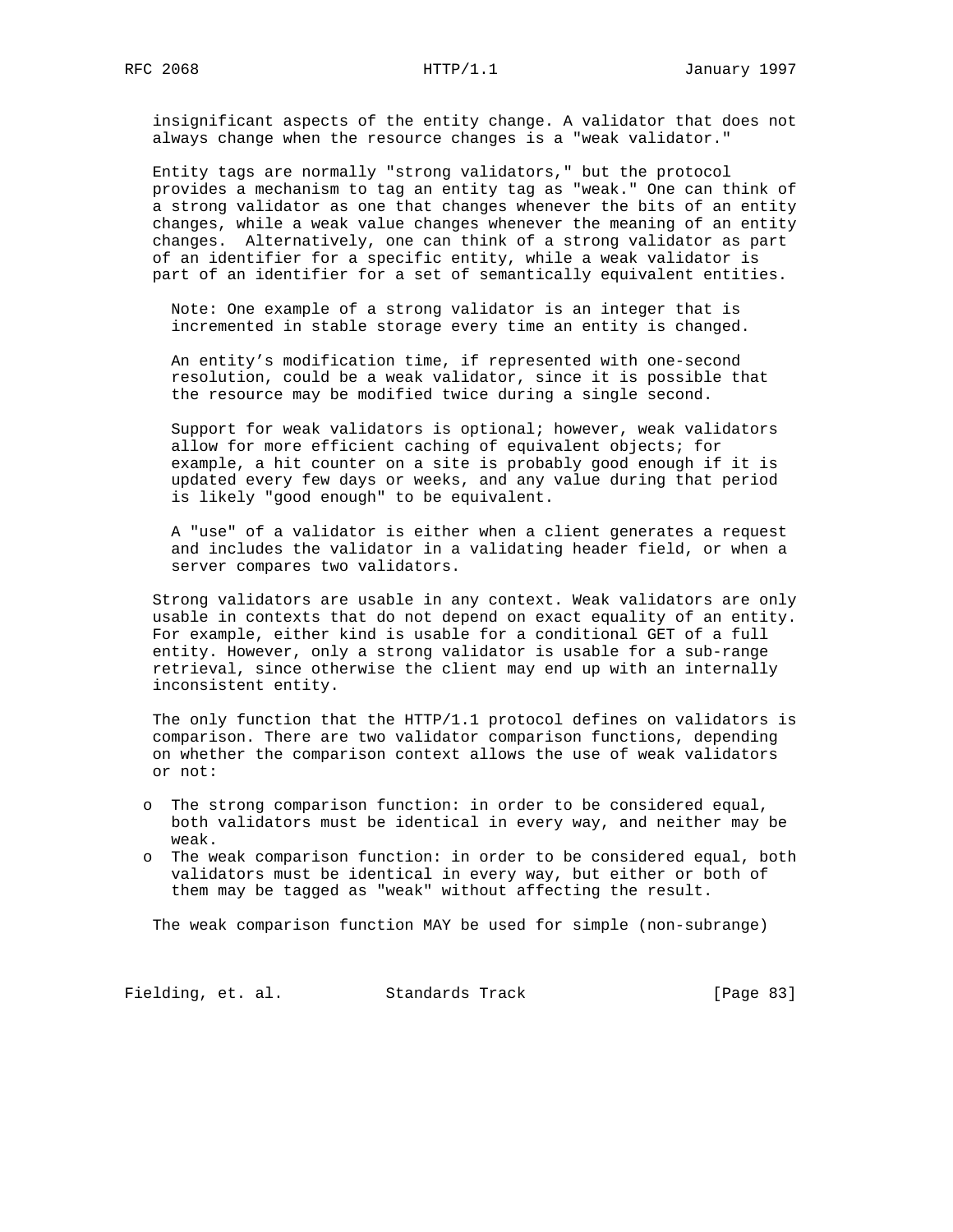GET requests. The strong comparison function MUST be used in all other cases.

 An entity tag is strong unless it is explicitly tagged as weak. Section 3.11 gives the syntax for entity tags.

 A Last-Modified time, when used as a validator in a request, is implicitly weak unless it is possible to deduce that it is strong, using the following rules:

- o The validator is being compared by an origin server to the actual current validator for the entity and,
- o That origin server reliably knows that the associated entity did not change twice during the second covered by the presented validator.

or

- o The validator is about to be used by a client in an If-Modified- Since or If-Unmodified-Since header, because the client has a cache entry for the associated entity, and
- o That cache entry includes a Date value, which gives the time when the origin server sent the original response, and
- o The presented Last-Modified time is at least 60 seconds before the Date value.

or

- o The validator is being compared by an intermediate cache to the validator stored in its cache entry for the entity, and
- o That cache entry includes a Date value, which gives the time when the origin server sent the original response, and
- o The presented Last-Modified time is at least 60 seconds before the Date value.

 This method relies on the fact that if two different responses were sent by the origin server during the same second, but both had the same Last-Modified time, then at least one of those responses would have a Date value equal to its Last-Modified time. The arbitrary 60 second limit guards against the possibility that the Date and Last- Modified values are generated from different clocks, or at somewhat different times during the preparation of the response. An implementation may use a value larger than 60 seconds, if it is believed that 60 seconds is too short.

 If a client wishes to perform a sub-range retrieval on a value for which it has only a Last-Modified time and no opaque validator, it may do this only if the Last-Modified time is strong in the sense described here.

Fielding, et. al. Standards Track [Page 84]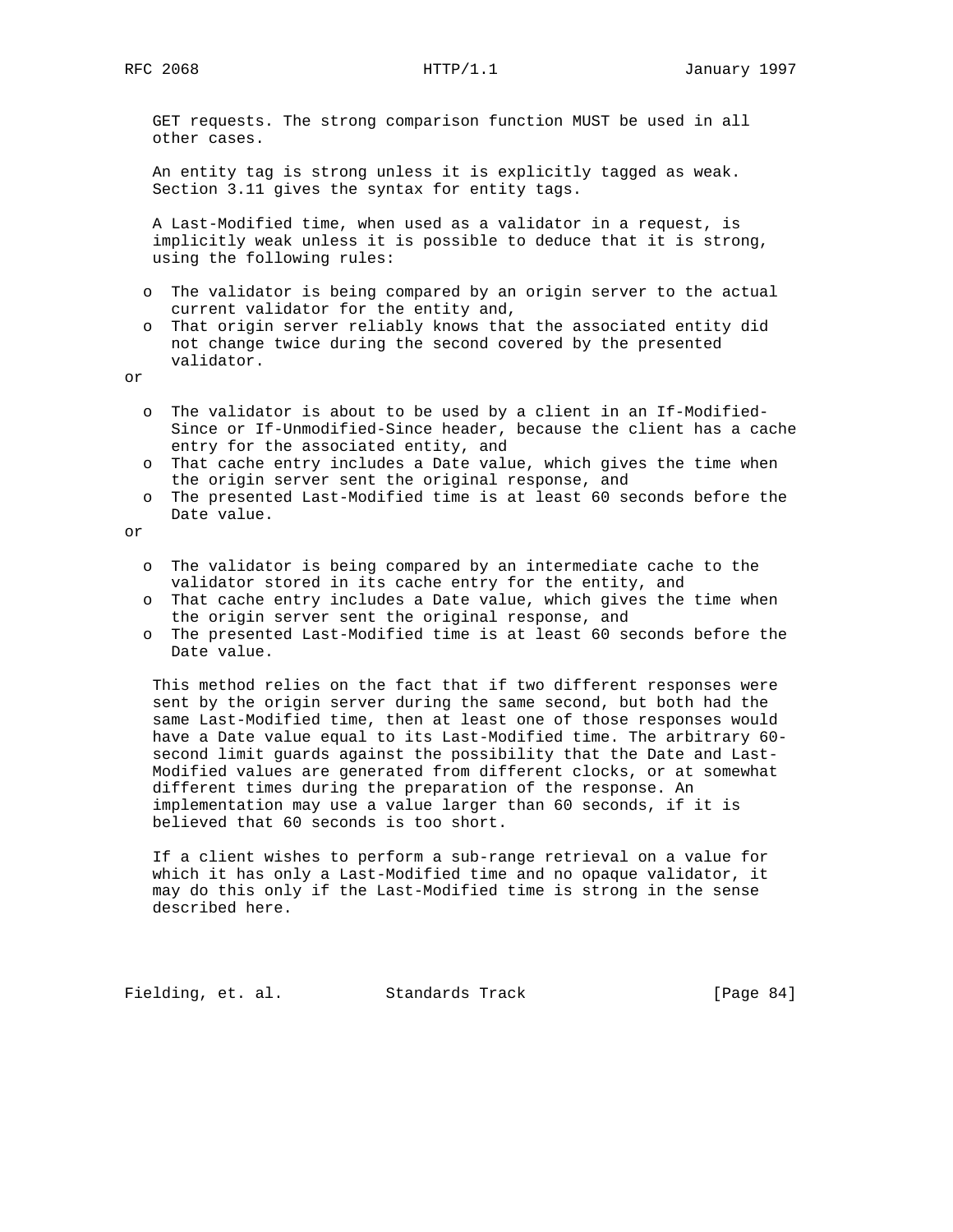A cache or origin server receiving a cache-conditional request, other than a full-body GET request, MUST use the strong comparison function to evaluate the condition.

 These rules allow HTTP/1.1 caches and clients to safely perform sub range retrievals on values that have been obtained from HTTP/1.0 servers.

13.3.4 Rules for When to Use Entity Tags and Last-modified Dates

 We adopt a set of rules and recommendations for origin servers, clients, and caches regarding when various validator types should be used, and for what purposes.

HTTP/1.1 origin servers:

- o SHOULD send an entity tag validator unless it is not feasible to generate one.
- o MAY send a weak entity tag instead of a strong entity tag, if performance considerations support the use of weak entity tags, or if it is unfeasible to send a strong entity tag.
- o SHOULD send a Last-Modified value if it is feasible to send one, unless the risk of a breakdown in semantic transparency that could result from using this date in an If-Modified-Since header would lead to serious problems.

 In other words, the preferred behavior for an HTTP/1.1 origin server is to send both a strong entity tag and a Last-Modified value.

 In order to be legal, a strong entity tag MUST change whenever the associated entity value changes in any way. A weak entity tag SHOULD change whenever the associated entity changes in a semantically significant way.

 Note: in order to provide semantically transparent caching, an origin server must avoid reusing a specific strong entity tag value for two different entities, or reusing a specific weak entity tag value for two semantically different entities. Cache entries may persist for arbitrarily long periods, regardless of expiration times, so it may be inappropriate to expect that a cache will never again attempt to validate an entry using a validator that it obtained at some point in the past.

HTTP/1.1 clients:

 o If an entity tag has been provided by the origin server, MUST use that entity tag in any cache-conditional request (using If-Match or If-None-Match).

Fielding, et. al. Standards Track [Page 85]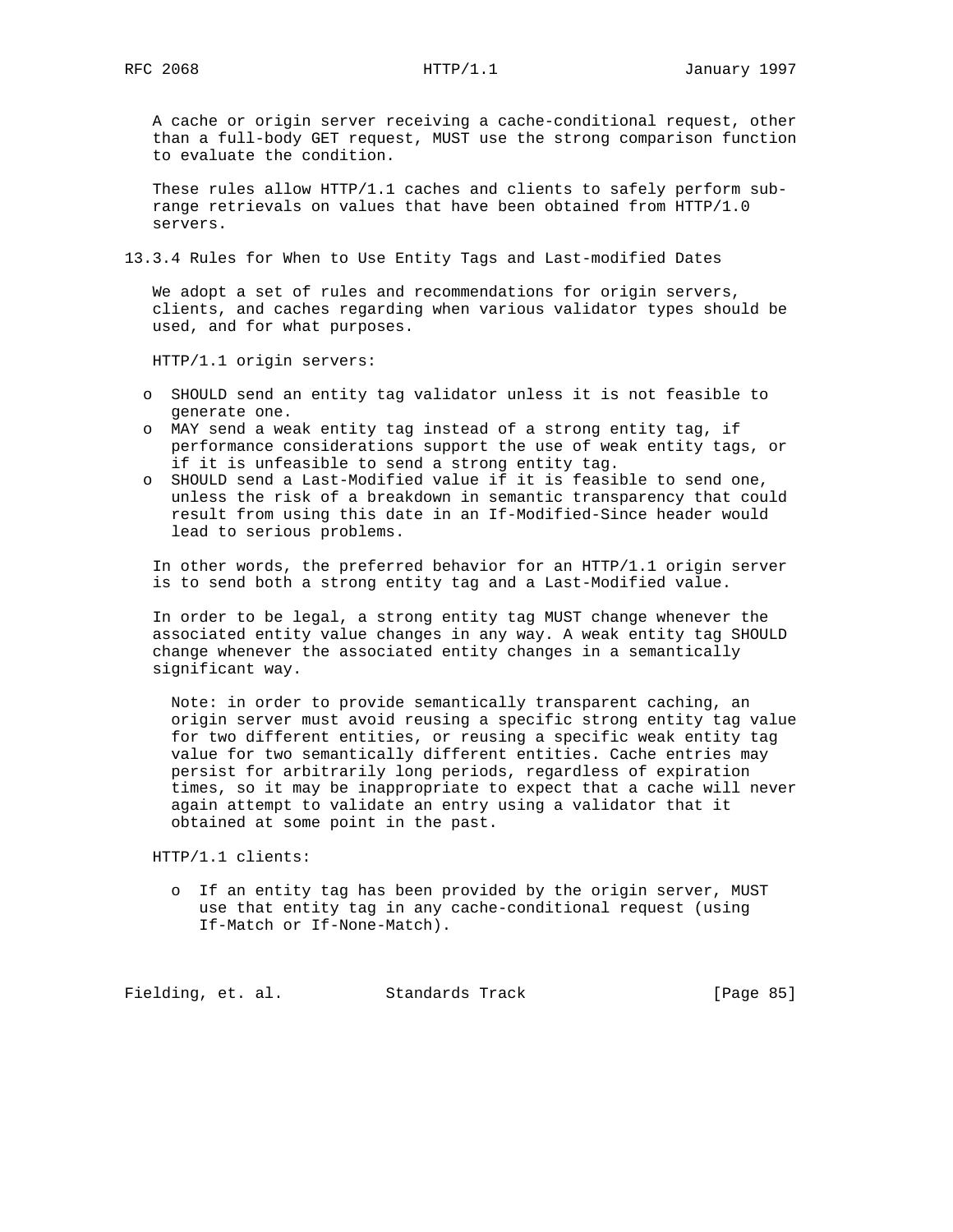- o If only a Last-Modified value has been provided by the origin server, SHOULD use that value in non-subrange cache-conditional requests (using If-Modified-Since).
- o If only a Last-Modified value has been provided by an HTTP/1.0 origin server, MAY use that value in subrange cache-conditional requests (using If-Unmodified-Since:). The user agent should provide a way to disable this, in case of difficulty.
- o If both an entity tag and a Last-Modified value have been provided by the origin server, SHOULD use both validators in cache-conditional requests. This allows both HTTP/1.0 and HTTP/1.1 caches to respond appropriately.

 An HTTP/1.1 cache, upon receiving a request, MUST use the most restrictive validator when deciding whether the client's cache entry matches the cache's own cache entry. This is only an issue when the request contains both an entity tag and a last-modified-date validator (If-Modified-Since or If-Unmodified-Since).

 A note on rationale: The general principle behind these rules is that HTTP/1.1 servers and clients should transmit as much non redundant information as is available in their responses and requests. HTTP/1.1 systems receiving this information will make the most conservative assumptions about the validators they receive.

 HTTP/1.0 clients and caches will ignore entity tags. Generally, last-modified values received or used by these systems will support transparent and efficient caching, and so HTTP/1.1 origin servers should provide Last-Modified values. In those rare cases where the use of a Last-Modified value as a validator by an HTTP/1.0 system could result in a serious problem, then HTTP/1.1 origin servers should not provide one.

13.3.5 Non-validating Conditionals

 The principle behind entity tags is that only the service author knows the semantics of a resource well enough to select an appropriate cache validation mechanism, and the specification of any validator comparison function more complex than byte-equality would open up a can of worms. Thus, comparisons of any other headers (except Last-Modified, for compatibility with HTTP/1.0) are never used for purposes of validating a cache entry.

13.4 Response Cachability

 Unless specifically constrained by a Cache-Control (section 14.9) directive, a caching system may always store a successful response (see section 13.8) as a cache entry, may return it without validation if it is fresh, and may return it after successful validation. If

Fielding, et. al. Standards Track [Page 86]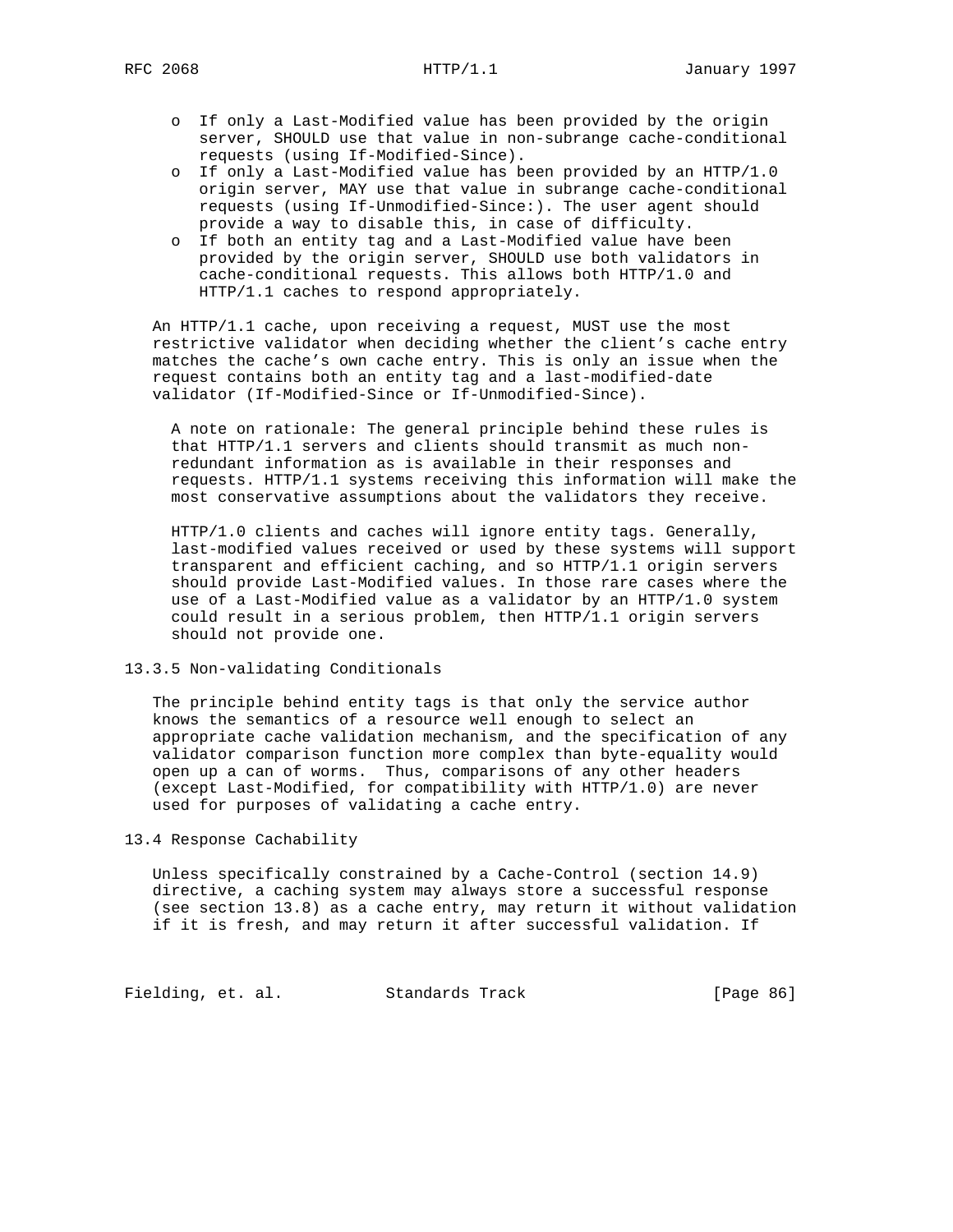there is neither a cache validator nor an explicit expiration time associated with a response, we do not expect it to be cached, but certain caches may violate this expectation (for example, when little or no network connectivity is available). A client can usually detect that such a response was taken from a cache by comparing the Date header to the current time.

 Note that some HTTP/1.0 caches are known to violate this expectation without providing any Warning.

 However, in some cases it may be inappropriate for a cache to retain an entity, or to return it in response to a subsequent request. This may be because absolute semantic transparency is deemed necessary by the service author, or because of security or privacy considerations. Certain Cache-Control directives are therefore provided so that the server can indicate that certain resource entities, or portions thereof, may not be cached regardless of other considerations.

 Note that section 14.8 normally prevents a shared cache from saving and returning a response to a previous request if that request included an Authorization header.

 A response received with a status code of 200, 203, 206, 300, 301 or 410 may be stored by a cache and used in reply to a subsequent request, subject to the expiration mechanism, unless a Cache-Control directive prohibits caching. However, a cache that does not support the Range and Content-Range headers MUST NOT cache 206 (Partial Content) responses.

 A response received with any other status code MUST NOT be returned in a reply to a subsequent request unless there are Cache-Control directives or another header(s) that explicitly allow it. For example, these include the following: an Expires header (section 14.21); a "max-age", "must-revalidate", "proxy-revalidate", "public" or "private" Cache-Control directive (section 14.9).

13.5 Constructing Responses From Caches

 The purpose of an HTTP cache is to store information received in response to requests, for use in responding to future requests. In many cases, a cache simply returns the appropriate parts of a response to the requester. However, if the cache holds a cache entry based on a previous response, it may have to combine parts of a new response with what is held in the cache entry.

Fielding, et. al. Standards Track [Page 87]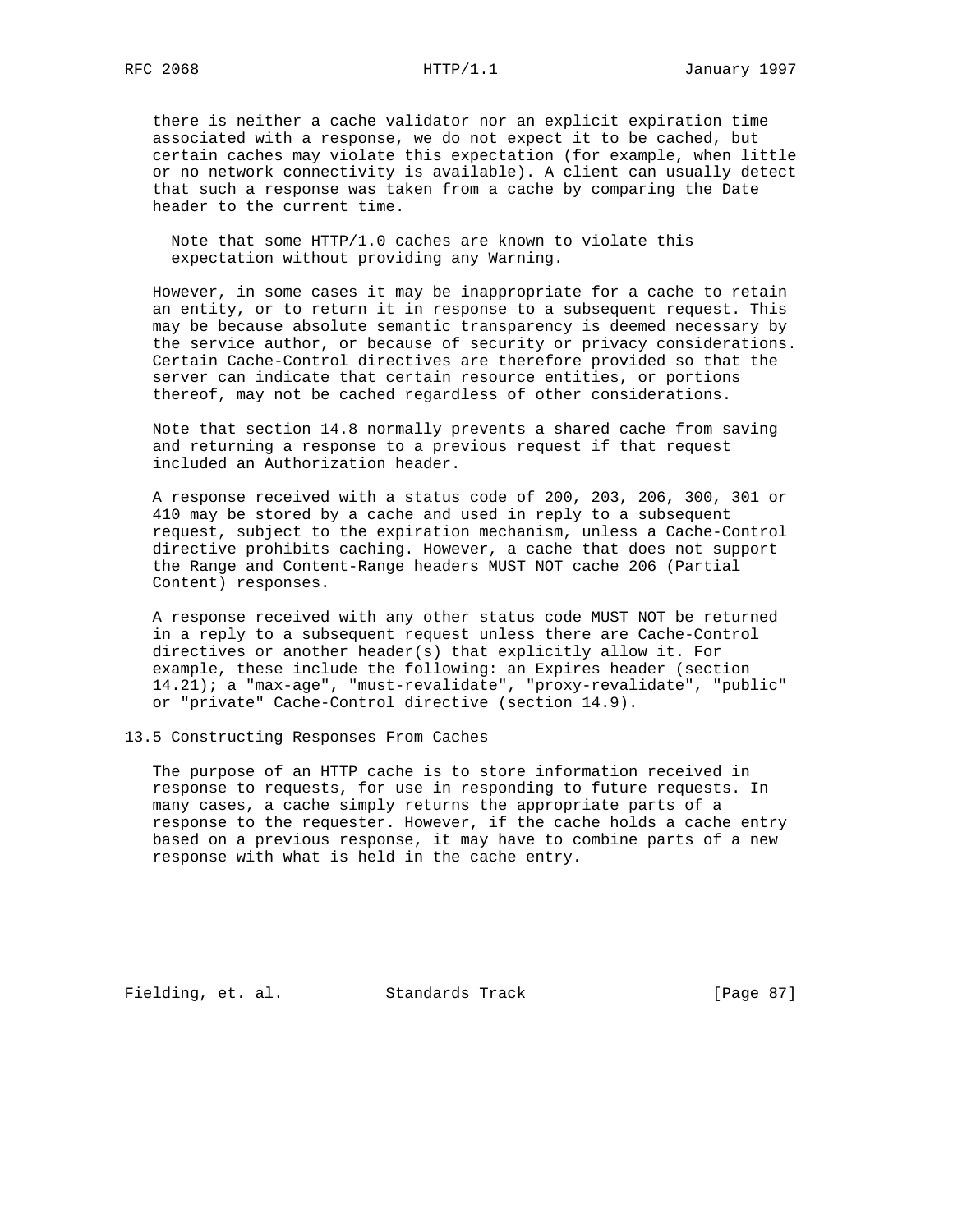13.5.1 End-to-end and Hop-by-hop Headers

 For the purpose of defining the behavior of caches and non-caching proxies, we divide HTTP headers into two categories:

- o End-to-end headers, which must be transmitted to the ultimate recipient of a request or response. End-to-end headers in responses must be stored as part of a cache entry and transmitted in any response formed from a cache entry.
- o Hop-by-hop headers, which are meaningful only for a single transport-level connection, and are not stored by caches or forwarded by proxies.

The following HTTP/1.1 headers are hop-by-hop headers:

- o Connection
- o Keep-Alive
- o Public
- o Proxy-Authenticate
- o Transfer-Encoding
- o Upgrade

All other headers defined by HTTP/1.1 are end-to-end headers.

 Hop-by-hop headers introduced in future versions of HTTP MUST be listed in a Connection header, as described in section 14.10.

13.5.2 Non-modifiable Headers

 Some features of the HTTP/1.1 protocol, such as Digest Authentication, depend on the value of certain end-to-end headers. A cache or non-caching proxy SHOULD NOT modify an end-to-end header unless the definition of that header requires or specifically allows that.

 A cache or non-caching proxy MUST NOT modify any of the following fields in a request or response, nor may it add any of these fields if not already present:

- o Content-Location
- o ETag
- o Expires
- o Last-Modified

Fielding, et. al. Standards Track [Page 88]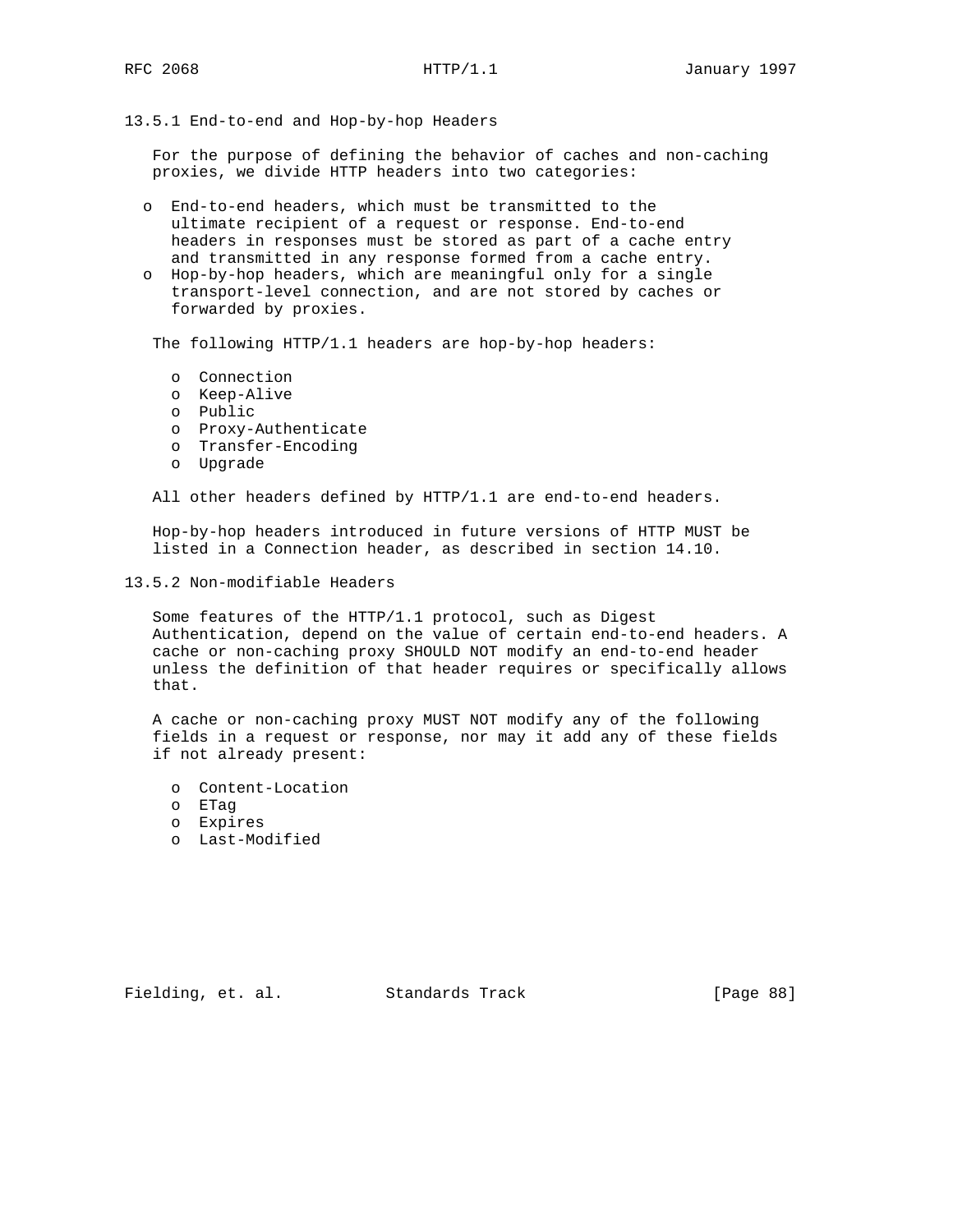A cache or non-caching proxy MUST NOT modify or add any of the following fields in a response that contains the no-transform Cache- Control directive, or in any request:

- o Content-Encoding
- o Content-Length
- o Content-Range
- o Content-Type

 A cache or non-caching proxy MAY modify or add these fields in a response that does not include no-transform, but if it does so, it MUST add a Warning 14 (Transformation applied) if one does not already appear in the response.

 Warning: unnecessary modification of end-to-end headers may cause authentication failures if stronger authentication mechanisms are introduced in later versions of HTTP. Such authentication mechanisms may rely on the values of header fields not listed here.

### 13.5.3 Combining Headers

 When a cache makes a validating request to a server, and the server provides a 304 (Not Modified) response, the cache must construct a response to send to the requesting client. The cache uses the entity-body stored in the cache entry as the entity-body of this outgoing response. The end-to-end headers stored in the cache entry are used for the constructed response, except that any end-to-end headers provided in the 304 response MUST replace the corresponding headers from the cache entry. Unless the cache decides to remove the cache entry, it MUST also replace the end-to-end headers stored with the cache entry with corresponding headers received in the incoming response.

 In other words, the set of end-to-end headers received in the incoming response overrides all corresponding end-to-end headers stored with the cache entry. The cache may add Warning headers (see section 14.45) to this set.

 If a header field-name in the incoming response matches more than one header in the cache entry, all such old headers are replaced.

 Note: this rule allows an origin server to use a 304 (Not Modified) response to update any header associated with a previous response for the same entity, although it might not always be meaningful or correct to do so. This rule does not allow an origin server to use a 304 (not Modified) response to entirely delete a header that it had provided with a previous response.

Fielding, et. al. Standards Track [Page 89]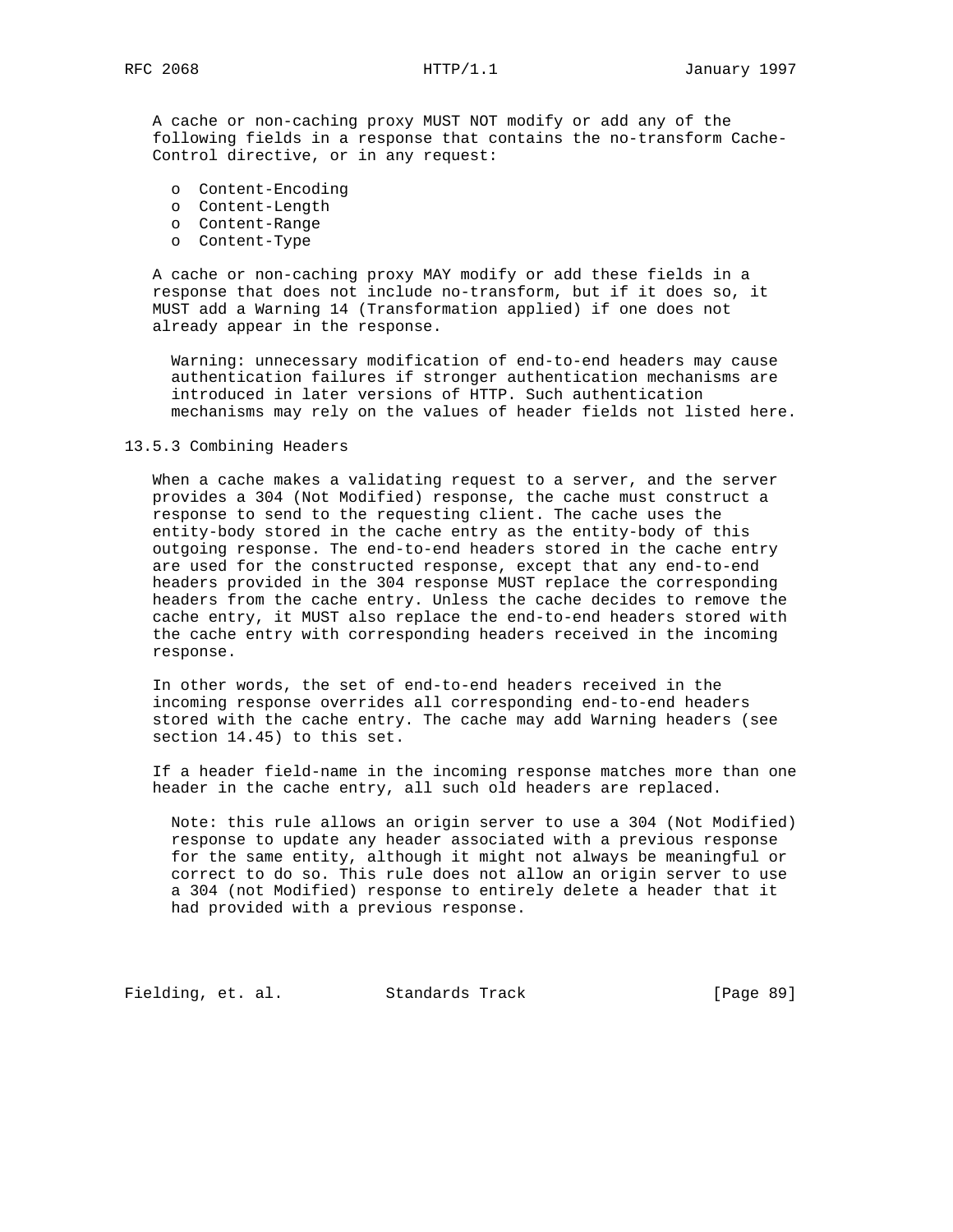# 13.5.4 Combining Byte Ranges

 A response may transfer only a subrange of the bytes of an entity body, either because the request included one or more Range specifications, or because a connection was broken prematurely. After several such transfers, a cache may have received several ranges of the same entity-body.

 If a cache has a stored non-empty set of subranges for an entity, and an incoming response transfers another subrange, the cache MAY combine the new subrange with the existing set if both the following conditions are met:

- o Both the incoming response and the cache entry must have a cache validator.
- o The two cache validators must match using the strong comparison function (see section 13.3.3).

 If either requirement is not meant, the cache must use only the most recent partial response (based on the Date values transmitted with every response, and using the incoming response if these values are equal or missing), and must discard the other partial information.

### 13.6 Caching Negotiated Responses

 Use of server-driven content negotiation (section 12), as indicated by the presence of a Vary header field in a response, alters the conditions and procedure by which a cache can use the response for subsequent requests.

 A server MUST use the Vary header field (section 14.43) to inform a cache of what header field dimensions are used to select among multiple representations of a cachable response. A cache may use the selected representation (the entity included with that particular response) for replying to subsequent requests on that resource only when the subsequent requests have the same or equivalent values for all header fields specified in the Vary response-header. Requests with a different value for one or more of those header fields would be forwarded toward the origin server.

 If an entity tag was assigned to the representation, the forwarded request SHOULD be conditional and include the entity tags in an If- None-Match header field from all its cache entries for the Request- URI. This conveys to the server the set of entities currently held by the cache, so that if any one of these entities matches the requested entity, the server can use the ETag header in its 304 (Not Modified) response to tell the cache which entry is appropriate. If the entity-tag of the new response matches that of an existing entry, the

Fielding, et. al. Standards Track [Page 90]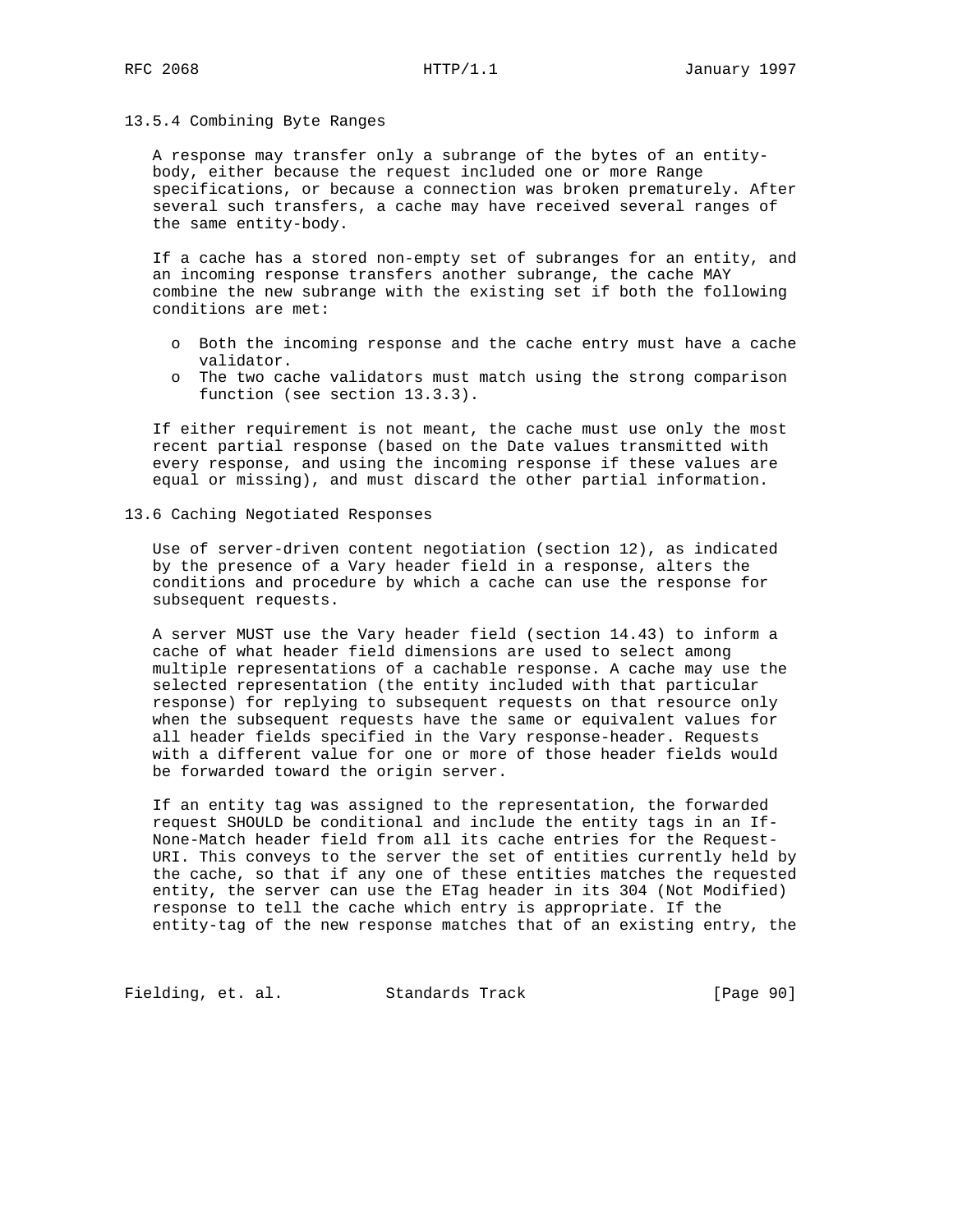new response SHOULD be used to update the header fields of the existing entry, and the result MUST be returned to the client.

 The Vary header field may also inform the cache that the representation was selected using criteria not limited to the request-headers; in this case, a cache MUST NOT use the response in a reply to a subsequent request unless the cache relays the new request to the origin server in a conditional request and the server responds with 304 (Not Modified), including an entity tag or Content-Location that indicates which entity should be used.

 If any of the existing cache entries contains only partial content for the associated entity, its entity-tag SHOULD NOT be included in the If-None-Match header unless the request is for a range that would be fully satisfied by that entry.

 If a cache receives a successful response whose Content-Location field matches that of an existing cache entry for the same Request- URI, whose entity-tag differs from that of the existing entry, and whose Date is more recent than that of the existing entry, the existing entry SHOULD NOT be returned in response to future requests, and should be deleted from the cache.

13.7 Shared and Non-Shared Caches

 For reasons of security and privacy, it is necessary to make a distinction between "shared" and "non-shared" caches. A non-shared cache is one that is accessible only to a single user. Accessibility in this case SHOULD be enforced by appropriate security mechanisms. All other caches are considered to be "shared." Other sections of this specification place certain constraints on the operation of shared caches in order to prevent loss of privacy or failure of access controls.

13.8 Errors or Incomplete Response Cache Behavior

 A cache that receives an incomplete response (for example, with fewer bytes of data than specified in a Content-Length header) may store the response. However, the cache MUST treat this as a partial response. Partial responses may be combined as described in section 13.5.4; the result might be a full response or might still be partial. A cache MUST NOT return a partial response to a client without explicitly marking it as such, using the 206 (Partial Content) status code. A cache MUST NOT return a partial response using a status code of 200 (OK).

 If a cache receives a 5xx response while attempting to revalidate an entry, it may either forward this response to the requesting client,

Fielding, et. al. Standards Track [Page 91]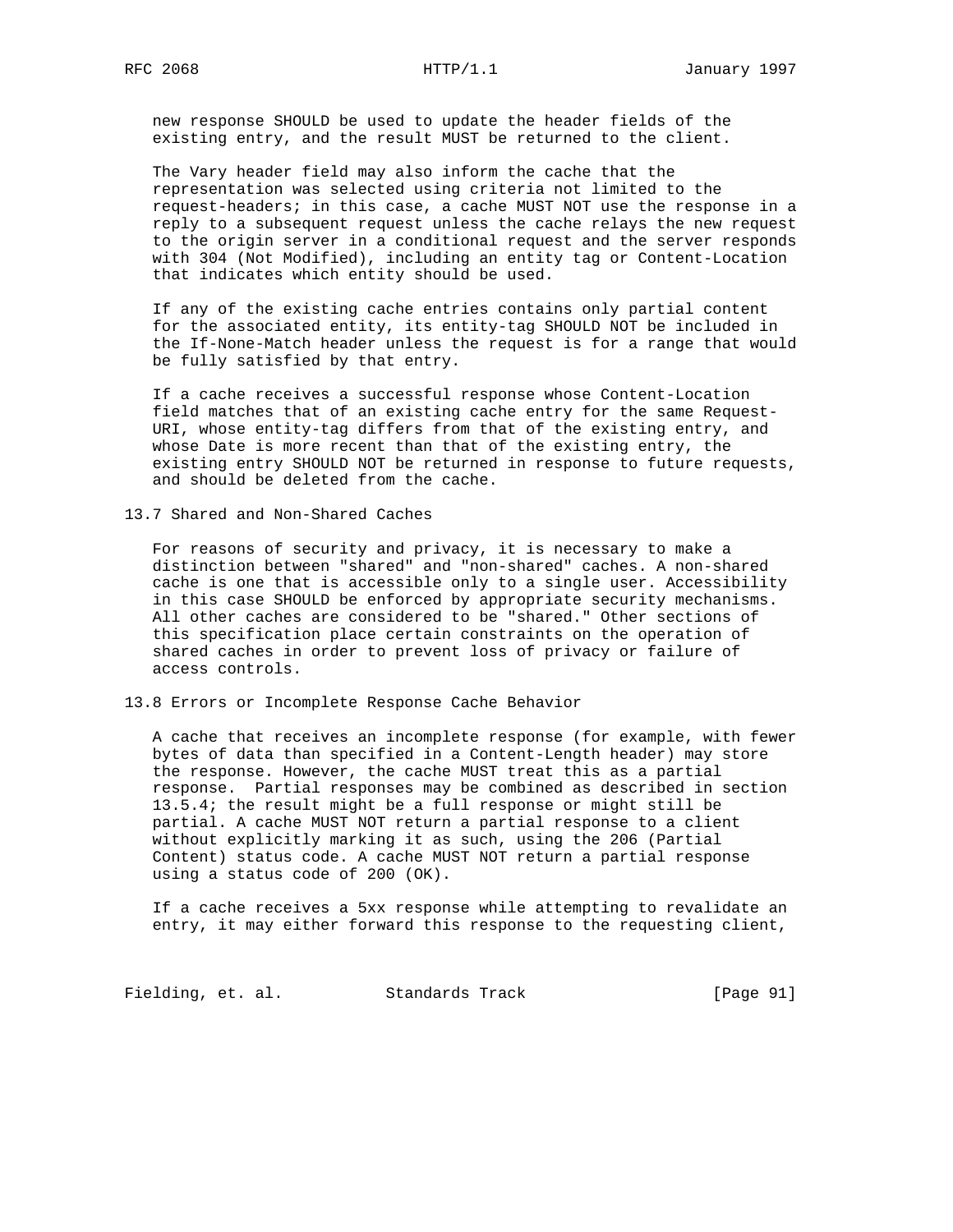or act as if the server failed to respond. In the latter case, it MAY return a previously received response unless the cached entry includes the "must-revalidate" Cache-Control directive (see section 14.9).

13.9 Side Effects of GET and HEAD

 Unless the origin server explicitly prohibits the caching of their responses, the application of GET and HEAD methods to any resources SHOULD NOT have side effects that would lead to erroneous behavior if these responses are taken from a cache. They may still have side effects, but a cache is not required to consider such side effects in its caching decisions. Caches are always expected to observe an origin server's explicit restrictions on caching.

We note one exception to this rule: since some applications have traditionally used GETs and HEADs with query URLs (those containing a "?" in the rel\_path part) to perform operations with significant side effects, caches MUST NOT treat responses to such URLs as fresh unless the server provides an explicit expiration time. This specifically means that responses from HTTP/1.0 servers for such URIs should not be taken from a cache. See section 9.1.1 for related information.

13.10 Invalidation After Updates or Deletions

 The effect of certain methods at the origin server may cause one or more existing cache entries to become non-transparently invalid. That is, although they may continue to be "fresh," they do not accurately reflect what the origin server would return for a new request.

 There is no way for the HTTP protocol to guarantee that all such cache entries are marked invalid. For example, the request that caused the change at the origin server may not have gone through the proxy where a cache entry is stored. However, several rules help reduce the likelihood of erroneous behavior.

 In this section, the phrase "invalidate an entity" means that the cache should either remove all instances of that entity from its storage, or should mark these as "invalid" and in need of a mandatory revalidation before they can be returned in response to a subsequent request.

Fielding, et. al. Standards Track [Page 92]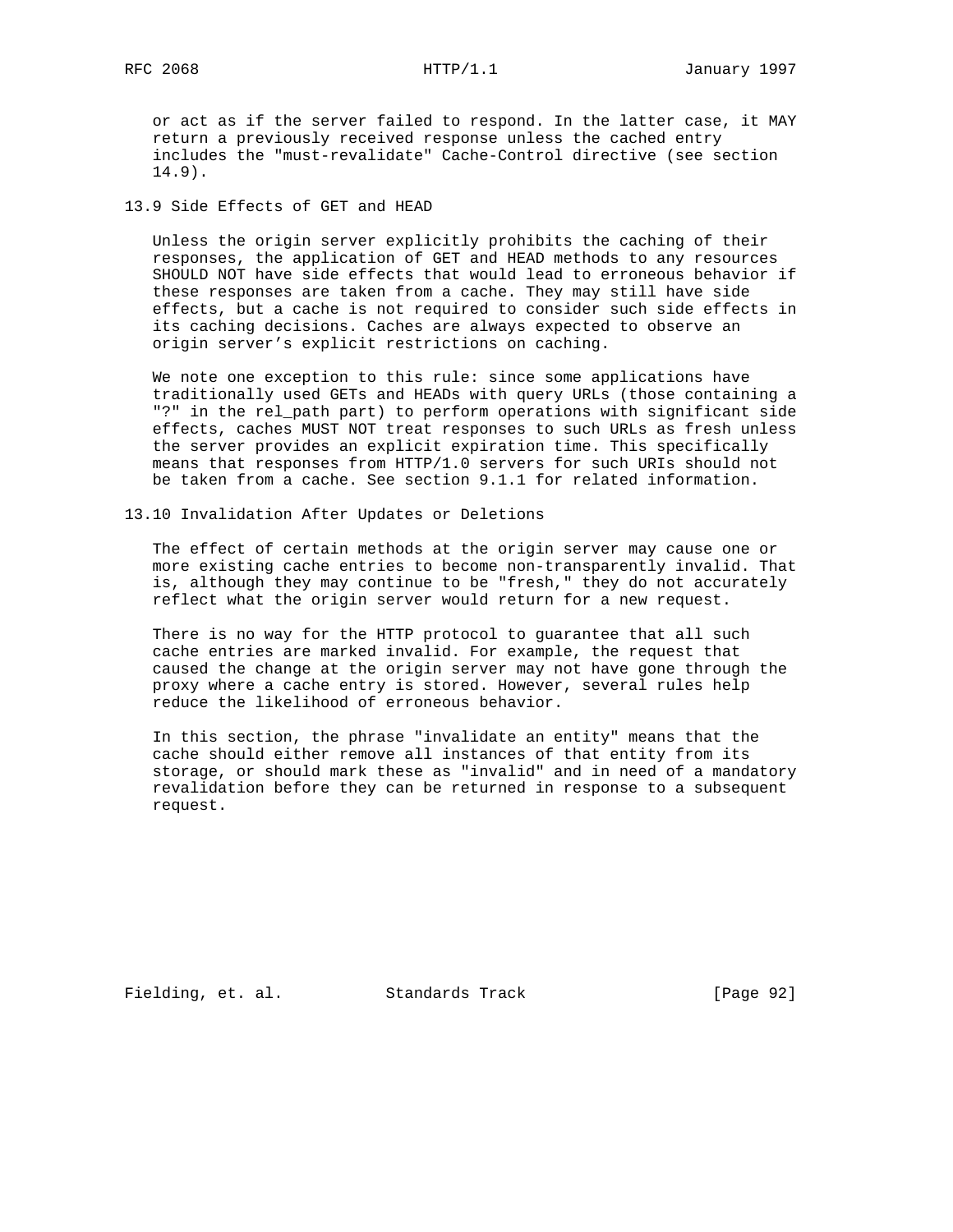Some HTTP methods may invalidate an entity. This is either the entity referred to by the Request-URI, or by the Location or Content- Location response-headers (if present). These methods are:

o PUT

- o DELETE
- o POST

 In order to prevent denial of service attacks, an invalidation based on the URI in a Location or Content-Location header MUST only be performed if the host part is the same as in the Request-URI.

13.11 Write-Through Mandatory

 All methods that may be expected to cause modifications to the origin server's resources MUST be written through to the origin server. This currently includes all methods except for GET and HEAD. A cache MUST NOT reply to such a request from a client before having transmitted the request to the inbound server, and having received a corresponding response from the inbound server. This does not prevent a cache from sending a 100 (Continue) response before the inbound server has replied.

 The alternative (known as "write-back" or "copy-back" caching) is not allowed in HTTP/1.1, due to the difficulty of providing consistent updates and the problems arising from server, cache, or network failure prior to write-back.

13.12 Cache Replacement

 If a new cachable (see sections 14.9.2, 13.2.5, 13.2.6 and 13.8) response is received from a resource while any existing responses for the same resource are cached, the cache SHOULD use the new response to reply to the current request. It may insert it into cache storage and may, if it meets all other requirements, use it to respond to any future requests that would previously have caused the old response to be returned. If it inserts the new response into cache storage it should follow the rules in section 13.5.3.

 Note: a new response that has an older Date header value than existing cached responses is not cachable.

### 13.13 History Lists

 User agents often have history mechanisms, such as "Back" buttons and history lists, which can be used to redisplay an entity retrieved earlier in a session.

Fielding, et. al. Standards Track [Page 93]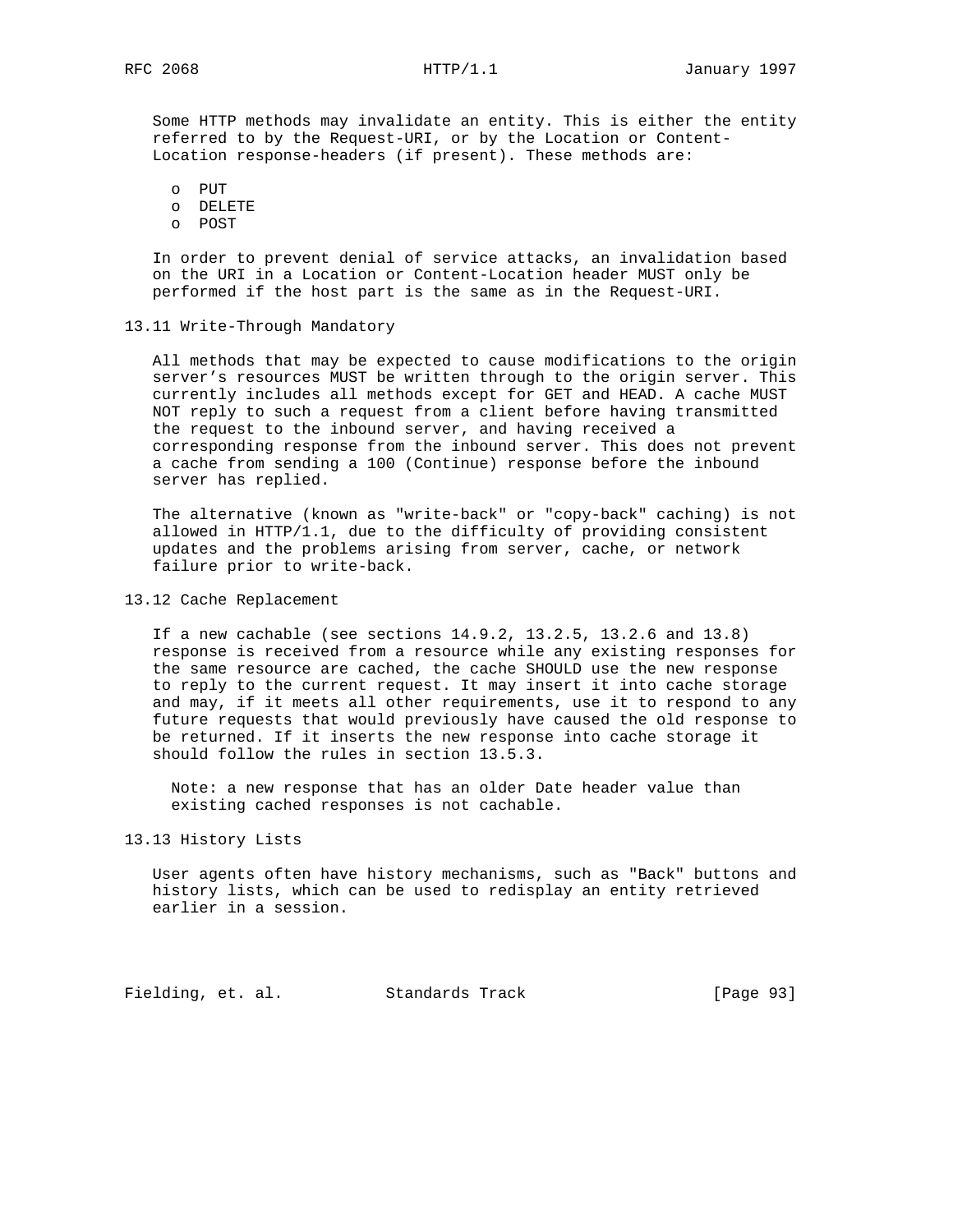History mechanisms and caches are different. In particular history mechanisms SHOULD NOT try to show a semantically transparent view of the current state of a resource. Rather, a history mechanism is meant to show exactly what the user saw at the time when the resource was retrieved.

 By default, an expiration time does not apply to history mechanisms. If the entity is still in storage, a history mechanism should display it even if the entity has expired, unless the user has specifically configured the agent to refresh expired history documents.

 This should not be construed to prohibit the history mechanism from telling the user that a view may be stale.

 Note: if history list mechanisms unnecessarily prevent users from viewing stale resources, this will tend to force service authors to avoid using HTTP expiration controls and cache controls when they would otherwise like to. Service authors may consider it important that users not be presented with error messages or warning messages when they use navigation controls (such as BACK) to view previously fetched resources. Even though sometimes such resources ought not to cached, or ought to expire quickly, user interface considerations may force service authors to resort to other means of preventing caching (e.g. "once-only" URLs) in order not to suffer the effects of improperly functioning history mechanisms.

14 Header Field Definitions

 This section defines the syntax and semantics of all standard HTTP/1.1 header fields. For entity-header fields, both sender and recipient refer to either the client or the server, depending on who sends and who receives the entity.

Fielding, et. al. Standards Track [Page 94]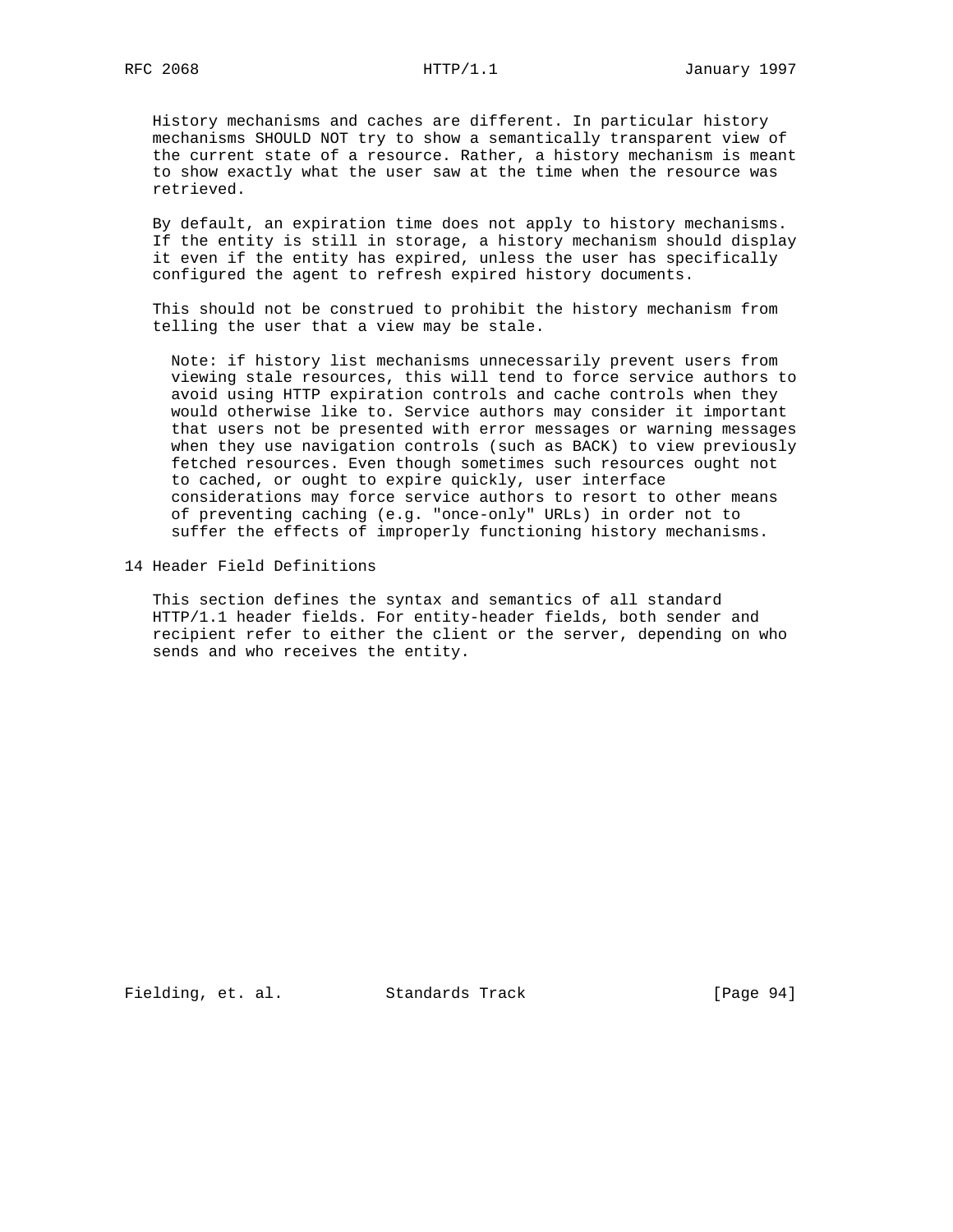# 14.1 Accept

 The Accept request-header field can be used to specify certain media types which are acceptable for the response. Accept headers can be used to indicate that the request is specifically limited to a small set of desired types, as in the case of a request for an in-line image.

Accept = "Accept" ":" #( media-range [ accept-params ] ) media-range =  $($  "\*/\*" | ( type "/" "\*" ) | ( type "/" subtype ) ) \*( ";" parameter ) accept-params = ";" "q" "=" qvalue \*( accept-extension )  $accept-extension = "i" token [ " =" ( token | quoted-string ) ]$ 

 The asterisk "\*" character is used to group media types into ranges, with "\*/\*" indicating all media types and "type/\*" indicating all subtypes of that type. The media-range MAY include media type parameters that are applicable to that range.

 Each media-range MAY be followed by one or more accept-params, beginning with the "q" parameter for indicating a relative quality factor. The first "q" parameter (if any) separates the media-range parameter(s) from the accept-params. Quality factors allow the user or user agent to indicate the relative degree of preference for that media-range, using the qvalue scale from 0 to 1 (section 3.9). The default value is q=1.

 Note: Use of the "q" parameter name to separate media type parameters from Accept extension parameters is due to historical practice. Although this prevents any media type parameter named "q" from being used with a media range, such an event is believed to be unlikely given the lack of any "q" parameters in the IANA media type registry and the rare usage of any media type parameters in Accept. Future media types should be discouraged from registering any parameter named "q".

The example

Accept: audio/\*; q=0.2, audio/basic

 SHOULD be interpreted as "I prefer audio/basic, but send me any audio type if it is the best available after an 80% mark-down in quality."

Fielding, et. al. Standards Track [Page 95]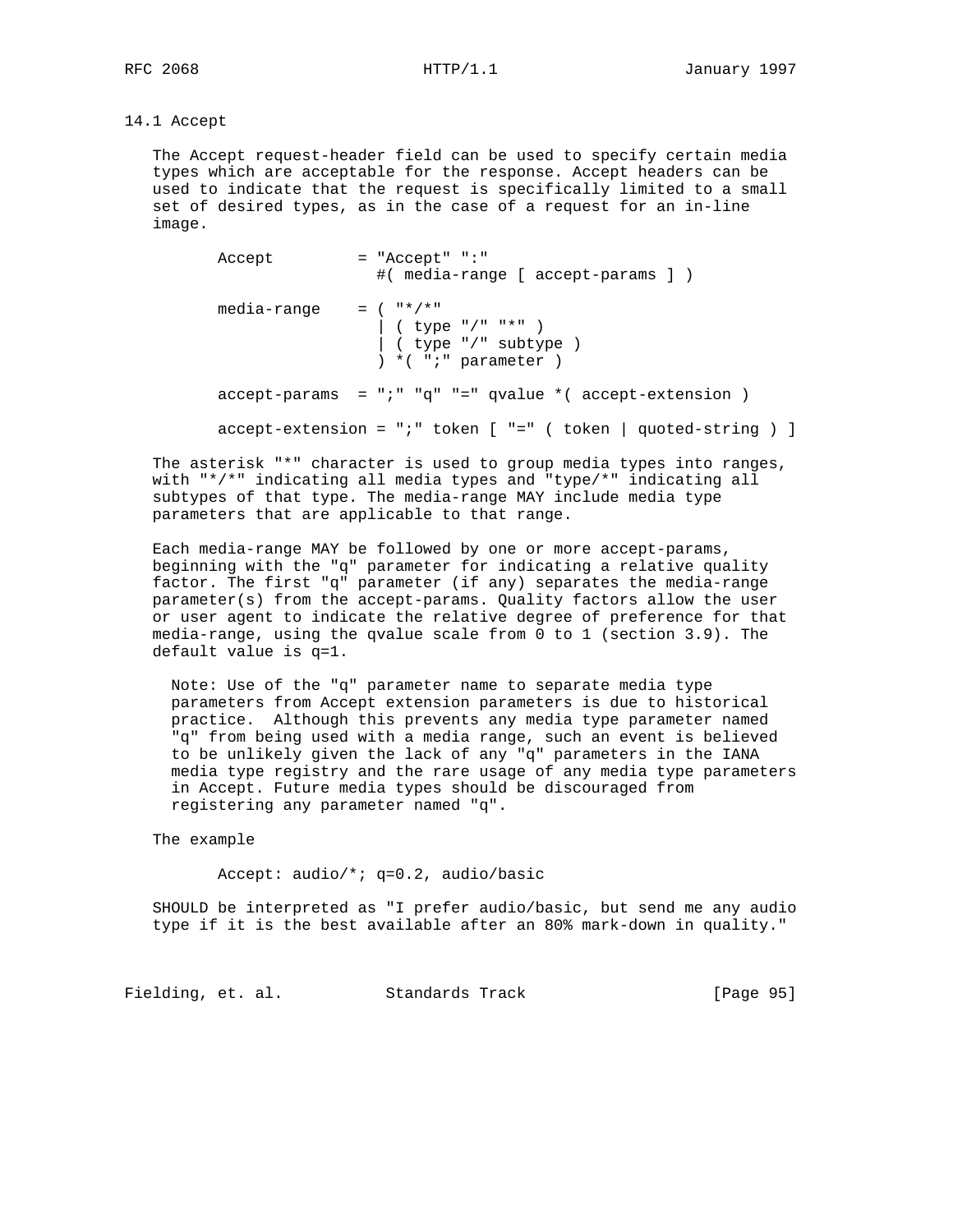If no Accept header field is present, then it is assumed that the client accepts all media types. If an Accept header field is present, and if the server cannot send a response which is acceptable according to the combined Accept field value, then the server SHOULD send a 406 (not acceptable) response.

A more elaborate example is

 Accept: text/plain; q=0.5, text/html, text/x-dvi; q=0.8, text/x-c

 Verbally, this would be interpreted as "text/html and text/x-c are the preferred media types, but if they do not exist, then send the text/x-dvi entity, and if that does not exist, send the text/plain entity."

 Media ranges can be overridden by more specific media ranges or specific media types. If more than one media range applies to a given type, the most specific reference has precedence. For example,

Accept: text/\*, text/html, text/html;level=1, \*/\*

have the following precedence:

 1) text/html;level=1 2) text/html 3) text/ $*$ 4) \*/\*

 The media type quality factor associated with a given type is determined by finding the media range with the highest precedence which matches that type. For example,

```
 Accept: text/*;q=0.3, text/html;q=0.7, text/html;level=1,
       text/html; level = 2; q = 0.4, */*; q = 0.5
```
would cause the following values to be associated:

| $=$ 1   |
|---------|
| $= 0.7$ |
| $= 0.3$ |
| $= 0.5$ |
| $= 0.4$ |
| $= 0.7$ |
|         |

 Note: A user agent may be provided with a default set of quality values for certain media ranges. However, unless the user agent is a closed system which cannot interact with other rendering agents,

Fielding, et. al. Standards Track [Page 96]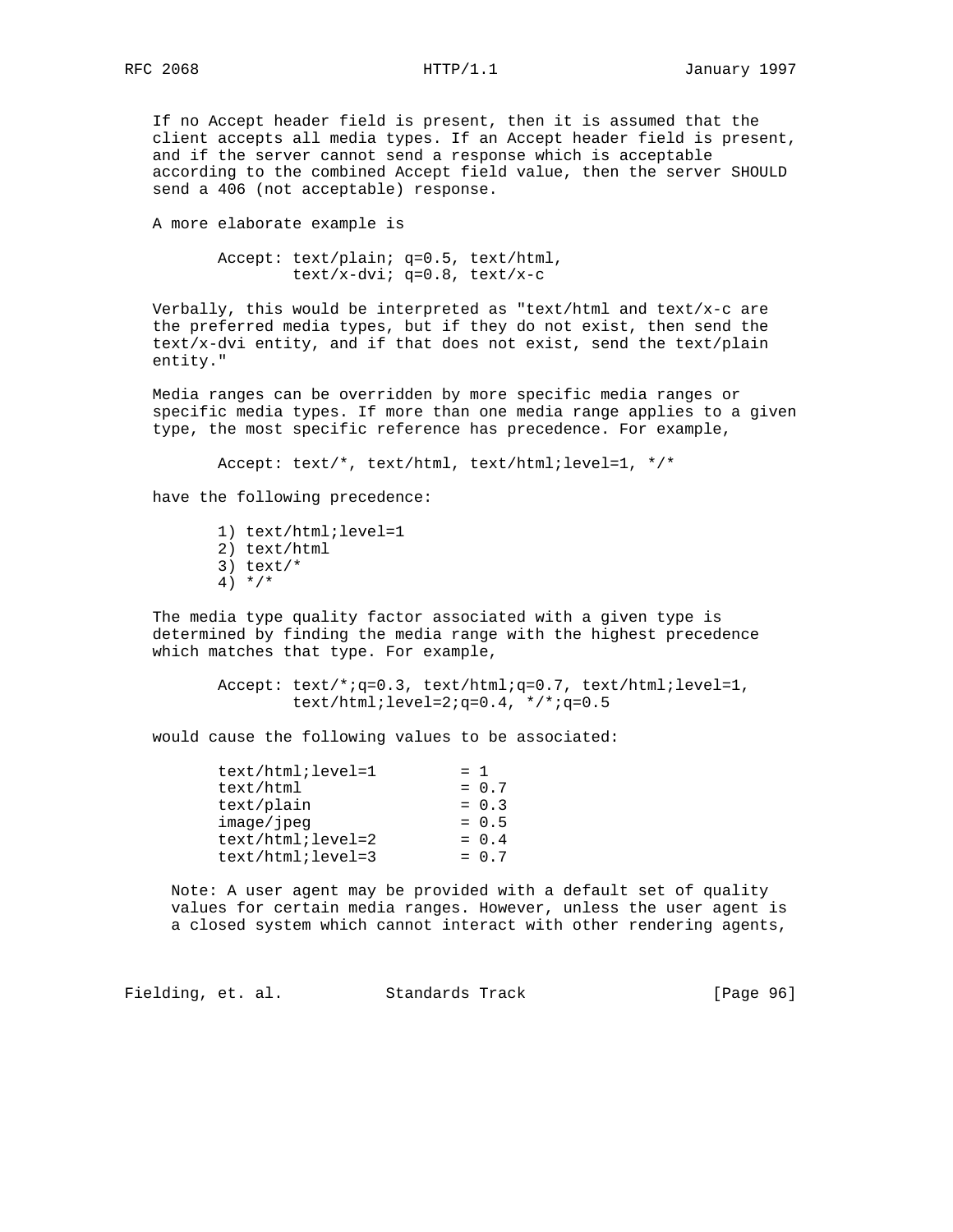this default set should be configurable by the user.

14.2 Accept-Charset

 The Accept-Charset request-header field can be used to indicate what character sets are acceptable for the response. This field allows clients capable of understanding more comprehensive or special purpose character sets to signal that capability to a server which is capable of representing documents in those character sets. The ISO- 8859-1 character set can be assumed to be acceptable to all user agents.

 Accept-Charset = "Accept-Charset" ":" 1#( charset [ ";" "q" "=" qvalue ] )

 Character set values are described in section 3.4. Each charset may be given an associated quality value which represents the user's preference for that charset. The default value is q=1. An example is

Accept-Charset: iso-8859-5, unicode-1-1;q=0.8

 If no Accept-Charset header is present, the default is that any character set is acceptable. If an Accept-Charset header is present, and if the server cannot send a response which is acceptable according to the Accept-Charset header, then the server SHOULD send an error response with the 406 (not acceptable) status code, though the sending of an unacceptable response is also allowed.

14.3 Accept-Encoding

 The Accept-Encoding request-header field is similar to Accept, but restricts the content-coding values (section 14.12) which are acceptable in the response.

> Accept-Encoding = "Accept-Encoding" ":" #( content-coding )

An example of its use is

Accept-Encoding: compress, gzip

 If no Accept-Encoding header is present in a request, the server MAY assume that the client will accept any content coding. If an Accept- Encoding header is present, and if the server cannot send a response which is acceptable according to the Accept-Encoding header, then the server SHOULD send an error response with the 406 (Not Acceptable) status code.

Fielding, et. al. Standards Track [Page 97]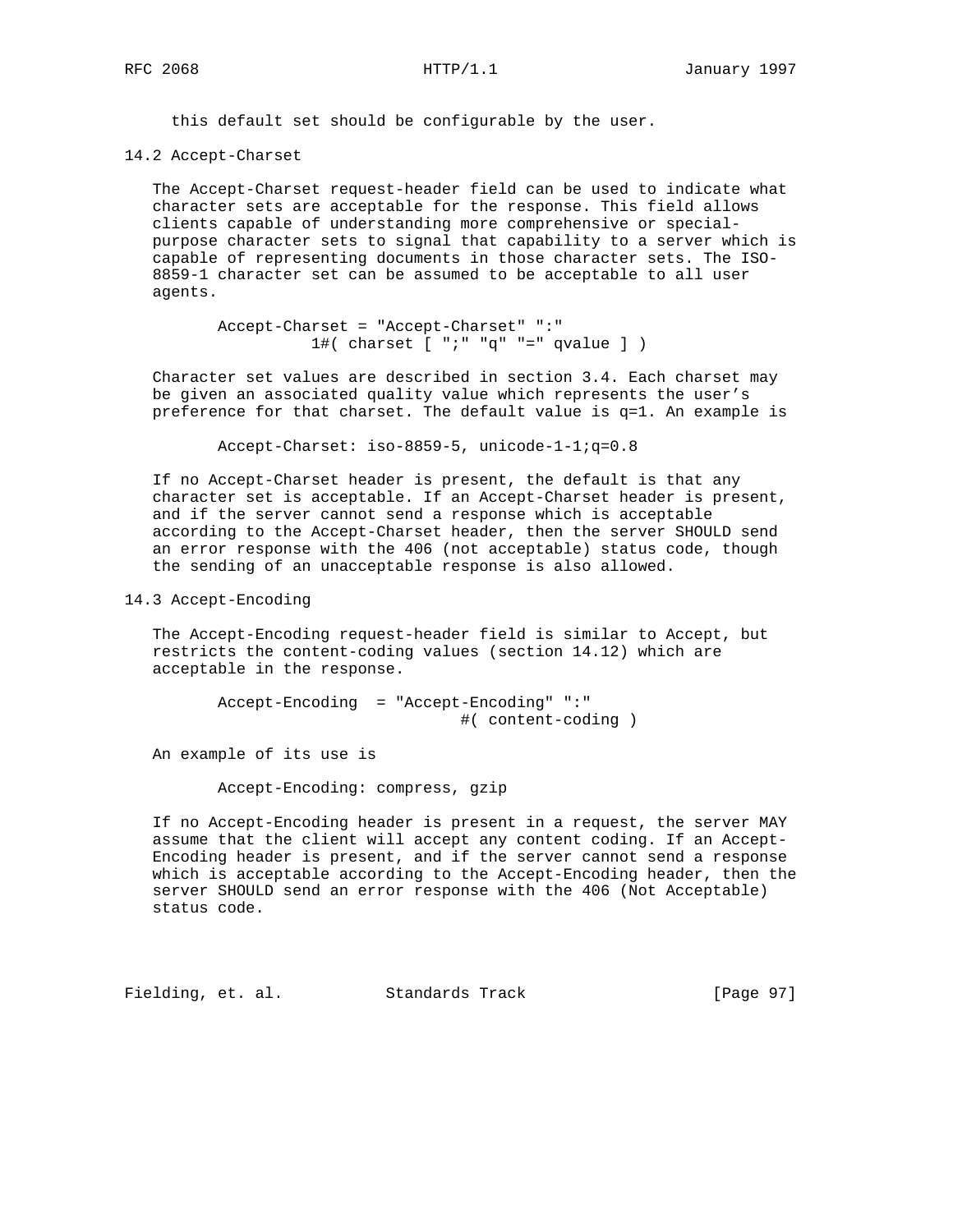An empty Accept-Encoding value indicates none are acceptable.

14.4 Accept-Language

 The Accept-Language request-header field is similar to Accept, but restricts the set of natural languages that are preferred as a response to the request.

> Accept-Language = "Accept-Language" ":" 1#( language-range [ ";" "q" "=" qvalue ] )

 $language-range = ( ( 1*8ALPHA * ( " - " 1*8ALPHA ) ) | " * " )$ 

 Each language-range MAY be given an associated quality value which represents an estimate of the user's preference for the languages specified by that range. The quality value defaults to "q=1". For example,

Accept-Language: da, en-gb;q=0.8, en;q=0.7

 would mean: "I prefer Danish, but will accept British English and other types of English." A language-range matches a language-tag if it exactly equals the tag, or if it exactly equals a prefix of the tag such that the first tag character following the prefix is "-". The special range "\*", if present in the Accept-Language field, matches every tag not matched by any other range present in the Accept-Language field.

 Note: This use of a prefix matching rule does not imply that language tags are assigned to languages in such a way that it is always true that if a user understands a language with a certain tag, then this user will also understand all languages with tags for which this tag is a prefix. The prefix rule simply allows the use of prefix tags if this is the case.

 The language quality factor assigned to a language-tag by the Accept-Language field is the quality value of the longest language range in the field that matches the language-tag. If no language range in the field matches the tag, the language quality factor assigned is 0. If no Accept-Language header is present in the request, the server SHOULD assume that all languages are equally acceptable. If an Accept-Language header is present, then all languages which are assigned a quality factor greater than 0 are acceptable.

 It may be contrary to the privacy expectations of the user to send an Accept-Language header with the complete linguistic preferences of the user in every request. For a discussion of this issue, see

Fielding, et. al. Standards Track [Page 98]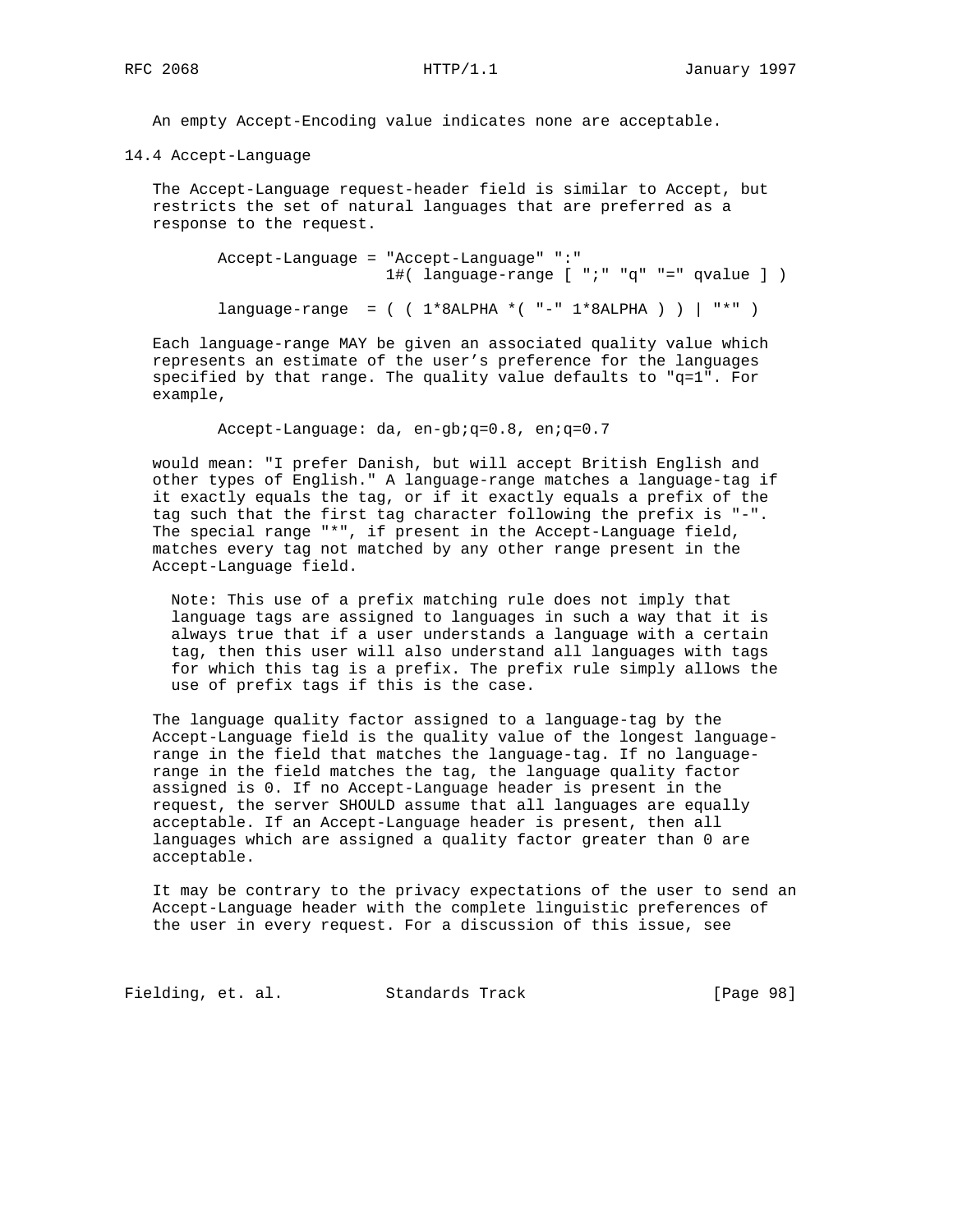section 15.7.

 Note: As intelligibility is highly dependent on the individual user, it is recommended that client applications make the choice of linguistic preference available to the user. If the choice is not made available, then the Accept-Language header field must not be given in the request.

# 14.5 Accept-Ranges

 The Accept-Ranges response-header field allows the server to indicate its acceptance of range requests for a resource:

Accept-Ranges = "Accept-Ranges" ":" acceptable-ranges

acceptable-ranges = 1#range-unit | "none"

Origin servers that accept byte-range requests MAY send

Accept-Ranges: bytes

 but are not required to do so. Clients MAY generate byte-range requests without having received this header for the resource involved.

 Servers that do not accept any kind of range request for a resource MAY send

Accept-Ranges: none

to advise the client not to attempt a range request.

### 14.6 Age

 The Age response-header field conveys the sender's estimate of the amount of time since the response (or its revalidation) was generated at the origin server. A cached response is "fresh" if its age does not exceed its freshness lifetime. Age values are calculated as specified in section 13.2.3.

Age = "Age" ":" age-value

age-value = delta-seconds

 Age values are non-negative decimal integers, representing time in seconds.

Fielding, et. al. Standards Track [Page 99]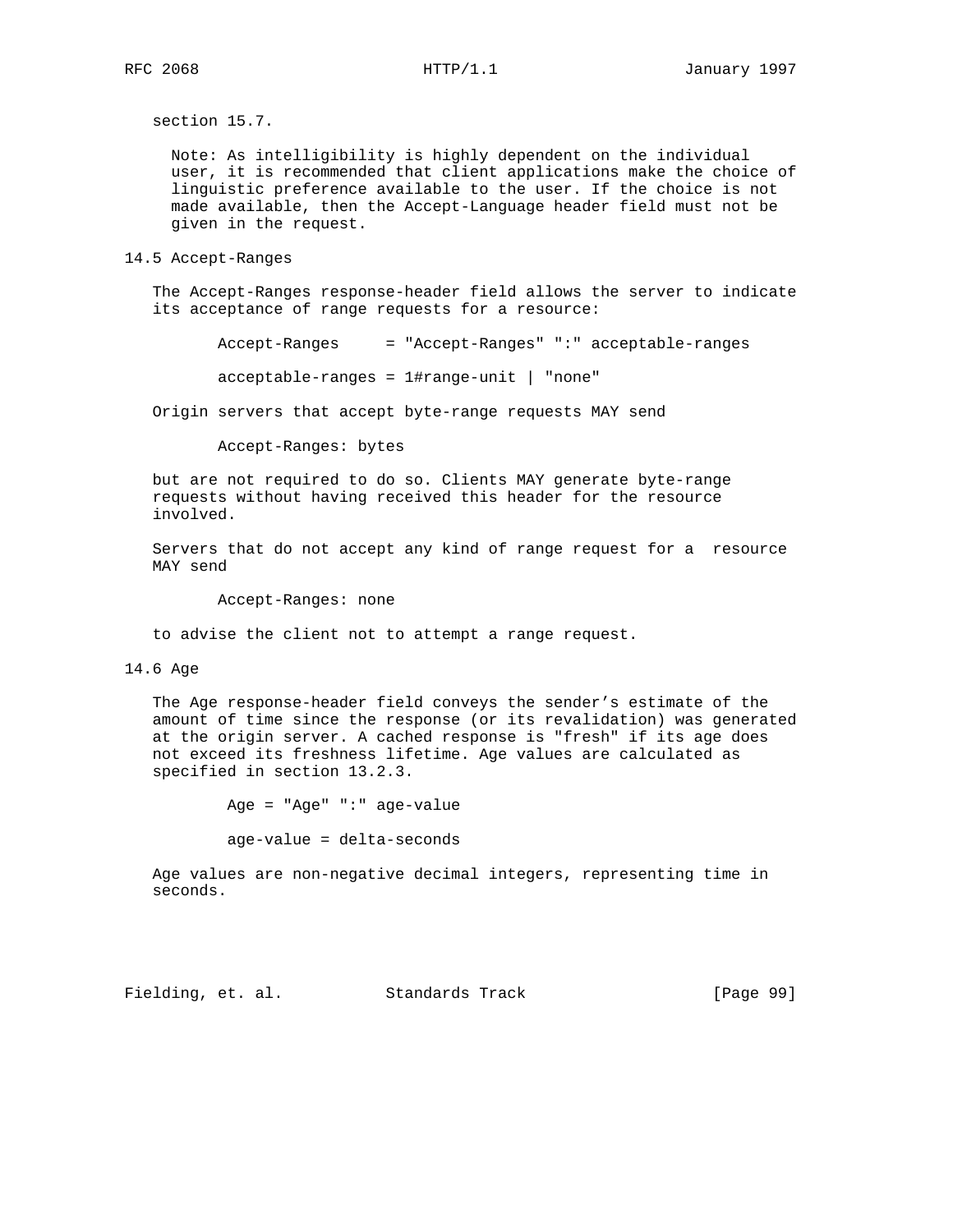If a cache receives a value larger than the largest positive integer it can represent, or if any of its age calculations overflows, it MUST transmit an Age header with a value of 2147483648 (2^31). HTTP/1.1 caches MUST send an Age header in every response. Caches SHOULD use an arithmetic type of at least 31 bits of range.

### 14.7 Allow

 The Allow entity-header field lists the set of methods supported by the resource identified by the Request-URI. The purpose of this field is strictly to inform the recipient of valid methods associated with the resource. An Allow header field MUST be present in a 405 (Method Not Allowed) response.

Allow = "Allow" ":" 1#method

Example of use:

Allow: GET, HEAD, PUT

 This field cannot prevent a client from trying other methods. However, the indications given by the Allow header field value SHOULD be followed. The actual set of allowed methods is defined by the origin server at the time of each request.

 The Allow header field MAY be provided with a PUT request to recommend the methods to be supported by the new or modified resource. The server is not required to support these methods and SHOULD include an Allow header in the response giving the actual supported methods.

 A proxy MUST NOT modify the Allow header field even if it does not understand all the methods specified, since the user agent MAY have other means of communicating with the origin server.

 The Allow header field does not indicate what methods are implemented at the server level. Servers MAY use the Public response-header field (section 14.35) to describe what methods are implemented on the server as a whole.

# 14.8 Authorization

 A user agent that wishes to authenticate itself with a server- usually, but not necessarily, after receiving a 401 response--MAY do so by including an Authorization request-header field with the request. The Authorization field value consists of credentials containing the authentication information of the user agent for the realm of the resource being requested.

Fielding, et. al. Standards Track [Page 100]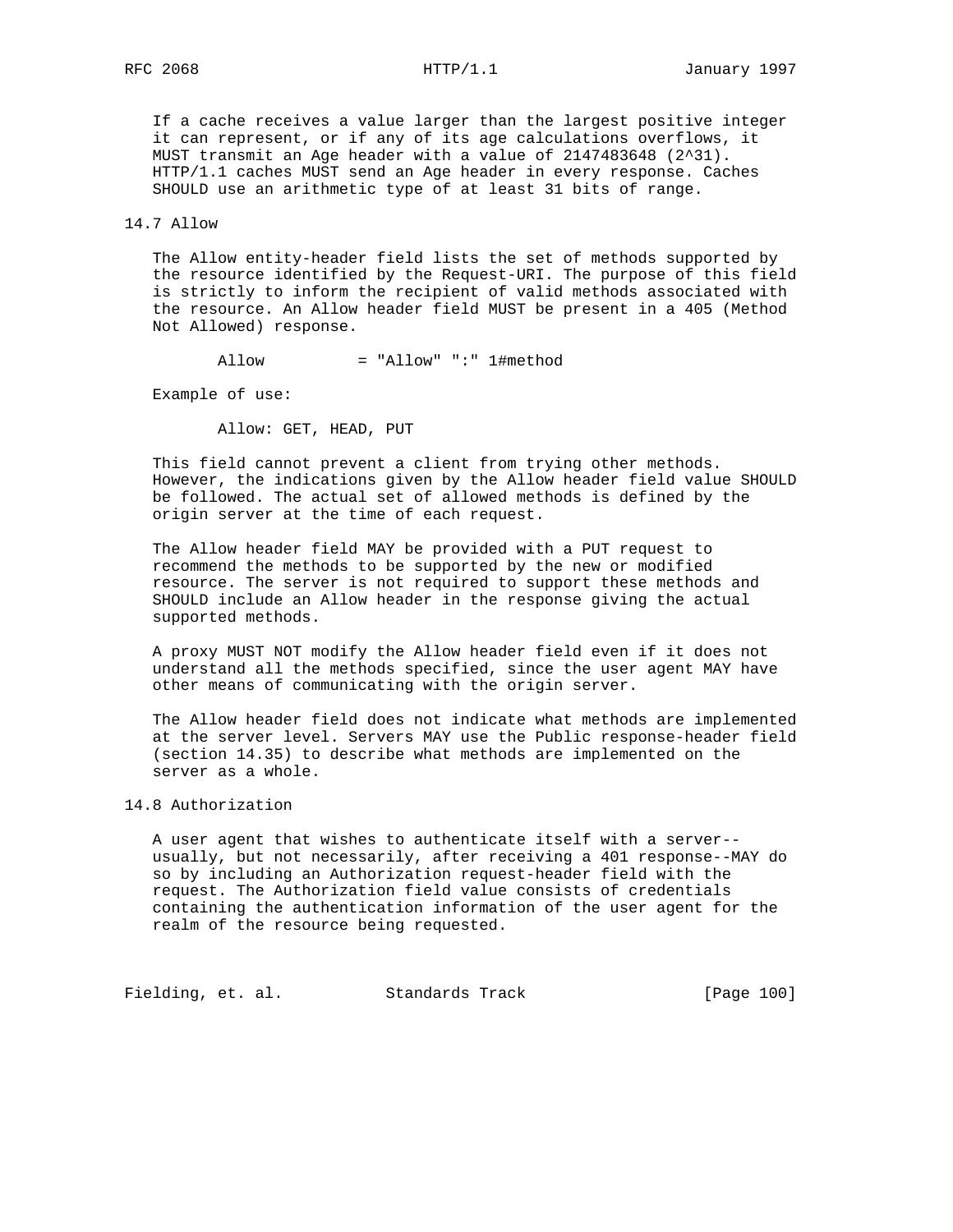Authorization = "Authorization" ":" credentials

 HTTP access authentication is described in section 11. If a request is authenticated and a realm specified, the same credentials SHOULD be valid for all other requests within this realm.

When a shared cache (see section 13.7) receives a request containing an Authorization field, it MUST NOT return the corresponding response as a reply to any other request, unless one of the following specific exceptions holds:

- 1. If the response includes the "proxy-revalidate" Cache-Control directive, the cache MAY use that response in replying to a subsequent request, but a proxy cache MUST first revalidate it with the origin server, using the request-headers from the new request to allow the origin server to authenticate the new request.
- 2. If the response includes the "must-revalidate" Cache-Control directive, the cache MAY use that response in replying to a subsequent request, but all caches MUST first revalidate it with the origin server, using the request-headers from the new request to allow the origin server to authenticate the new request.
- 3. If the response includes the "public" Cache-Control directive, it may be returned in reply to any subsequent request.
- 14.9 Cache-Control

 The Cache-Control general-header field is used to specify directives that MUST be obeyed by all caching mechanisms along the request/response chain. The directives specify behavior intended to prevent caches from adversely interfering with the request or response. These directives typically override the default caching algorithms. Cache directives are unidirectional in that the presence of a directive in a request does not imply that the same directive should be given in the response.

 Note that HTTP/1.0 caches may not implement Cache-Control and may only implement Pragma: no-cache (see section 14.32).

 Cache directives must be passed through by a proxy or gateway application, regardless of their significance to that application, since the directives may be applicable to all recipients along the request/response chain. It is not possible to specify a cache directive for a specific cache.

| Cache-Control                             |                          | = "Cache-Control" ":" 1#cache-directive |
|-------------------------------------------|--------------------------|-----------------------------------------|
| cache-directive = cache-request-directive |                          |                                         |
|                                           | cache-response-directive |                                         |

| Fielding, et. al. | Standards Track |  | [Page 101] |  |
|-------------------|-----------------|--|------------|--|
|-------------------|-----------------|--|------------|--|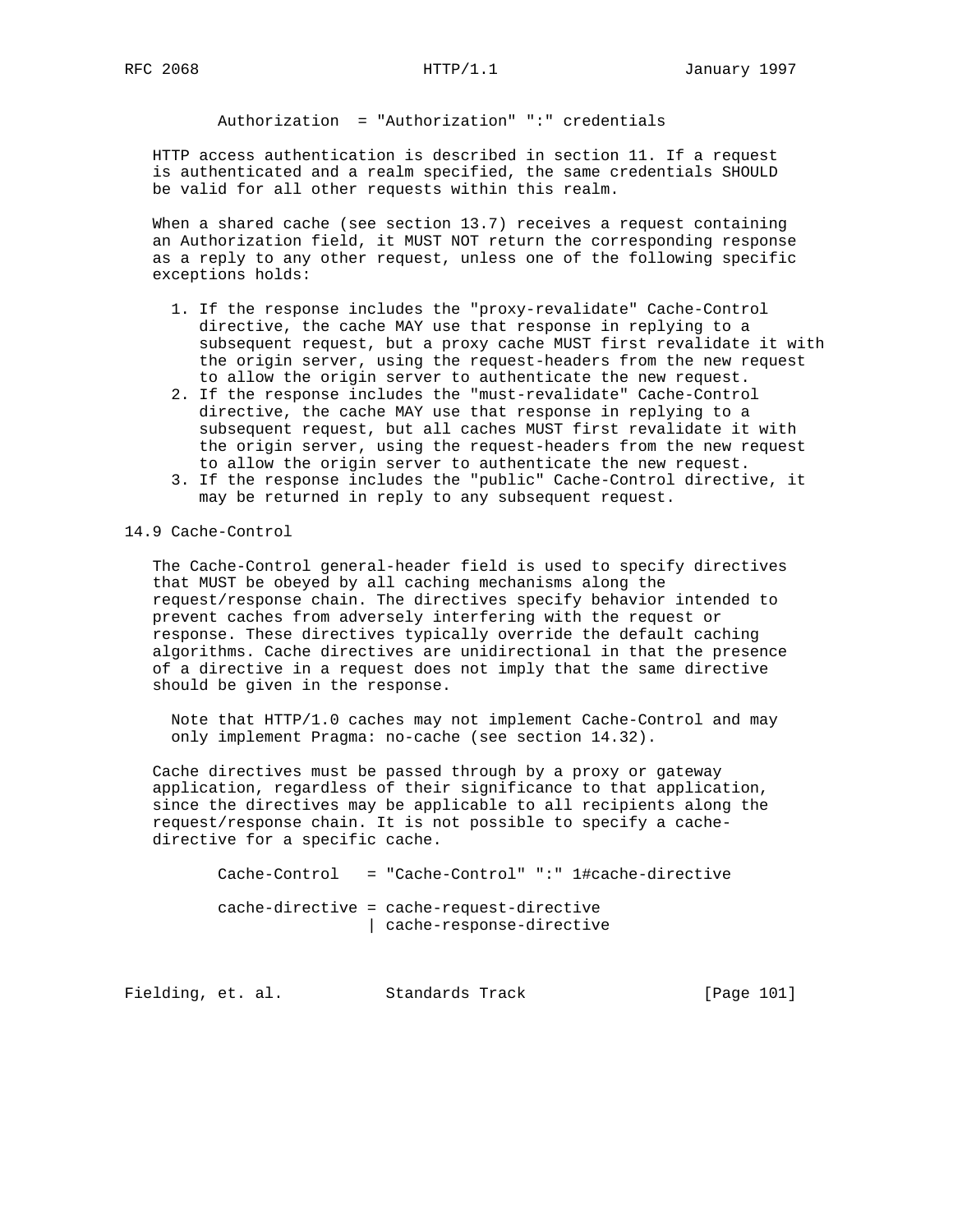```
 cache-request-directive =
                    "no-cache" [ "=" <"> 1#field-name <"> ]
                   | "no-store"
                  | "max-age" "=" delta-seconds
                   | "max-stale" [ "=" delta-seconds ]
                   | "min-fresh" "=" delta-seconds
                  | "only-if-cached"
                  | cache-extension
cache-response-directive =
                    "public"
                  | "private" [ "=" <"> 1#field-name <"> ]
                   | "no-cache" [ "=" <"> 1#field-name <"> ]
                   | "no-store"
                   | "no-transform"
                   | "must-revalidate"
                   | "proxy-revalidate"
                   | "max-age" "=" delta-seconds
                  | cache-extension
```
 $cache-extension = token [ "=' ( token | quoted-string ) ]$ 

 When a directive appears without any 1#field-name parameter, the directive applies to the entire request or response. When such a directive appears with a 1#field-name parameter, it applies only to the named field or fields, and not to the rest of the request or response. This mechanism supports extensibility; implementations of future versions of the HTTP protocol may apply these directives to header fields not defined in HTTP/1.1.

 The cache-control directives can be broken down into these general categories:

- o Restrictions on what is cachable; these may only be imposed by the origin server.
- o Restrictions on what may be stored by a cache; these may be imposed by either the origin server or the user agent.
- o Modifications of the basic expiration mechanism; these may be imposed by either the origin server or the user agent.
- o Controls over cache revalidation and reload; these may only be imposed by a user agent.
- o Control over transformation of entities.
- o Extensions to the caching system.

Fielding, et. al. Standards Track [Page 102]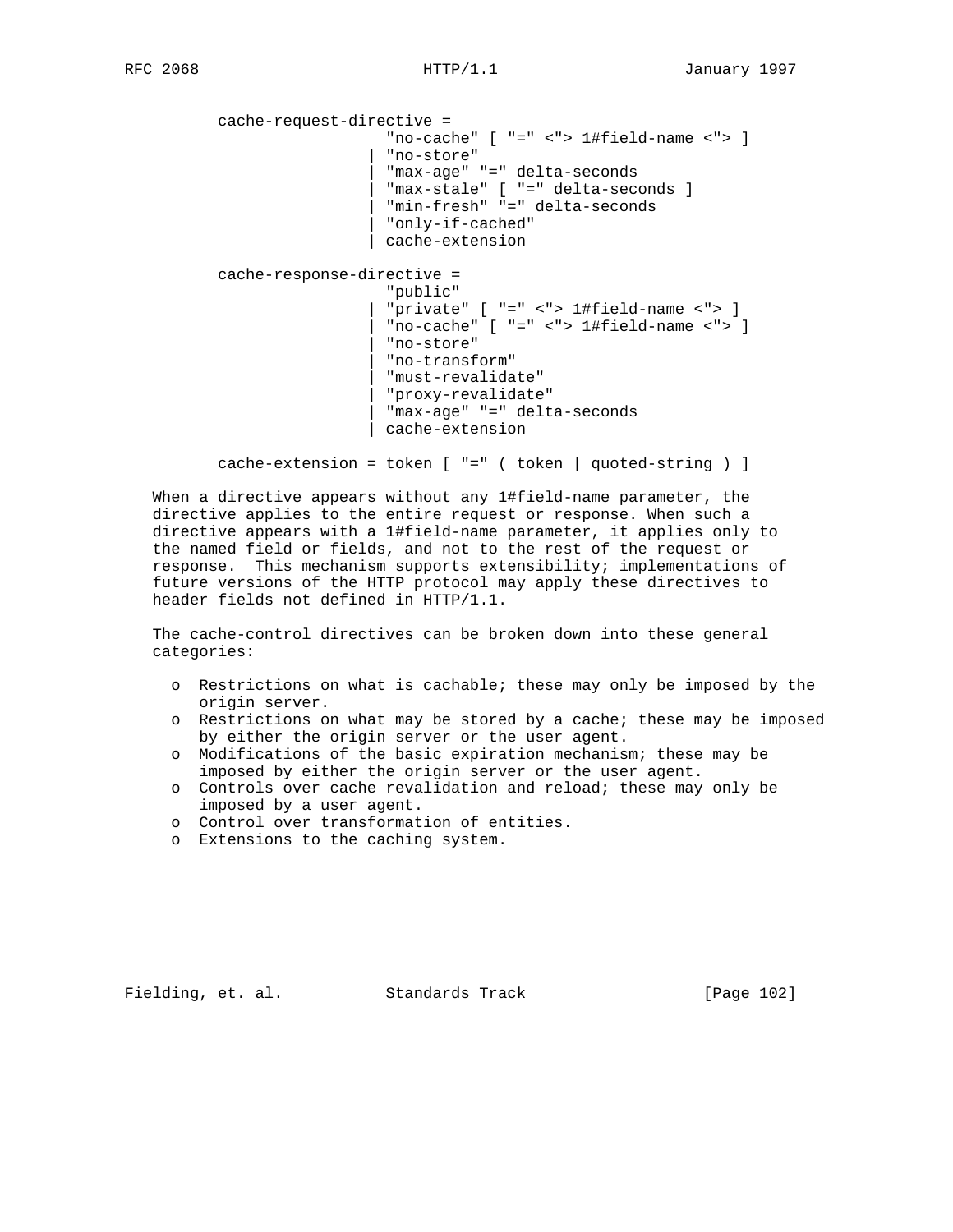# 14.9.1 What is Cachable

 By default, a response is cachable if the requirements of the request method, request header fields, and the response status indicate that it is cachable. Section 13.4 summarizes these defaults for cachability. The following Cache-Control response directives allow an origin server to override the default cachability of a response:

### public

 Indicates that the response is cachable by any cache, even if it would normally be non-cachable or cachable only within a non-shared cache. (See also Authorization, section 14.8, for additional details.)

### private

 Indicates that all or part of the response message is intended for a single user and MUST NOT be cached by a shared cache. This allows an origin server to state that the specified parts of the response are intended for only one user and are not a valid response for requests by other users. A private (non-shared) cache may cache the response.

 Note: This usage of the word private only controls where the response may be cached, and cannot ensure the privacy of the message content.

### no-cache

 Indicates that all or part of the response message MUST NOT be cached anywhere. This allows an origin server to prevent caching even by caches that have been configured to return stale responses to client requests.

 Note: Most HTTP/1.0 caches will not recognize or obey this directive.

# 14.9.2 What May be Stored by Caches

 The purpose of the no-store directive is to prevent the inadvertent release or retention of sensitive information (for example, on backup tapes). The no-store directive applies to the entire message, and may be sent either in a response or in a request. If sent in a request, a cache MUST NOT store any part of either this request or any response to it. If sent in a response, a cache MUST NOT store any part of either this response or the request that elicited it. This directive applies to both non-shared and shared caches. "MUST NOT store" in this context means that the cache MUST NOT intentionally store the information in non-volatile storage, and MUST make a best-effort attempt to remove the information from volatile storage as promptly as possible after forwarding it.

Fielding, et. al. Standards Track [Page 103]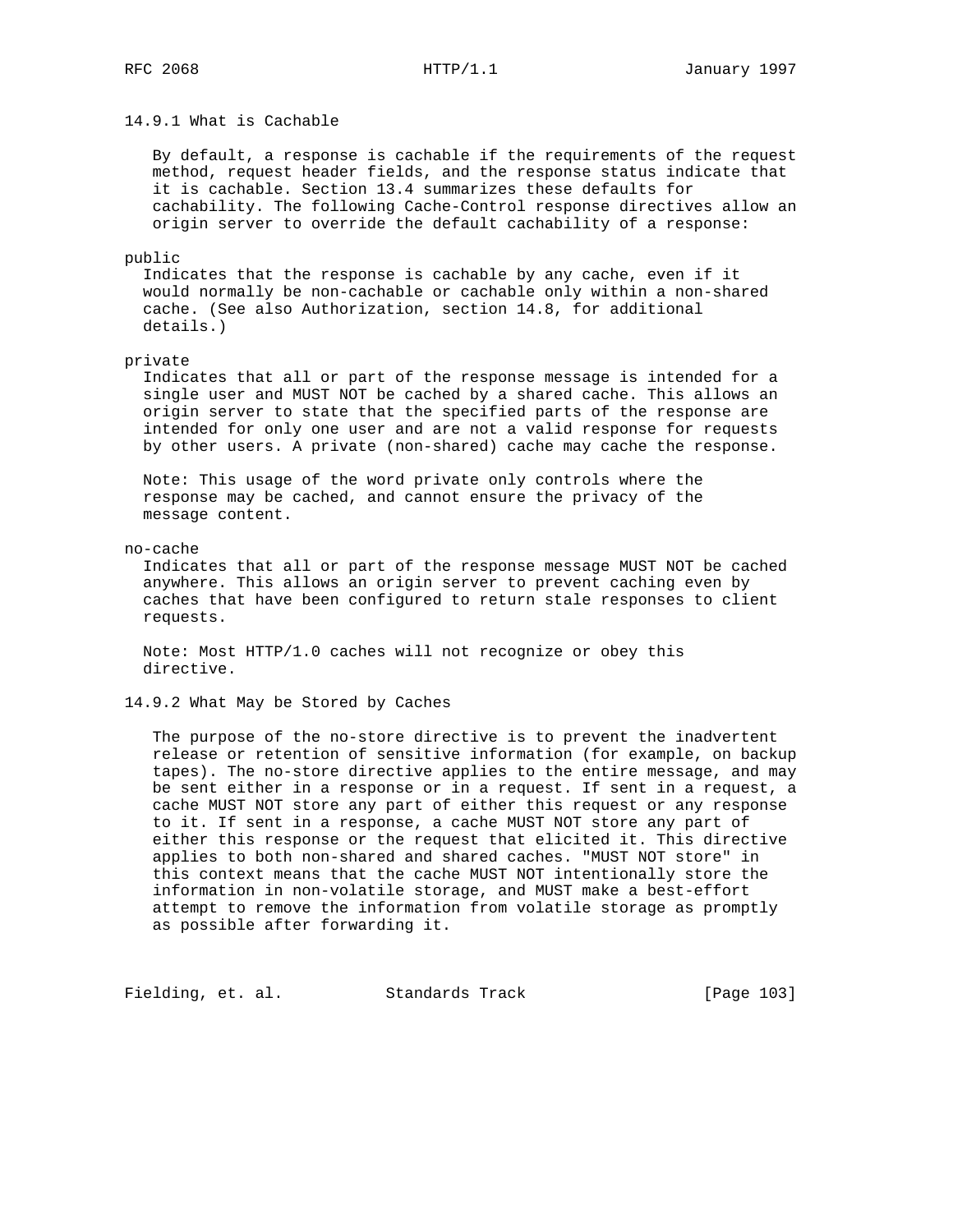Even when this directive is associated with a response, users may explicitly store such a response outside of the caching system (e.g., with a "Save As" dialog). History buffers may store such responses as part of their normal operation.

 The purpose of this directive is to meet the stated requirements of certain users and service authors who are concerned about accidental releases of information via unanticipated accesses to cache data structures. While the use of this directive may improve privacy in some cases, we caution that it is NOT in any way a reliable or sufficient mechanism for ensuring privacy. In particular, malicious or compromised caches may not recognize or obey this directive; and communications networks may be vulnerable to eavesdropping.

14.9.3 Modifications of the Basic Expiration Mechanism

 The expiration time of an entity may be specified by the origin server using the Expires header (see section 14.21). Alternatively, it may be specified using the max-age directive in a response.

 If a response includes both an Expires header and a max-age directive, the max-age directive overrides the Expires header, even if the Expires header is more restrictive. This rule allows an origin server to provide, for a given response, a longer expiration time to an HTTP/1.1 (or later) cache than to an HTTP/1.0 cache. This may be useful if certain HTTP/1.0 caches improperly calculate ages or expiration times, perhaps due to desynchronized clocks.

 Note: most older caches, not compliant with this specification, do not implement any Cache-Control directives. An origin server wishing to use a Cache-Control directive that restricts, but does not prevent, caching by an HTTP/1.1-compliant cache may exploit the requirement that the max-age directive overrides the Expires header, and the fact that non-HTTP/1.1-compliant caches do not observe the max-age directive.

 Other directives allow an user agent to modify the basic expiration mechanism. These directives may be specified on a request:

max-age

 Indicates that the client is willing to accept a response whose age is no greater than the specified time in seconds. Unless max-stale directive is also included, the client is not willing to accept a stale response.

# min-fresh Indicates that the client is willing to accept a response whose freshness lifetime is no less than its current age plus the

Fielding, et. al. Standards Track [Page 104]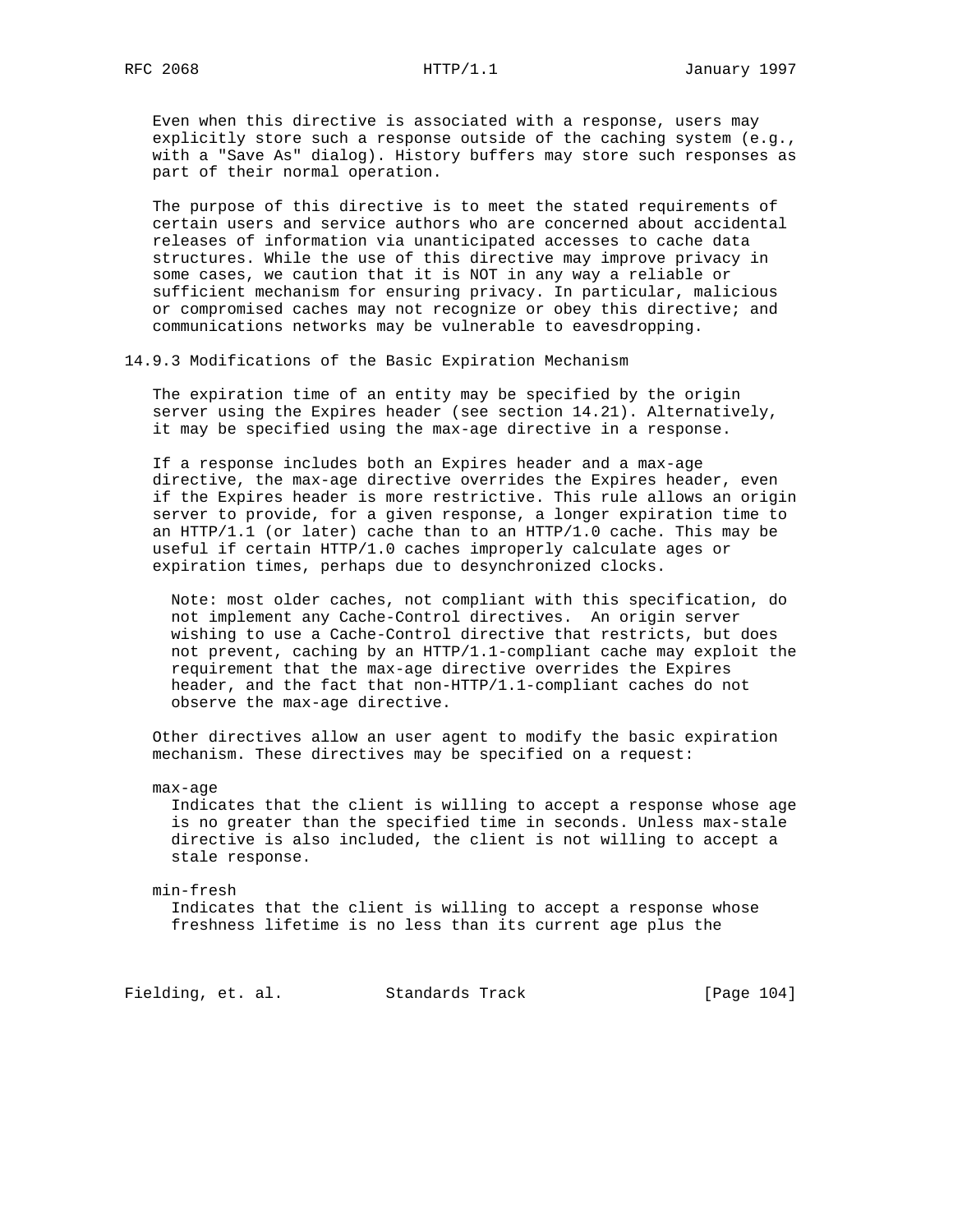specified time in seconds. That is, the client wants a response that will still be fresh for at least the specified number of seconds.

max-stale

 Indicates that the client is willing to accept a response that has exceeded its expiration time. If max-stale is assigned a value, then the client is willing to accept a response that has exceeded its expiration time by no more than the specified number of seconds. If no value is assigned to max-stale, then the client is willing to accept a stale response of any age.

 If a cache returns a stale response, either because of a max-stale directive on a request, or because the cache is configured to override the expiration time of a response, the cache MUST attach a Warning header to the stale response, using Warning 10 (Response is stale).

14.9.4 Cache Revalidation and Reload Controls

 Sometimes an user agent may want or need to insist that a cache revalidate its cache entry with the origin server (and not just with the next cache along the path to the origin server), or to reload its cache entry from the origin server. End-to-end revalidation may be necessary if either the cache or the origin server has overestimated the expiration time of the cached response. End-to-end reload may be necessary if the cache entry has become corrupted for some reason.

 End-to-end revalidation may be requested either when the client does not have its own local cached copy, in which case we call it "unspecified end-to-end revalidation", or when the client does have a local cached copy, in which case we call it "specific end-to-end revalidation."

 The client can specify these three kinds of action using Cache- Control request directives:

End-to-end reload

 The request includes a "no-cache" Cache-Control directive or, for compatibility with HTTP/1.0 clients, "Pragma: no-cache". No field names may be included with the no-cache directive in a request. The server MUST NOT use a cached copy when responding to such a request.

 Specific end-to-end revalidation The request includes a "max-age=0" Cache-Control directive, which forces each cache along the path to the origin server to revalidate its own entry, if any, with the next cache or server. The initial

Fielding, et. al. Standards Track [Page 105]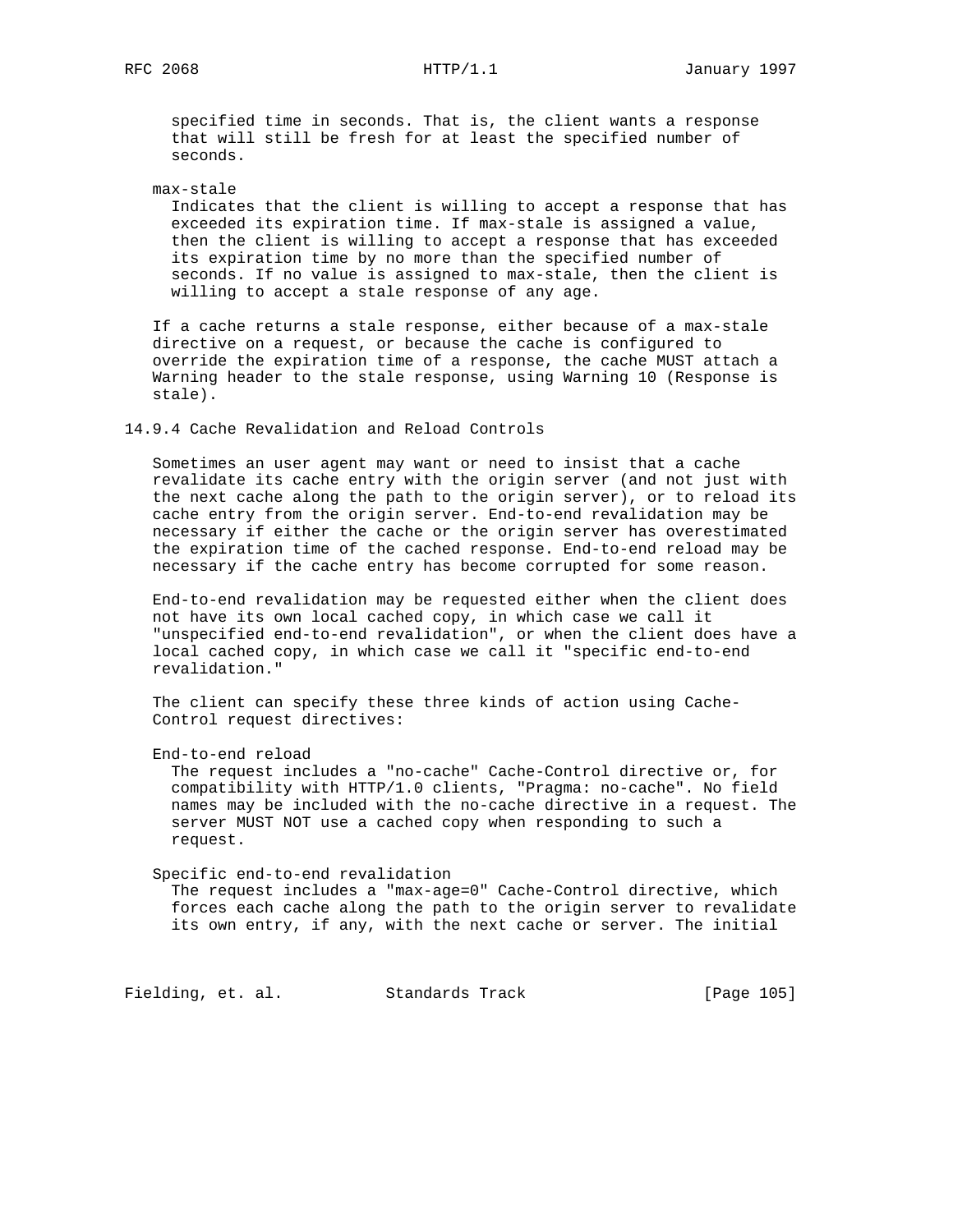request includes a cache-validating conditional with the client's current validator.

Unspecified end-to-end revalidation

 The request includes "max-age=0" Cache-Control directive, which forces each cache along the path to the origin server to revalidate its own entry, if any, with the next cache or server. The initial request does not include a cache-validating conditional; the first cache along the path (if any) that holds a cache entry for this resource includes a cache-validating conditional with its current validator.

When an intermediate cache is forced, by means of a max-age=0 directive, to revalidate its own cache entry, and the client has supplied its own validator in the request, the supplied validator may differ from the validator currently stored with the cache entry. In this case, the cache may use either validator in making its own request without affecting semantic transparency.

 However, the choice of validator may affect performance. The best approach is for the intermediate cache to use its own validator when making its request. If the server replies with 304 (Not Modified), then the cache should return its now validated copy to the client with a 200 (OK) response. If the server replies with a new entity and cache validator, however, the intermediate cache should compare the returned validator with the one provided in the client's request, using the strong comparison function. If the client's validator is equal to the origin server's, then the intermediate cache simply returns 304 (Not Modified). Otherwise, it returns the new entity with a 200 (OK) response.

 If a request includes the no-cache directive, it should not include min-fresh, max-stale, or max-age.

 In some cases, such as times of extremely poor network connectivity, a client may want a cache to return only those responses that it currently has stored, and not to reload or revalidate with the origin server. To do this, the client may include the only-if-cached directive in a request. If it receives this directive, a cache SHOULD either respond using a cached entry that is consistent with the other constraints of the request, or respond with a 504 (Gateway Timeout) status. However, if a group of caches is being operated as a unified system with good internal connectivity, such a request MAY be forwarded within that group of caches.

 Because a cache may be configured to ignore a server's specified expiration time, and because a client request may include a max-stale directive (which has a similar effect), the protocol also includes a

Fielding, et. al. Standards Track [Page 106]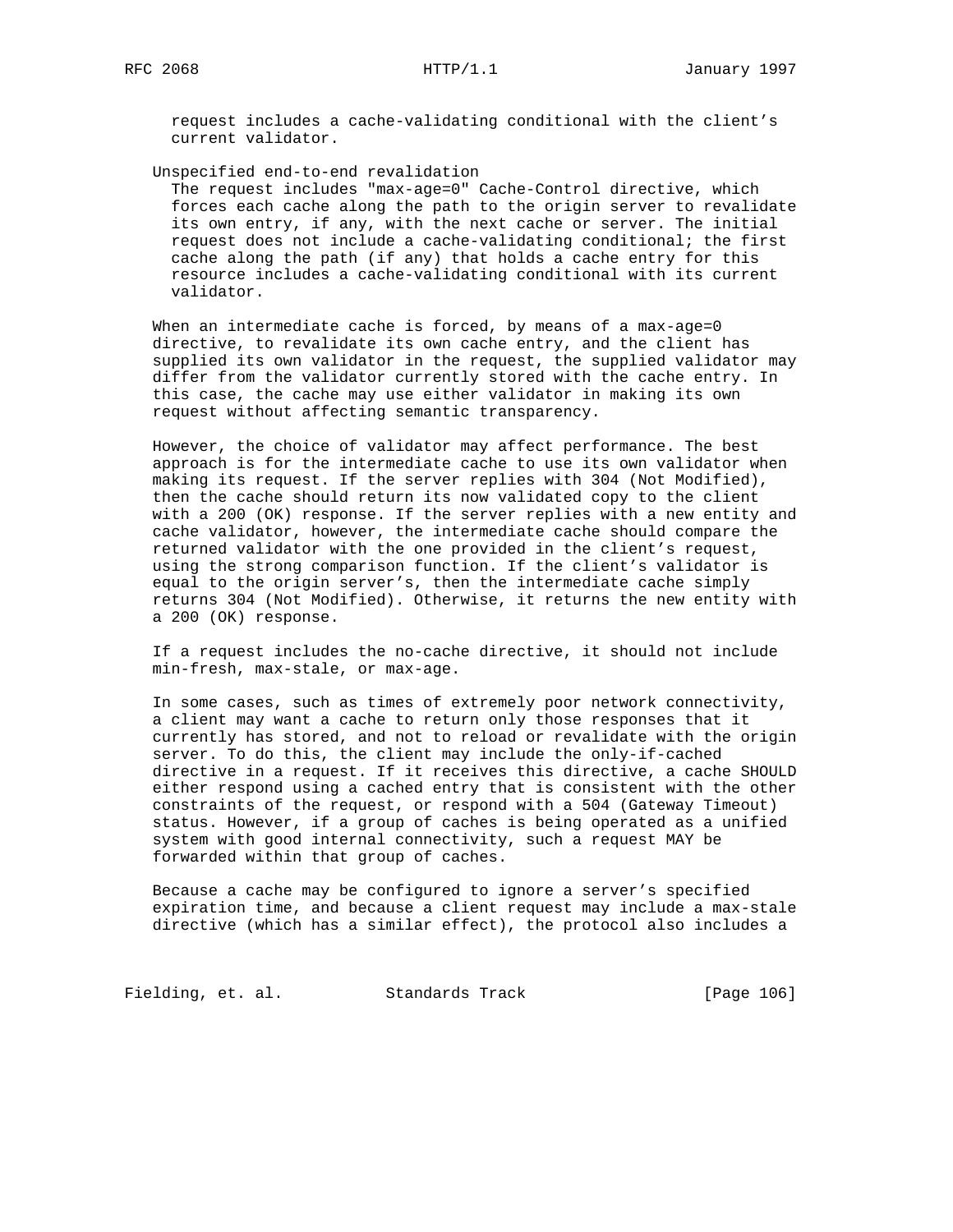mechanism for the origin server to require revalidation of a cache entry on any subsequent use. When the must-revalidate directive is present in a response received by a cache, that cache MUST NOT use the entry after it becomes stale to respond to a subsequent request without first revalidating it with the origin server. (I.e., the cache must do an end-to-end revalidation every time, if, based solely on the origin server's Expires or max-age value, the cached response is stale.)

 The must-revalidate directive is necessary to support reliable operation for certain protocol features. In all circumstances an HTTP/1.1 cache MUST obey the must-revalidate directive; in particular, if the cache cannot reach the origin server for any reason, it MUST generate a 504 (Gateway Timeout) response.

 Servers should send the must-revalidate directive if and only if failure to revalidate a request on the entity could result in incorrect operation, such as a silently unexecuted financial transaction. Recipients MUST NOT take any automated action that violates this directive, and MUST NOT automatically provide an unvalidated copy of the entity if revalidation fails.

 Although this is not recommended, user agents operating under severe connectivity constraints may violate this directive but, if so, MUST explicitly warn the user that an unvalidated response has been provided. The warning MUST be provided on each unvalidated access, and SHOULD require explicit user confirmation.

 The proxy-revalidate directive has the same meaning as the must revalidate directive, except that it does not apply to non-shared user agent caches. It can be used on a response to an authenticated request to permit the user's cache to store and later return the response without needing to revalidate it (since it has already been authenticated once by that user), while still requiring proxies that service many users to revalidate each time (in order to make sure that each user has been authenticated). Note that such authenticated responses also need the public cache control directive in order to allow them to be cached at all.

14.9.5 No-Transform Directive

 Implementers of intermediate caches (proxies) have found it useful to convert the media type of certain entity bodies. A proxy might, for example, convert between image formats in order to save cache space or to reduce the amount of traffic on a slow link. HTTP has to date been silent on these transformations.

Fielding, et. al. Standards Track [Page 107]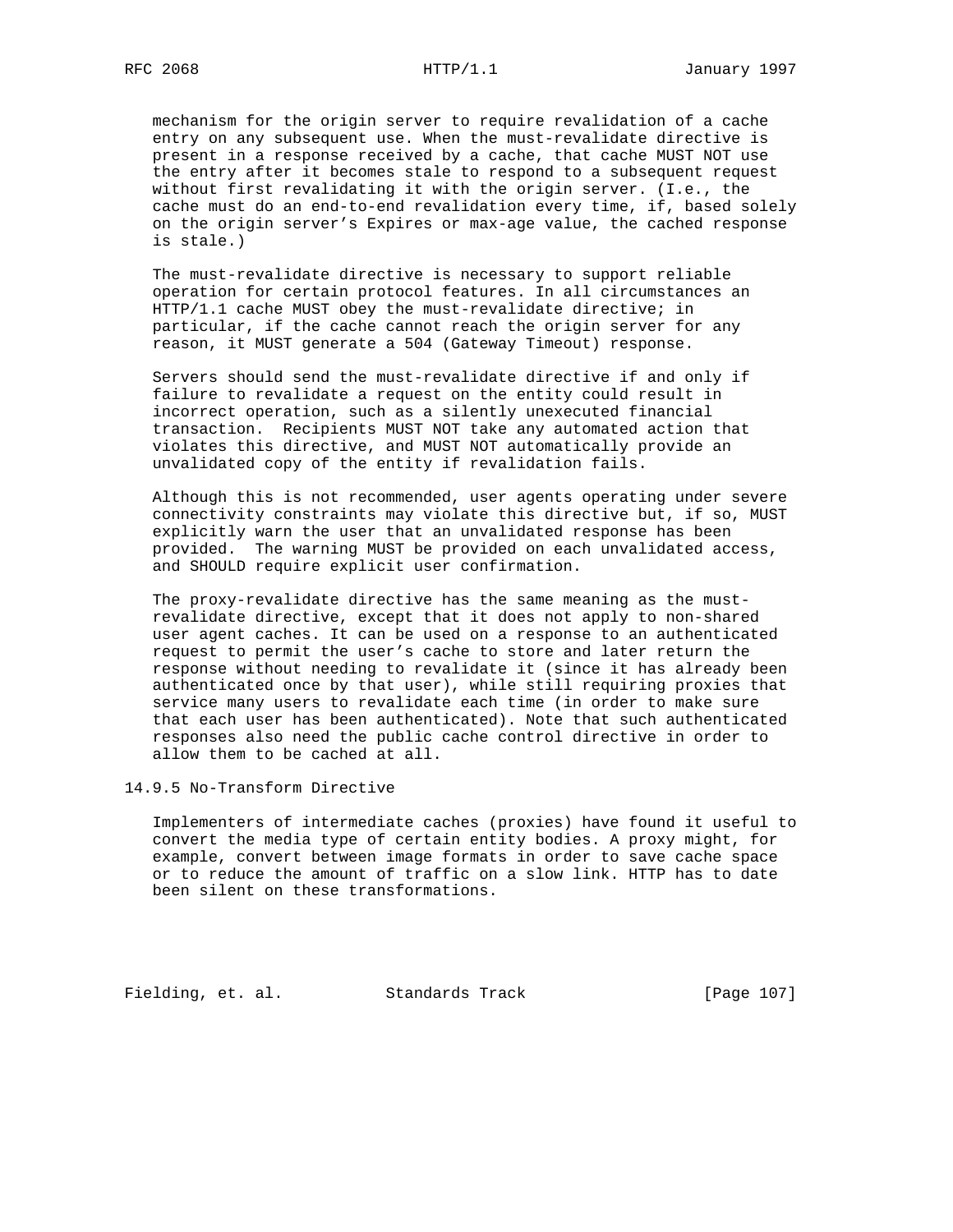Serious operational problems have already occurred, however, when these transformations have been applied to entity bodies intended for certain kinds of applications. For example, applications for medical imaging, scientific data analysis and those using end-to-end authentication, all depend on receiving an entity body that is bit for bit identical to the original entity-body.

 Therefore, if a response includes the no-transform directive, an intermediate cache or proxy MUST NOT change those headers that are listed in section 13.5.2 as being subject to the no-transform directive. This implies that the cache or proxy must not change any aspect of the entity-body that is specified by these headers.

# 14.9.6 Cache Control Extensions

 The Cache-Control header field can be extended through the use of one or more cache-extension tokens, each with an optional assigned value. Informational extensions (those which do not require a change in cache behavior) may be added without changing the semantics of other directives. Behavioral extensions are designed to work by acting as modifiers to the existing base of cache directives. Both the new directive and the standard directive are supplied, such that applications which do not understand the new directive will default to the behavior specified by the standard directive, and those that understand the new directive will recognize it as modifying the requirements associated with the standard directive. In this way, extensions to the Cache-Control directives can be made without requiring changes to the base protocol.

 This extension mechanism depends on a HTTP cache obeying all of the cache-control directives defined for its native HTTP-version, obeying certain extensions, and ignoring all directives that it does not understand.

 For example, consider a hypothetical new response directive called "community" which acts as a modifier to the "private" directive. We define this new directive to mean that, in addition to any non-shared cache, any cache which is shared only by members of the community named within its value may cache the response. An origin server wishing to allow the "UCI" community to use an otherwise private response in their shared cache(s) may do so by including

Cache-Control: private, community="UCI"

 A cache seeing this header field will act correctly even if the cache does not understand the "community" cache-extension, since it will also see and understand the "private" directive and thus default to the safe behavior.

Fielding, et. al. Standards Track [Page 108]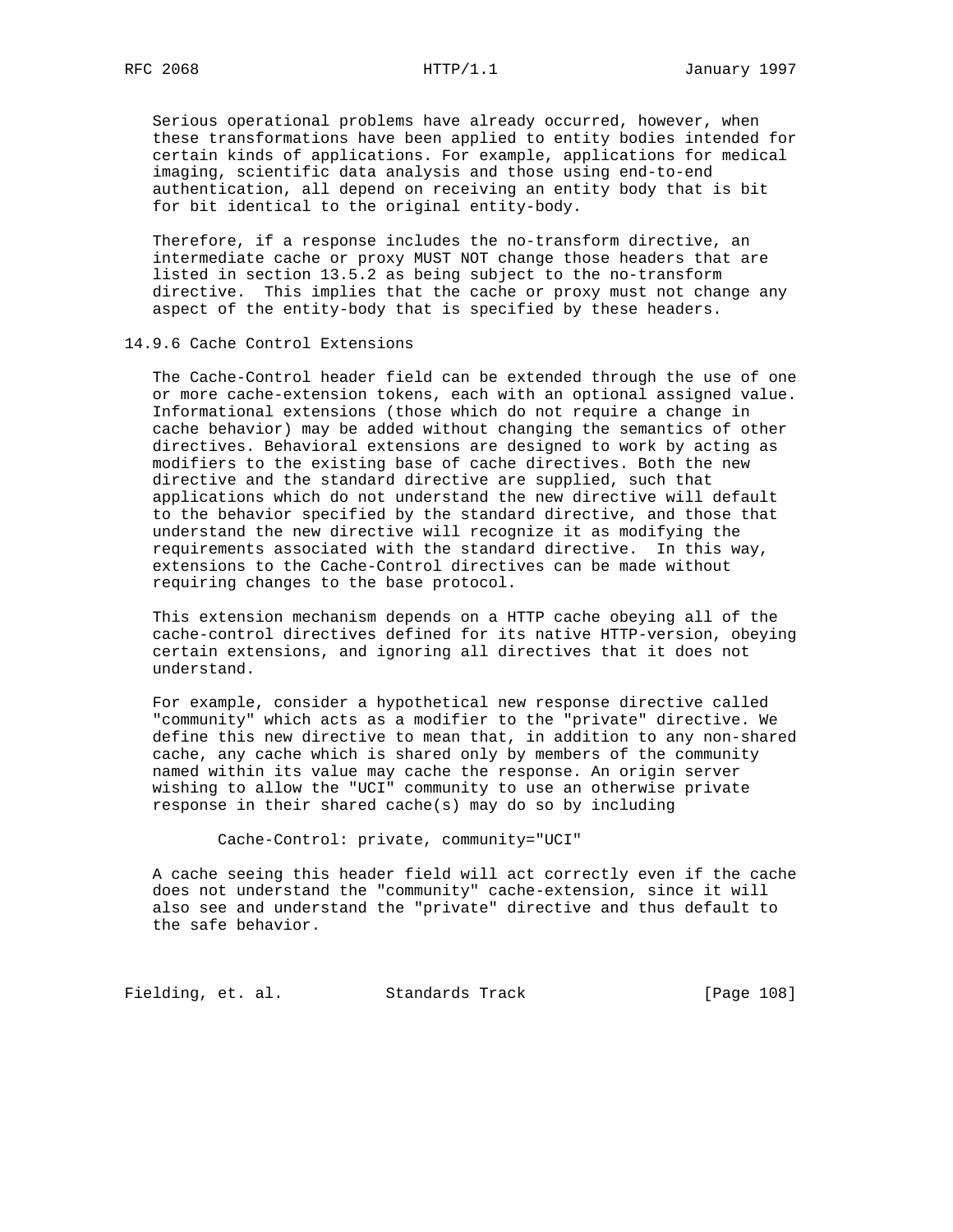Unrecognized cache-directives MUST be ignored; it is assumed that any cache-directive likely to be unrecognized by an HTTP/1.1 cache will be combined with standard directives (or the response's default cachability) such that the cache behavior will remain minimally correct even if the cache does not understand the extension(s).

### 14.10 Connection

 The Connection general-header field allows the sender to specify options that are desired for that particular connection and MUST NOT be communicated by proxies over further connections.

The Connection header has the following grammar:

 Connection-header = "Connection" ":" 1#(connection-token) connection-token = token

 HTTP/1.1 proxies MUST parse the Connection header field before a message is forwarded and, for each connection-token in this field, remove any header field(s) from the message with the same name as the connection-token. Connection options are signaled by the presence of a connection-token in the Connection header field, not by any corresponding additional header field(s), since the additional header field may not be sent if there are no parameters associated with that connection option. HTTP/1.1 defines the "close" connection option for the sender to signal that the connection will be closed after completion of the response. For example,

Connection: close

 in either the request or the response header fields indicates that the connection should not be considered 'persistent' (section 8.1) after the current request/response is complete.

 HTTP/1.1 applications that do not support persistent connections MUST include the "close" connection option in every message.

14.11 Content-Base

 The Content-Base entity-header field may be used to specify the base URI for resolving relative URLs within the entity. This header field is described as Base in RFC 1808, which is expected to be revised.

Content-Base = "Content-Base" ":" absoluteURI

 If no Content-Base field is present, the base URI of an entity is defined either by its Content-Location (if that Content-Location URI is an absolute URI) or the URI used to initiate the request, in that

Fielding, et. al. Standards Track [Page 109]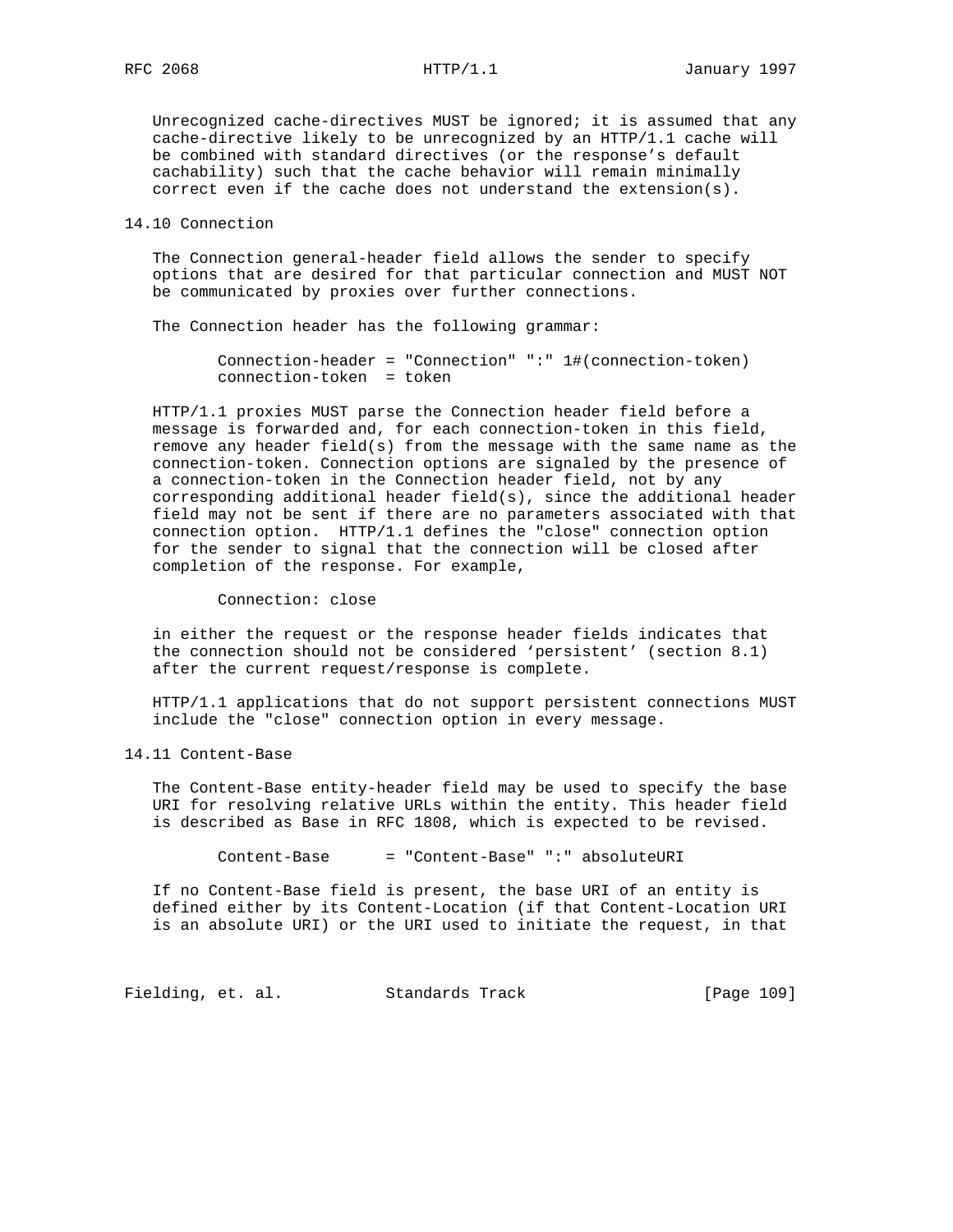order of precedence. Note, however, that the base URI of the contents within the entity-body may be redefined within that entity-body.

14.12 Content-Encoding

 The Content-Encoding entity-header field is used as a modifier to the media-type. When present, its value indicates what additional content codings have been applied to the entity-body, and thus what decoding mechanisms MUST be applied in order to obtain the media-type referenced by the Content-Type header field. Content-Encoding is primarily used to allow a document to be compressed without losing the identity of its underlying media type.

Content-Encoding = "Content-Encoding" ":" 1#content-coding

Content codings are defined in section 3.5. An example of its use is

Content-Encoding: gzip

 The Content-Encoding is a characteristic of the entity identified by the Request-URI. Typically, the entity-body is stored with this encoding and is only decoded before rendering or analogous usage.

 If multiple encodings have been applied to an entity, the content codings MUST be listed in the order in which they were applied.

 Additional information about the encoding parameters MAY be provided by other entity-header fields not defined by this specification.

## 14.13 Content-Language

 The Content-Language entity-header field describes the natural language(s) of the intended audience for the enclosed entity. Note that this may not be equivalent to all the languages used within the entity-body.

Content-Language = "Content-Language" ":" 1#language-tag

 Language tags are defined in section 3.10. The primary purpose of Content-Language is to allow a user to identify and differentiate entities according to the user's own preferred language. Thus, if the body content is intended only for a Danish-literate audience, the appropriate field is

Content-Language: da

 If no Content-Language is specified, the default is that the content is intended for all language audiences. This may mean that the sender

Fielding, et. al. Standards Track [Page 110]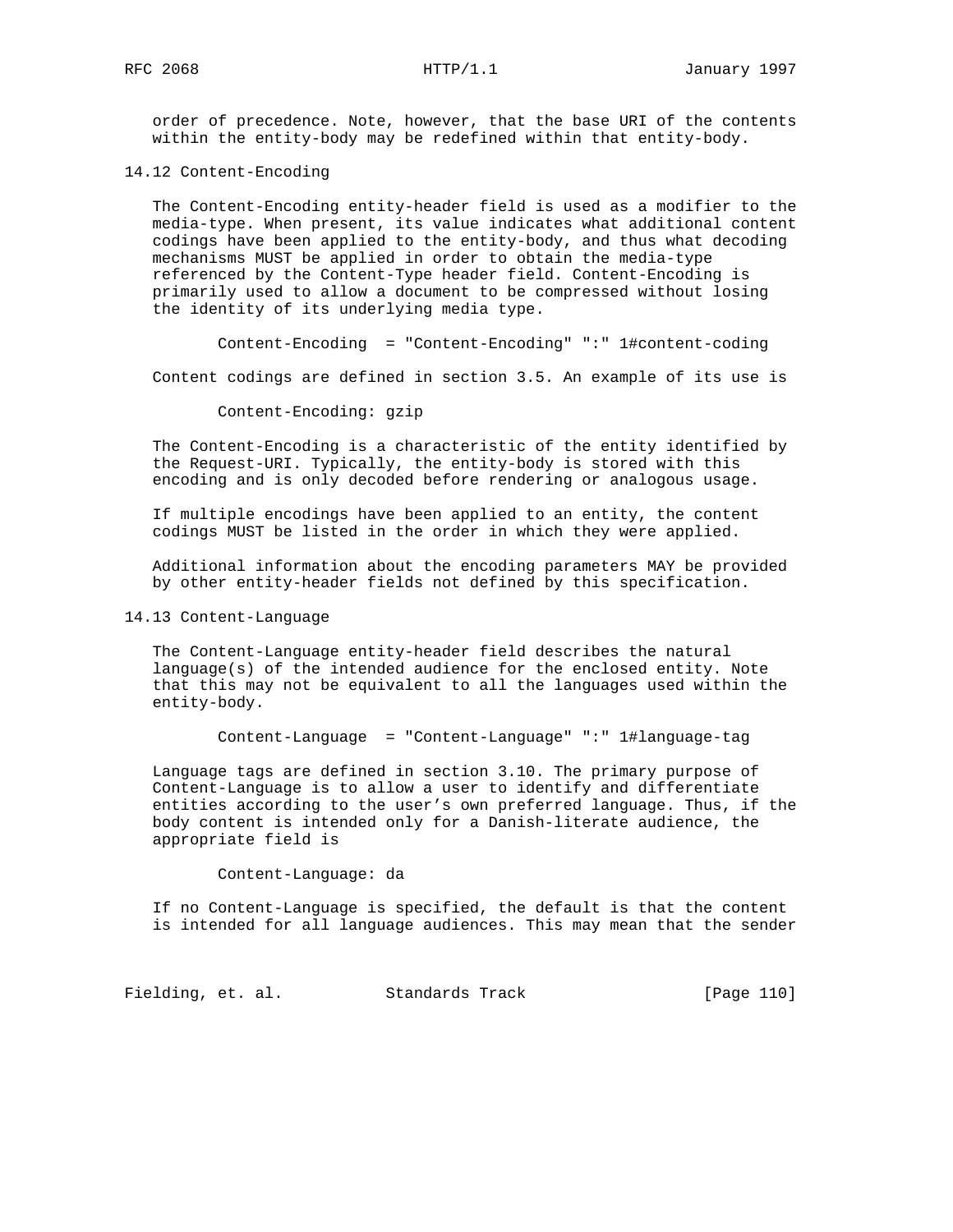does not consider it to be specific to any natural language, or that the sender does not know for which language it is intended.

 Multiple languages MAY be listed for content that is intended for multiple audiences. For example, a rendition of the "Treaty of Waitangi," presented simultaneously in the original Maori and English versions, would call for

Content-Language: mi, en

 However, just because multiple languages are present within an entity does not mean that it is intended for multiple linguistic audiences. An example would be a beginner's language primer, such as "A First Lesson in Latin," which is clearly intended to be used by an English-literate audience. In this case, the Content-Language should only include "en".

 Content-Language may be applied to any media type -- it is not limited to textual documents.

14.14 Content-Length

 The Content-Length entity-header field indicates the size of the message-body, in decimal number of octets, sent to the recipient or, in the case of the HEAD method, the size of the entity-body that would have been sent had the request been a GET.

Content-Length = "Content-Length" ":" 1\*DIGIT

An example is

Content-Length: 3495

 Applications SHOULD use this field to indicate the size of the message-body to be transferred, regardless of the media type of the entity. It must be possible for the recipient to reliably determine the end of HTTP/1.1 requests containing an entity-body, e.g., because the request has a valid Content-Length field, uses Transfer-Encoding: chunked or a multipart body.

 Any Content-Length greater than or equal to zero is a valid value. Section 4.4 describes how to determine the length of a message-body if a Content-Length is not given.

Fielding, et. al. Standards Track [Page 111]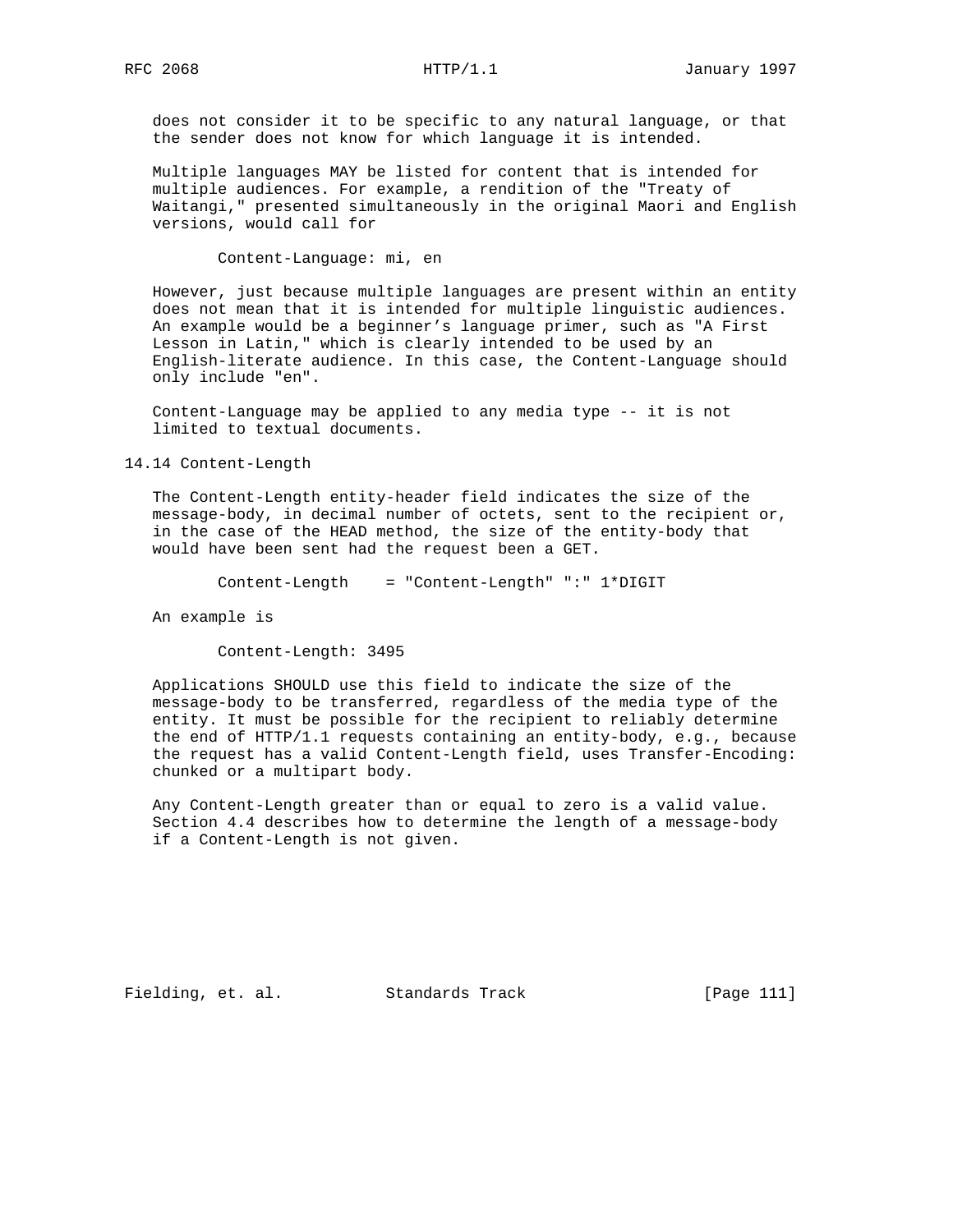Note: The meaning of this field is significantly different from the corresponding definition in MIME, where it is an optional field used within the "message/external-body" content-type. In HTTP, it SHOULD be sent whenever the message's length can be determined prior to being transferred.

# 14.15 Content-Location

 The Content-Location entity-header field may be used to supply the resource location for the entity enclosed in the message. In the case where a resource has multiple entities associated with it, and those entities actually have separate locations by which they might be individually accessed, the server should provide a Content-Location for the particular variant which is returned. In addition, a server SHOULD provide a Content-Location for the resource corresponding to the response entity.

> Content-Location = "Content-Location" ":" ( absoluteURI | relativeURI )

 If no Content-Base header field is present, the value of Content- Location also defines the base URL for the entity (see section 14.11).

 The Content-Location value is not a replacement for the original requested URI; it is only a statement of the location of the resource corresponding to this particular entity at the time of the request. Future requests MAY use the Content-Location URI if the desire is to identify the source of that particular entity.

 A cache cannot assume that an entity with a Content-Location different from the URI used to retrieve it can be used to respond to later requests on that Content-Location URI. However, the Content- Location can be used to differentiate between multiple entities retrieved from a single requested resource, as described in section 13.6.

 If the Content-Location is a relative URI, the URI is interpreted relative to any Content-Base URI provided in the response. If no Content-Base is provided, the relative URI is interpreted relative to the Request-URI.

Fielding, et. al. Standards Track [Page 112]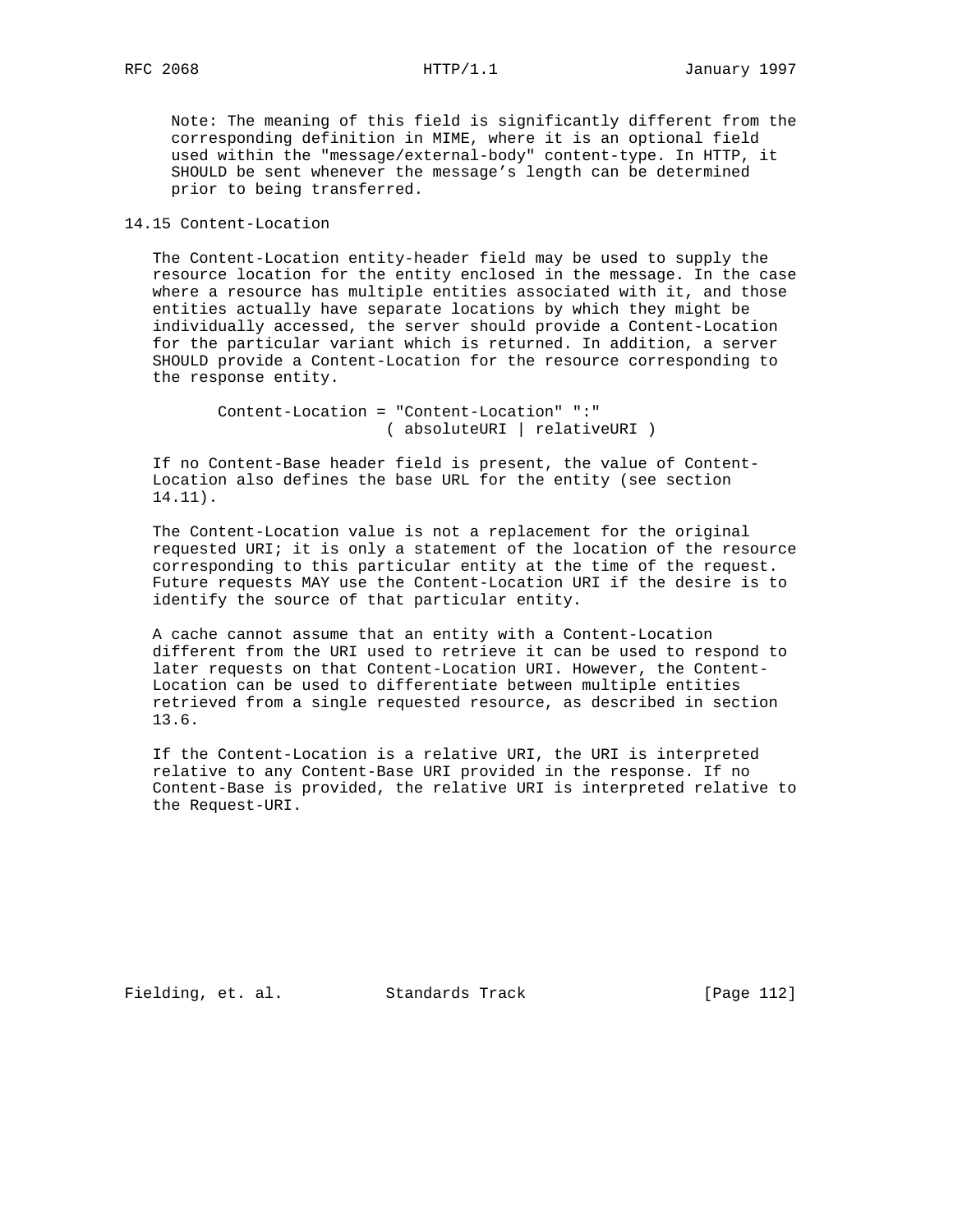14.16 Content-MD5

 The Content-MD5 entity-header field, as defined in RFC 1864 [23], is an MD5 digest of the entity-body for the purpose of providing an end-to-end message integrity check (MIC) of the entity-body. (Note: a MIC is good for detecting accidental modification of the entity-body in transit, but is not proof against malicious attacks.)

Content-MD5 = "Content-MD5" ":" md5-digest

md5-digest = <base64 of 128 bit MD5 digest as per RFC 1864>

 The Content-MD5 header field may be generated by an origin server to function as an integrity check of the entity-body. Only origin servers may generate the Content-MD5 header field; proxies and gateways MUST NOT generate it, as this would defeat its value as an end-to-end integrity check. Any recipient of the entity-body, including gateways and proxies, MAY check that the digest value in this header field matches that of the entity-body as received.

 The MD5 digest is computed based on the content of the entity-body, including any Content-Encoding that has been applied, but not including any Transfer-Encoding that may have been applied to the message-body. If the message is received with a Transfer-Encoding, that encoding must be removed prior to checking the Content-MD5 value against the received entity.

 This has the result that the digest is computed on the octets of the entity-body exactly as, and in the order that, they would be sent if no Transfer-Encoding were being applied.

 HTTP extends RFC 1864 to permit the digest to be computed for MIME composite media-types (e.g., multipart/\* and message/rfc822), but this does not change how the digest is computed as defined in the preceding paragraph.

 Note: There are several consequences of this. The entity-body for composite types may contain many body-parts, each with its own MIME and HTTP headers (including Content-MD5, Content-Transfer-Encoding, and Content-Encoding headers). If a body-part has a Content- Transfer-Encoding or Content-Encoding header, it is assumed that the content of the body-part has had the encoding applied, and the body-part is included in the Content-MD5 digest as is -- i.e., after the application. The Transfer-Encoding header field is not allowed within body-parts.

 Note: while the definition of Content-MD5 is exactly the same for HTTP as in RFC 1864 for MIME entity-bodies, there are several ways

Fielding, et. al. Standards Track [Page 113]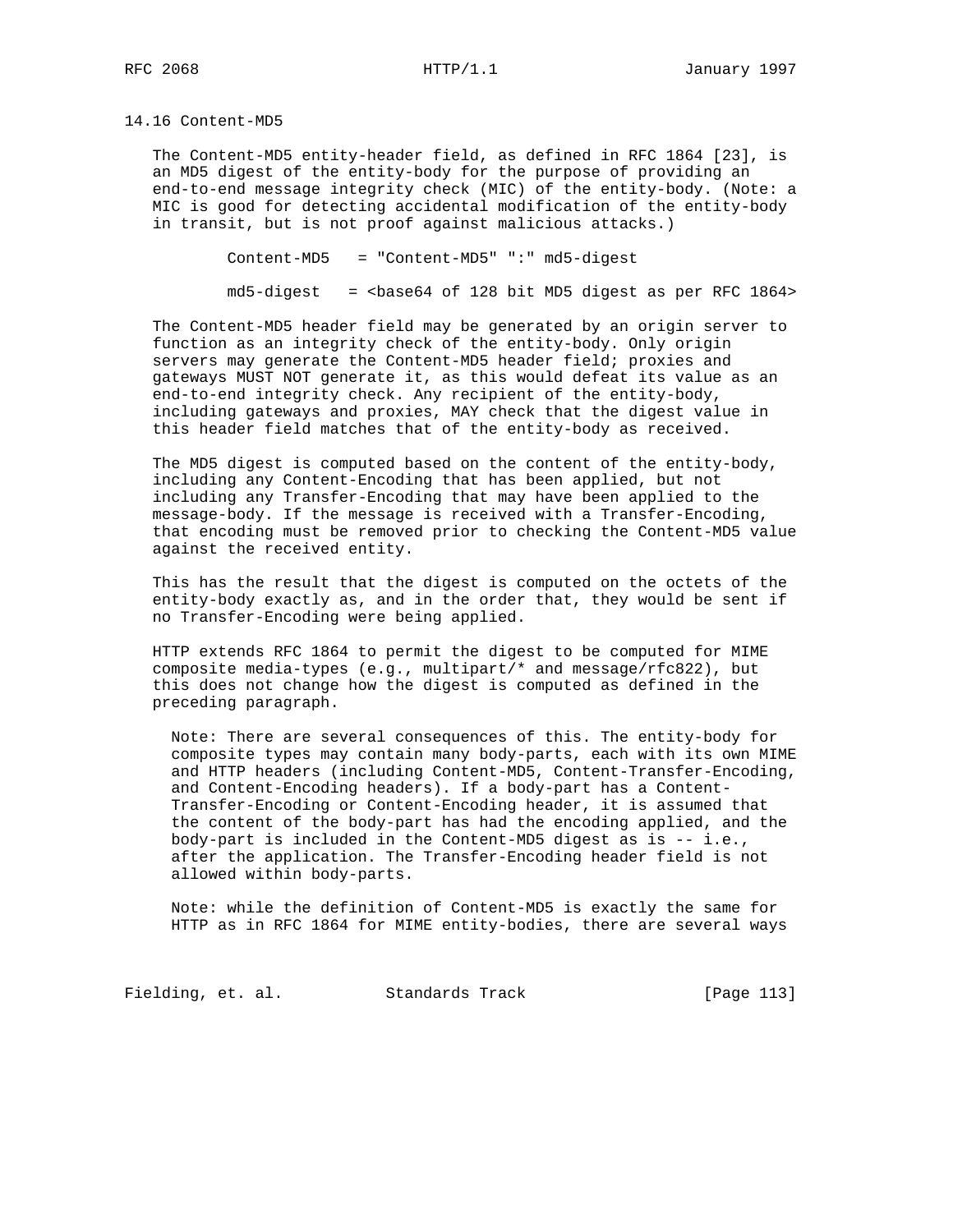in which the application of Content-MD5 to HTTP entity-bodies differs from its application to MIME entity-bodies. One is that HTTP, unlike MIME, does not use Content-Transfer-Encoding, and does use Transfer-Encoding and Content-Encoding. Another is that HTTP more frequently uses binary content types than MIME, so it is worth noting that, in such cases, the byte order used to compute the digest is the transmission byte order defined for the type. Lastly, HTTP allows transmission of text types with any of several line break conventions and not just the canonical form using CRLF. Conversion of all line breaks to CRLF should not be done before computing or checking the digest: the line break convention used in the text actually transmitted should be left unaltered when computing the digest.

### 14.17 Content-Range

 The Content-Range entity-header is sent with a partial entity-body to specify where in the full entity-body the partial body should be inserted. It also indicates the total size of the full entity-body. When a server returns a partial response to a client, it must describe both the extent of the range covered by the response, and the length of the entire entity-body.

|                    | $Content-Range = "Content-Range" :: content-range-space$                                      |
|--------------------|-----------------------------------------------------------------------------------------------|
| content-range-spec | = byte-content-range-spec                                                                     |
|                    | byte-content-range-spec = bytes-unit SP first-byte-pos "-"<br>last-byte-pos "/" entity-length |
| entity-length      | $= 1*DiffIT$                                                                                  |

 Unlike byte-ranges-specifier values, a byte-content-range-spec may only specify one range, and must contain absolute byte positions for both the first and last byte of the range.

 A byte-content-range-spec whose last-byte-pos value is less than its first-byte-pos value, or whose entity-length value is less than or equal to its last-byte-pos value, is invalid. The recipient of an invalid byte-content-range-spec MUST ignore it and any content transferred along with it.

Fielding, et. al. Standards Track [Page 114]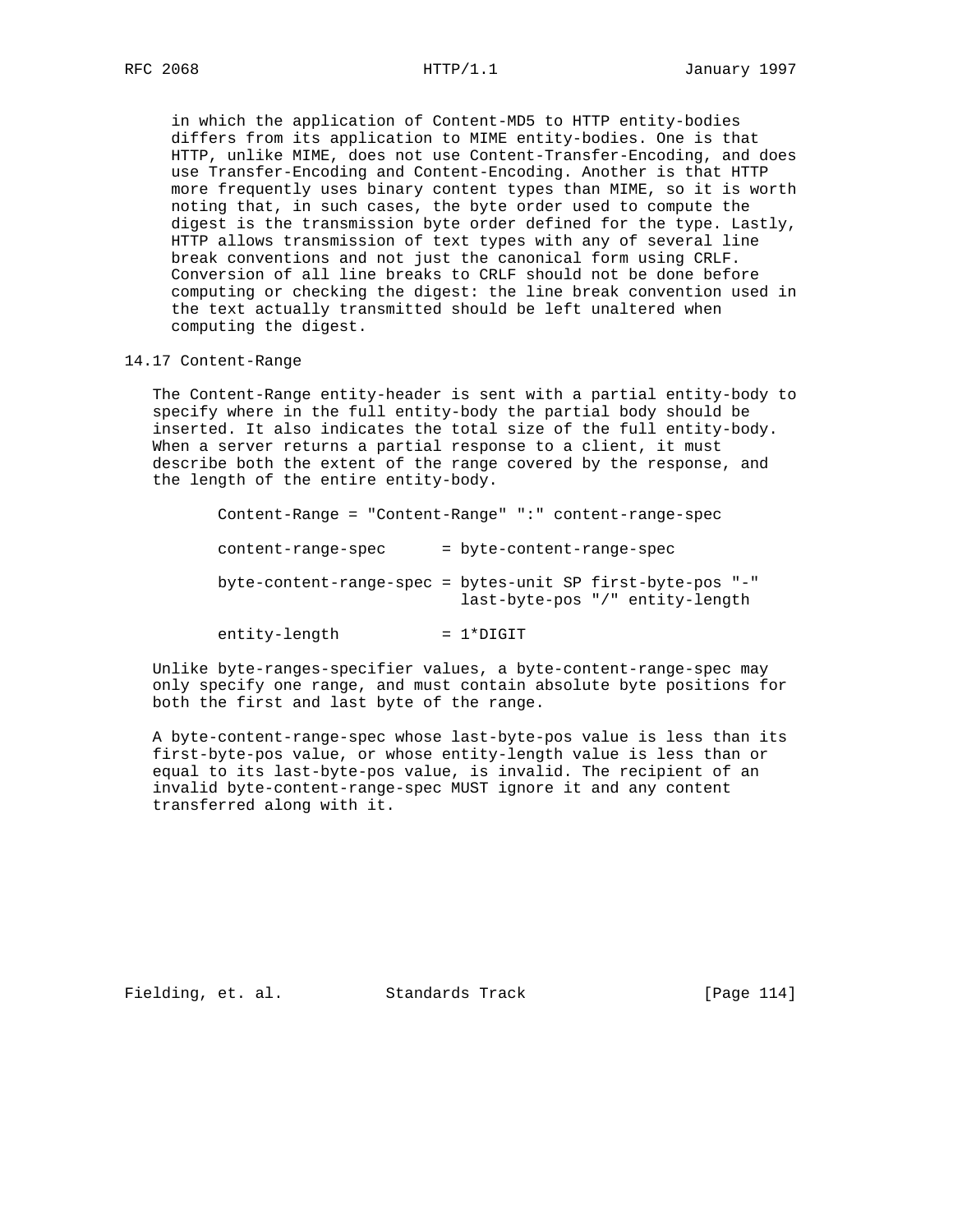Examples of byte-content-range-spec values, assuming that the entity contains a total of 1234 bytes:

o The first 500 bytes:

bytes 0-499/1234

o The second 500 bytes:

bytes 500-999/1234

o All except for the first 500 bytes:

bytes 500-1233/1234

o The last 500 bytes:

bytes 734-1233/1234

 When an HTTP message includes the content of a single range (for example, a response to a request for a single range, or to a request for a set of ranges that overlap without any holes), this content is transmitted with a Content-Range header, and a Content-Length header showing the number of bytes actually transferred. For example,

 HTTP/1.1 206 Partial content Date: Wed, 15 Nov 1995 06:25:24 GMT Last-modified: Wed, 15 Nov 1995 04:58:08 GMT Content-Range: bytes 21010-47021/47022 Content-Length: 26012 Content-Type: image/gif

 When an HTTP message includes the content of multiple ranges (for example, a response to a request for multiple non-overlapping ranges), these are transmitted as a multipart MIME message. The multipart MIME content-type used for this purpose is defined in this specification to be "multipart/byteranges". See appendix 19.2 for its definition.

 A client that cannot decode a MIME multipart/byteranges message should not ask for multiple byte-ranges in a single request.

 When a client requests multiple byte-ranges in one request, the server SHOULD return them in the order that they appeared in the request.

 If the server ignores a byte-range-spec because it is invalid, the server should treat the request as if the invalid Range header field

Fielding, et. al. Standards Track [Page 115]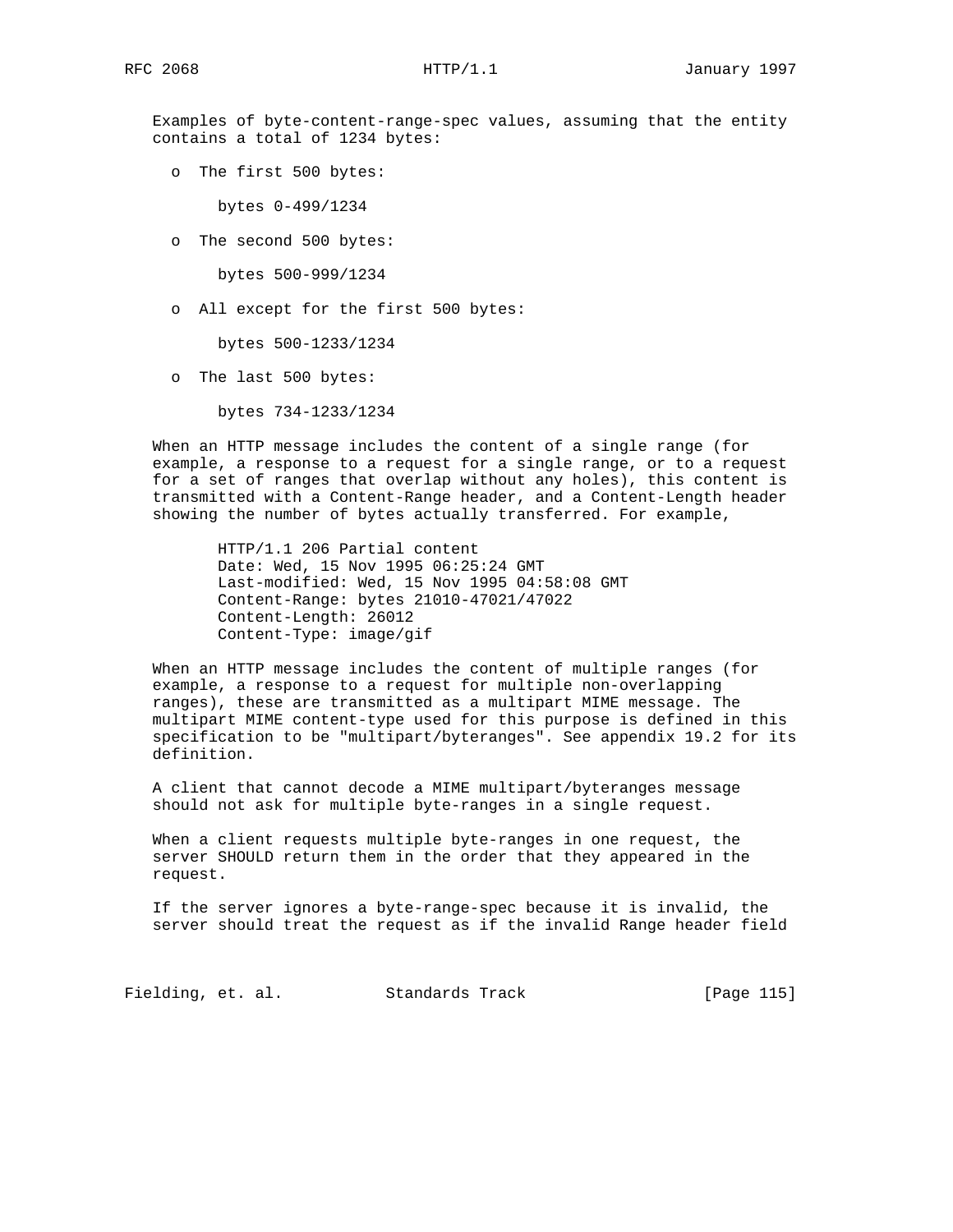did not exist. (Normally, this means return a 200 response containing the full entity). The reason is that the only time a client will make such an invalid request is when the entity is smaller than the entity retrieved by a prior request.

14.18 Content-Type

 The Content-Type entity-header field indicates the media type of the entity-body sent to the recipient or, in the case of the HEAD method, the media type that would have been sent had the request been a GET.

 Content-Type = "Content-Type" ":" media-type Media types are defined in section 3.7. An example of the field is

Content-Type: text/html; charset=ISO-8859-4

 Further discussion of methods for identifying the media type of an entity is provided in section 7.2.1.

14.19 Date

 The Date general-header field represents the date and time at which the message was originated, having the same semantics as orig-date in RFC 822. The field value is an HTTP-date, as described in section 3.3.1.

Date = "Date" ":" HTTP-date

An example is

Date: Tue, 15 Nov 1994 08:12:31 GMT

 If a message is received via direct connection with the user agent (in the case of requests) or the origin server (in the case of responses), then the date can be assumed to be the current date at the receiving end. However, since the date--as it is believed by the origin--is important for evaluating cached responses, origin servers MUST include a Date header field in all responses. Clients SHOULD only send a Date header field in messages that include an entity body, as in the case of the PUT and POST requests, and even then it is optional. A received message which does not have a Date header field SHOULD be assigned one by the recipient if the message will be cached by that recipient or gatewayed via a protocol which requires a Date.

Fielding, et. al. Standards Track [Page 116]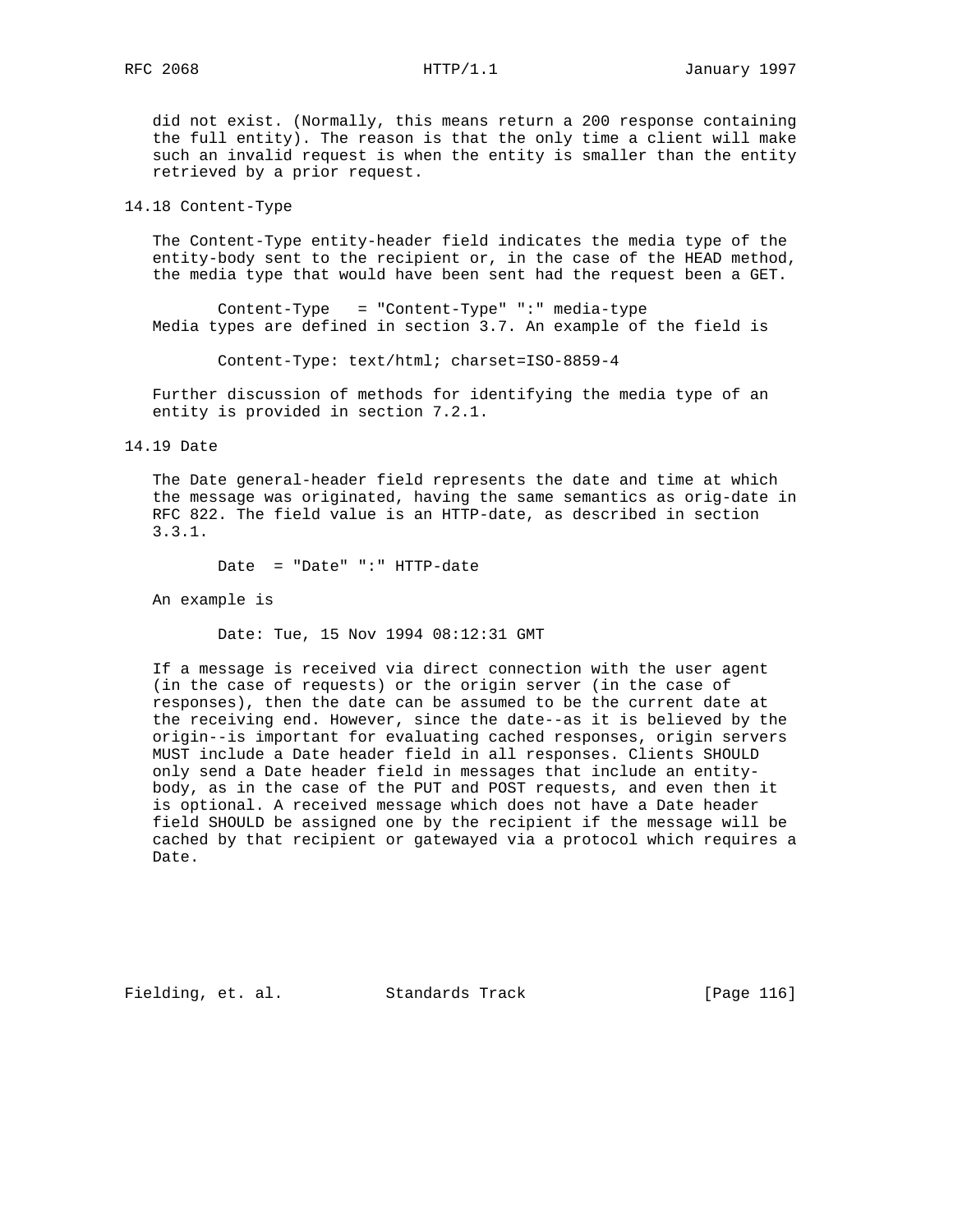In theory, the date SHOULD represent the moment just before the entity is generated. In practice, the date can be generated at any time during the message origination without affecting its semantic value.

 The format of the Date is an absolute date and time as defined by HTTP-date in section 3.3; it MUST be sent in RFC1123 [8]-date format.

# 14.20 ETag

 The ETag entity-header field defines the entity tag for the associated entity. The headers used with entity tags are described in sections 14.20, 14.25, 14.26 and 14.43. The entity tag may be used for comparison with other entities from the same resource (see section 13.3.2).

ETag = "ETag" ":" entity-tag

Examples:

 ETag: "xyzzy" ETag: W/"xyzzy" ETag: ""

14.21 Expires

 The Expires entity-header field gives the date/time after which the response should be considered stale. A stale cache entry may not normally be returned by a cache (either a proxy cache or an user agent cache) unless it is first validated with the origin server (or with an intermediate cache that has a fresh copy of the entity). See section 13.2 for further discussion of the expiration model.

 The presence of an Expires field does not imply that the original resource will change or cease to exist at, before, or after that time.

 The format is an absolute date and time as defined by HTTP-date in section 3.3; it MUST be in RFC1123-date format:

Expires = "Expires" ":" HTTP-date

Fielding, et. al. Standards Track [Page 117]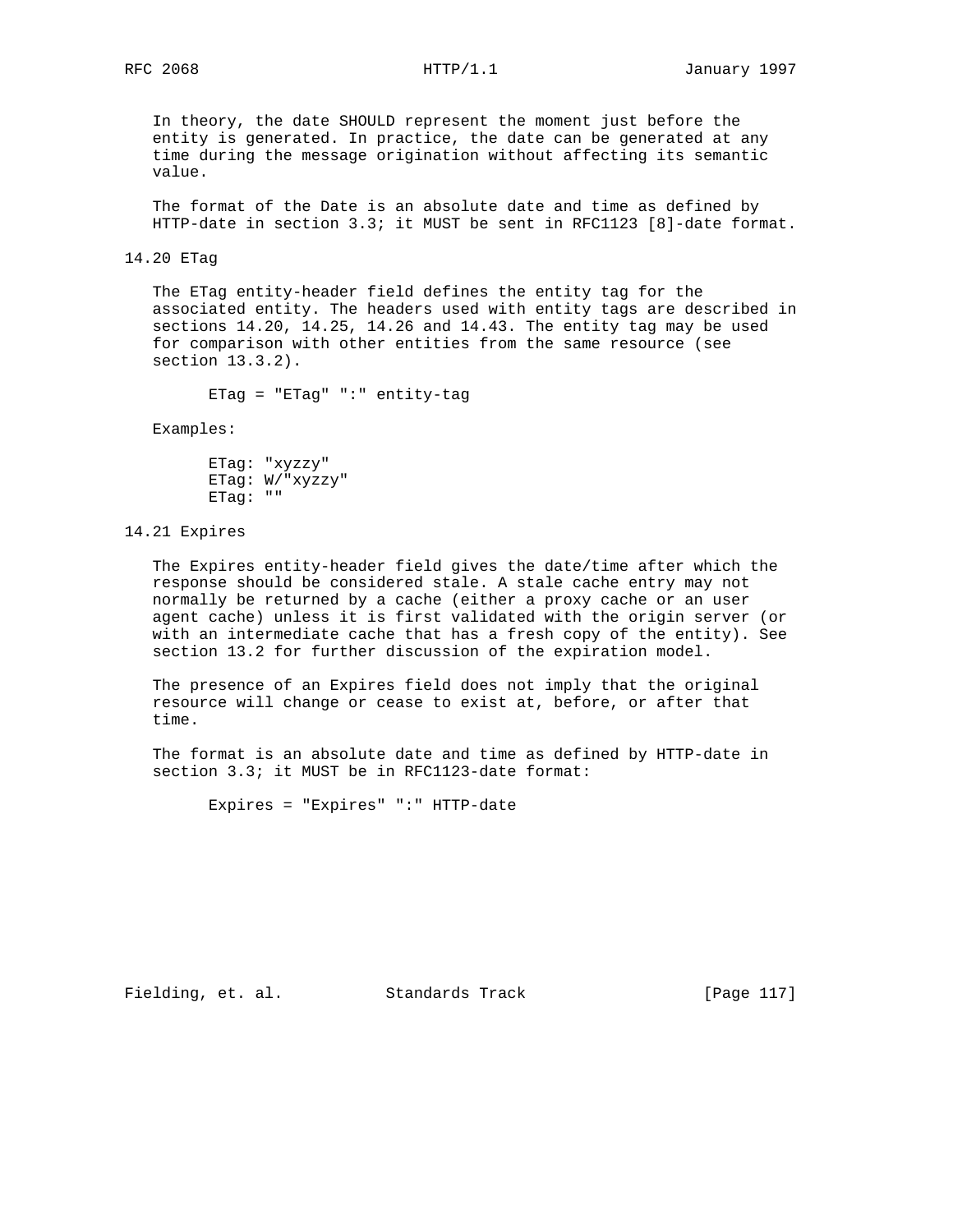An example of its use is

Expires: Thu, 01 Dec 1994 16:00:00 GMT

 Note: if a response includes a Cache-Control field with the max-age directive, that directive overrides the Expires field.

 HTTP/1.1 clients and caches MUST treat other invalid date formats, especially including the value "0", as in the past (i.e., "already expired").

 To mark a response as "already expired," an origin server should use an Expires date that is equal to the Date header value. (See the rules for expiration calculations in section 13.2.4.)

 To mark a response as "never expires," an origin server should use an Expires date approximately one year from the time the response is sent. HTTP/1.1 servers should not send Expires dates more than one year in the future.

 The presence of an Expires header field with a date value of some time in the future on an response that otherwise would by default be non-cacheable indicates that the response is cachable, unless indicated otherwise by a Cache-Control header field (section 14.9).

14.22 From

 The From request-header field, if given, SHOULD contain an Internet e-mail address for the human user who controls the requesting user agent. The address SHOULD be machine-usable, as defined by mailbox in RFC 822 (as updated by RFC 1123 ):

From = "From" ":" mailbox

An example is:

From: webmaster@w3.org

 This header field MAY be used for logging purposes and as a means for identifying the source of invalid or unwanted requests. It SHOULD NOT be used as an insecure form of access protection. The interpretation of this field is that the request is being performed on behalf of the person given, who accepts responsibility for the method performed. In particular, robot agents SHOULD include this header so that the person responsible for running the robot can be contacted if problems occur on the receiving end.

Fielding, et. al. Standards Track [Page 118]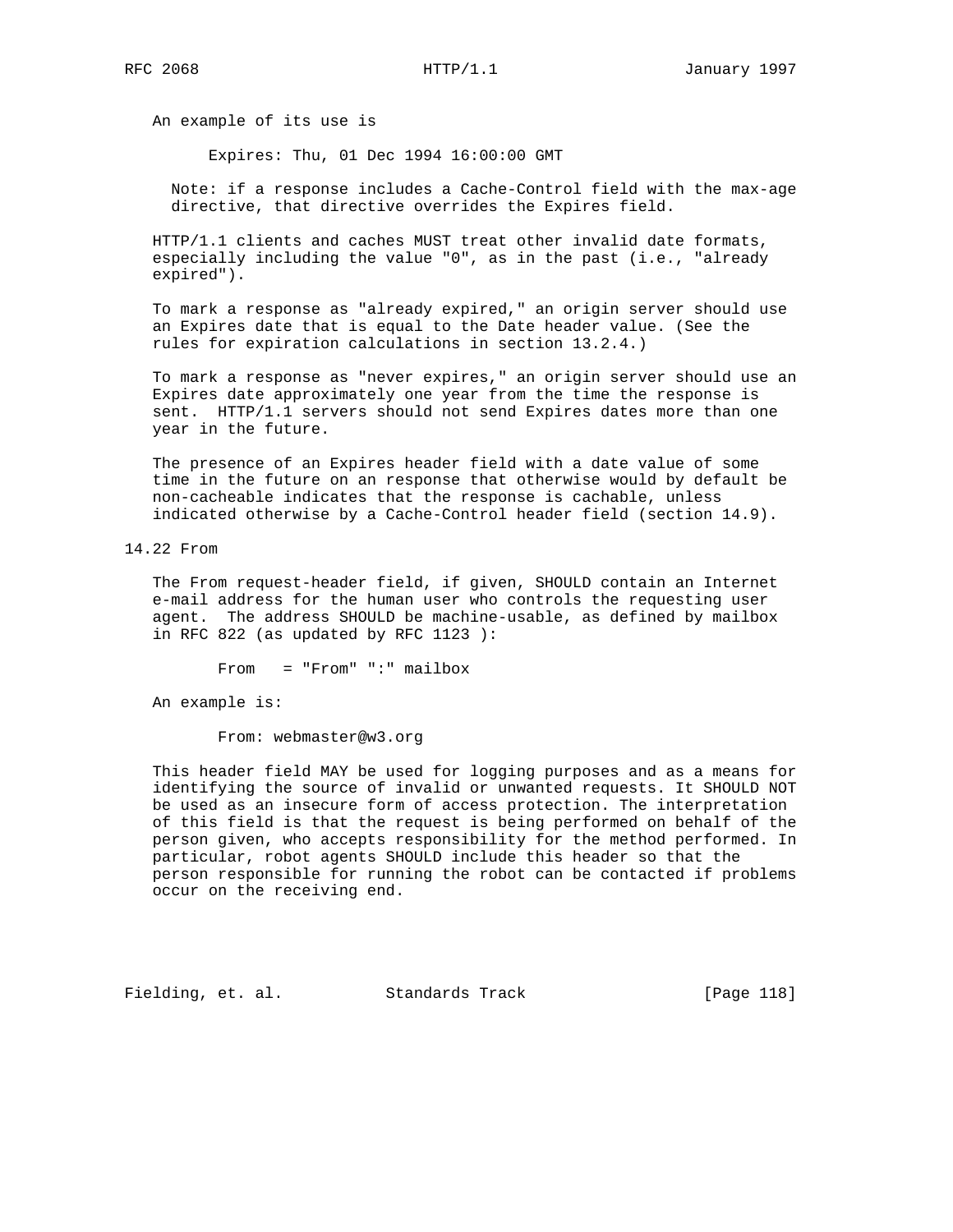The Internet e-mail address in this field MAY be separate from the Internet host which issued the request. For example, when a request is passed through a proxy the original issuer's address SHOULD be used.

 Note: The client SHOULD not send the From header field without the user's approval, as it may conflict with the user's privacy interests or their site's security policy. It is strongly recommended that the user be able to disable, enable, and modify the value of this field at any time prior to a request.

# 14.23 Host

 The Host request-header field specifies the Internet host and port number of the resource being requested, as obtained from the original URL given by the user or referring resource (generally an HTTP URL, as described in section 3.2.2). The Host field value MUST represent the network location of the origin server or gateway given by the original URL. This allows the origin server or gateway to differentiate between internally-ambiguous URLs, such as the root "/" URL of a server for multiple host names on a single IP address.

Host = "Host" ":" host  $[$  ":" port  $]$  ; Section 3.2.2

 A "host" without any trailing port information implies the default port for the service requested (e.g., "80" for an HTTP URL). For example, a request on the origin server for <http://www.w3.org/pub/WWW/> MUST include:

> GET /pub/WWW/ HTTP/1.1 Host: www.w3.org

 A client MUST include a Host header field in all HTTP/1.1 request messages on the Internet (i.e., on any message corresponding to a request for a URL which includes an Internet host address for the service being requested). If the Host field is not already present, an HTTP/1.1 proxy MUST add a Host field to the request message prior to forwarding it on the Internet. All Internet-based HTTP/1.1 servers MUST respond with a 400 status code to any HTTP/1.1 request message which lacks a Host header field.

See sections 5.2 and 19.5.1 for other requirements relating to Host.

14.24 If-Modified-Since

 The If-Modified-Since request-header field is used with the GET method to make it conditional: if the requested variant has not been modified since the time specified in this field, an entity will not

Fielding, et. al. Standards Track [Page 119]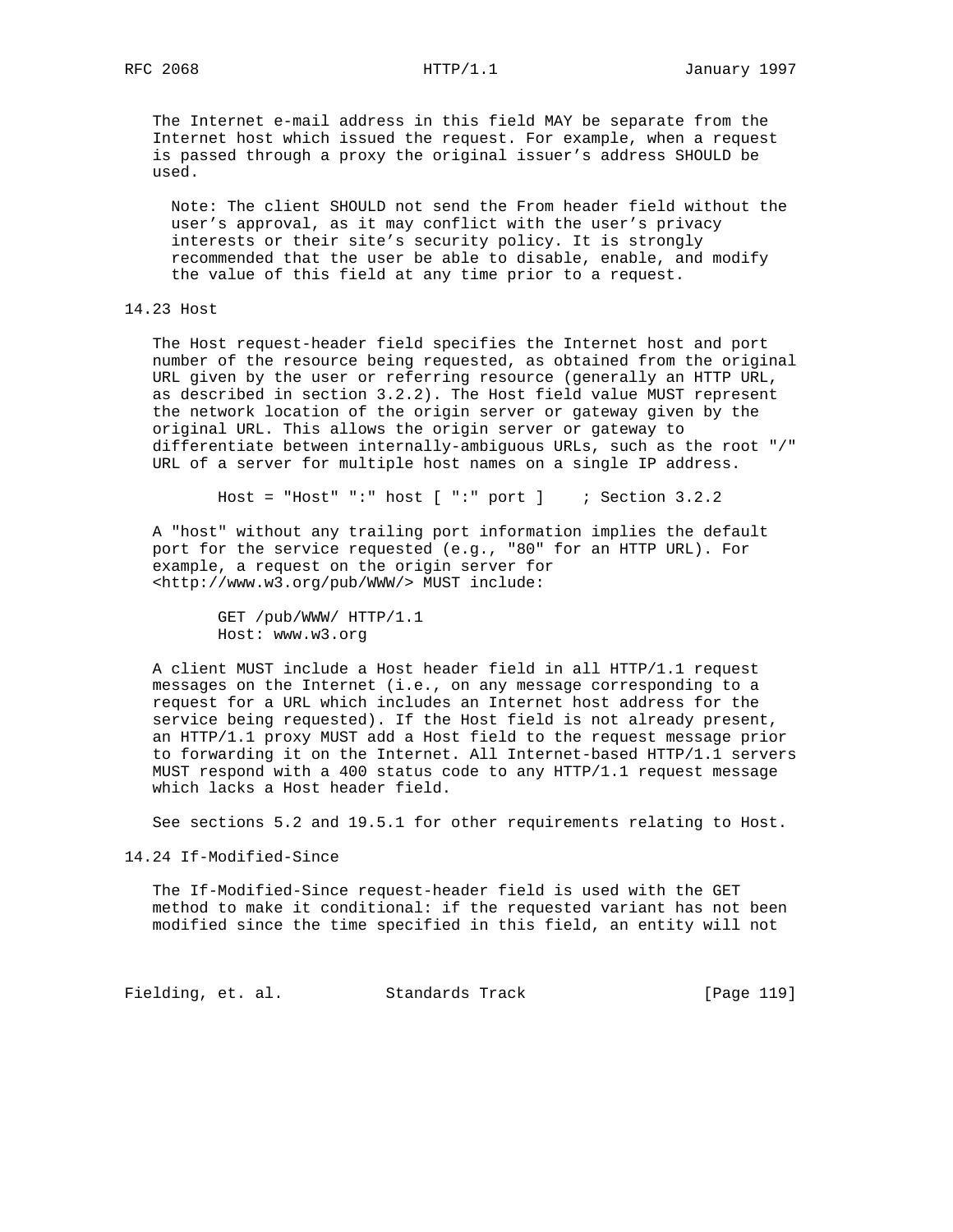be returned from the server; instead, a 304 (not modified) response will be returned without any message-body.

If-Modified-Since = "If-Modified-Since" ":" HTTP-date

An example of the field is:

If-Modified-Since: Sat, 29 Oct 1994 19:43:31 GMT

 A GET method with an If-Modified-Since header and no Range header requests that the identified entity be transferred only if it has been modified since the date given by the If-Modified-Since header. The algorithm for determining this includes the following cases:

- a)If the request would normally result in anything other than a 200 (OK) status, or if the passed If-Modified-Since date is invalid, the response is exactly the same as for a normal GET. A date which is later than the server's current time is invalid.
- b)If the variant has been modified since the If-Modified-Since date, the response is exactly the same as for a normal GET.
- c)If the variant has not been modified since a valid If-Modified-Since date, the server MUST return a 304 (Not Modified) response.

 The purpose of this feature is to allow efficient updates of cached information with a minimum amount of transaction overhead.

 Note that the Range request-header field modifies the meaning of If-Modified-Since; see section 14.36 for full details.

 Note that If-Modified-Since times are interpreted by the server, whose clock may not be synchronized with the client.

 Note that if a client uses an arbitrary date in the If-Modified-Since header instead of a date taken from the Last-Modified header for the same request, the client should be aware of the fact that this date is interpreted in the server's understanding of time. The client should consider unsynchronized clocks and rounding problems due to the different encodings of time between the client and server. This includes the possibility of race conditions if the document has changed between the time it was first requested and the If-Modified- Since date of a subsequent request, and the possibility of clock skew-related problems if the If-Modified-Since date is derived from the client's clock without correction to the server's clock. Corrections for different time bases between client and server are at best approximate due to network latency.

Fielding, et. al. Standards Track [Page 120]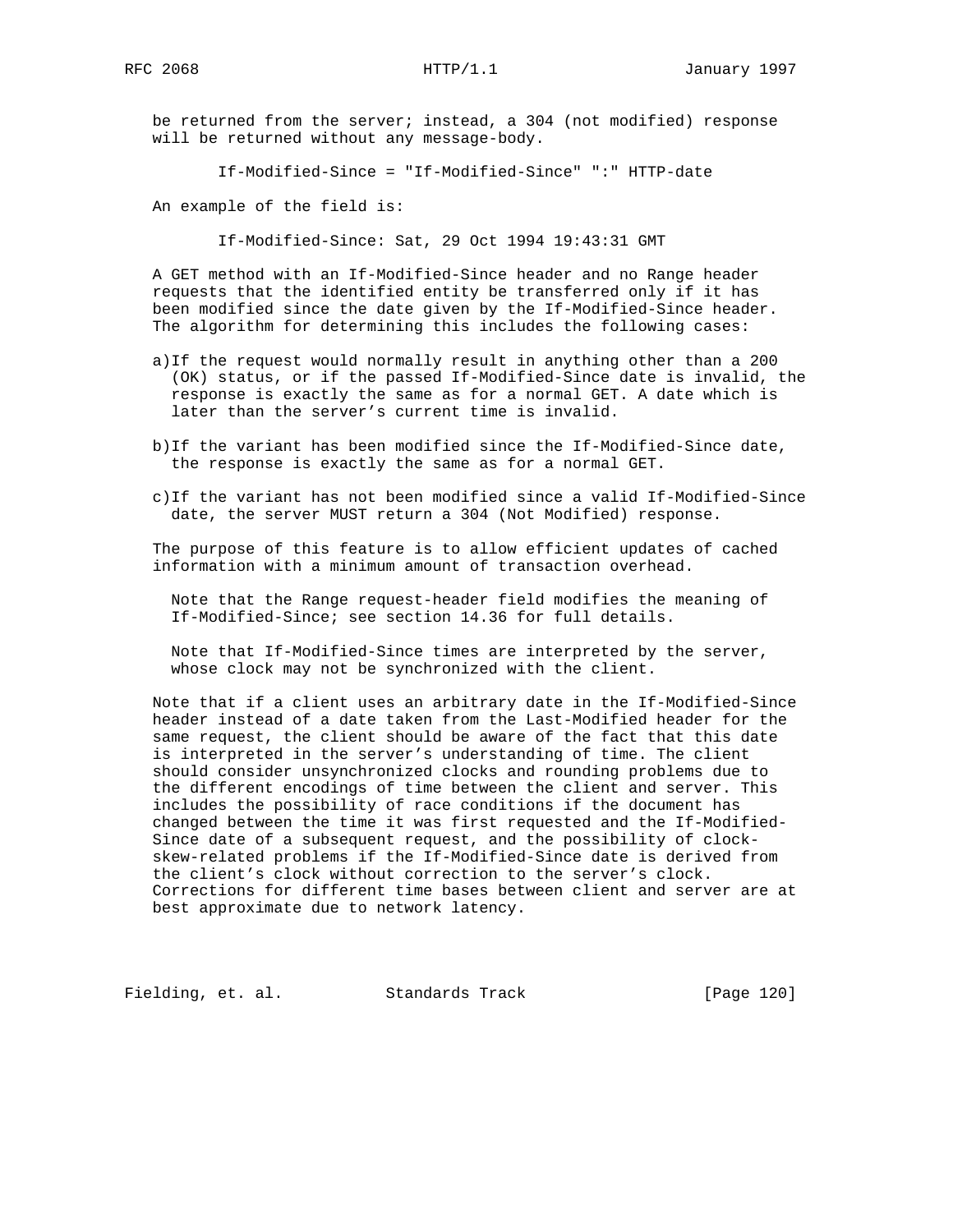14.25 If-Match

 The If-Match request-header field is used with a method to make it conditional. A client that has one or more entities previously obtained from the resource can verify that one of those entities is current by including a list of their associated entity tags in the If-Match header field. The purpose of this feature is to allow efficient updates of cached information with a minimum amount of transaction overhead. It is also used, on updating requests, to prevent inadvertent modification of the wrong version of a resource. As a special case, the value "\*" matches any current entity of the resource.

If-Match = "If-Match" ":" ( "\*" | 1#entity-tag )

 If any of the entity tags match the entity tag of the entity that would have been returned in the response to a similar GET request (without the If-Match header) on that resource, or if "\*" is given and any current entity exists for that resource, then the server MAY perform the requested method as if the If-Match header field did not exist.

 A server MUST use the strong comparison function (see section 3.11) to compare the entity tags in If-Match.

 If none of the entity tags match, or if "\*" is given and no current entity exists, the server MUST NOT perform the requested method, and MUST return a 412 (Precondition Failed) response. This behavior is most useful when the client wants to prevent an updating method, such as PUT, from modifying a resource that has changed since the client last retrieved it.

 If the request would, without the If-Match header field, result in anything other than a 2xx status, then the If-Match header MUST be ignored.

 The meaning of "If-Match: \*" is that the method SHOULD be performed if the representation selected by the origin server (or by a cache, possibly using the Vary mechanism, see section 14.43) exists, and MUST NOT be performed if the representation does not exist.

Fielding, et. al. Standards Track [Page 121]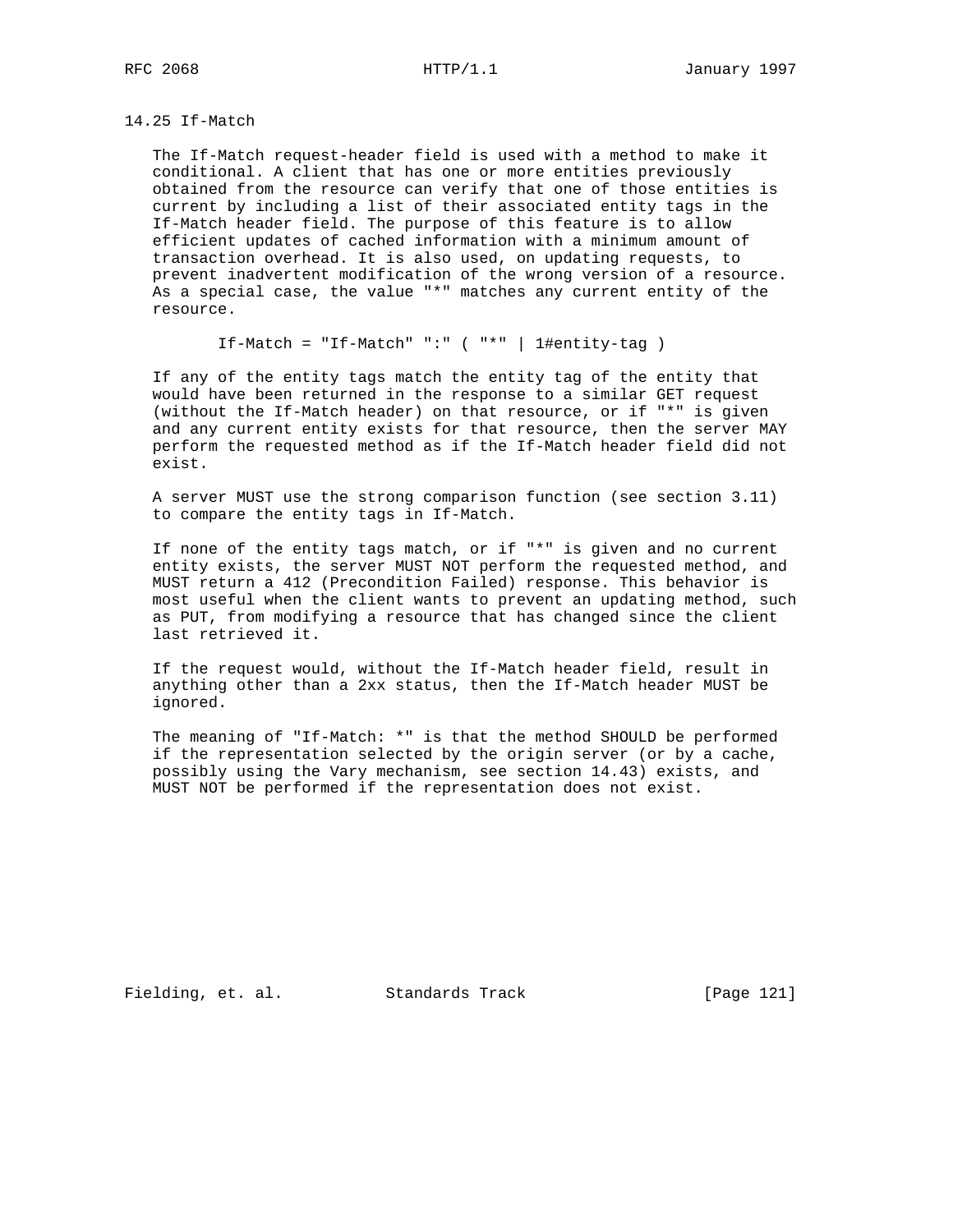A request intended to update a resource (e.g., a PUT) MAY include an If-Match header field to signal that the request method MUST NOT be applied if the entity corresponding to the If-Match value (a single entity tag) is no longer a representation of that resource. This allows the user to indicate that they do not wish the request to be successful if the resource has been changed without their knowledge. Examples:

> If-Match: "xyzzy" If-Match: "xyzzy", "r2d2xxxx", "c3piozzzz" If-Match: \*

14.26 If-None-Match

 The If-None-Match request-header field is used with a method to make it conditional. A client that has one or more entities previously obtained from the resource can verify that none of those entities is current by including a list of their associated entity tags in the If-None-Match header field. The purpose of this feature is to allow efficient updates of cached information with a minimum amount of transaction overhead. It is also used, on updating requests, to prevent inadvertent modification of a resource which was not known to exist.

 As a special case, the value "\*" matches any current entity of the resource.

If-None-Match = "If-None-Match" ":" ( "\*" | 1#entity-tag )

 If any of the entity tags match the entity tag of the entity that would have been returned in the response to a similar GET request (without the If-None-Match header) on that resource, or if "\*" is given and any current entity exists for that resource, then the server MUST NOT perform the requested method. Instead, if the request method was GET or HEAD, the server SHOULD respond with a 304 (Not Modified) response, including the cache-related entity-header fields (particularly ETag) of one of the entities that matched. For all other request methods, the server MUST respond with a status of 412 (Precondition Failed).

 See section 13.3.3 for rules on how to determine if two entity tags match. The weak comparison function can only be used with GET or HEAD requests.

 If none of the entity tags match, or if "\*" is given and no current entity exists, then the server MAY perform the requested method as if the If-None-Match header field did not exist.

Fielding, et. al. Standards Track [Page 122]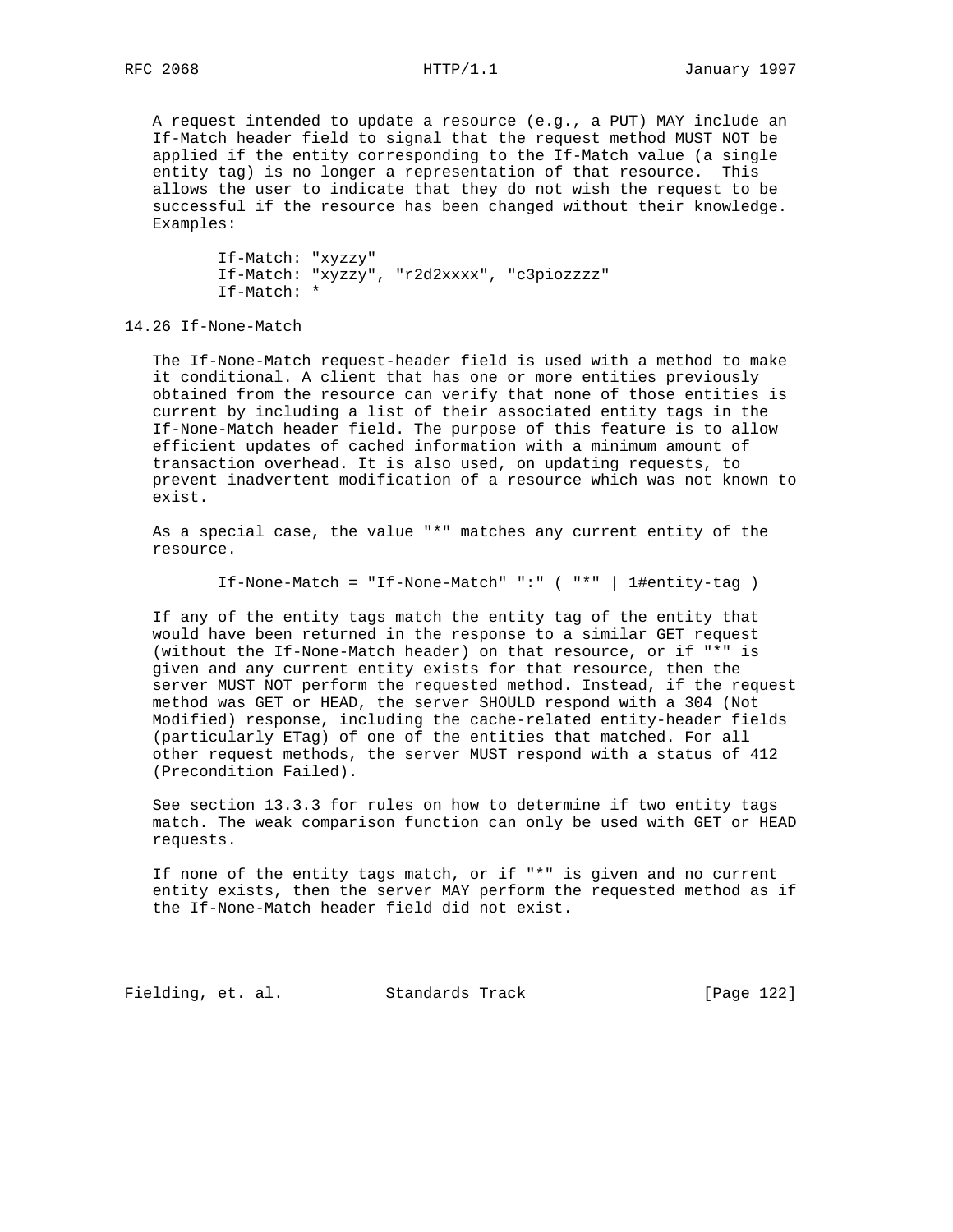If the request would, without the If-None-Match header field, result in anything other than a 2xx status, then the If-None-Match header MUST be ignored.

 The meaning of "If-None-Match: \*" is that the method MUST NOT be performed if the representation selected by the origin server (or by a cache, possibly using the Vary mechanism, see section 14.43) exists, and SHOULD be performed if the representation does not exist. This feature may be useful in preventing races between PUT operations.

Examples:

 If-None-Match: "xyzzy" If-None-Match: W/"xyzzy" If-None-Match: "xyzzy", "r2d2xxxx", "c3piozzzz" If-None-Match: W/"xyzzy", W/"r2d2xxxx", W/"c3piozzzz" If-None-Match: \*

### 14.27 If-Range

 If a client has a partial copy of an entity in its cache, and wishes to have an up-to-date copy of the entire entity in its cache, it could use the Range request-header with a conditional GET (using either or both of If-Unmodified-Since and If-Match.) However, if the condition fails because the entity has been modified, the client would then have to make a second request to obtain the entire current entity-body.

 The If-Range header allows a client to "short-circuit" the second request. Informally, its meaning is 'if the entity is unchanged, send me the part(s) that I am missing; otherwise, send me the entire new entity.'

```
 If-Range = "If-Range" ":" ( entity-tag | HTTP-date )
```
 If the client has no entity tag for an entity, but does have a Last- Modified date, it may use that date in a If-Range header. (The server can distinguish between a valid HTTP-date and any form of entity-tag by examining no more than two characters.) The If-Range header should only be used together with a Range header, and must be ignored if the request does not include a Range header, or if the server does not support the sub-range operation.

Fielding, et. al. Standards Track [Page 123]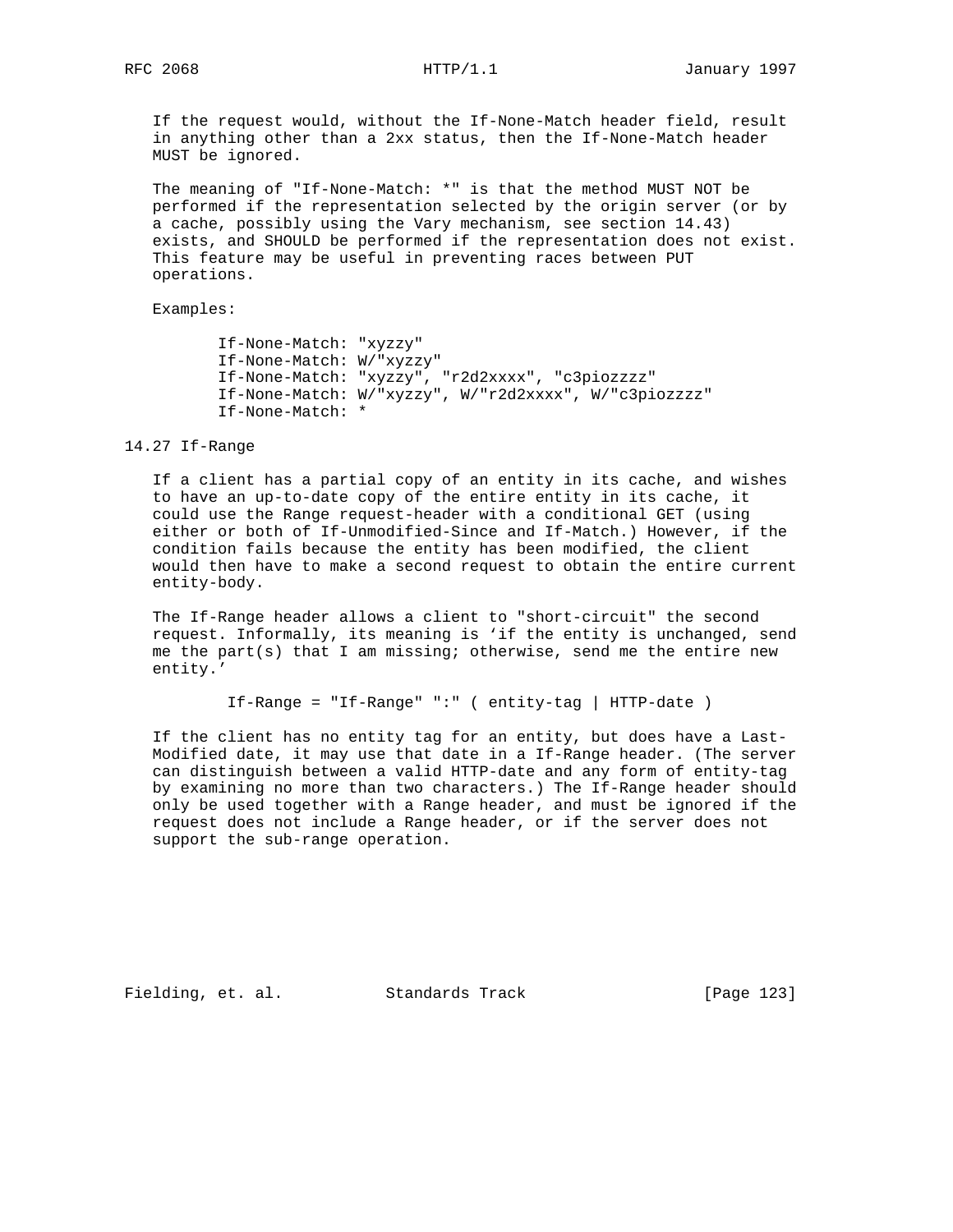If the entity tag given in the If-Range header matches the current entity tag for the entity, then the server should provide the specified sub-range of the entity using a 206 (Partial content) response. If the entity tag does not match, then the server should return the entire entity using a 200 (OK) response.

14.28 If-Unmodified-Since

 The If-Unmodified-Since request-header field is used with a method to make it conditional. If the requested resource has not been modified since the time specified in this field, the server should perform the requested operation as if the If-Unmodified-Since header were not present.

 If the requested variant has been modified since the specified time, the server MUST NOT perform the requested operation, and MUST return a 412 (Precondition Failed).

If-Unmodified-Since = "If-Unmodified-Since" ":" HTTP-date

An example of the field is:

If-Unmodified-Since: Sat, 29 Oct 1994 19:43:31 GMT

 If the request normally (i.e., without the If-Unmodified-Since header) would result in anything other than a 2xx status, the If- Unmodified-Since header should be ignored.

If the specified date is invalid, the header is ignored.

14.29 Last-Modified

 The Last-Modified entity-header field indicates the date and time at which the origin server believes the variant was last modified.

Last-Modified = "Last-Modified" ":" HTTP-date

An example of its use is

Last-Modified: Tue, 15 Nov 1994 12:45:26 GMT

 The exact meaning of this header field depends on the implementation of the origin server and the nature of the original resource. For files, it may be just the file system last-modified time. For entities with dynamically included parts, it may be the most recent of the set of last-modify times for its component parts. For database gateways, it may be the last-update time stamp of the record. For virtual objects, it may be the last time the internal state changed.

Fielding, et. al. Standards Track [Page 124]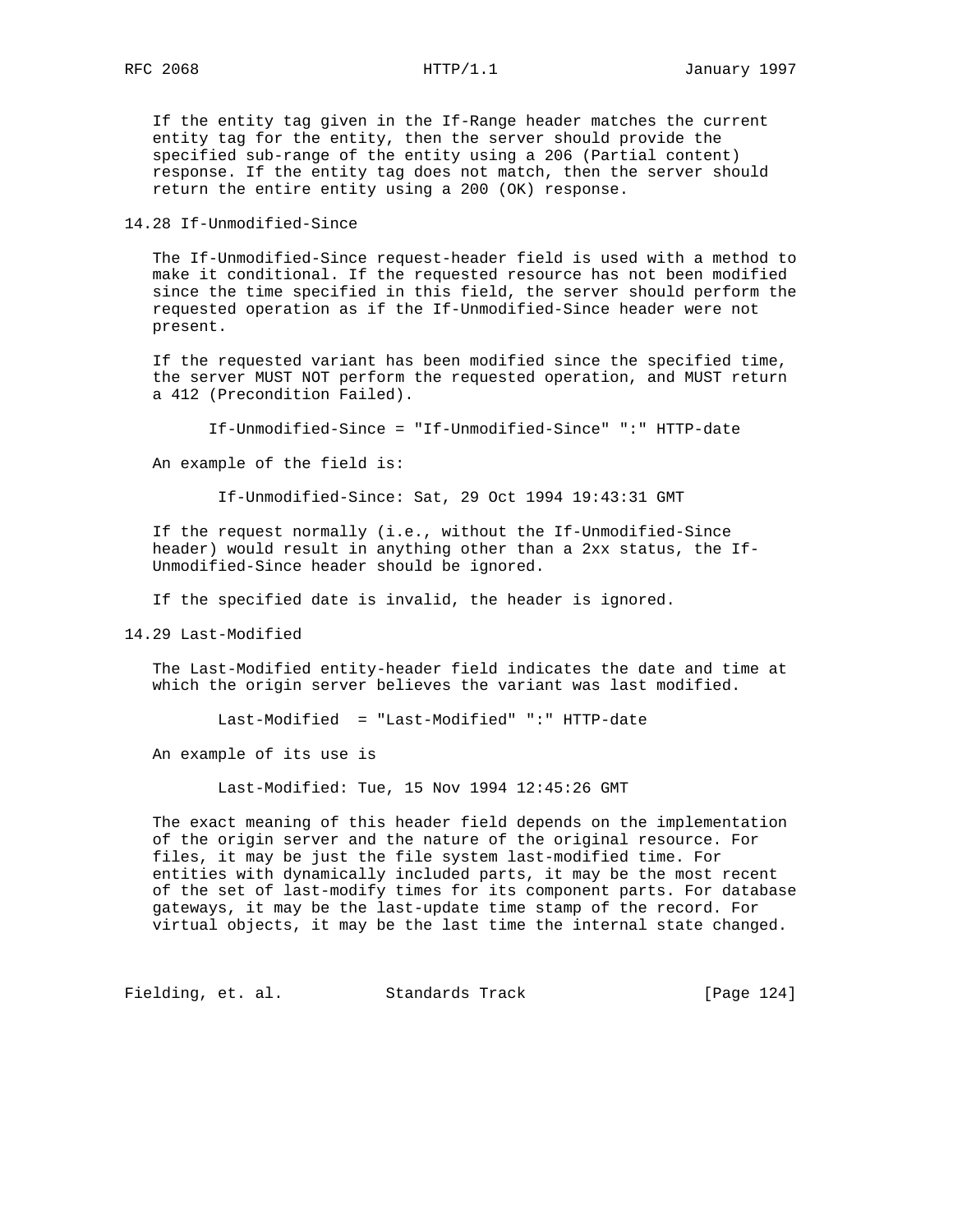An origin server MUST NOT send a Last-Modified date which is later than the server's time of message origination. In such cases, where the resource's last modification would indicate some time in the future, the server MUST replace that date with the message origination date.

 An origin server should obtain the Last-Modified value of the entity as close as possible to the time that it generates the Date value of its response. This allows a recipient to make an accurate assessment of the entity's modification time, especially if the entity changes near the time that the response is generated.

HTTP/1.1 servers SHOULD send Last-Modified whenever feasible.

14.30 Location

 The Location response-header field is used to redirect the recipient to a location other than the Request-URI for completion of the request or identification of a new resource. For 201 (Created) responses, the Location is that of the new resource which was created by the request. For 3xx responses, the location SHOULD indicate the server's preferred URL for automatic redirection to the resource. The field value consists of a single absolute URL.

Location = "Location" ":" absoluteURI

An example is

Location: http://www.w3.org/pub/WWW/People.html

 Note: The Content-Location header field (section 14.15) differs from Location in that the Content-Location identifies the original location of the entity enclosed in the request. It is therefore possible for a response to contain header fields for both Location and Content-Location. Also see section 13.10 for cache requirements of some methods.

## 14.31 Max-Forwards

 The Max-Forwards request-header field may be used with the TRACE method (section 14.31) to limit the number of proxies or gateways that can forward the request to the next inbound server. This can be useful when the client is attempting to trace a request chain which appears to be failing or looping in mid-chain.

Max-Forwards = "Max-Forwards" ":" 1\*DIGIT

Fielding, et. al. Standards Track [Page 125]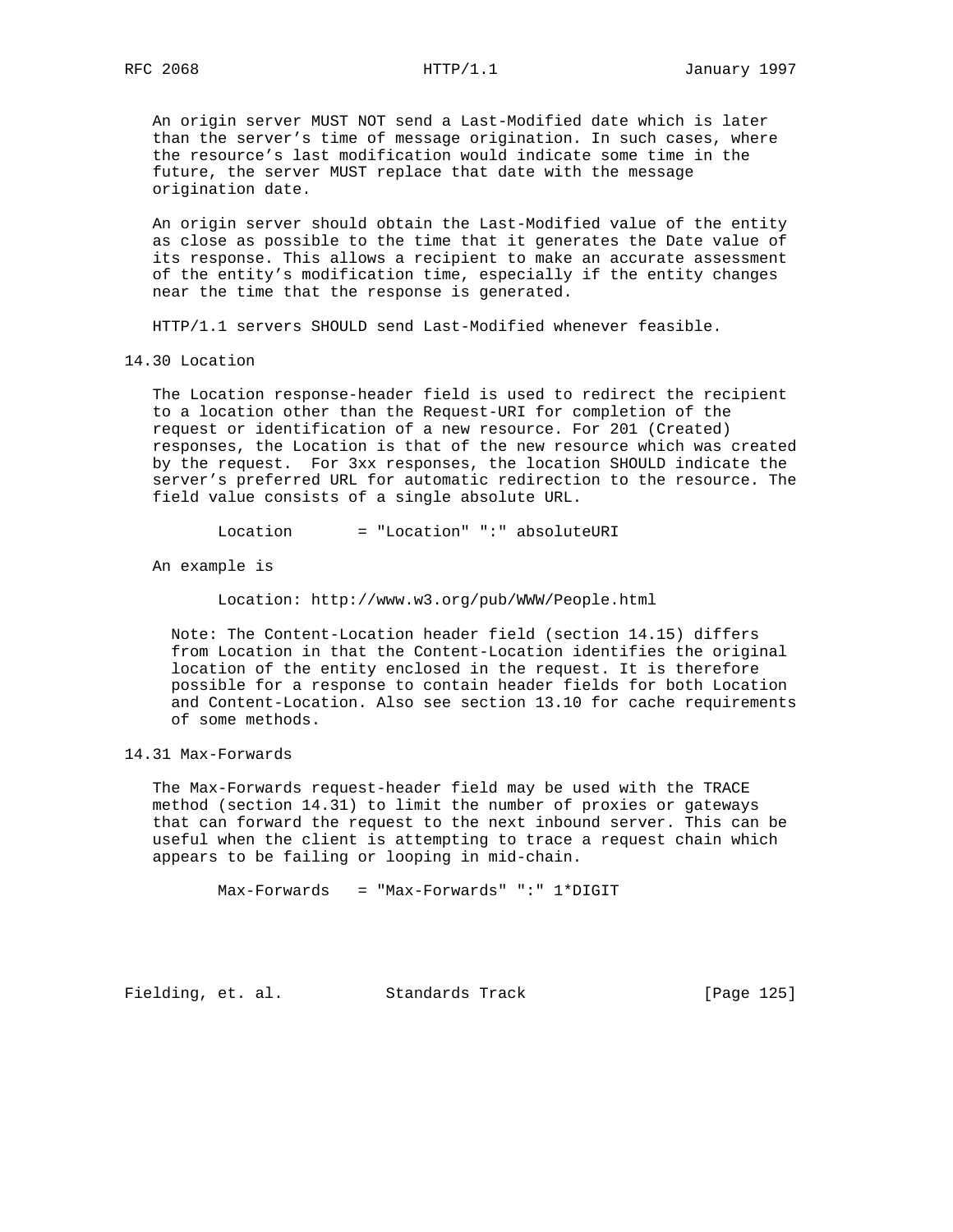The Max-Forwards value is a decimal integer indicating the remaining number of times this request message may be forwarded.

 Each proxy or gateway recipient of a TRACE request containing a Max- Forwards header field SHOULD check and update its value prior to forwarding the request. If the received value is zero (0), the recipient SHOULD NOT forward the request; instead, it SHOULD respond as the final recipient with a 200 (OK) response containing the received request message as the response entity-body (as described in section 9.8). If the received Max-Forwards value is greater than zero, then the forwarded message SHOULD contain an updated Max- Forwards field with a value decremented by one (1).

 The Max-Forwards header field SHOULD be ignored for all other methods defined by this specification and for any extension methods for which it is not explicitly referred to as part of that method definition.

### 14.32 Pragma

 The Pragma general-header field is used to include implementation specific directives that may apply to any recipient along the request/response chain. All pragma directives specify optional behavior from the viewpoint of the protocol; however, some systems MAY require that behavior be consistent with the directives.

```
Pragma = "Pragma" ":" 1#pragma-directive
```

```
 pragma-directive = "no-cache" | extension-pragma
extension-pragma = token [ "=" ( token | quoted-string ) ]
```
 When the no-cache directive is present in a request message, an application SHOULD forward the request toward the origin server even if it has a cached copy of what is being requested. This pragma directive has the same semantics as the no-cache cache-directive (see section 14.9) and is defined here for backwards compatibility with HTTP/1.0. Clients SHOULD include both header fields when a no-cache request is sent to a server not known to be HTTP/1.1 compliant.

 Pragma directives MUST be passed through by a proxy or gateway application, regardless of their significance to that application, since the directives may be applicable to all recipients along the request/response chain. It is not possible to specify a pragma for a specific recipient; however, any pragma directive not relevant to a recipient SHOULD be ignored by that recipient.

Fielding, et. al. Standards Track [Page 126]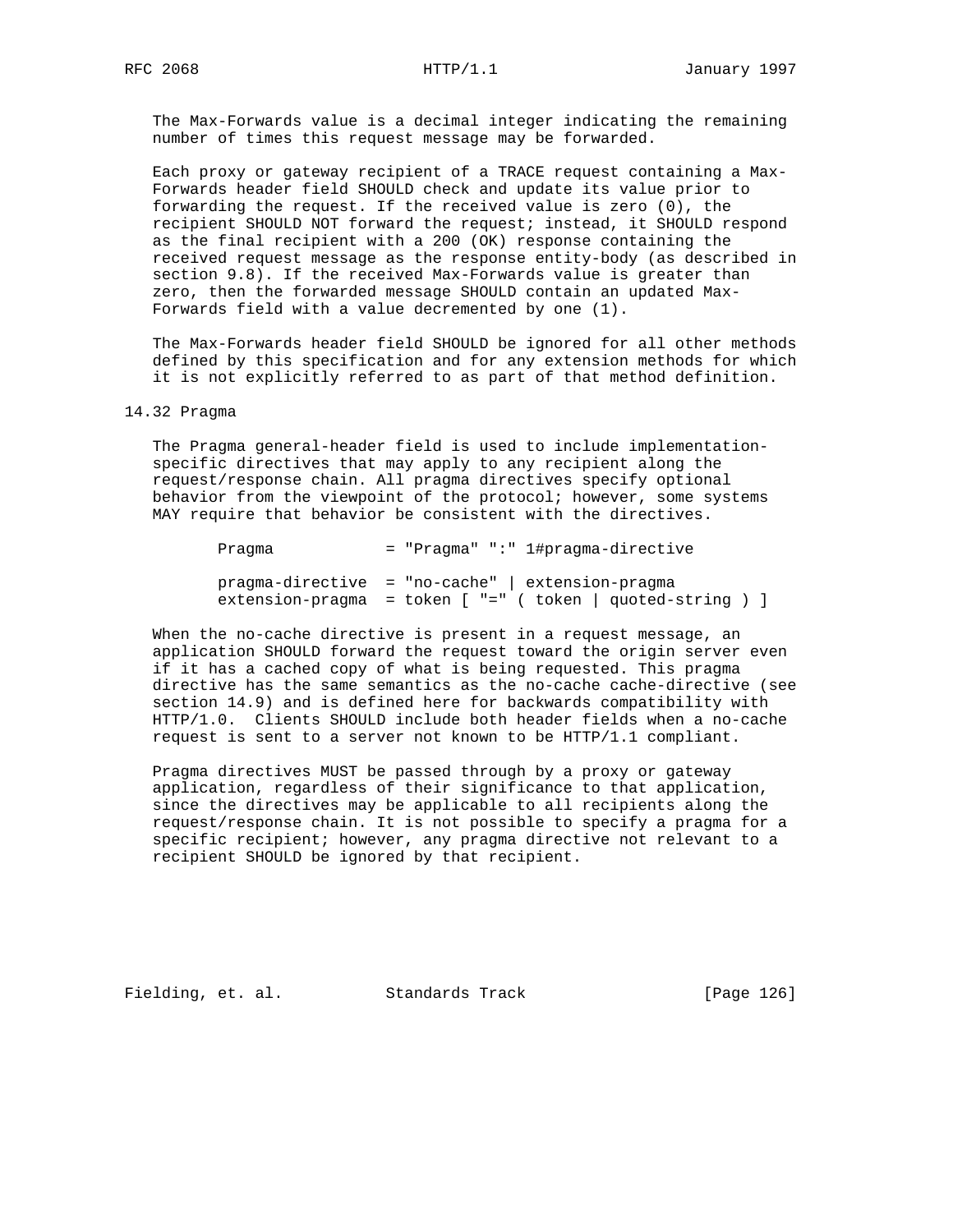HTTP/1.1 clients SHOULD NOT send the Pragma request-header. HTTP/1.1 caches SHOULD treat "Pragma: no-cache" as if the client had sent "Cache-Control: no-cache". No new Pragma directives will be defined in HTTP.

14.33 Proxy-Authenticate

 The Proxy-Authenticate response-header field MUST be included as part of a 407 (Proxy Authentication Required) response. The field value consists of a challenge that indicates the authentication scheme and parameters applicable to the proxy for this Request-URI.

Proxy-Authenticate = "Proxy-Authenticate" ":" challenge

 The HTTP access authentication process is described in section 11. Unlike WWW-Authenticate, the Proxy-Authenticate header field applies only to the current connection and SHOULD NOT be passed on to downstream clients. However, an intermediate proxy may need to obtain its own credentials by requesting them from the downstream client, which in some circumstances will appear as if the proxy is forwarding the Proxy-Authenticate header field.

14.34 Proxy-Authorization

 The Proxy-Authorization request-header field allows the client to identify itself (or its user) to a proxy which requires authentication. The Proxy-Authorization field value consists of credentials containing the authentication information of the user agent for the proxy and/or realm of the resource being requested.

Proxy-Authorization = "Proxy-Authorization" ":" credentials

 The HTTP access authentication process is described in section 11. Unlike Authorization, the Proxy-Authorization header field applies only to the next outbound proxy that demanded authentication using the Proxy-Authenticate field. When multiple proxies are used in a chain, the Proxy-Authorization header field is consumed by the first outbound proxy that was expecting to receive credentials. A proxy MAY relay the credentials from the client request to the next proxy if that is the mechanism by which the proxies cooperatively authenticate a given request.

### 14.35 Public

 The Public response-header field lists the set of methods supported by the server. The purpose of this field is strictly to inform the recipient of the capabilities of the server regarding unusual methods. The methods listed may or may not be applicable to the

Fielding, et. al. Standards Track [Page 127]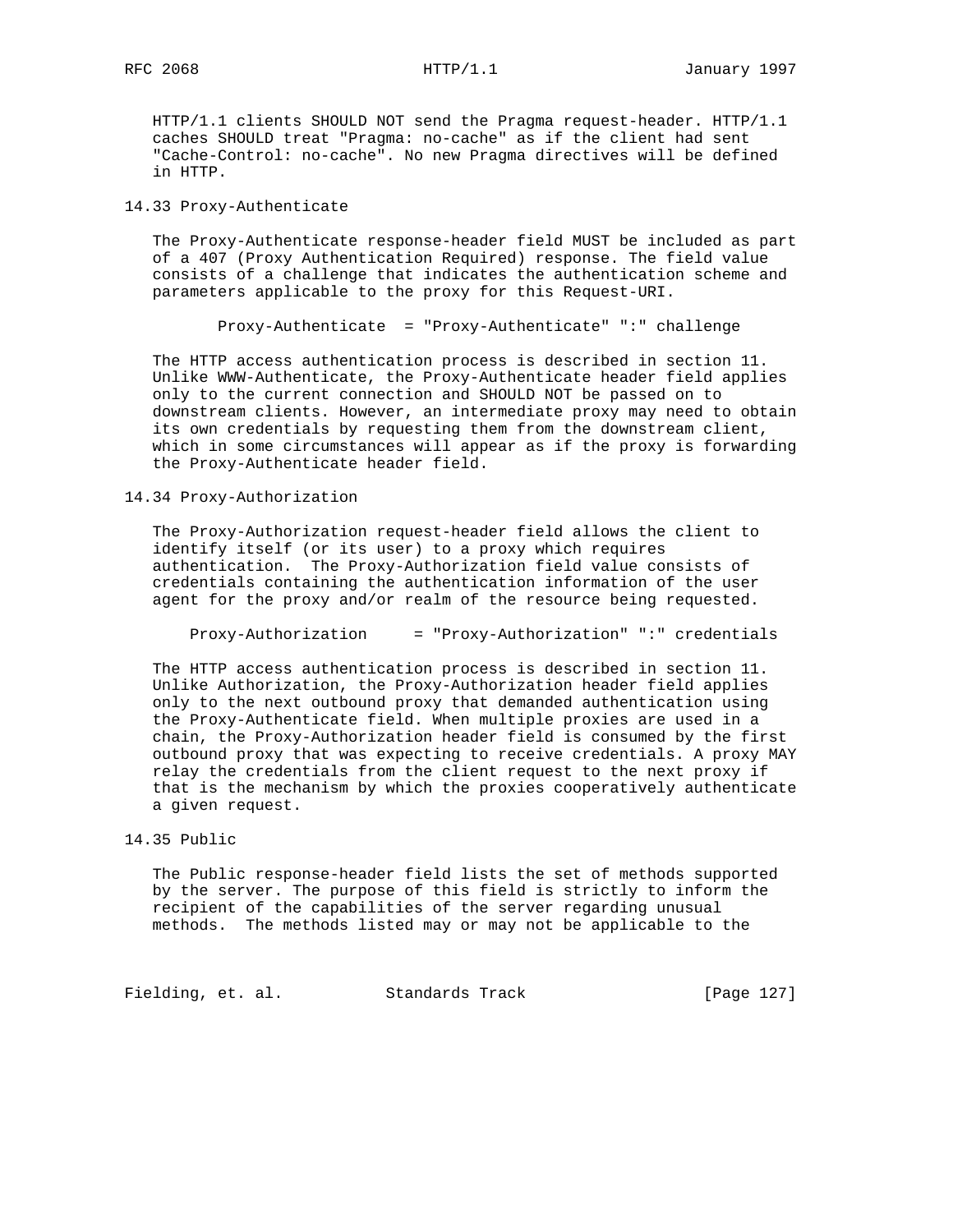Request-URI; the Allow header field (section 14.7) MAY be used to indicate methods allowed for a particular URI.

Public = "Public" ":" 1#method

Example of use:

Public: OPTIONS, MGET, MHEAD, GET, HEAD

 This header field applies only to the server directly connected to the client (i.e., the nearest neighbor in a chain of connections). If the response passes through a proxy, the proxy MUST either remove the Public header field or replace it with one applicable to its own capabilities.

14.36 Range

14.36.1 Byte Ranges

 Since all HTTP entities are represented in HTTP messages as sequences of bytes, the concept of a byte range is meaningful for any HTTP entity. (However, not all clients and servers need to support byte range operations.)

 Byte range specifications in HTTP apply to the sequence of bytes in the entity-body (not necessarily the same as the message-body).

 A byte range operation may specify a single range of bytes, or a set of ranges within a single entity.

 ranges-specifier = byte-ranges-specifier byte-ranges-specifier = bytes-unit "=" byte-range-set byte-range-set = 1#( byte-range-spec | suffix-byte-range-spec ) byte-range-spec = first-byte-pos "-" [last-byte-pos] first-byte-pos = 1\*DIGIT last-byte-pos = 1\*DIGIT

 The first-byte-pos value in a byte-range-spec gives the byte-offset of the first byte in a range. The last-byte-pos value gives the byte-offset of the last byte in the range; that is, the byte positions specified are inclusive. Byte offsets start at zero.

Fielding, et. al. Standards Track [Page 128]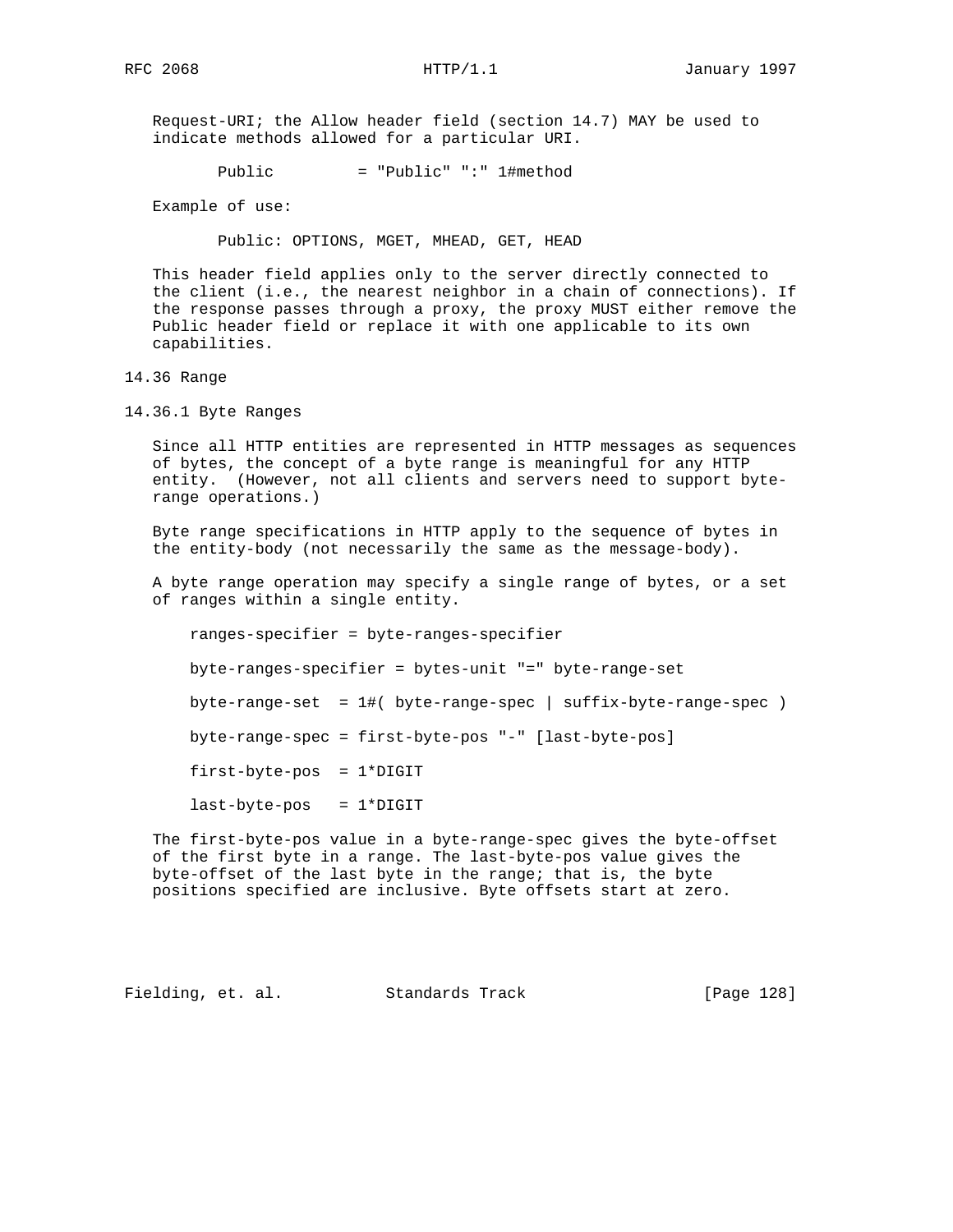If the last-byte-pos value is present, it must be greater than or equal to the first-byte-pos in that byte-range-spec, or the byte range-spec is invalid. The recipient of an invalid byte-range-spec must ignore it.

 If the last-byte-pos value is absent, or if the value is greater than or equal to the current length of the entity-body, last-byte-pos is taken to be equal to one less than the current length of the entity body in bytes.

 By its choice of last-byte-pos, a client can limit the number of bytes retrieved without knowing the size of the entity.

suffix-byte-range-spec = "-" suffix-length

suffix-length = 1\*DIGIT

 A suffix-byte-range-spec is used to specify the suffix of the entity-body, of a length given by the suffix-length value. (That is, this form specifies the last N bytes of an entity-body.) If the entity is shorter than the specified suffix-length, the entire entity-body is used.

 Examples of byte-ranges-specifier values (assuming an entity-body of length 10000):

o The first 500 bytes (byte offsets 0-499, inclusive):

bytes=0-499

o The second 500 bytes (byte offsets 500-999, inclusive):

bytes=500-999

o The final 500 bytes (byte offsets 9500-9999, inclusive):

bytes=-500

o Or

bytes=9500-

o The first and last bytes only (bytes 0 and 9999):

 $bytes=0-0,-1$ 

Fielding, et. al. Standards Track [Page 129]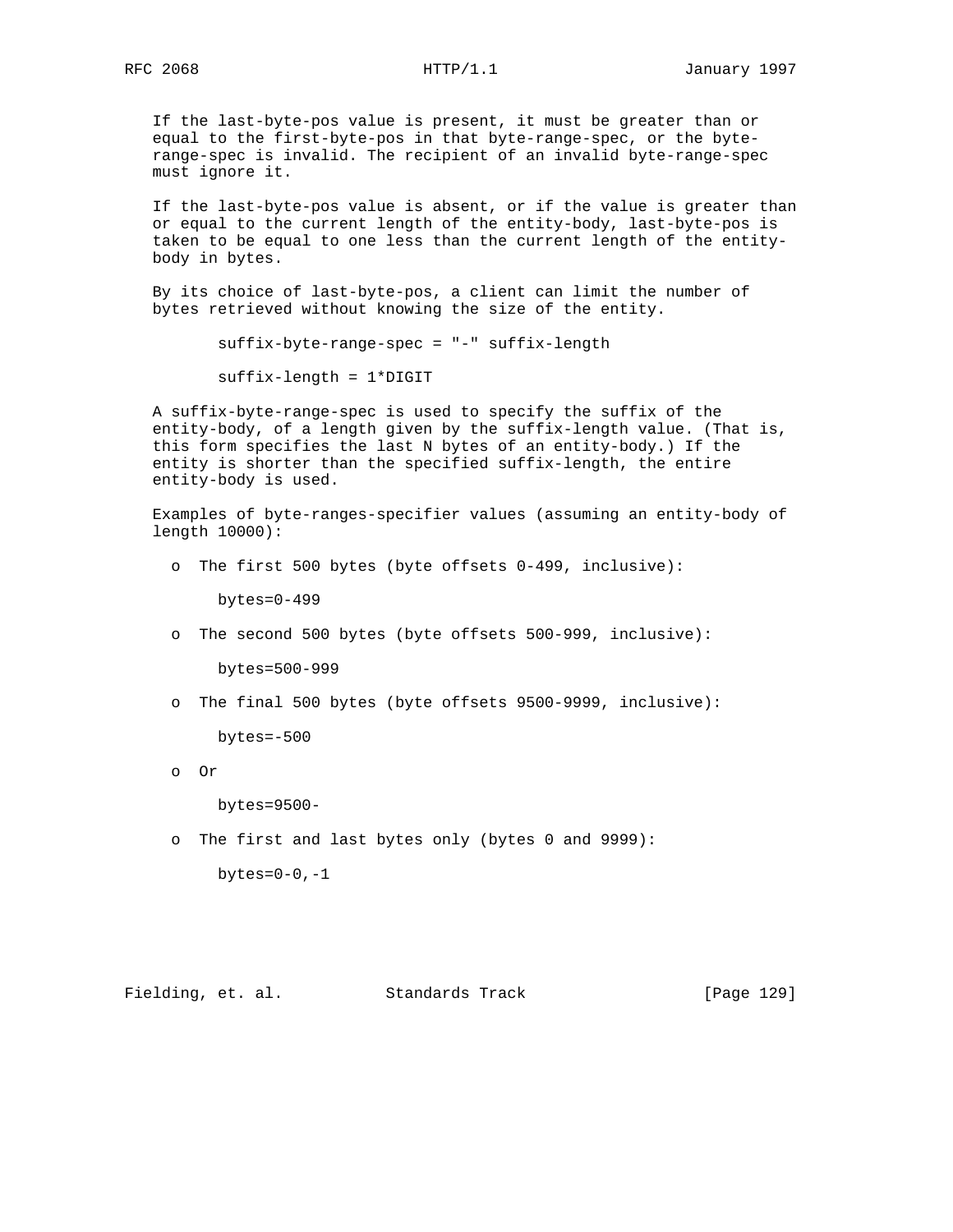o Several legal but not canonical specifications of the second 500 bytes (byte offsets 500-999, inclusive):

bytes=500-600,601-999

bytes=500-700,601-999

14.36.2 Range Retrieval Requests

 HTTP retrieval requests using conditional or unconditional GET methods may request one or more sub-ranges of the entity, instead of the entire entity, using the Range request header, which applies to the entity returned as the result of the request:

Range = "Range" ":" ranges-specifier

 A server MAY ignore the Range header. However, HTTP/1.1 origin servers and intermediate caches SHOULD support byte ranges when possible, since Range supports efficient recovery from partially failed transfers, and supports efficient partial retrieval of large entities.

 If the server supports the Range header and the specified range or ranges are appropriate for the entity:

- o The presence of a Range header in an unconditional GET modifies what is returned if the GET is otherwise successful. In other words, the response carries a status code of 206 (Partial Content) instead of 200 (OK).
- o The presence of a Range header in a conditional GET (a request using one or both of If-Modified-Since and If-None-Match, or one or both of If-Unmodified-Since and If-Match) modifies what is returned if the GET is otherwise successful and the condition is true. It does not affect the 304 (Not Modified) response returned if the conditional is false.

 In some cases, it may be more appropriate to use the If-Range header (see section 14.27) in addition to the Range header.

 If a proxy that supports ranges receives a Range request, forwards the request to an inbound server, and receives an entire entity in reply, it SHOULD only return the requested range to its client. It SHOULD store the entire received response in its cache, if that is consistent with its cache allocation policies.

Fielding, et. al. Standards Track [Page 130]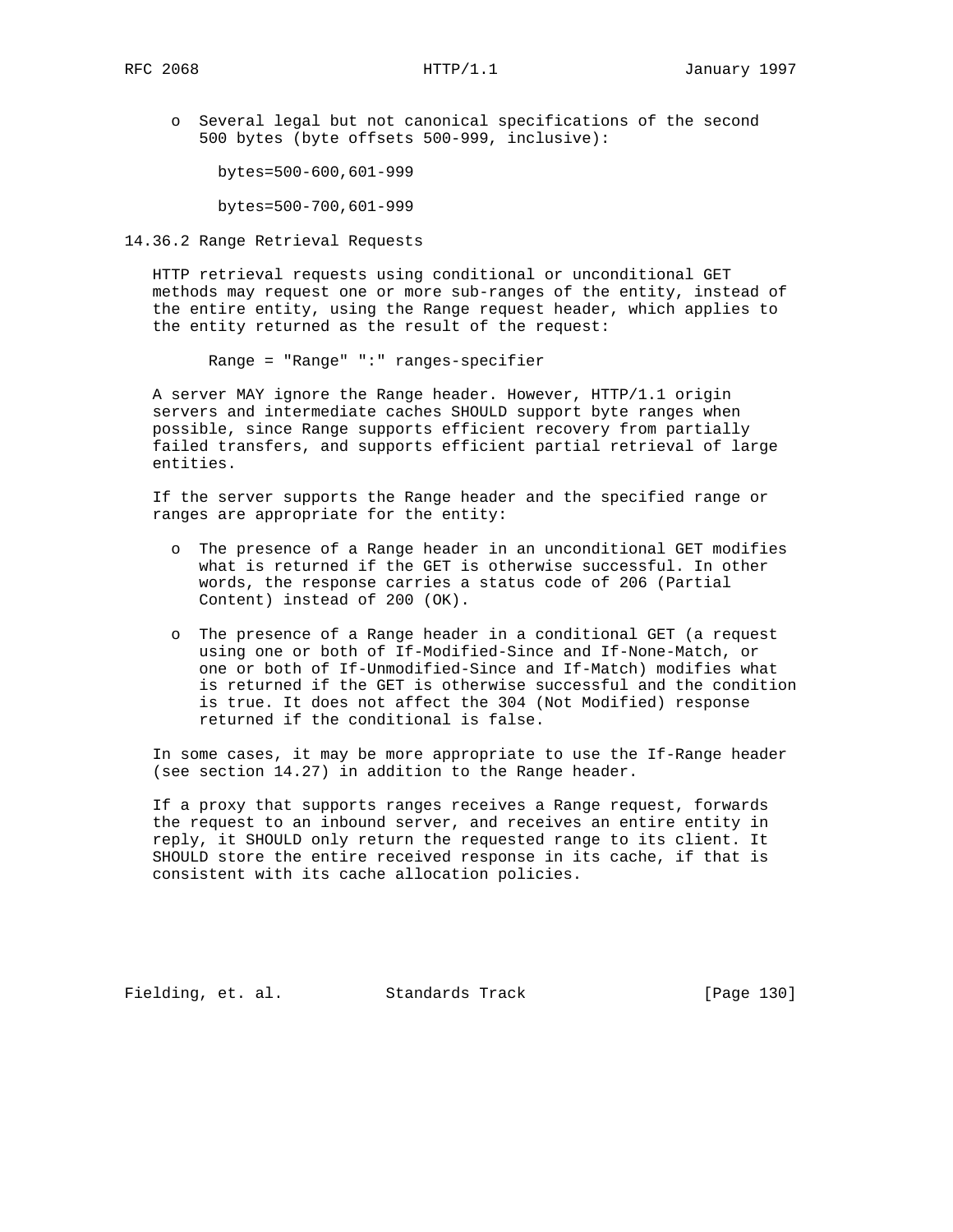# 14.37 Referer

 The Referer[sic] request-header field allows the client to specify, for the server's benefit, the address (URI) of the resource from which the Request-URI was obtained (the "referrer", although the header field is misspelled.) The Referer request-header allows a server to generate lists of back-links to resources for interest, logging, optimized caching, etc. It also allows obsolete or mistyped links to be traced for maintenance. The Referer field MUST NOT be sent if the Request-URI was obtained from a source that does not have its own URI, such as input from the user keyboard.

Referer = "Referer" ":" ( absoluteURI | relativeURI )

Example:

Referer: http://www.w3.org/hypertext/DataSources/Overview.html

 If the field value is a partial URI, it SHOULD be interpreted relative to the Request-URI. The URI MUST NOT include a fragment.

 Note: Because the source of a link may be private information or may reveal an otherwise private information source, it is strongly recommended that the user be able to select whether or not the Referer field is sent. For example, a browser client could have a toggle switch for browsing openly/anonymously, which would respectively enable/disable the sending of Referer and From information.

## 14.38 Retry-After

 The Retry-After response-header field can be used with a 503 (Service Unavailable) response to indicate how long the service is expected to be unavailable to the requesting client. The value of this field can be either an HTTP-date or an integer number of seconds (in decimal) after the time of the response.

Retry-After = "Retry-After" ":" ( HTTP-date | delta-seconds )

Two examples of its use are

 Retry-After: Fri, 31 Dec 1999 23:59:59 GMT Retry-After: 120

In the latter example, the delay is 2 minutes.

Fielding, et. al. Standards Track [Page 131]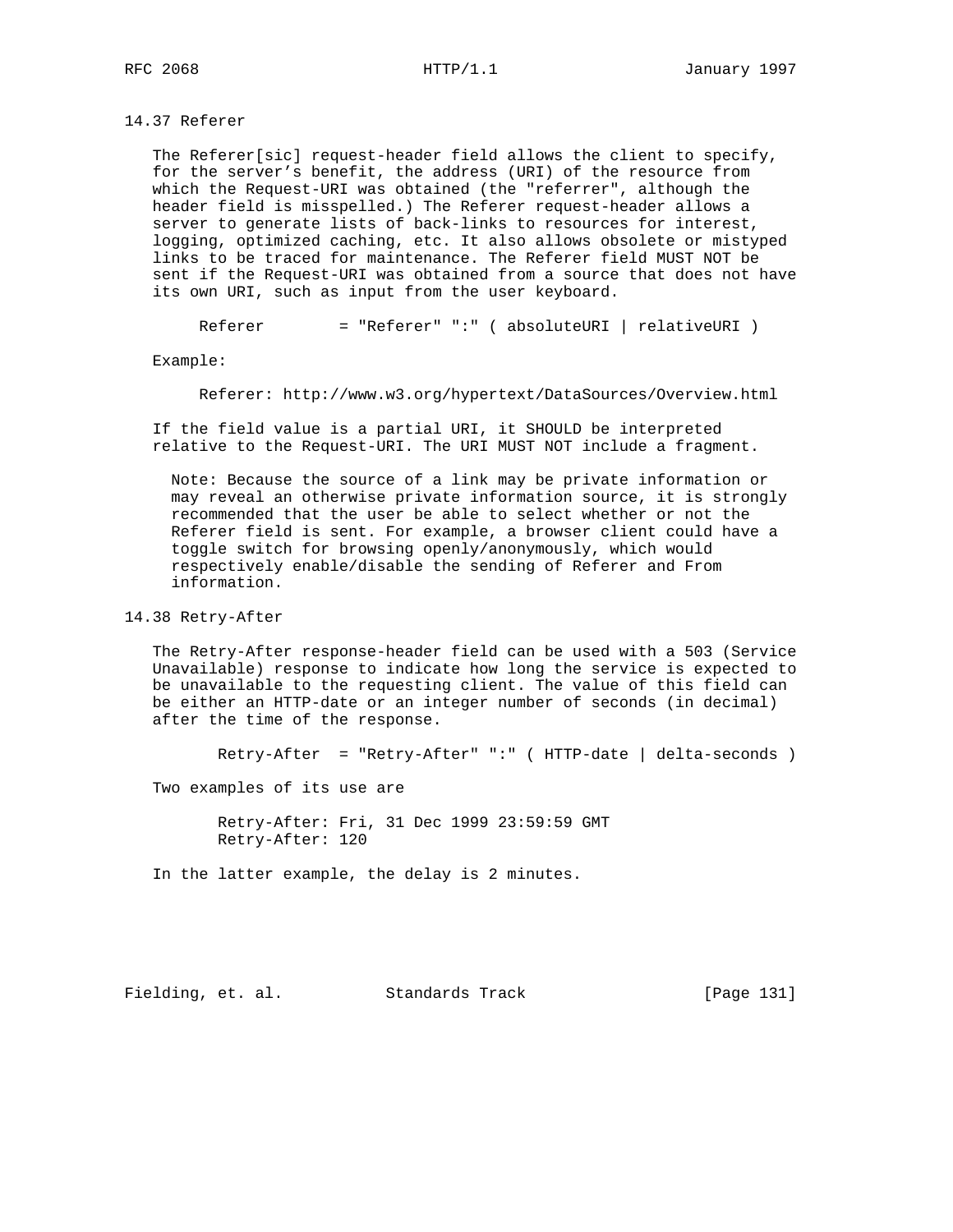## 14.39 Server

 The Server response-header field contains information about the software used by the origin server to handle the request. The field can contain multiple product tokens (section 3.8) and comments identifying the server and any significant subproducts. The product tokens are listed in order of their significance for identifying the application.

Server = "Server" ":" 1\*( product | comment )

Example:

Server: CERN/3.0 libwww/2.17

 If the response is being forwarded through a proxy, the proxy application MUST NOT modify the Server response-header. Instead, it SHOULD include a Via field (as described in section 14.44).

 Note: Revealing the specific software version of the server may allow the server machine to become more vulnerable to attacks against software that is known to contain security holes. Server implementers are encouraged to make this field a configurable option.

14.40 Transfer-Encoding

 The Transfer-Encoding general-header field indicates what (if any) type of transformation has been applied to the message body in order to safely transfer it between the sender and the recipient. This differs from the Content-Encoding in that the transfer coding is a property of the message, not of the entity.

 Transfer-Encoding = "Transfer-Encoding" ":" 1#transfer coding

Transfer codings are defined in section 3.6. An example is:

Transfer-Encoding: chunked

 Many older HTTP/1.0 applications do not understand the Transfer- Encoding header.

14.41 Upgrade

 The Upgrade general-header allows the client to specify what additional communication protocols it supports and would like to use if the server finds it appropriate to switch protocols. The server

Fielding, et. al. Standards Track [Page 132]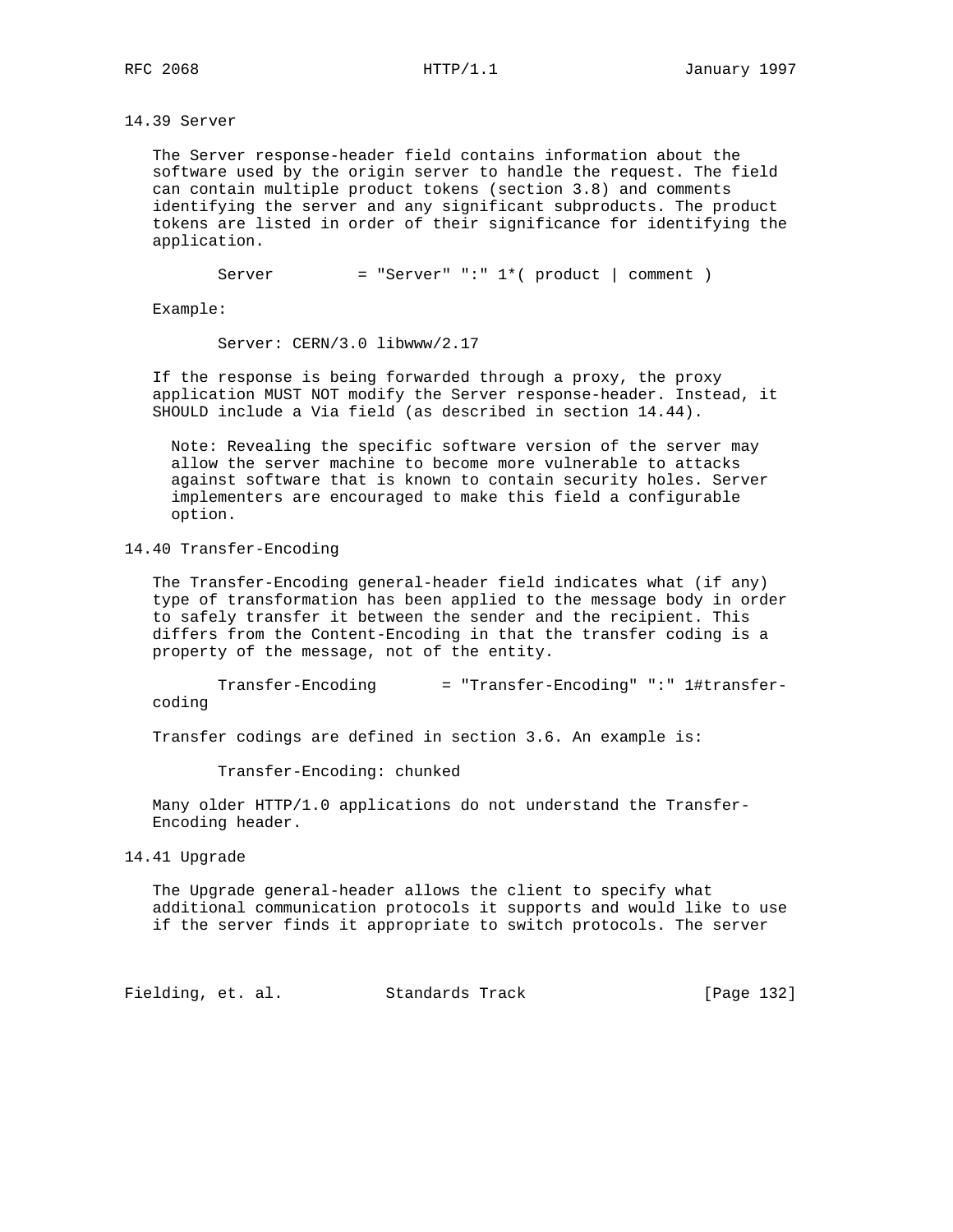MUST use the Upgrade header field within a 101 (Switching Protocols) response to indicate which protocol(s) are being switched.

Upgrade = "Upgrade" ":" 1#product

For example,

Upgrade: HTTP/2.0, SHTTP/1.3, IRC/6.9, RTA/x11

 The Upgrade header field is intended to provide a simple mechanism for transition from HTTP/1.1 to some other, incompatible protocol. It does so by allowing the client to advertise its desire to use another protocol, such as a later version of HTTP with a higher major version number, even though the current request has been made using HTTP/1.1. This eases the difficult transition between incompatible protocols by allowing the client to initiate a request in the more commonly supported protocol while indicating to the server that it would like to use a "better" protocol if available (where "better" is determined by the server, possibly according to the nature of the method and/or resource being requested).

 The Upgrade header field only applies to switching application-layer protocols upon the existing transport-layer connection. Upgrade cannot be used to insist on a protocol change; its acceptance and use by the server is optional. The capabilities and nature of the application-layer communication after the protocol change is entirely dependent upon the new protocol chosen, although the first action after changing the protocol MUST be a response to the initial HTTP request containing the Upgrade header field.

 The Upgrade header field only applies to the immediate connection. Therefore, the upgrade keyword MUST be supplied within a Connection header field (section 14.10) whenever Upgrade is present in an HTTP/1.1 message.

 The Upgrade header field cannot be used to indicate a switch to a protocol on a different connection. For that purpose, it is more appropriate to use a 301, 302, 303, or 305 redirection response.

 This specification only defines the protocol name "HTTP" for use by the family of Hypertext Transfer Protocols, as defined by the HTTP version rules of section 3.1 and future updates to this specification. Any token can be used as a protocol name; however, it will only be useful if both the client and server associate the name with the same protocol.

Fielding, et. al. Standards Track [Page 133]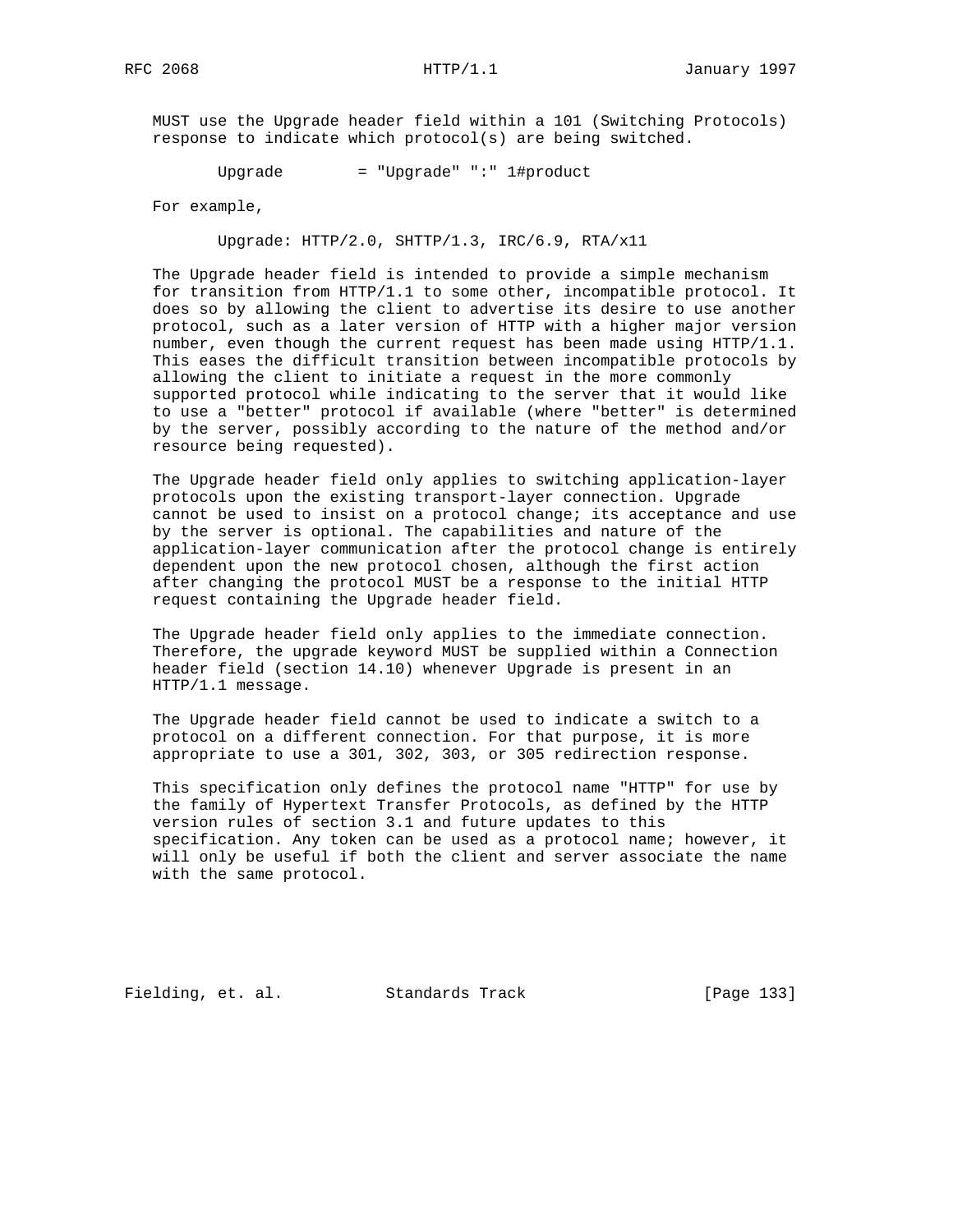## 14.42 User-Agent

 The User-Agent request-header field contains information about the user agent originating the request. This is for statistical purposes, the tracing of protocol violations, and automated recognition of user agents for the sake of tailoring responses to avoid particular user agent limitations. User agents SHOULD include this field with requests. The field can contain multiple product tokens (section 3.8) and comments identifying the agent and any subproducts which form a significant part of the user agent. By convention, the product tokens are listed in order of their significance for identifying the application.

User-Agent = "User-Agent" ":"  $1*($  product | comment )

Example:

User-Agent: CERN-LineMode/2.15 libwww/2.17b3

# 14.43 Vary

 The Vary response-header field is used by a server to signal that the response entity was selected from the available representations of the response using server-driven negotiation (section 12). Field names listed in Vary headers are those of request-headers. The Vary field value indicates either that the given set of header fields encompass the dimensions over which the representation might vary, or that the dimensions of variance are unspecified ("\*") and thus may vary over any aspect of future requests.

Vary = "Vary" ":"  $($  "\*" | 1#field-name )

 An HTTP/1.1 server MUST include an appropriate Vary header field with any cachable response that is subject to server-driven negotiation. Doing so allows a cache to properly interpret future requests on that resource and informs the user agent about the presence of negotiation on that resource. A server SHOULD include an appropriate Vary header field with a non-cachable response that is subject to server-driven negotiation, since this might provide the user agent with useful information about the dimensions over which the response might vary.

 The set of header fields named by the Vary field value is known as the "selecting" request-headers.

 When the cache receives a subsequent request whose Request-URI specifies one or more cache entries including a Vary header, the cache MUST NOT use such a cache entry to construct a response to the new request unless all of the headers named in the cached Vary header

Fielding, et. al. Standards Track [Page 134]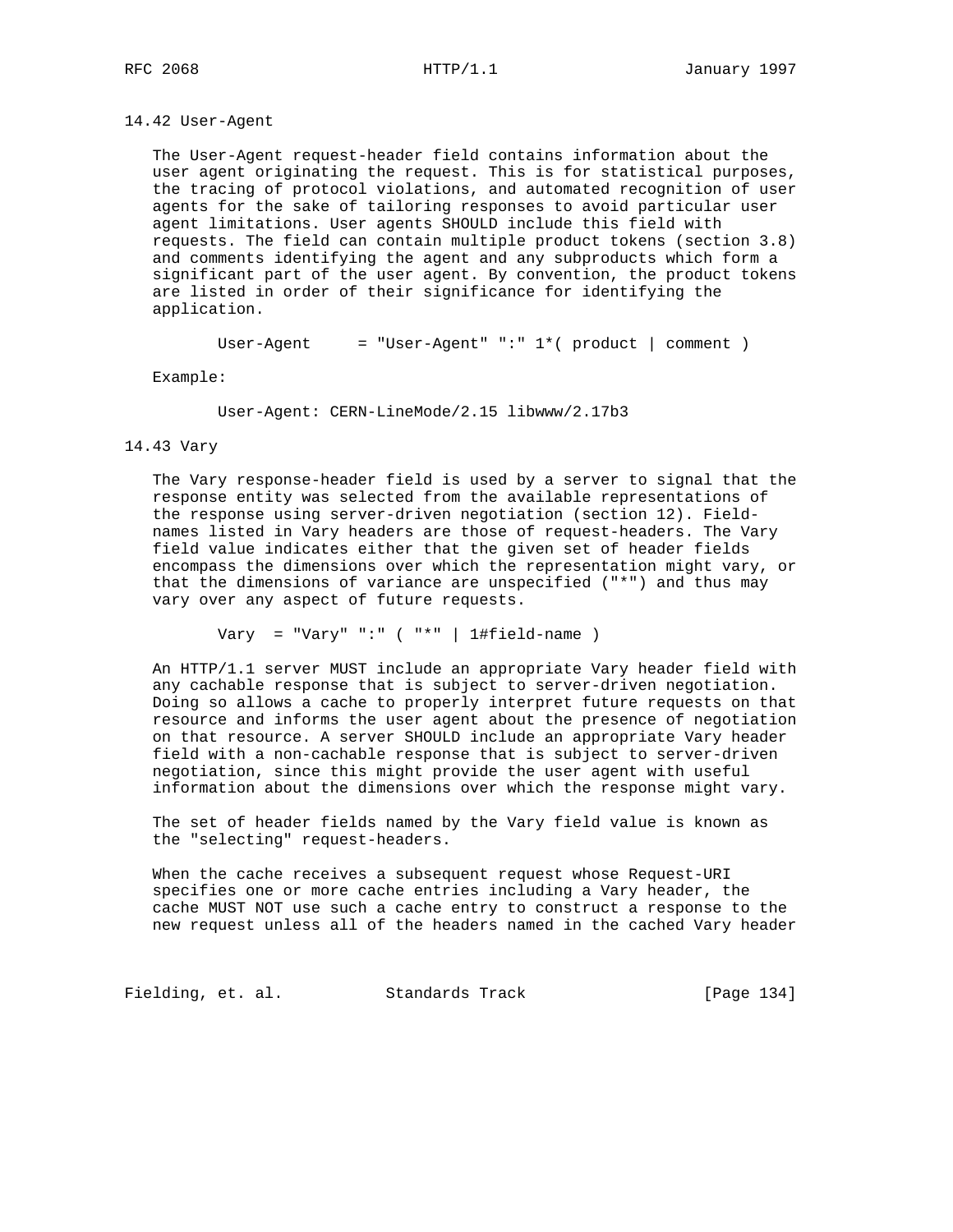are present in the new request, and all of the stored selecting request-headers from the previous request match the corresponding headers in the new request.

 The selecting request-headers from two requests are defined to match if and only if the selecting request-headers in the first request can be transformed to the selecting request-headers in the second request by adding or removing linear whitespace (LWS) at places where this is allowed by the corresponding BNF, and/or combining multiple message header fields with the same field name following the rules about message headers in section 4.2.

 A Vary field value of "\*" signals that unspecified parameters, possibly other than the contents of request-header fields (e.g., the network address of the client), play a role in the selection of the response representation. Subsequent requests on that resource can only be properly interpreted by the origin server, and thus a cache MUST forward a (possibly conditional) request even when it has a fresh response cached for the resource. See section 13.6 for use of the Vary header by caches.

 A Vary field value consisting of a list of field-names signals that the representation selected for the response is based on a selection algorithm which considers ONLY the listed request-header field values in selecting the most appropriate representation. A cache MAY assume that the same selection will be made for future requests with the same values for the listed field names, for the duration of time in which the response is fresh.

 The field-names given are not limited to the set of standard request-header fields defined by this specification. Field names are case-insensitive.

# 14.44 Via

 The Via general-header field MUST be used by gateways and proxies to indicate the intermediate protocols and recipients between the user agent and the server on requests, and between the origin server and the client on responses. It is analogous to the "Received" field of RFC 822 and is intended to be used for tracking message forwards, avoiding request loops, and identifying the protocol capabilities of all senders along the request/response chain.

Fielding, et. al. Standards Track [Page 135]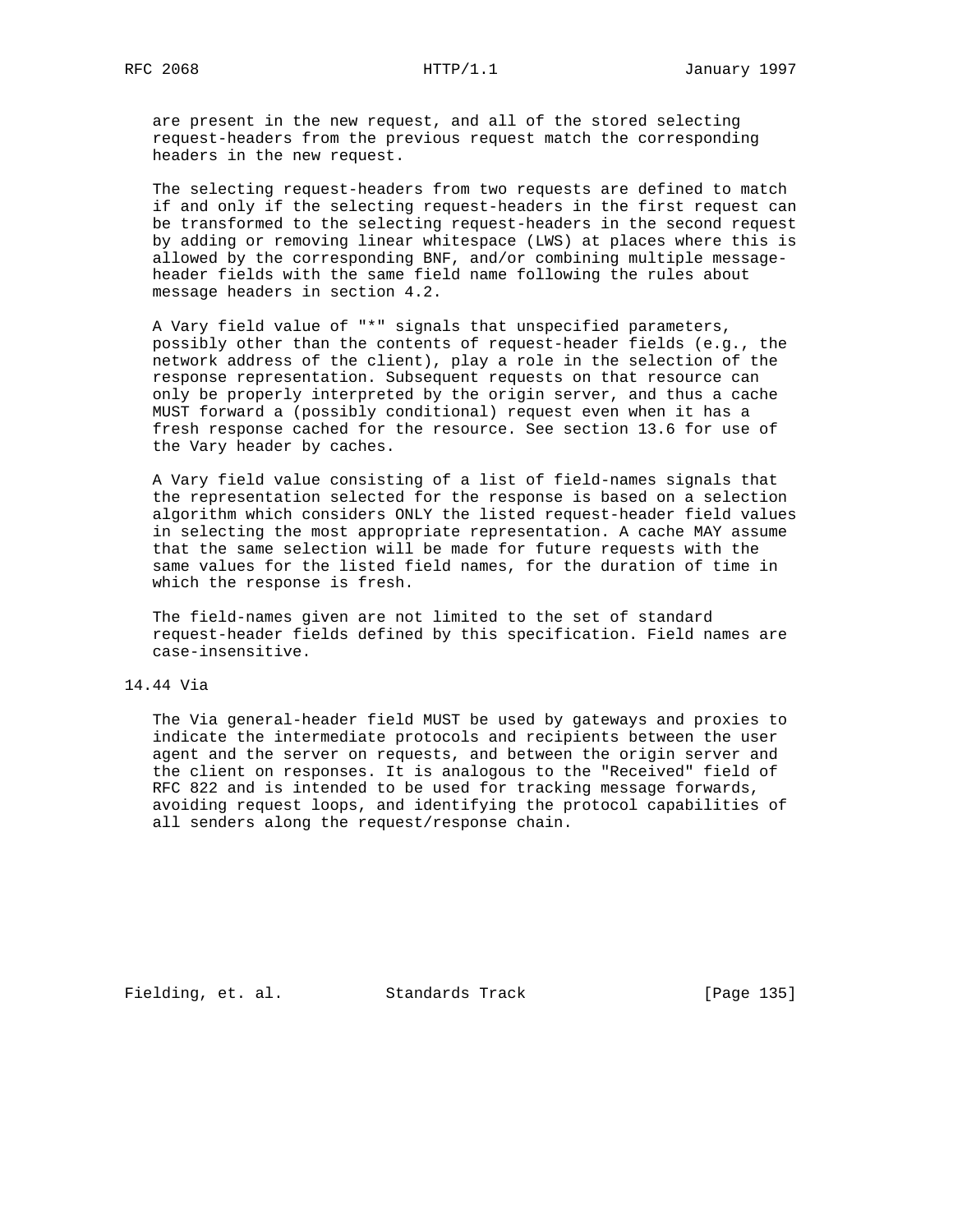Via = "Via" ":" 1#( received-protocol received-by [ comment ] )

|                          | $received-protocol = [protocol-name " / " ] protocol-version$ |
|--------------------------|---------------------------------------------------------------|
| protocol-name            | = token                                                       |
| protocol-version = token |                                                               |
| received-by              | $=$ ( host [ ":" port ] )   pseudonym                         |
| pseudonym                | = token                                                       |

 The received-protocol indicates the protocol version of the message received by the server or client along each segment of the request/response chain. The received-protocol version is appended to the Via field value when the message is forwarded so that information about the protocol capabilities of upstream applications remains visible to all recipients.

 The protocol-name is optional if and only if it would be "HTTP". The received-by field is normally the host and optional port number of a recipient server or client that subsequently forwarded the message. However, if the real host is considered to be sensitive information, it MAY be replaced by a pseudonym. If the port is not given, it MAY be assumed to be the default port of the received-protocol.

 Multiple Via field values represent each proxy or gateway that has forwarded the message. Each recipient MUST append its information such that the end result is ordered according to the sequence of forwarding applications.

 Comments MAY be used in the Via header field to identify the software of the recipient proxy or gateway, analogous to the User-Agent and Server header fields. However, all comments in the Via field are optional and MAY be removed by any recipient prior to forwarding the message.

 For example, a request message could be sent from an HTTP/1.0 user agent to an internal proxy code-named "fred", which uses HTTP/1.1 to forward the request to a public proxy at nowhere.com, which completes the request by forwarding it to the origin server at www.ics.uci.edu. The request received by www.ics.uci.edu would then have the following Via header field:

Via: 1.0 fred, 1.1 nowhere.com (Apache/1.1)

 Proxies and gateways used as a portal through a network firewall SHOULD NOT, by default, forward the names and ports of hosts within the firewall region. This information SHOULD only be propagated if explicitly enabled. If not enabled, the received-by host of any host behind the firewall SHOULD be replaced by an appropriate pseudonym for that host.

Fielding, et. al. Standards Track [Page 136]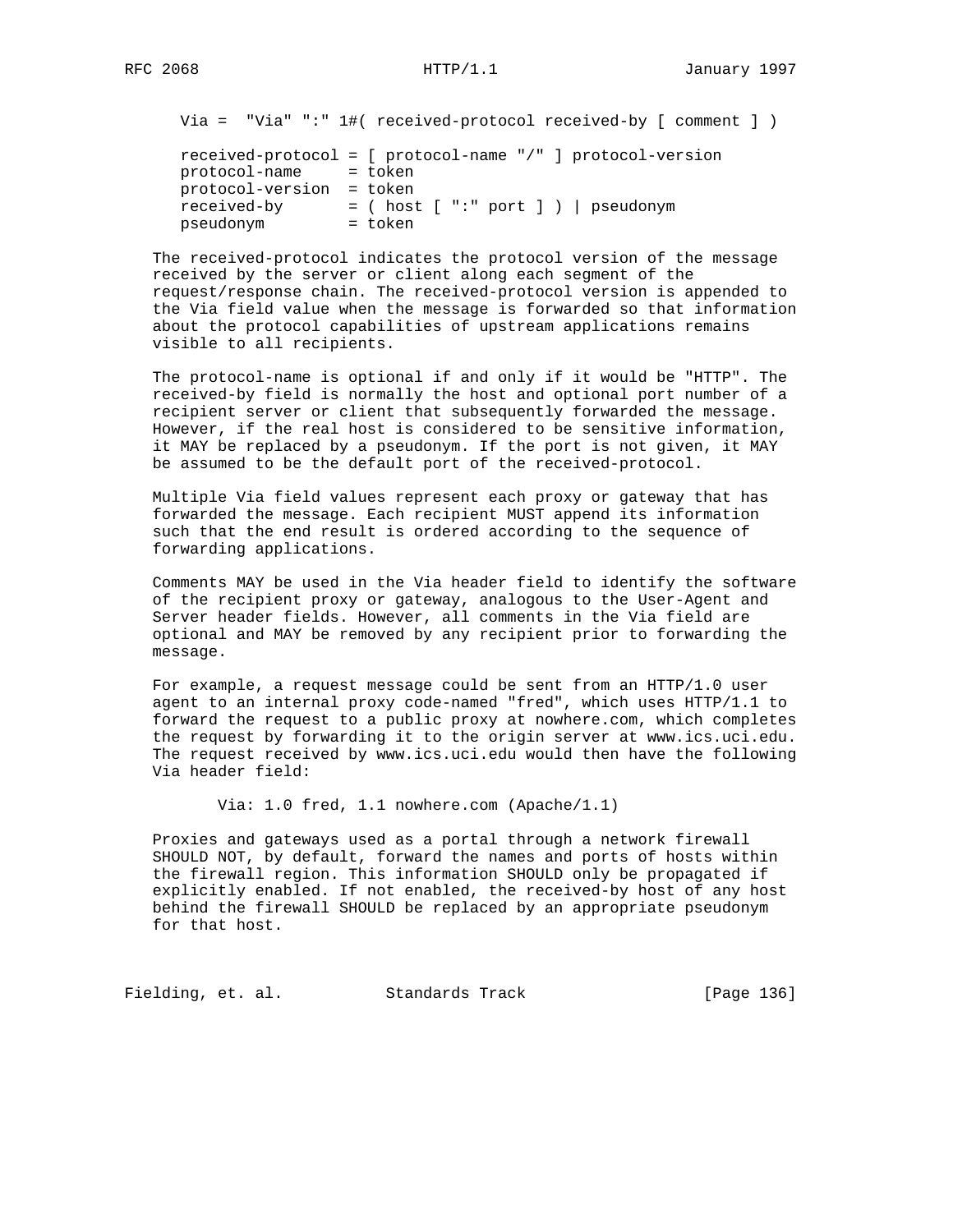For organizations that have strong privacy requirements for hiding internal structures, a proxy MAY combine an ordered subsequence of Via header field entries with identical received-protocol values into a single such entry. For example,

> Via: 1.0 ricky, 1.1 ethel, 1.1 fred, 1.0 lucy could be collapsed to Via: 1.0 ricky, 1.1 mertz, 1.0 lucy

 Applications SHOULD NOT combine multiple entries unless they are all under the same organizational control and the hosts have already been replaced by pseudonyms. Applications MUST NOT combine entries which have different received-protocol values.

## 14.45 Warning

 The Warning response-header field is used to carry additional information about the status of a response which may not be reflected by the response status code. This information is typically, though not exclusively, used to warn about a possible lack of semantic transparency from caching operations.

Warning headers are sent with responses using:

 Warning = "Warning" ":" 1#warning-value warning-value = warn-code SP warn-agent SP warn-text warn-code = 2DIGIT warn-agent =  $($  host  $[$  ":" port  $]$   $)$  | pseudonym ; the name or pseudonym of the server adding ; the Warning header, for use in debugging warn-text = quoted-string

A response may carry more than one Warning header.

 The warn-text should be in a natural language and character set that is most likely to be intelligible to the human user receiving the response. This decision may be based on any available knowledge, such as the location of the cache or user, the Accept-Language field in a request, the Content-Language field in a response, etc. The default language is English and the default character set is ISO- 8859-1.

 If a character set other than ISO-8859-1 is used, it MUST be encoded in the warn-text using the method described in RFC 1522 [14].

Fielding, et. al. Standards Track [Page 137]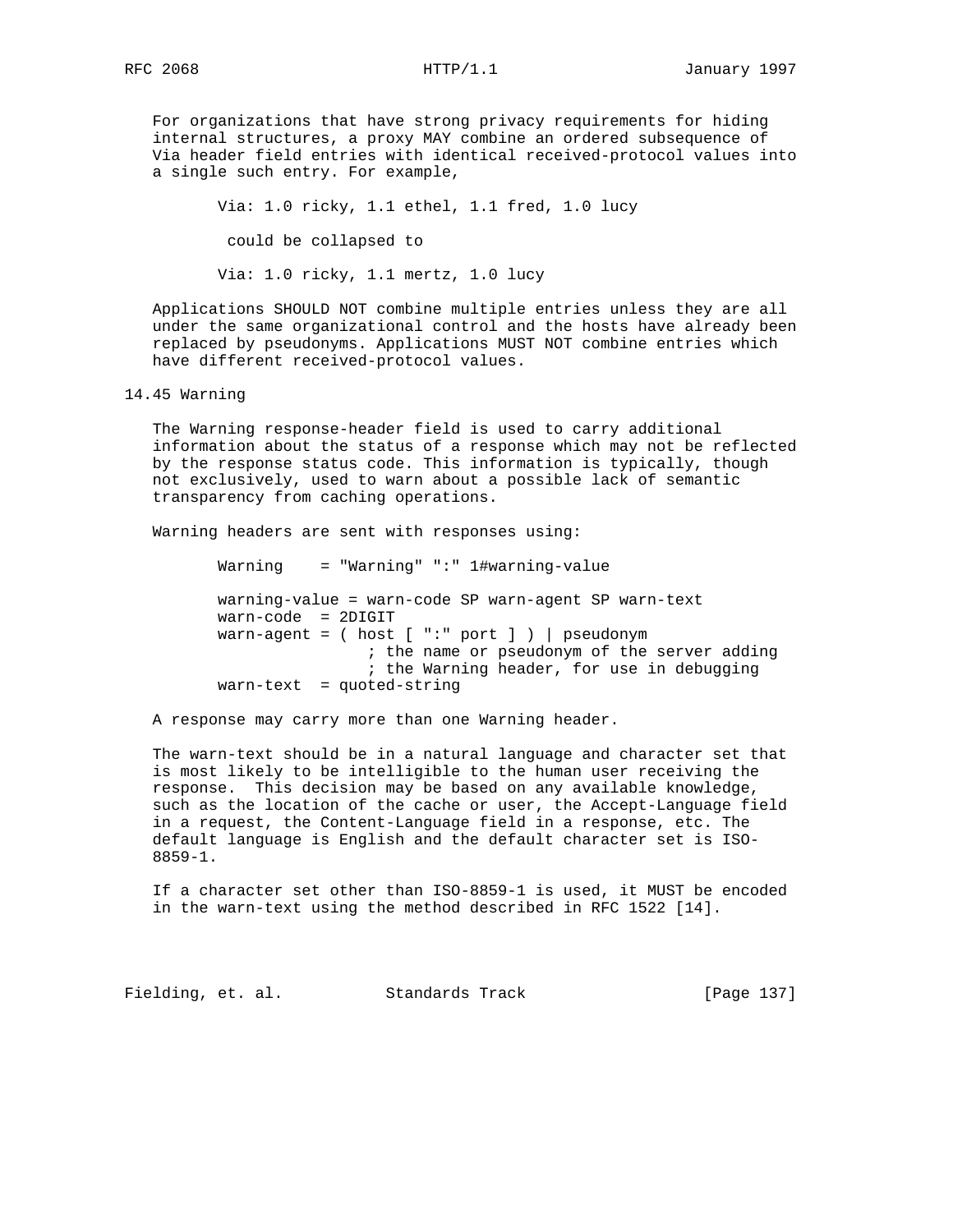Any server or cache may add Warning headers to a response. New Warning headers should be added after any existing Warning headers. A cache MUST NOT delete any Warning header that it received with a response. However, if a cache successfully validates a cache entry, it SHOULD remove any Warning headers previously attached to that entry except as specified for specific Warning codes. It MUST then add any Warning headers received in the validating response. In other words, Warning headers are those that would be attached to the most recent relevant response.

 When multiple Warning headers are attached to a response, the user agent SHOULD display as many of them as possible, in the order that they appear in the response. If it is not possible to display all of the warnings, the user agent should follow these heuristics:

- o Warnings that appear early in the response take priority over those appearing later in the response.
- o Warnings in the user's preferred character set take priority over warnings in other character sets but with identical warn-codes and warn-agents.

 Systems that generate multiple Warning headers should order them with this user agent behavior in mind.

 This is a list of the currently-defined warn-codes, each with a recommended warn-text in English, and a description of its meaning.

10 Response is stale

 MUST be included whenever the returned response is stale. A cache may add this warning to any response, but may never remove it until the response is known to be fresh.

11 Revalidation failed

 MUST be included if a cache returns a stale response because an attempt to revalidate the response failed, due to an inability to reach the server. A cache may add this warning to any response, but may never remove it until the response is successfully revalidated.

- 12 Disconnected operation SHOULD be included if the cache is intentionally disconnected from the rest of the network for a period of time.
- 13 Heuristic expiration MUST be included if the cache heuristically chose a freshness lifetime greater than 24 hours and the response's age is greater than 24 hours.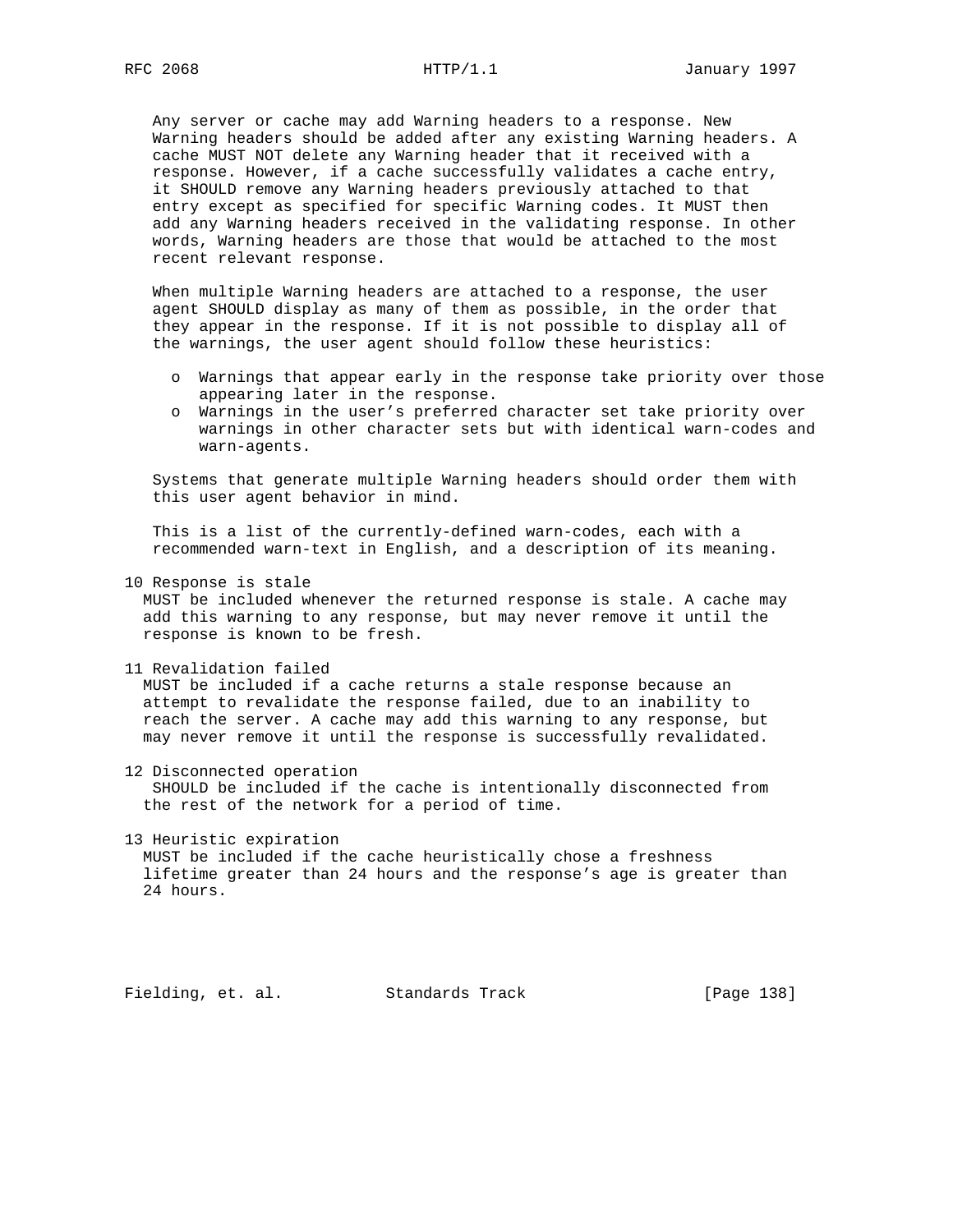14 Transformation applied

 MUST be added by an intermediate cache or proxy if it applies any transformation changing the content-coding (as specified in the Content-Encoding header) or media-type (as specified in the Content-Type header) of the response, unless this Warning code already appears in the response. MUST NOT be deleted from a response even after revalidation.

99 Miscellaneous warning

 The warning text may include arbitrary information to be presented to a human user, or logged. A system receiving this warning MUST NOT take any automated action.

# 14.46 WWW-Authenticate

 The WWW-Authenticate response-header field MUST be included in 401 (Unauthorized) response messages. The field value consists of at least one challenge that indicates the authentication scheme(s) and parameters applicable to the Request-URI.

WWW-Authenticate = "WWW-Authenticate" ":" 1#challenge

 The HTTP access authentication process is described in section 11. User agents MUST take special care in parsing the WWW-Authenticate field value if it contains more than one challenge, or if more than one WWW-Authenticate header field is provided, since the contents of a challenge may itself contain a comma-separated list of authentication parameters.

15 Security Considerations

 This section is meant to inform application developers, information providers, and users of the security limitations in HTTP/1.1 as described by this document. The discussion does not include definitive solutions to the problems revealed, though it does make some suggestions for reducing security risks.

15.1 Authentication of Clients

 The Basic authentication scheme is not a secure method of user authentication, nor does it in any way protect the entity, which is transmitted in clear text across the physical network used as the carrier. HTTP does not prevent additional authentication schemes and encryption mechanisms from being employed to increase security or the addition of enhancements (such as schemes to use one-time passwords) to Basic authentication.

Fielding, et. al. Standards Track [Page 139]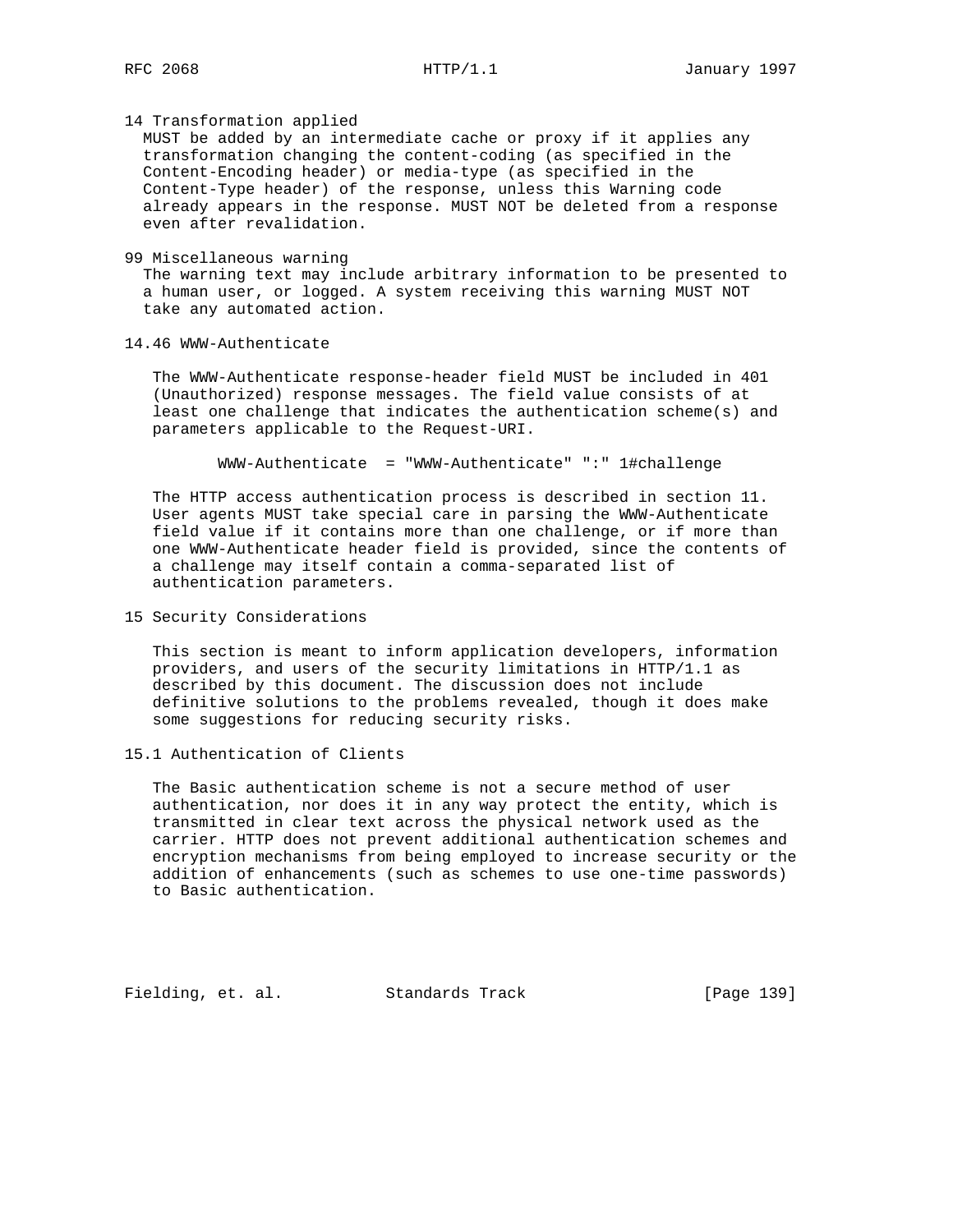The most serious flaw in Basic authentication is that it results in the essentially clear text transmission of the user's password over the physical network. It is this problem which Digest Authentication attempts to address.

 Because Basic authentication involves the clear text transmission of passwords it SHOULD never be used (without enhancements) to protect sensitive or valuable information.

 A common use of Basic authentication is for identification purposes -- requiring the user to provide a user name and password as a means of identification, for example, for purposes of gathering accurate usage statistics on a server. When used in this way it is tempting to think that there is no danger in its use if illicit access to the protected documents is not a major concern. This is only correct if the server issues both user name and password to the users and in particular does not allow the user to choose his or her own password. The danger arises because naive users frequently reuse a single password to avoid the task of maintaining multiple passwords.

 If a server permits users to select their own passwords, then the threat is not only illicit access to documents on the server but also illicit access to the accounts of all users who have chosen to use their account password. If users are allowed to choose their own password that also means the server must maintain files containing the (presumably encrypted) passwords. Many of these may be the account passwords of users perhaps at distant sites. The owner or administrator of such a system could conceivably incur liability if this information is not maintained in a secure fashion.

 Basic Authentication is also vulnerable to spoofing by counterfeit servers. If a user can be led to believe that he is connecting to a host containing information protected by basic authentication when in fact he is connecting to a hostile server or gateway then the attacker can request a password, store it for later use, and feign an error. This type of attack is not possible with Digest Authentication [32]. Server implementers SHOULD guard against the possibility of this sort of counterfeiting by gateways or CGI scripts. In particular it is very dangerous for a server to simply turn over a connection to a gateway since that gateway can then use the persistent connection mechanism to engage in multiple transactions with the client while impersonating the original server in a way that is not detectable by the client.

15.2 Offering a Choice of Authentication Schemes

 An HTTP/1.1 server may return multiple challenges with a 401 (Authenticate) response, and each challenge may use a different

Fielding, et. al. Standards Track [Page 140]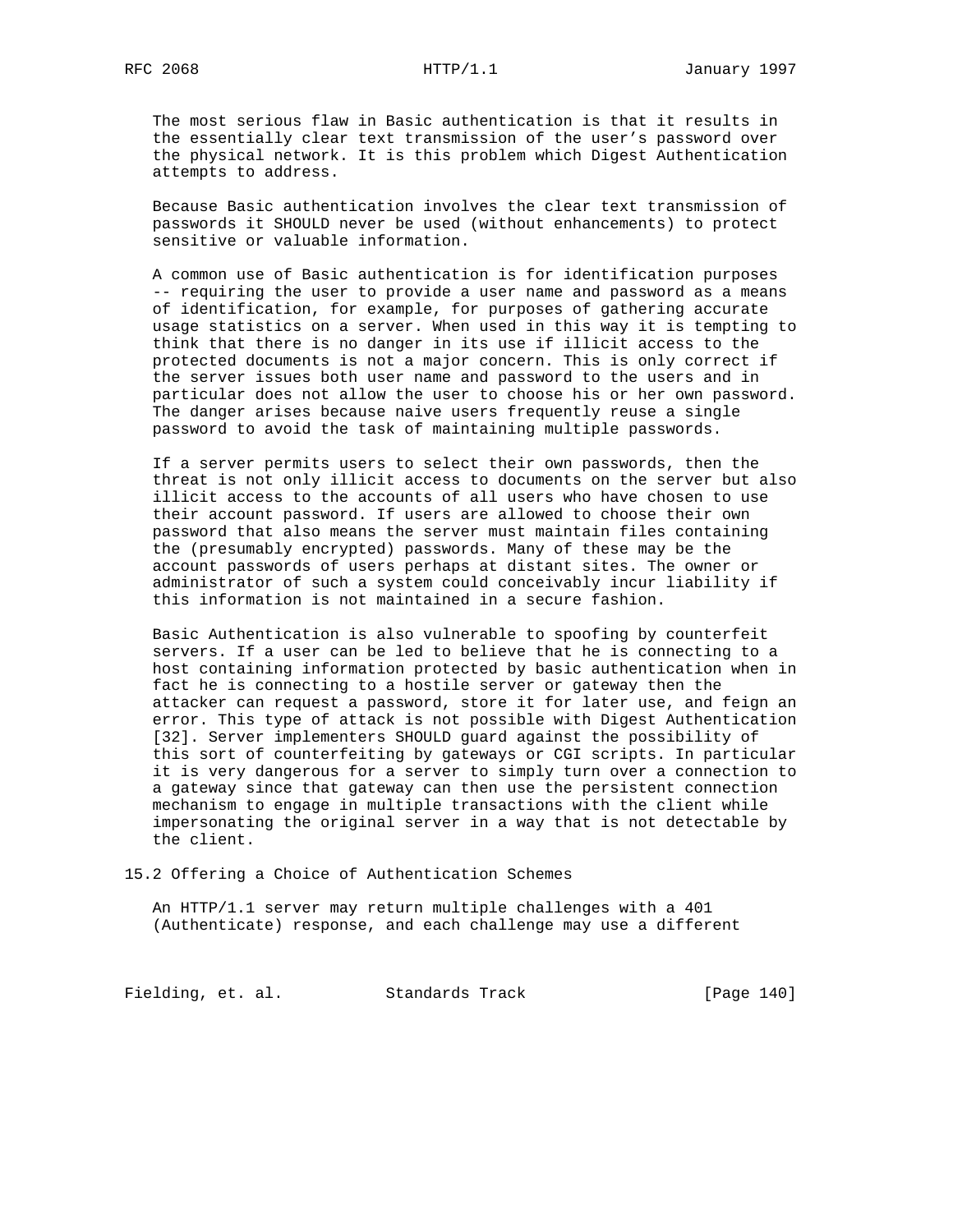scheme. The order of the challenges returned to the user agent is in the order that the server would prefer they be chosen. The server should order its challenges with the "most secure" authentication scheme first. A user agent should choose as the challenge to be made to the user the first one that the user agent understands.

 When the server offers choices of authentication schemes using the WWW-Authenticate header, the "security" of the authentication is only as malicious user could capture the set of challenges and try to authenticate him/herself using the weakest of the authentication schemes. Thus, the ordering serves more to protect the user's credentials than the server's information.

 A possible man-in-the-middle (MITM) attack would be to add a weak authentication scheme to the set of choices, hoping that the client will use one that exposes the user's credentials (e.g. password). For this reason, the client should always use the strongest scheme that it understands from the choices accepted.

 An even better MITM attack would be to remove all offered choices, and to insert a challenge that requests Basic authentication. For this reason, user agents that are concerned about this kind of attack could remember the strongest authentication scheme ever requested by a server and produce a warning message that requires user confirmation before using a weaker one. A particularly insidious way to mount such a MITM attack would be to offer a "free" proxy caching service to gullible users.

15.3 Abuse of Server Log Information

 A server is in the position to save personal data about a user's requests which may identify their reading patterns or subjects of interest. This information is clearly confidential in nature and its handling may be constrained by law in certain countries. People using the HTTP protocol to provide data are responsible for ensuring that such material is not distributed without the permission of any individuals that are identifiable by the published results.

15.4 Transfer of Sensitive Information

 Like any generic data transfer protocol, HTTP cannot regulate the content of the data that is transferred, nor is there any a priori method of determining the sensitivity of any particular piece of information within the context of any given request. Therefore, applications SHOULD supply as much control over this information as possible to the provider of that information. Four header fields are worth special mention in this context: Server, Via, Referer and From.

Fielding, et. al. Standards Track [Page 141]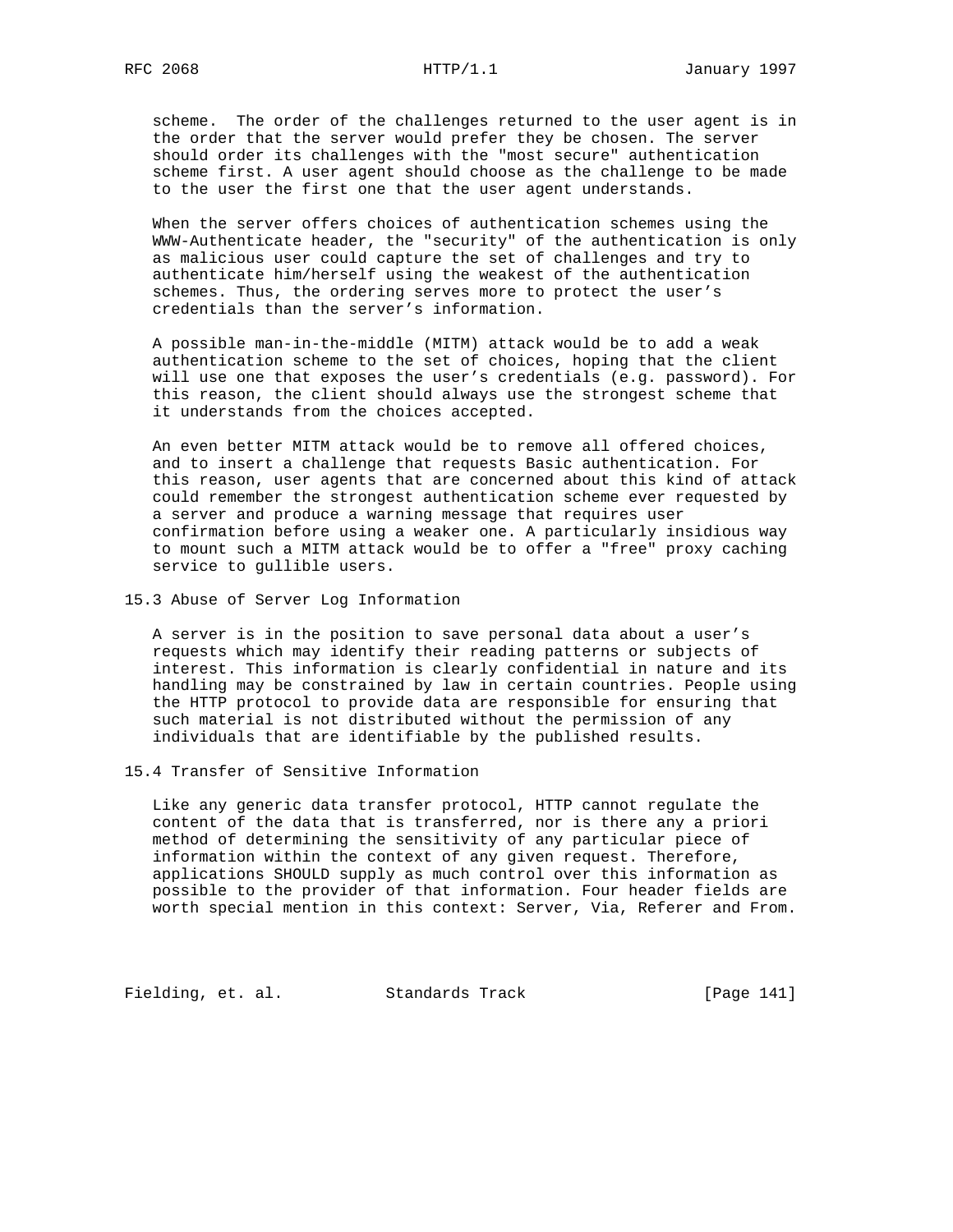Revealing the specific software version of the server may allow the server machine to become more vulnerable to attacks against software that is known to contain security holes. Implementers SHOULD make the Server header field a configurable option.

 Proxies which serve as a portal through a network firewall SHOULD take special precautions regarding the transfer of header information that identifies the hosts behind the firewall. In particular, they SHOULD remove, or replace with sanitized versions, any Via fields generated behind the firewall.

 The Referer field allows reading patterns to be studied and reverse links drawn. Although it can be very useful, its power can be abused if user details are not separated from the information contained in the Referer. Even when the personal information has been removed, the Referer field may indicate a private document's URI whose publication would be inappropriate.

 The information sent in the From field might conflict with the user's privacy interests or their site's security policy, and hence it SHOULD NOT be transmitted without the user being able to disable, enable, and modify the contents of the field. The user MUST be able to set the contents of this field within a user preference or application defaults configuration.

 We suggest, though do not require, that a convenient toggle interface be provided for the user to enable or disable the sending of From and Referer information.

# 15.5 Attacks Based On File and Path Names

 Implementations of HTTP origin servers SHOULD be careful to restrict the documents returned by HTTP requests to be only those that were intended by the server administrators. If an HTTP server translates HTTP URIs directly into file system calls, the server MUST take special care not to serve files that were not intended to be delivered to HTTP clients. For example, UNIX, Microsoft Windows, and other operating systems use ".." as a path component to indicate a directory level above the current one. On such a system, an HTTP server MUST disallow any such construct in the Request-URI if it would otherwise allow access to a resource outside those intended to be accessible via the HTTP server. Similarly, files intended for reference only internally to the server (such as access control files, configuration files, and script code) MUST be protected from inappropriate retrieval, since they might contain sensitive information. Experience has shown that minor bugs in such HTTP server implementations have turned into security risks.

Fielding, et. al. Standards Track [Page 142]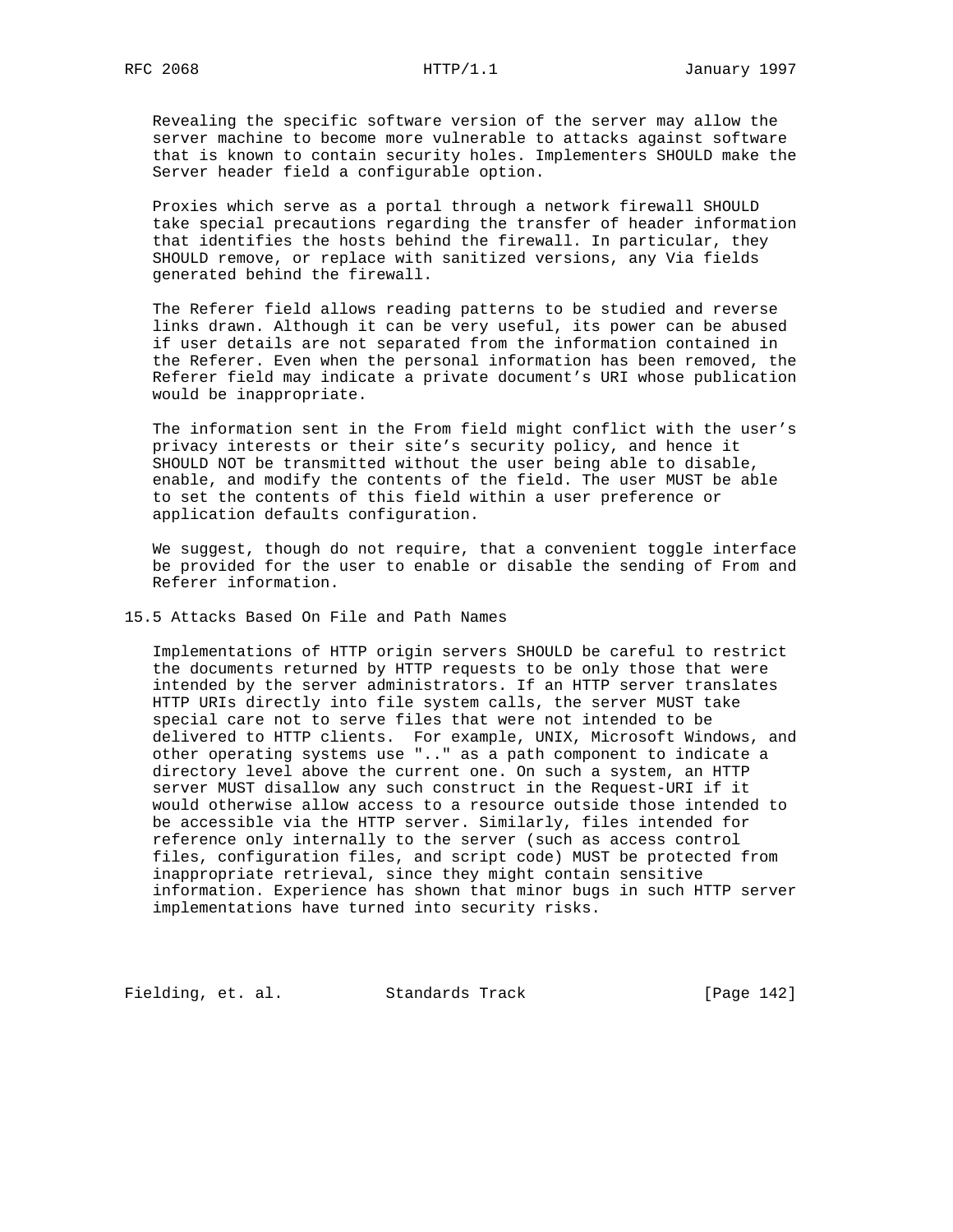# 15.6 Personal Information

 HTTP clients are often privy to large amounts of personal information (e.g. the user's name, location, mail address, passwords, encryption keys, etc.), and SHOULD be very careful to prevent unintentional leakage of this information via the HTTP protocol to other sources. We very strongly recommend that a convenient interface be provided for the user to control dissemination of such information, and that designers and implementers be particularly careful in this area. History shows that errors in this area are often both serious security and/or privacy problems, and often generate highly adverse publicity for the implementer's company.

### 15.7 Privacy Issues Connected to Accept Headers

 Accept request-headers can reveal information about the user to all servers which are accessed. The Accept-Language header in particular can reveal information the user would consider to be of a private nature, because the understanding of particular languages is often strongly correlated to the membership of a particular ethnic group. User agents which offer the option to configure the contents of an Accept-Language header to be sent in every request are strongly encouraged to let the configuration process include a message which makes the user aware of the loss of privacy involved.

 An approach that limits the loss of privacy would be for a user agent to omit the sending of Accept-Language headers by default, and to ask the user whether it should start sending Accept-Language headers to a server if it detects, by looking for any Vary response-header fields generated by the server, that such sending could improve the quality of service.

 Elaborate user-customized accept header fields sent in every request, in particular if these include quality values, can be used by servers as relatively reliable and long-lived user identifiers. Such user identifiers would allow content providers to do click-trail tracking, and would allow collaborating content providers to match cross-server click-trails or form submissions of individual users. Note that for many users not behind a proxy, the network address of the host running the user agent will also serve as a long-lived user identifier. In environments where proxies are used to enhance privacy, user agents should be conservative in offering accept header configuration options to end users. As an extreme privacy measure, proxies could filter the accept headers in relayed requests. General purpose user agents which provide a high degree of header configurability should warn users about the loss of privacy which can be involved.

Fielding, et. al. Standards Track [Page 143]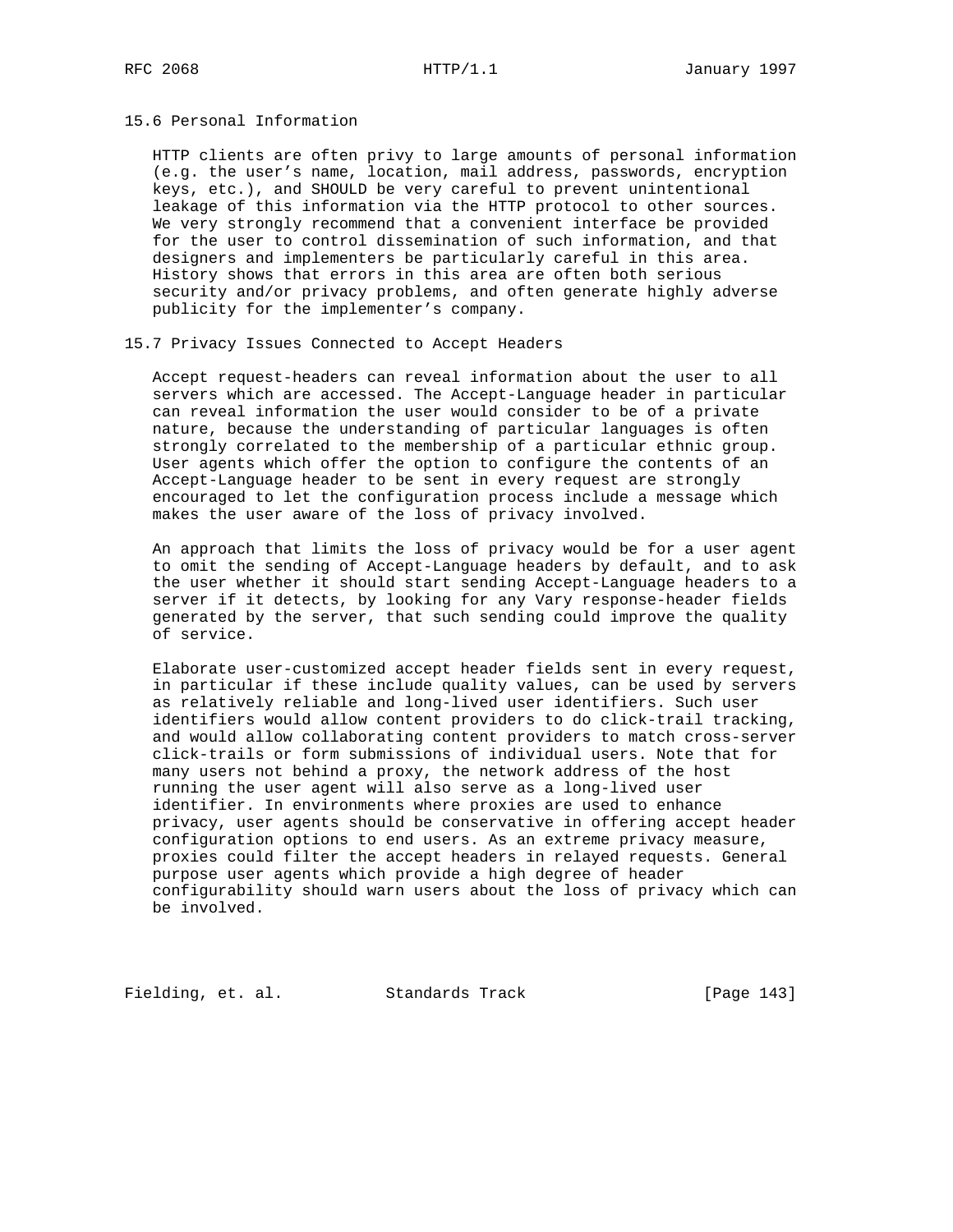## 15.8 DNS Spoofing

 Clients using HTTP rely heavily on the Domain Name Service, and are thus generally prone to security attacks based on the deliberate mis-association of IP addresses and DNS names. Clients need to be cautious in assuming the continuing validity of an IP number/DNS name association.

 In particular, HTTP clients SHOULD rely on their name resolver for confirmation of an IP number/DNS name association, rather than caching the result of previous host name lookups. Many platforms already can cache host name lookups locally when appropriate, and they SHOULD be configured to do so. These lookups should be cached, however, only when the TTL (Time To Live) information reported by the name server makes it likely that the cached information will remain useful.

 If HTTP clients cache the results of host name lookups in order to achieve a performance improvement, they MUST observe the TTL information reported by DNS.

 If HTTP clients do not observe this rule, they could be spoofed when a previously-accessed server's IP address changes. As network renumbering is expected to become increasingly common, the possibility of this form of attack will grow. Observing this requirement thus reduces this potential security vulnerability.

 This requirement also improves the load-balancing behavior of clients for replicated servers using the same DNS name and reduces the likelihood of a user's experiencing failure in accessing sites which use that strategy.

### 15.9 Location Headers and Spoofing

 If a single server supports multiple organizations that do not trust one another, then it must check the values of Location and Content- Location headers in responses that are generated under control of said organizations to make sure that they do not attempt to invalidate resources over which they have no authority.

# 16 Acknowledgments

 This specification makes heavy use of the augmented BNF and generic constructs defined by David H. Crocker for RFC 822. Similarly, it reuses many of the definitions provided by Nathaniel Borenstein and Ned Freed for MIME. We hope that their inclusion in this specification will help reduce past confusion over the relationship between HTTP and Internet mail message formats.

Fielding, et. al. Standards Track [Page 144]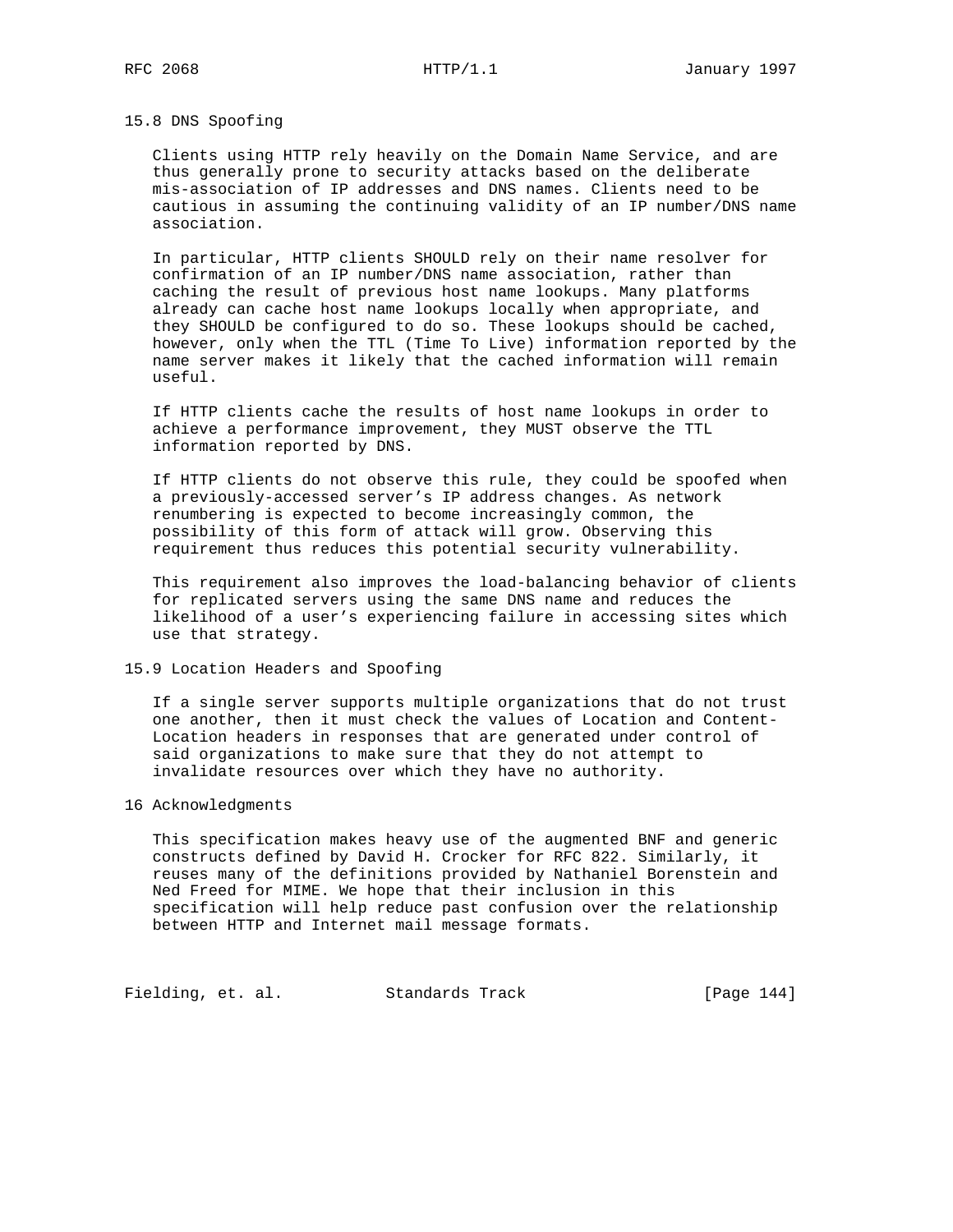The HTTP protocol has evolved considerably over the past four years. It has benefited from a large and active developer community--the many people who have participated on the www-talk mailing list--and it is that community which has been most responsible for the success of HTTP and of the World-Wide Web in general. Marc Andreessen, Robert Cailliau, Daniel W. Connolly, Bob Denny, John Franks, Jean-Francois Groff, Phillip M. Hallam-Baker, Hakon W. Lie, Ari Luotonen, Rob McCool, Lou Montulli, Dave Raggett, Tony Sanders, and Marc VanHeyningen deserve special recognition for their efforts in defining early aspects of the protocol.

 This document has benefited greatly from the comments of all those participating in the HTTP-WG. In addition to those already mentioned, the following individuals have contributed to this specification:

| Gary Adams              | Albert Lunde                |
|-------------------------|-----------------------------|
| Harald Tyeit Alvestrand | John C. Mallery             |
| Keith Ball              | Jean-Philippe Martin-Flatin |
| Brian Behlendorf        | Larry Masinter              |
| Paul Burchard           | Mitra                       |
| Maurizio Codogno        | David Morris                |
| Mike Cowlishaw          | Gavin Nicol                 |
| Roman Czyborra          | Bill Perry                  |
| Michael A. Dolan        | Jeffrey Perry               |
| David J. Fiander        | Scott Powers                |
| Alan Freier             | Owen Rees                   |
| Marc Hedlund            | Luigi Rizzo                 |
| Greg Herlihy            | David Robinson              |
| Koen Holtman            | Marc Salomon                |
| Alex Hopmann            | Rich Salz                   |
| Bob Jernigan            | Allan M. Schiffman          |
| Shel Kaphan             | Jim Seidman                 |
| Rohit Khare             | Chuck Shotton               |
| John Klensin            | Eric W. Sink                |
| Martijn Koster          | Simon E. Spero              |
| Alexei Kosut            | Richard N. Taylor           |
| David M. Kristol        | Robert S. Thau              |
| Daniel LaLiberte        | Bill (BearHeart) Weinman    |
| Ben Laurie              | Francois Yergeau            |
| Paul J. Leach           | Mary Ellen Zurko            |
| Daniel DuBois           |                             |

 Much of the content and presentation of the caching design is due to suggestions and comments from individuals including: Shel Kaphan, Paul Leach, Koen Holtman, David Morris, and Larry Masinter.

Fielding, et. al. Standards Track [Page 145]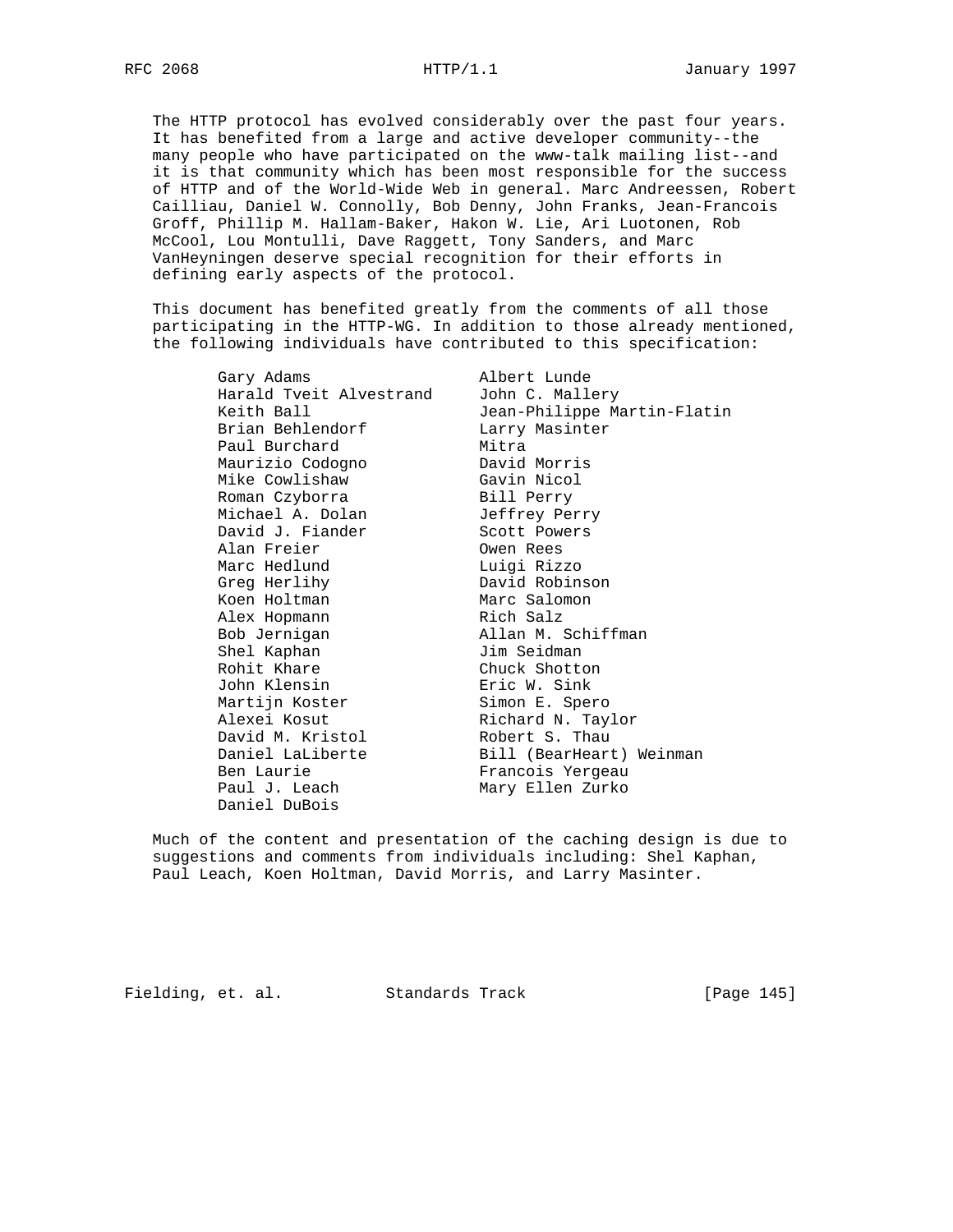Most of the specification of ranges is based on work originally done by Ari Luotonen and John Franks, with additional input from Steve Zilles.

Thanks to the "cave men" of Palo Alto. You know who you are.

 Jim Gettys (the current editor of this document) wishes particularly to thank Roy Fielding, the previous editor of this document, along with John Klensin, Jeff Mogul, Paul Leach, Dave Kristol, Koen Holtman, John Franks, Alex Hopmann, and Larry Masinter for their help.

17 References

 [1] Alvestrand, H., "Tags for the identification of languages", RFC 1766, UNINETT, March 1995.

 [2] Anklesaria, F., McCahill, M., Lindner, P., Johnson, D., Torrey, D., and B. Alberti. "The Internet Gopher Protocol: (a distributed document search and retrieval protocol)", RFC 1436, University of Minnesota, March 1993.

 [3] Berners-Lee, T., "Universal Resource Identifiers in WWW", A Unifying Syntax for the Expression of Names and Addresses of Objects on the Network as used in the World-Wide Web", RFC 1630, CERN, June 1994.

 [4] Berners-Lee, T., Masinter, L., and M. McCahill, "Uniform Resource Locators (URL)", RFC 1738, CERN, Xerox PARC, University of Minnesota, December 1994.

 [5] Berners-Lee, T., and D. Connolly, "HyperText Markup Language Specification - 2.0", RFC 1866, MIT/LCS, November 1995.

 [6] Berners-Lee, T., Fielding, R., and H. Frystyk, "Hypertext Transfer Protocol -- HTTP/1.0.", RFC 1945 MIT/LCS, UC Irvine, May 1996.

 [7] Freed, N., and N. Borenstein, "Multipurpose Internet Mail Extensions (MIME) Part One: Format of Internet Message Bodies", RFC 2045, Innosoft, First Virtual, November 1996.

 [8] Braden, R., "Requirements for Internet hosts - application and support", STD 3, RFC 1123, IETF, October 1989.

 [9] Crocker, D., "Standard for the Format of ARPA Internet Text Messages", STD 11, RFC 822, UDEL, August 1982.

Fielding, et. al. Standards Track [Page 146]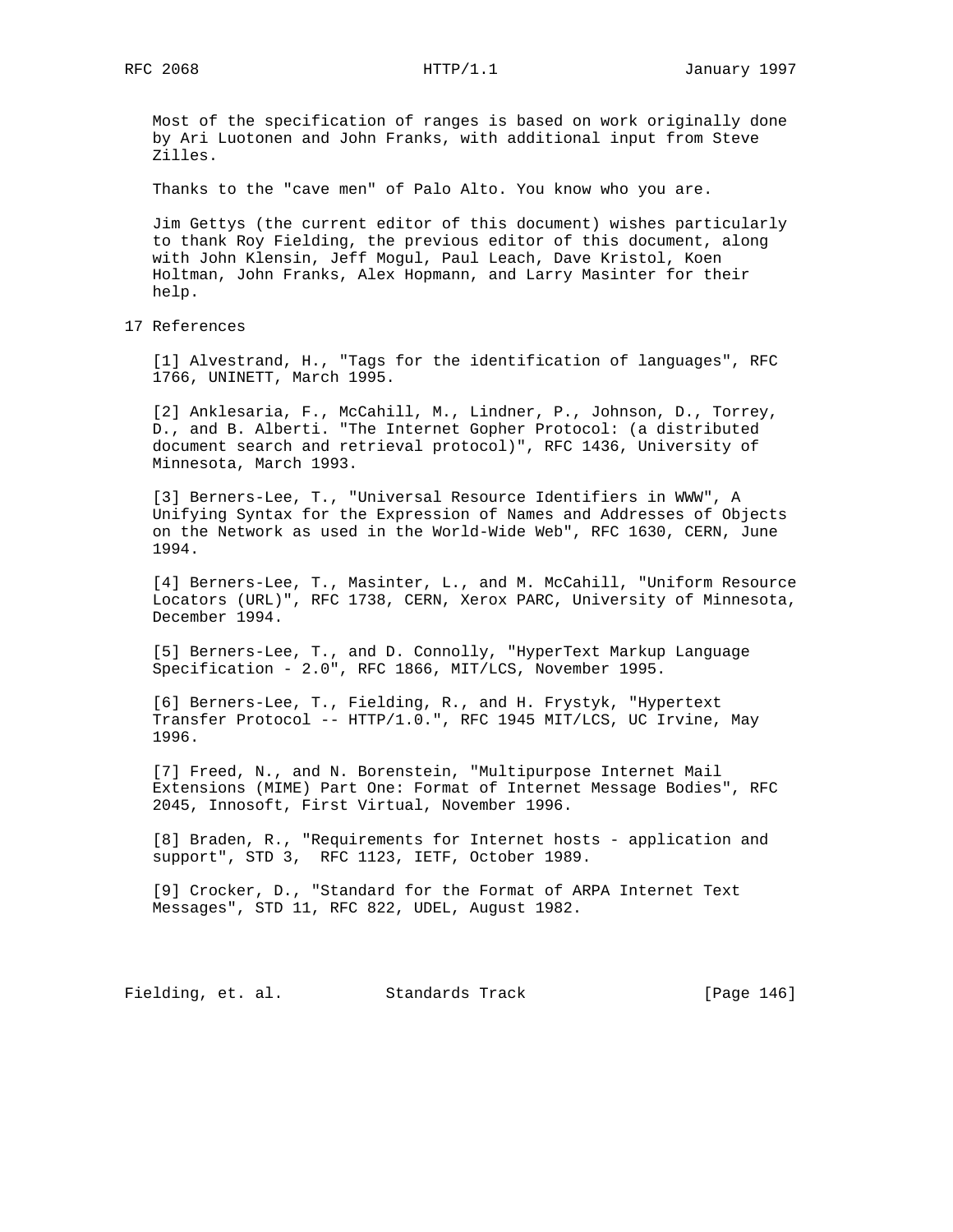[10] Davis, F., Kahle, B., Morris, H., Salem, J., Shen, T., Wang, R., Sui, J., and M. Grinbaum. "WAIS Interface Protocol Prototype Functional Specification", (v1.5), Thinking Machines Corporation, April 1990.

 [11] Fielding, R., "Relative Uniform Resource Locators", RFC 1808, UC Irvine, June 1995.

 [12] Horton, M., and R. Adams. "Standard for interchange of USENET messages", RFC 1036, AT&T Bell Laboratories, Center for Seismic Studies, December 1987.

 [13] Kantor, B., and P. Lapsley. "Network News Transfer Protocol." A Proposed Standard for the Stream-Based Transmission of News", RFC 977, UC San Diego, UC Berkeley, February 1986.

 [14] Moore, K., "MIME (Multipurpose Internet Mail Extensions) Part Three: Message Header Extensions for Non-ASCII Text", RFC 2047, University of Tennessee, November 1996.

 [15] Nebel, E., and L. Masinter. "Form-based File Upload in HTML", RFC 1867, Xerox Corporation, November 1995.

 [16] Postel, J., "Simple Mail Transfer Protocol", STD 10, RFC 821, USC/ISI, August 1982.

 [17] Postel, J., "Media Type Registration Procedure", RFC 2048, USC/ISI, November 1996.

 [18] Postel, J., and J. Reynolds, "File Transfer Protocol (FTP)", STD 9, RFC 959, USC/ISI, October 1985.

 [19] Reynolds, J., and J. Postel, "Assigned Numbers", STD 2, RFC 1700, USC/ISI, October 1994.

 [20] Sollins, K., and L. Masinter, "Functional Requirements for Uniform Resource Names", RFC 1737, MIT/LCS, Xerox Corporation, December 1994.

 [21] US-ASCII. Coded Character Set - 7-Bit American Standard Code for Information Interchange. Standard ANSI X3.4-1986, ANSI, 1986.

 [22] ISO-8859. International Standard -- Information Processing -- 8-bit Single-Byte Coded Graphic Character Sets -- Part 1: Latin alphabet No. 1, ISO 8859-1:1987. Part 2: Latin alphabet No. 2, ISO 8859-2, 1987. Part 3: Latin alphabet No. 3, ISO 8859-3, 1988. Part 4: Latin alphabet No. 4, ISO 8859-4, 1988.

Fielding, et. al. Standards Track [Page 147]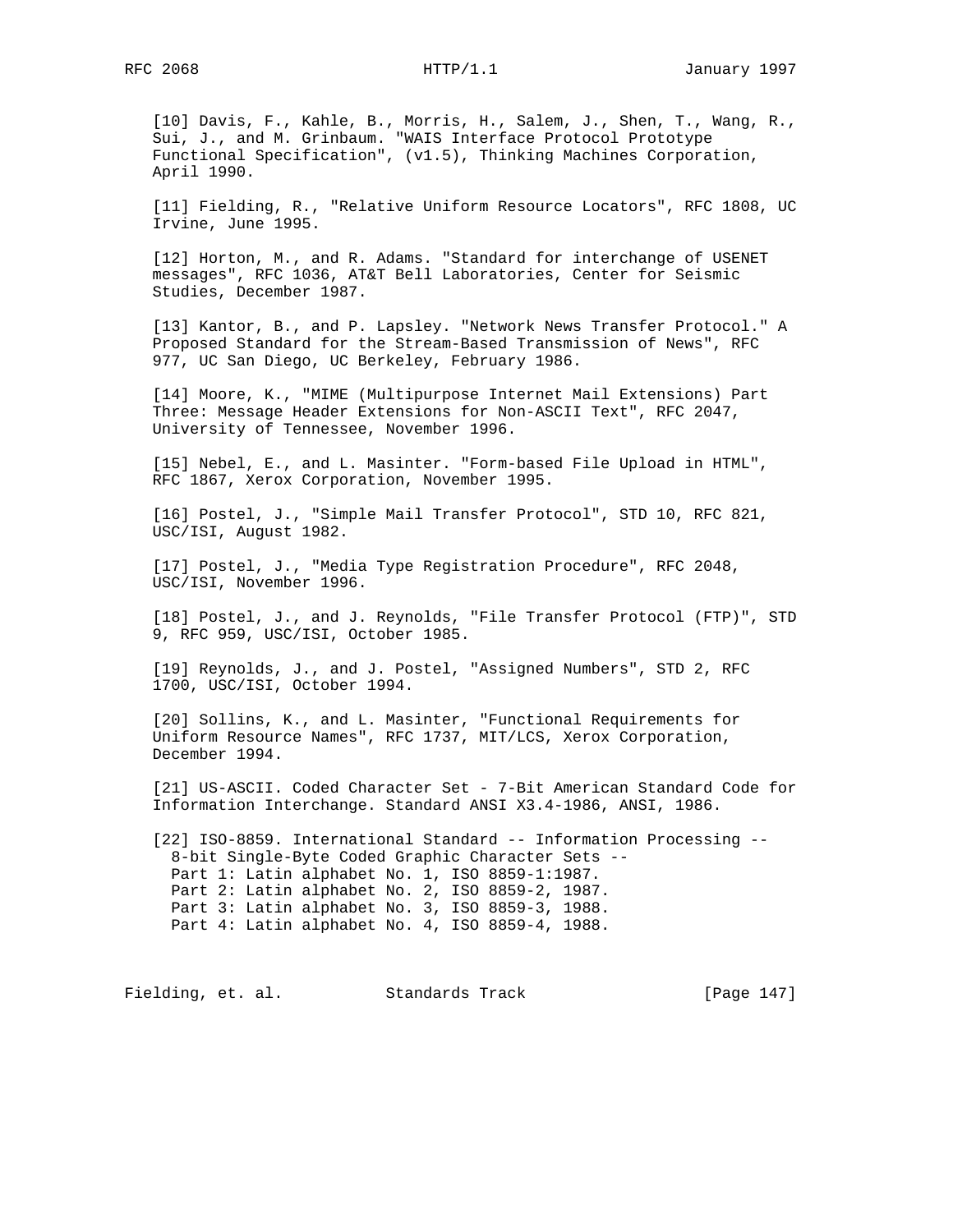Part 5: Latin/Cyrillic alphabet, ISO 8859-5, 1988. Part 6: Latin/Arabic alphabet, ISO 8859-6, 1987. Part 7: Latin/Greek alphabet, ISO 8859-7, 1987. Part 8: Latin/Hebrew alphabet, ISO 8859-8, 1988. Part 9: Latin alphabet No. 5, ISO 8859-9, 1990.

 [23] Meyers, J., and M. Rose "The Content-MD5 Header Field", RFC 1864, Carnegie Mellon, Dover Beach Consulting, October, 1995.

 [24] Carpenter, B., and Y. Rekhter, "Renumbering Needs Work", RFC 1900, IAB, February 1996.

 [25] Deutsch, P., "GZIP file format specification version 4.3." RFC 1952, Aladdin Enterprises, May 1996.

 [26] Venkata N. Padmanabhan and Jeffrey C. Mogul. Improving HTTP Latency. Computer Networks and ISDN Systems, v. 28, pp. 25-35, Dec. 1995. Slightly revised version of paper in Proc. 2nd International WWW Conf. '94: Mosaic and the Web, Oct. 1994, which is available at http://www.ncsa.uiuc.edu/SDG/IT94/Proceedings/DDay/mogul/ HTTPLatency.html.

 [27] Joe Touch, John Heidemann, and Katia Obraczka, "Analysis of HTTP Performance", <URL: http://www.isi.edu/lsam/ib/http-perf/>, USC/Information Sciences Institute, June 1996

 [28] Mills, D., "Network Time Protocol, Version 3, Specification, Implementation and Analysis", RFC 1305, University of Delaware, March 1992.

 [29] Deutsch, P., "DEFLATE Compressed Data Format Specification version 1.3." RFC 1951, Aladdin Enterprises, May 1996.

[30] Spero, S., "Analysis of HTTP Performance Problems" <URL:http://sunsite.unc.edu/mdma-release/http-prob.html>.

 [31] Deutsch, P., and J-L. Gailly, "ZLIB Compressed Data Format Specification version 3.3", RFC 1950, Aladdin Enterprises, Info-ZIP, May 1996.

 [32] Franks, J., Hallam-Baker, P., Hostetler, J., Leach, P., Luotonen, A., Sink, E., and L. Stewart, "An Extension to HTTP : Digest Access Authentication", RFC 2069, January 1997.

Fielding, et. al. Standards Track [Page 148]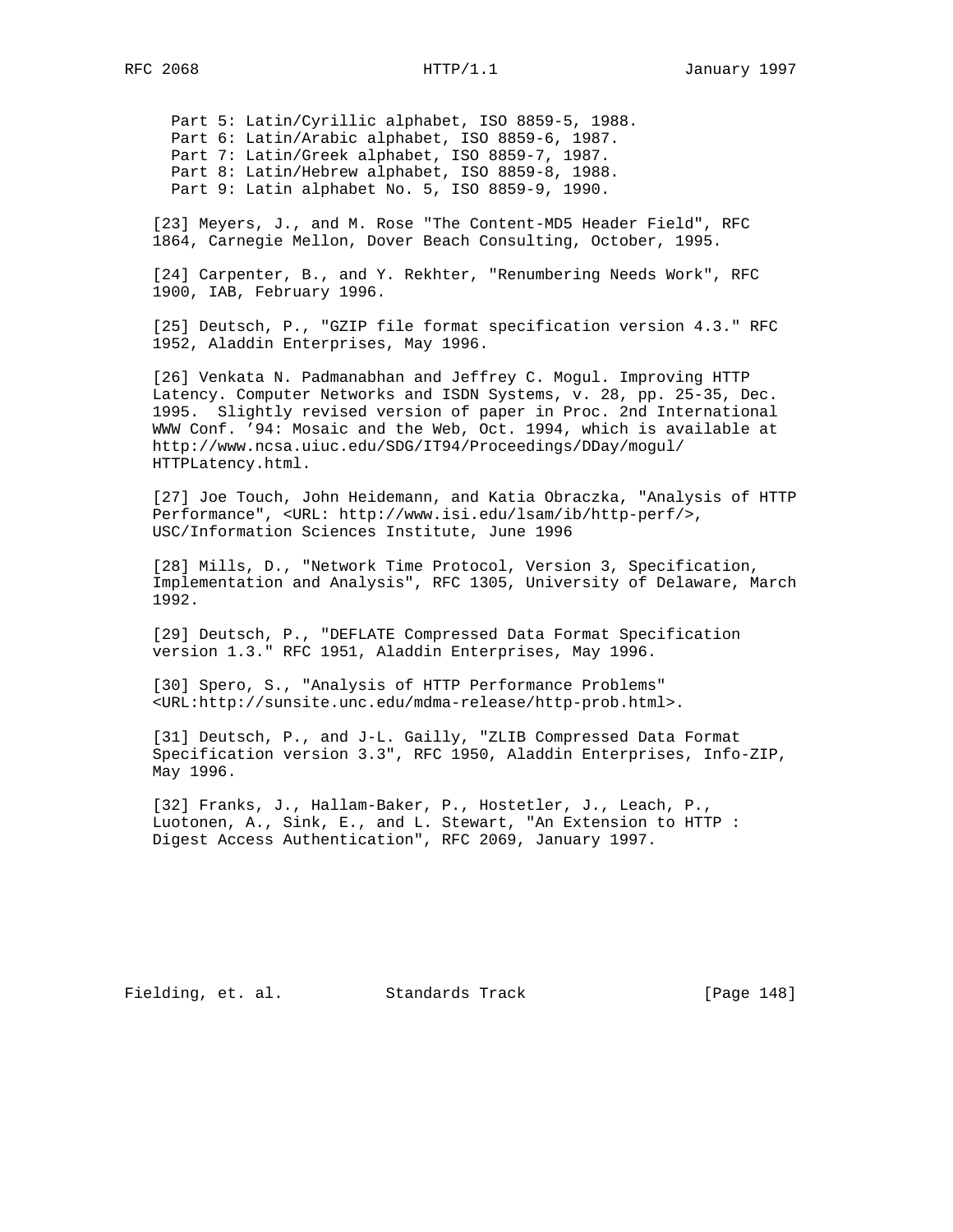18 Authors' Addresses

 Roy T. Fielding Department of Information and Computer Science University of California Irvine, CA 92717-3425, USA

 Fax: +1 (714) 824-4056 EMail: fielding@ics.uci.edu

 Jim Gettys MIT Laboratory for Computer Science 545 Technology Square Cambridge, MA 02139, USA

 Fax: +1 (617) 258 8682 EMail: jg@w3.org

 Jeffrey C. Mogul Western Research Laboratory Digital Equipment Corporation 250 University Avenue Palo Alto, California, 94305, USA

EMail: mogul@wrl.dec.com

 Henrik Frystyk Nielsen W3 Consortium MIT Laboratory for Computer Science 545 Technology Square Cambridge, MA 02139, USA

 Fax: +1 (617) 258 8682 EMail: frystyk@w3.org

 Tim Berners-Lee Director, W3 Consortium MIT Laboratory for Computer Science 545 Technology Square Cambridge, MA 02139, USA

 Fax: +1 (617) 258 8682 EMail: timbl@w3.org

Fielding, et. al. Standards Track [Page 149]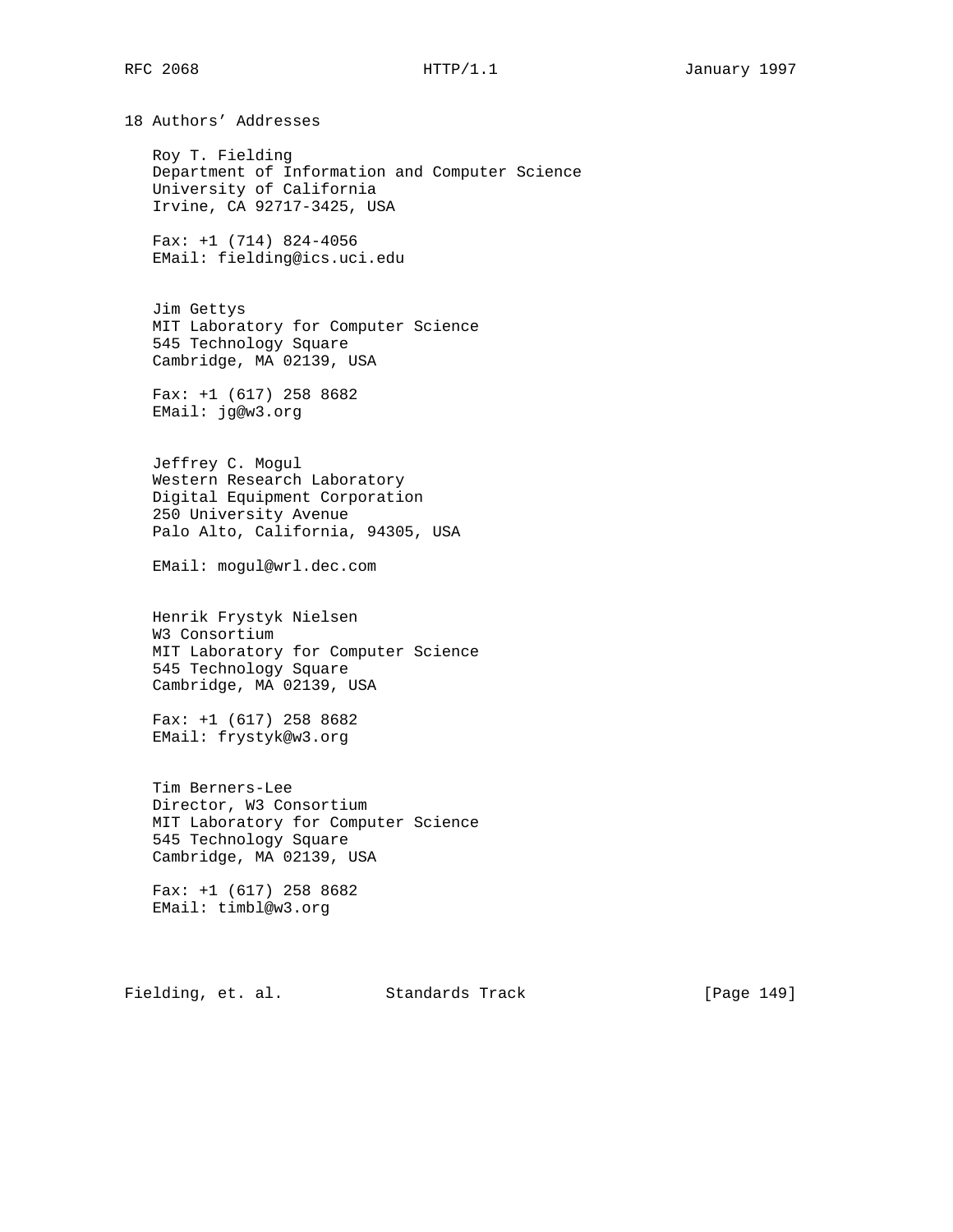### 19 Appendices

19.1 Internet Media Type message/http

 In addition to defining the HTTP/1.1 protocol, this document serves as the specification for the Internet media type "message/http". The following is to be registered with IANA.

| Media Type name:     | message          |
|----------------------|------------------|
| Media subtype name:  | http             |
| Required parameters: | none             |
| Optional parameters: | version, msqtype |

- version: The HTTP-Version number of the enclosed message (e.g., "1.1"). If not present, the version can be determined from the first line of the body.
- msgtype: The message type -- "request" or "response". If not present, the type can be determined from the first line of the body.
- Encoding considerations: only "7bit", "8bit", or "binary" are permitted

Security considerations: none

### 19.2 Internet Media Type multipart/byteranges

 When an HTTP message includes the content of multiple ranges (for example, a response to a request for multiple non-overlapping ranges), these are transmitted as a multipart MIME message. The multipart media type for this purpose is called "multipart/byteranges".

 The multipart/byteranges media type includes two or more parts, each with its own Content-Type and Content-Range fields. The parts are separated using a MIME boundary parameter.

| Media Type name: | Media subtype name:<br>Required parameters:<br>Optional parameters: | multipart<br>byteranges<br>boundary<br>none |  |  |
|------------------|---------------------------------------------------------------------|---------------------------------------------|--|--|
|                  | Encoding considerations: only "7bit", "8bit", or "binary" are       | permitted                                   |  |  |
|                  | Security considerations: none                                       |                                             |  |  |

Fielding, et. al. Standards Track [Page 150]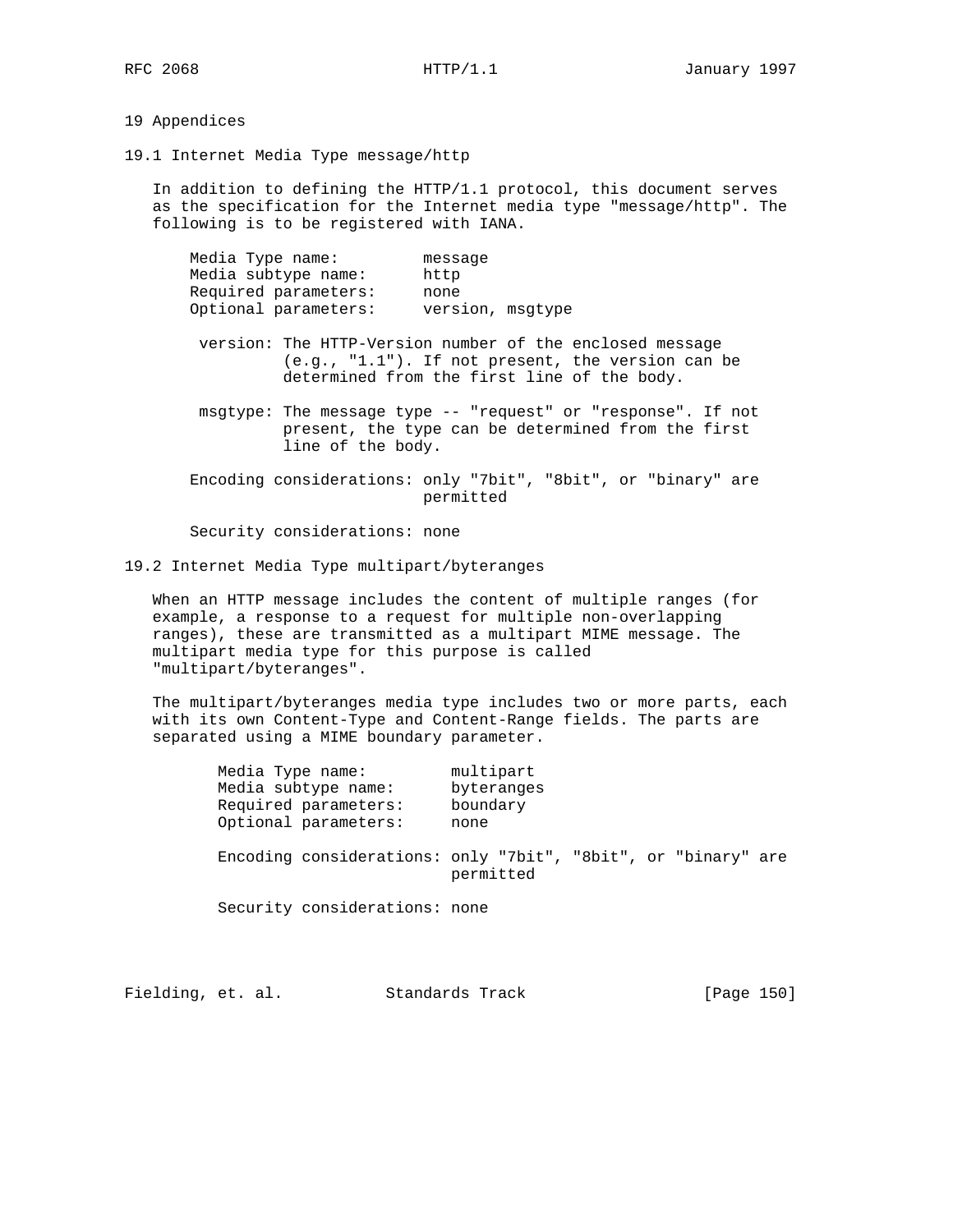For example:

 HTTP/1.1 206 Partial content Date: Wed, 15 Nov 1995 06:25:24 GMT Last-modified: Wed, 15 Nov 1995 04:58:08 GMT Content-type: multipart/byteranges; boundary=THIS\_STRING\_SEPARATES

 --THIS\_STRING\_SEPARATES Content-type: application/pdf Content-range: bytes 500-999/8000

 ...the first range... --THIS\_STRING\_SEPARATES Content-type: application/pdf Content-range: bytes 7000-7999/8000

 ...the second range --THIS\_STRING\_SEPARATES--

19.3 Tolerant Applications

 Although this document specifies the requirements for the generation of HTTP/1.1 messages, not all applications will be correct in their implementation. We therefore recommend that operational applications be tolerant of deviations whenever those deviations can be interpreted unambiguously.

 Clients SHOULD be tolerant in parsing the Status-Line and servers tolerant when parsing the Request-Line. In particular, they SHOULD accept any amount of SP or HT characters between fields, even though only a single SP is required.

 The line terminator for message-header fields is the sequence CRLF. However, we recommend that applications, when parsing such headers, recognize a single LF as a line terminator and ignore the leading CR.

 The character set of an entity-body should be labeled as the lowest common denominator of the character codes used within that body, with the exception that no label is preferred over the labels US-ASCII or ISO-8859-1.

 Additional rules for requirements on parsing and encoding of dates and other potential problems with date encodings include:

 o HTTP/1.1 clients and caches should assume that an RFC-850 date which appears to be more than 50 years in the future is in fact in the past (this helps solve the "year 2000" problem).

Fielding, et. al. Standards Track [Page 151]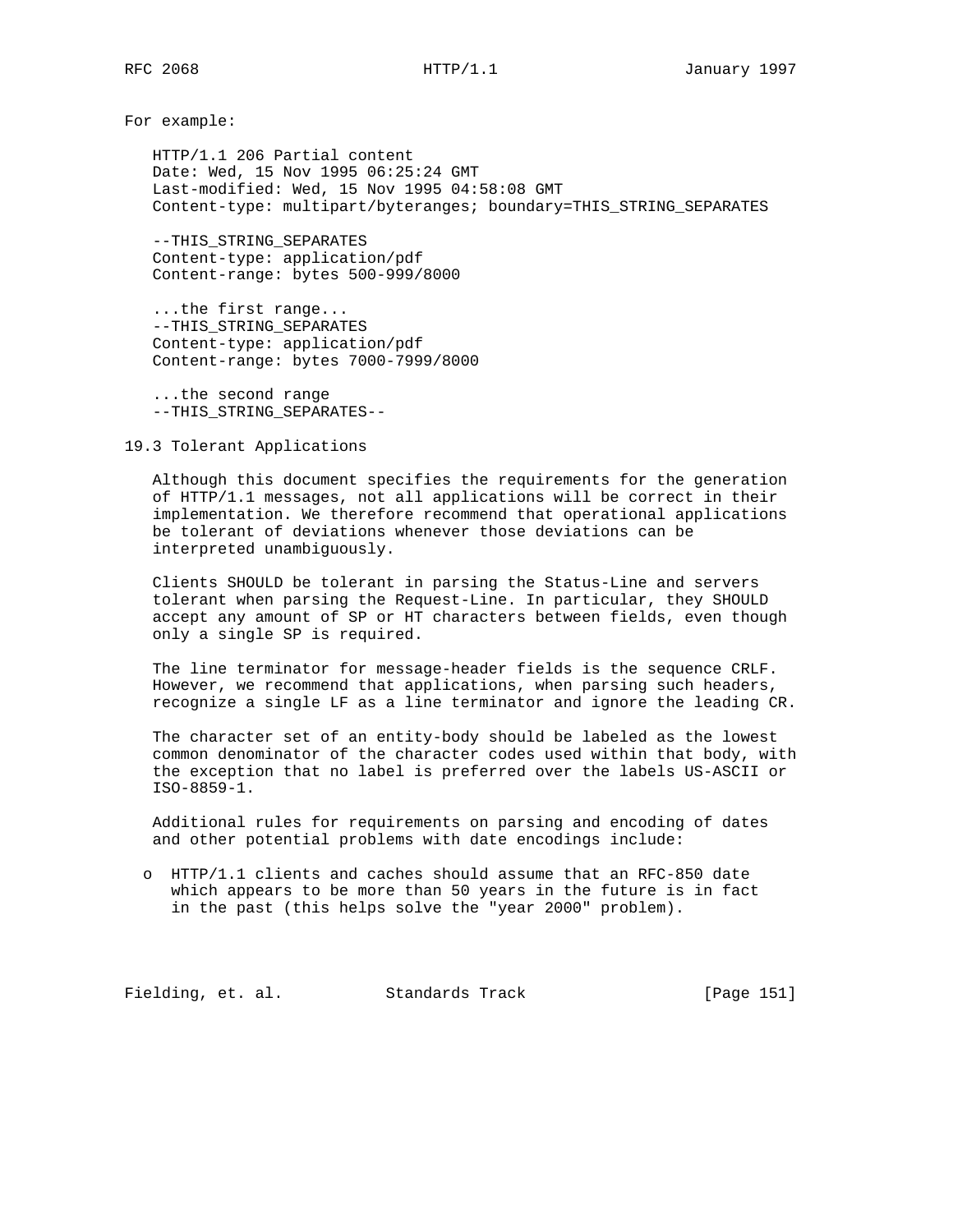- o An HTTP/1.1 implementation may internally represent a parsed Expires date as earlier than the proper value, but MUST NOT internally represent a parsed Expires date as later than the proper value.
- o All expiration-related calculations must be done in GMT. The local time zone MUST NOT influence the calculation or comparison of an age or expiration time.
- o If an HTTP header incorrectly carries a date value with a time zone other than GMT, it must be converted into GMT using the most conservative possible conversion.
- 19.4 Differences Between HTTP Entities and MIME Entities

 HTTP/1.1 uses many of the constructs defined for Internet Mail (RFC 822) and the Multipurpose Internet Mail Extensions (MIME ) to allow entities to be transmitted in an open variety of representations and with extensible mechanisms. However, MIME [7] discusses mail, and HTTP has a few features that are different from those described in MIME. These differences were carefully chosen to optimize performance over binary connections, to allow greater freedom in the use of new media types, to make date comparisons easier, and to acknowledge the practice of some early HTTP servers and clients.

 This appendix describes specific areas where HTTP differs from MIME. Proxies and gateways to strict MIME environments SHOULD be aware of these differences and provide the appropriate conversions where necessary. Proxies and gateways from MIME environments to HTTP also need to be aware of the differences because some conversions may be required.

19.4.1 Conversion to Canonical Form

 MIME requires that an Internet mail entity be converted to canonical form prior to being transferred. Section 3.7.1 of this document describes the forms allowed for subtypes of the "text" media type when transmitted over HTTP. MIME requires that content with a type of "text" represent line breaks as CRLF and forbids the use of CR or LF outside of line break sequences. HTTP allows CRLF, bare CR, and bare LF to indicate a line break within text content when a message is transmitted over HTTP.

 Where it is possible, a proxy or gateway from HTTP to a strict MIME environment SHOULD translate all line breaks within the text media types described in section 3.7.1 of this document to the MIME canonical form of CRLF. Note, however, that this may be complicated by the presence of a Content-Encoding and by the fact that HTTP

Fielding, et. al. Standards Track [Page 152]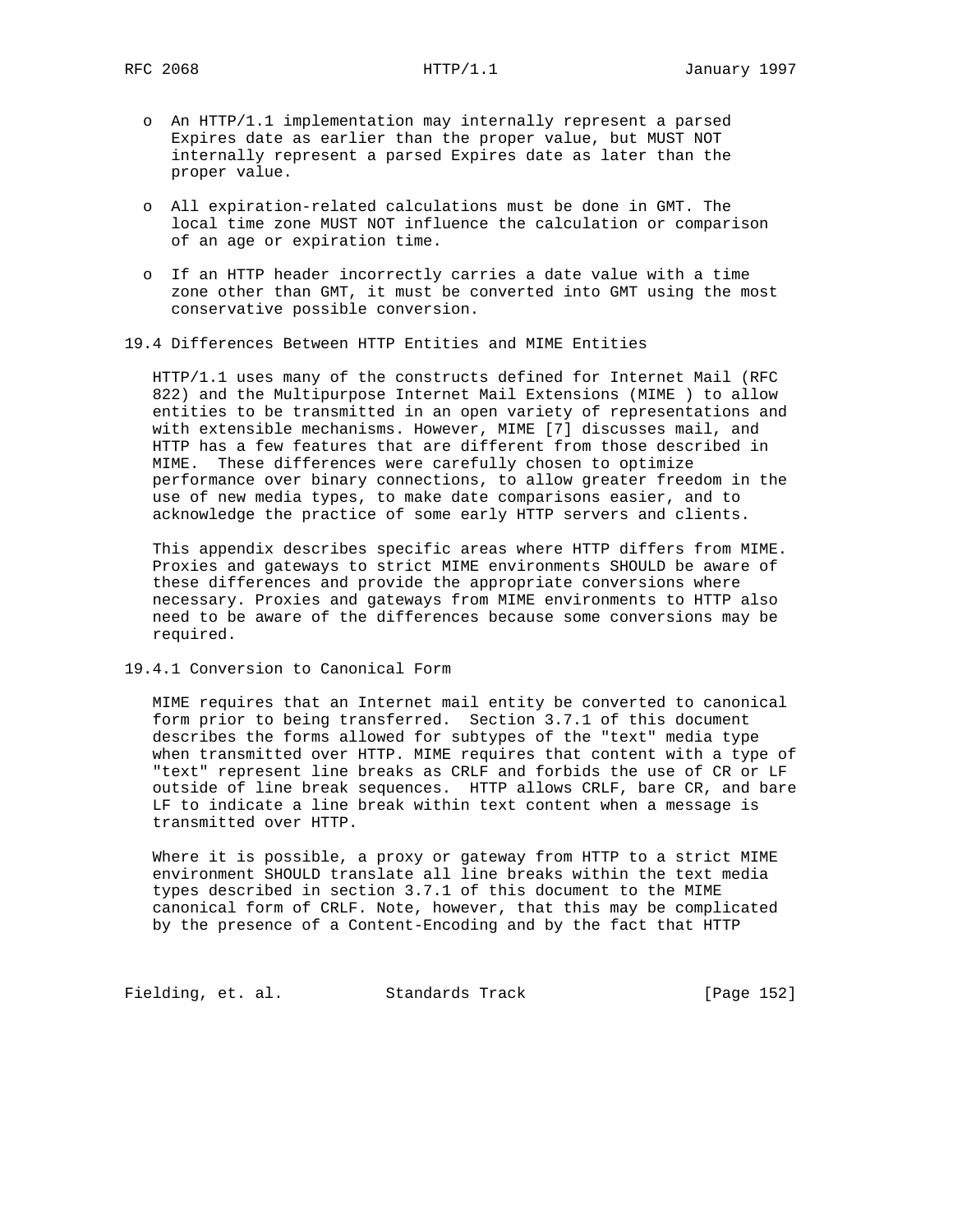allows the use of some character sets which do not use octets 13 and 10 to represent CR and LF, as is the case for some multi-byte character sets.

19.4.2 Conversion of Date Formats

 HTTP/1.1 uses a restricted set of date formats (section 3.3.1) to simplify the process of date comparison. Proxies and gateways from other protocols SHOULD ensure that any Date header field present in a message conforms to one of the HTTP/1.1 formats and rewrite the date if necessary.

19.4.3 Introduction of Content-Encoding

 MIME does not include any concept equivalent to HTTP/1.1's Content- Encoding header field. Since this acts as a modifier on the media type, proxies and gateways from HTTP to MIME-compliant protocols MUST either change the value of the Content-Type header field or decode the entity-body before forwarding the message. (Some experimental applications of Content-Type for Internet mail have used a media-type parameter of ";conversions=<content-coding>" to perform an equivalent function as Content-Encoding. However, this parameter is not part of MIME.)

19.4.4 No Content-Transfer-Encoding

 HTTP does not use the Content-Transfer-Encoding (CTE) field of MIME. Proxies and gateways from MIME-compliant protocols to HTTP MUST remove any non-identity CTE ("quoted-printable" or "base64") encoding prior to delivering the response message to an HTTP client.

 Proxies and gateways from HTTP to MIME-compliant protocols are responsible for ensuring that the message is in the correct format and encoding for safe transport on that protocol, where "safe transport" is defined by the limitations of the protocol being used. Such a proxy or gateway SHOULD label the data with an appropriate Content-Transfer-Encoding if doing so will improve the likelihood of safe transport over the destination protocol.

19.4.5 HTTP Header Fields in Multipart Body-Parts

 In MIME, most header fields in multipart body-parts are generally ignored unless the field name begins with "Content-". In HTTP/1.1, multipart body-parts may contain any HTTP header fields which are significant to the meaning of that part.

Fielding, et. al. Standards Track [Page 153]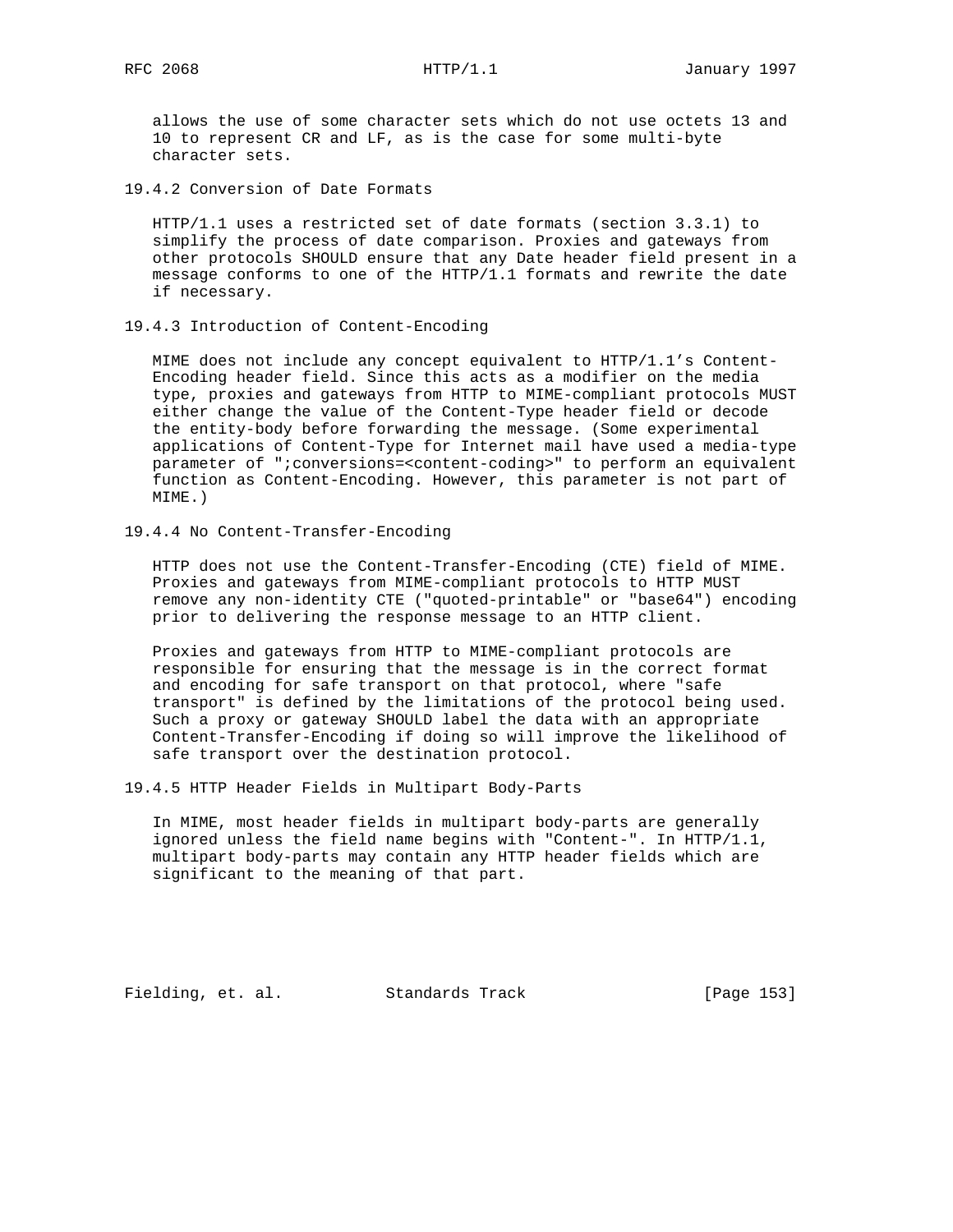19.4.6 Introduction of Transfer-Encoding

 HTTP/1.1 introduces the Transfer-Encoding header field (section 14.40). Proxies/gateways MUST remove any transfer coding prior to forwarding a message via a MIME-compliant protocol.

 A process for decoding the "chunked" transfer coding (section 3.6) can be represented in pseudo-code as:

```
length := 0 read chunk-size, chunk-ext (if any) and CRLF
        while (chunk-size > 0) {
            read chunk-data and CRLF
            append chunk-data to entity-body
            length := length + chunk-size
            read chunk-size and CRLF
}
         read entity-header
         while (entity-header not empty) {
            append entity-header to existing header fields
            read entity-header
}
         Content-Length := length
         Remove "chunked" from Transfer-Encoding
```
## 19.4.7 MIME-Version

 HTTP is not a MIME-compliant protocol (see appendix 19.4). However, HTTP/1.1 messages may include a single MIME-Version general-header field to indicate what version of the MIME protocol was used to construct the message. Use of the MIME-Version header field indicates that the message is in full compliance with the MIME protocol. Proxies/gateways are responsible for ensuring full compliance (where possible) when exporting HTTP messages to strict MIME environments.

MIME-Version = "MIME-Version" ":" 1\*DIGIT "." 1\*DIGIT

 MIME version "1.0" is the default for use in HTTP/1.1. However, HTTP/1.1 message parsing and semantics are defined by this document and not the MIME specification.

19.5 Changes from HTTP/1.0

 This section summarizes major differences between versions HTTP/1.0 and HTTP/1.1.

Fielding, et. al. Standards Track [Page 154]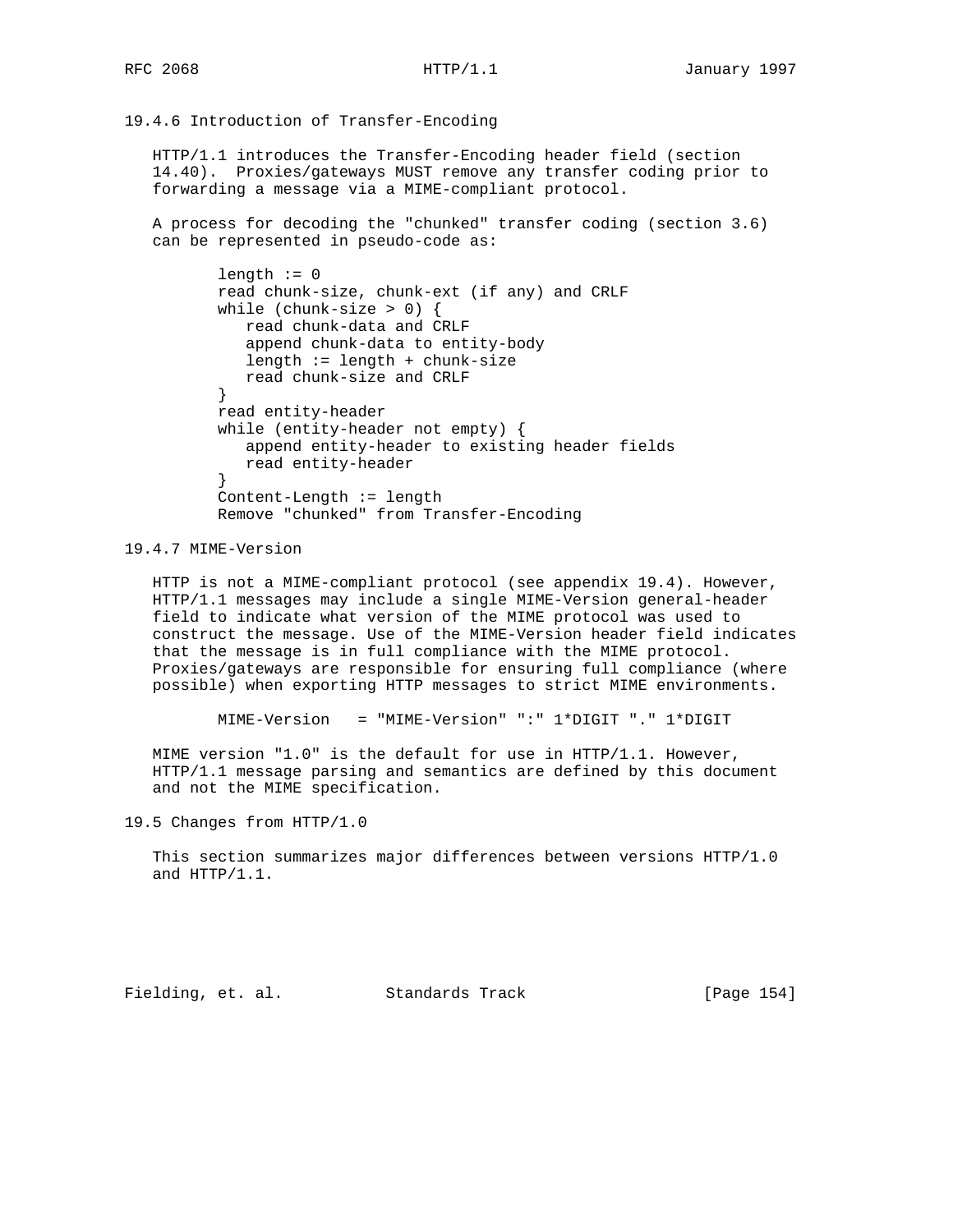19.5.1 Changes to Simplify Multi-homed Web Servers and Conserve IP Addresses

 The requirements that clients and servers support the Host request header, report an error if the Host request-header (section 14.23) is missing from an HTTP/1.1 request, and accept absolute URIs (section 5.1.2) are among the most important changes defined by this specification.

 Older HTTP/1.0 clients assumed a one-to-one relationship of IP addresses and servers; there was no other established mechanism for distinguishing the intended server of a request than the IP address to which that request was directed. The changes outlined above will allow the Internet, once older HTTP clients are no longer common, to support multiple Web sites from a single IP address, greatly simplifying large operational Web servers, where allocation of many IP addresses to a single host has created serious problems. The Internet will also be able to recover the IP addresses that have been allocated for the sole purpose of allowing special-purpose domain names to be used in root-level HTTP URLs. Given the rate of growth of the Web, and the number of servers already deployed, it is extremely important that all implementations of HTTP (including updates to existing HTTP/1.0 applications) correctly implement these requirements:

- o Both clients and servers MUST support the Host request-header.
- o Host request-headers are required in HTTP/1.1 requests.
- o Servers MUST report a 400 (Bad Request) error if an HTTP/1.1 request does not include a Host request-header.
- o Servers MUST accept absolute URIs.

Fielding, et. al. Standards Track [Page 155]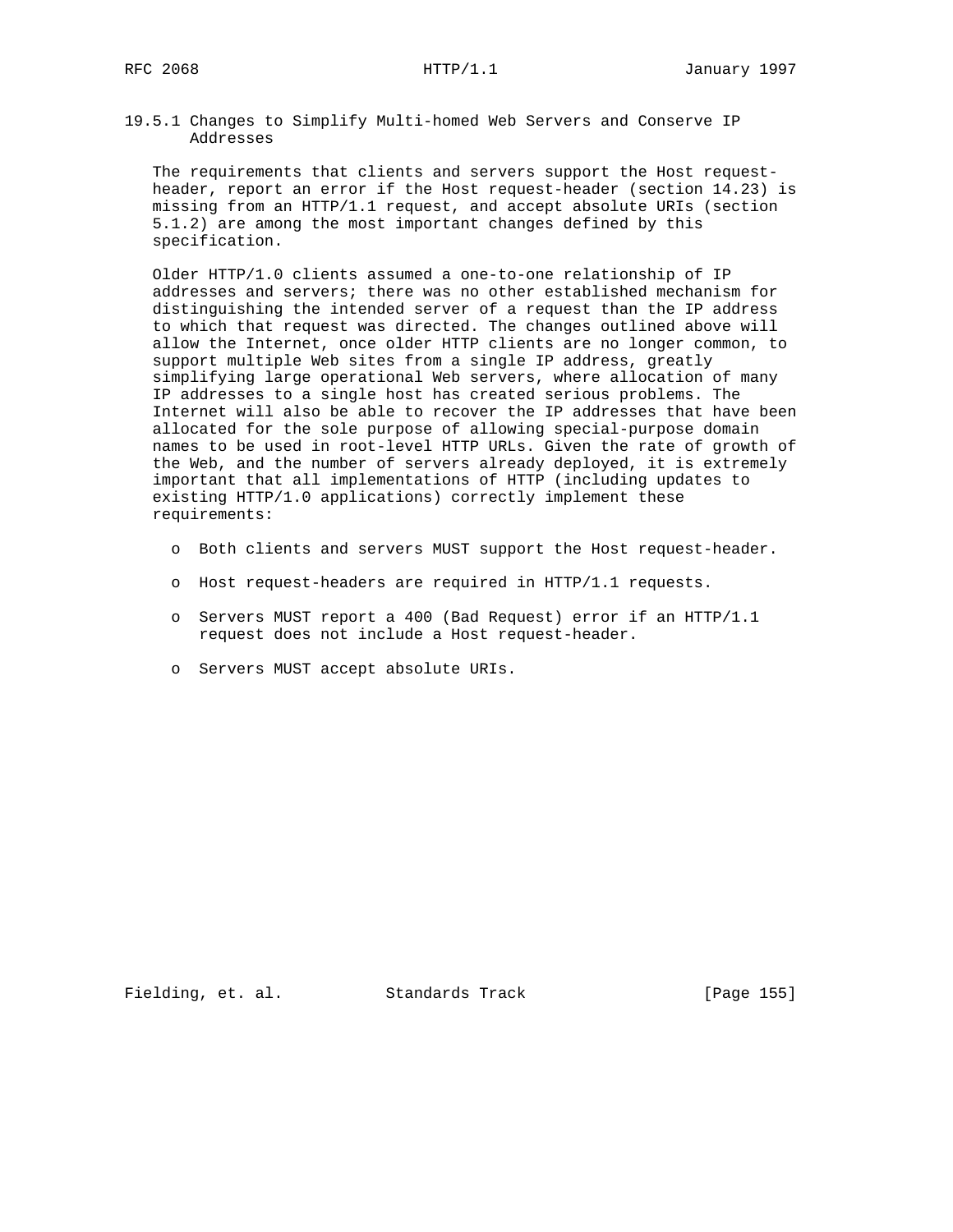## 19.6 Additional Features

 This appendix documents protocol elements used by some existing HTTP implementations, but not consistently and correctly across most HTTP/1.1 applications. Implementers should be aware of these features, but cannot rely upon their presence in, or interoperability with, other HTTP/1.1 applications. Some of these describe proposed experimental features, and some describe features that experimental deployment found lacking that are now addressed in the base HTTP/1.1 specification.

### 19.6.1 Additional Request Methods

### 19.6.1.1 PATCH

 The PATCH method is similar to PUT except that the entity contains a list of differences between the original version of the resource identified by the Request-URI and the desired content of the resource after the PATCH action has been applied. The list of differences is in a format defined by the media type of the entity (e.g., "application/diff") and MUST include sufficient information to allow the server to recreate the changes necessary to convert the original version of the resource to the desired version.

 If the request passes through a cache and the Request-URI identifies a currently cached entity, that entity MUST be removed from the cache. Responses to this method are not cachable.

 The actual method for determining how the patched resource is placed, and what happens to its predecessor, is defined entirely by the origin server. If the original version of the resource being patched included a Content-Version header field, the request entity MUST include a Derived-From header field corresponding to the value of the original Content-Version header field. Applications are encouraged to use these fields for constructing versioning relationships and resolving version conflicts.

 PATCH requests must obey the message transmission requirements set out in section 8.2.

 Caches that implement PATCH should invalidate cached responses as defined in section 13.10 for PUT.

## 19.6.1.2 LINK

 The LINK method establishes one or more Link relationships between the existing resource identified by the Request-URI and other existing resources. The difference between LINK and other methods

Fielding, et. al. Standards Track [Page 156]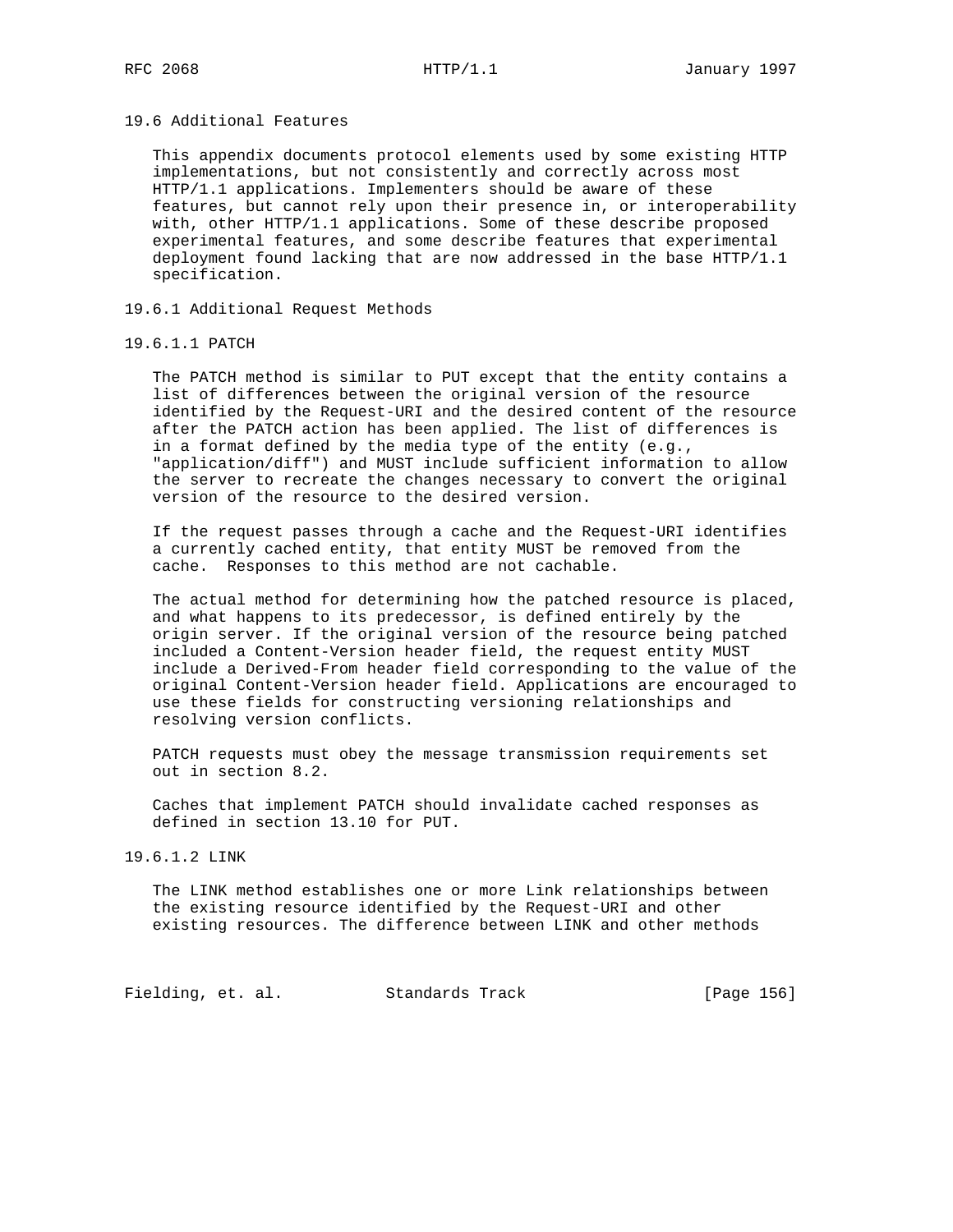allowing links to be established between resources is that the LINK method does not allow any message-body to be sent in the request and does not directly result in the creation of new resources.

 If the request passes through a cache and the Request-URI identifies a currently cached entity, that entity MUST be removed from the cache. Responses to this method are not cachable.

 Caches that implement LINK should invalidate cached responses as defined in section 13.10 for PUT.

19.6.1.3 UNLINK

 The UNLINK method removes one or more Link relationships from the existing resource identified by the Request-URI. These relationships may have been established using the LINK method or by any other method supporting the Link header. The removal of a link to a resource does not imply that the resource ceases to exist or becomes inaccessible for future references.

 If the request passes through a cache and the Request-URI identifies a currently cached entity, that entity MUST be removed from the cache. Responses to this method are not cachable.

 Caches that implement UNLINK should invalidate cached responses as defined in section 13.10 for PUT.

- 19.6.2 Additional Header Field Definitions
- 19.6.2.1 Alternates

 The Alternates response-header field has been proposed as a means for the origin server to inform the client about other available representations of the requested resource, along with their distinguishing attributes, and thus providing a more reliable means for a user agent to perform subsequent selection of another representation which better fits the desires of its user (described as agent-driven negotiation in section 12).

Fielding, et. al. Standards Track [Page 157]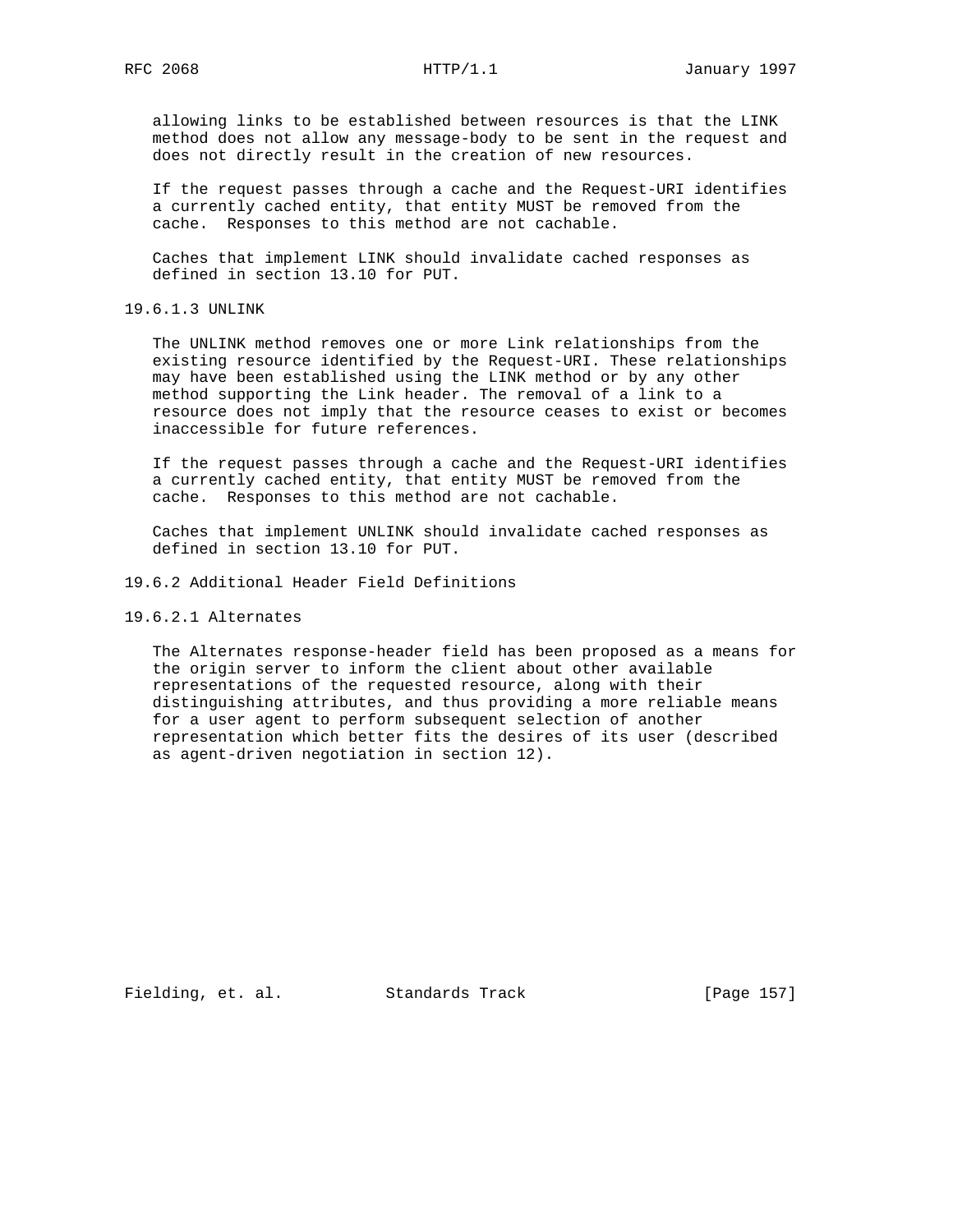The Alternates header field is orthogonal to the Vary header field in that both may coexist in a message without affecting the interpretation of the response or the available representations. It is expected that Alternates will provide a significant improvement over the server-driven negotiation provided by the Vary field for those resources that vary over common dimensions like type and language.

 The Alternates header field will be defined in a future specification.

# 19.6.2.2 Content-Version

 The Content-Version entity-header field defines the version tag associated with a rendition of an evolving entity. Together with the Derived-From field described in section 19.6.2.3, it allows a group of people to work simultaneously on the creation of a work as an iterative process. The field should be used to allow evolution of a particular work along a single path rather than derived works or renditions in different representations.

Content-Version = "Content-Version" ":" quoted-string

Examples of the Content-Version field include:

 Content-Version: "2.1.2" Content-Version: "Fred 19950116-12:26:48" Content-Version: "2.5a4-omega7"

## 19.6.2.3 Derived-From

 The Derived-From entity-header field can be used to indicate the version tag of the resource from which the enclosed entity was derived before modifications were made by the sender. This field is used to help manage the process of merging successive changes to a resource, particularly when such changes are being made in parallel and from multiple sources.

Derived-From = "Derived-From" ":" quoted-string

An example use of the field is:

Derived-From: "2.1.1"

 The Derived-From field is required for PUT and PATCH requests if the entity being sent was previously retrieved from the same URI and a Content-Version header was included with the entity when it was last retrieved.

Fielding, et. al. Standards Track [Page 158]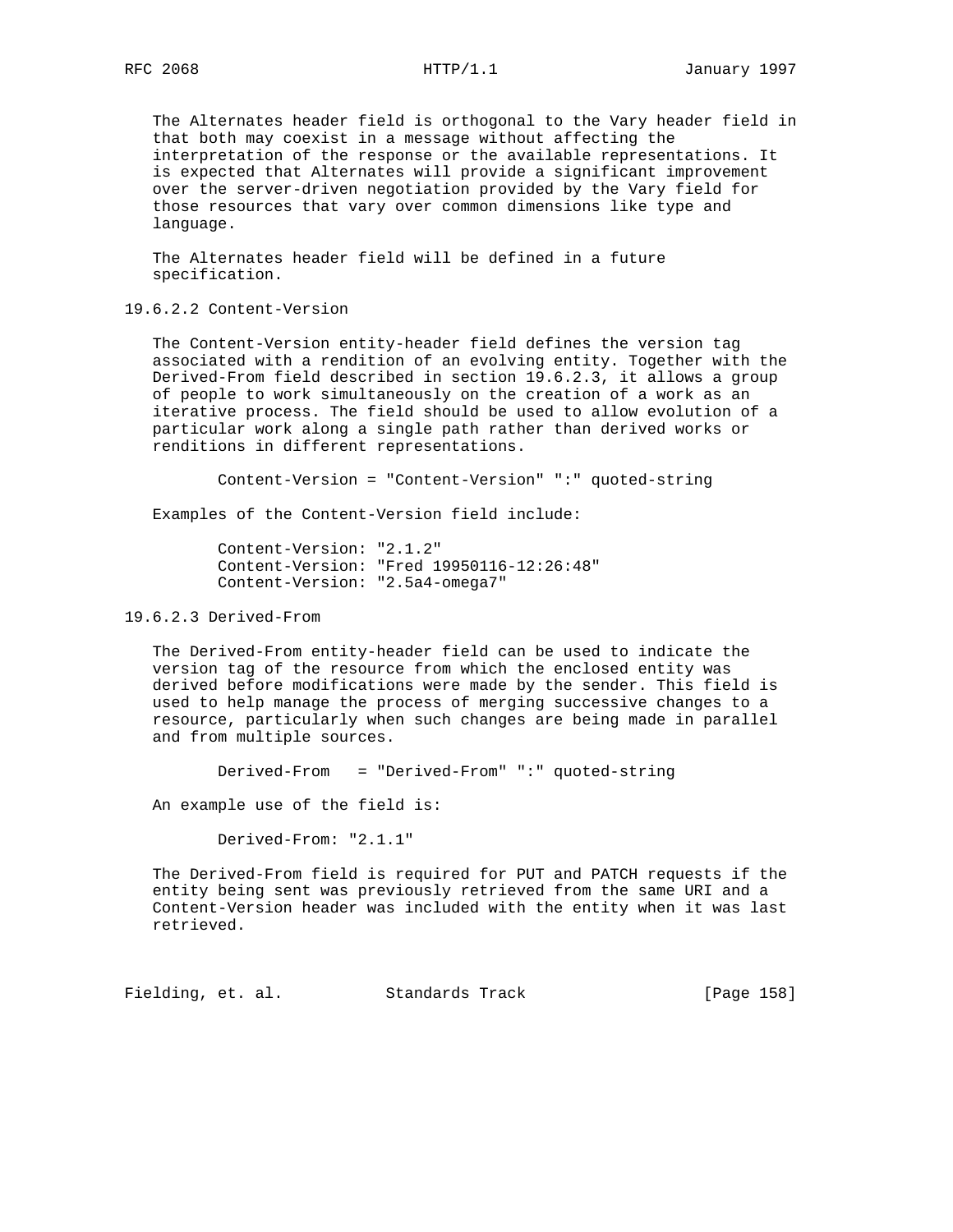## 19.6.2.4 Link

 The Link entity-header field provides a means for describing a relationship between two resources, generally between the requested resource and some other resource. An entity MAY include multiple Link values. Links at the metainformation level typically indicate relationships like hierarchical structure and navigation paths. The Link field is semantically equivalent to the <LINK> element in HTML.[5]

| Link                     | = "Link" ":" #("<" URI ">" *( ";" link-param )                                                                                                                                                                                                            |
|--------------------------|-----------------------------------------------------------------------------------------------------------------------------------------------------------------------------------------------------------------------------------------------------------|
| link-param               | $=$ ( $("rel" "=" relationship )$<br>  ( "rev" "=" relationship )<br>$\begin{array}{ l l } \hline & \hbox{ ( "title" " = " quoted-string )} \\ & \hbox{ ( "anchor" " = " < " > URL < " > )} \\ & \hbox{ ( link-extension ) } \hbox{)} \hline \end{array}$ |
|                          | $link-extension = token [ "=" ( token   quoted-string ) ]$                                                                                                                                                                                                |
| relationship = sgml-name | $ $ ( <"> sgml-name *( SP sgml-name) <"> )                                                                                                                                                                                                                |
| sqml-name                | = ALPHA *( ALPHA   DIGIT   "."   "-" )                                                                                                                                                                                                                    |

 Relationship values are case-insensitive and MAY be extended within the constraints of the sgml-name syntax. The title parameter MAY be used to label the destination of a link such that it can be used as identification within a human-readable menu. The anchor parameter MAY be used to indicate a source anchor other than the entire current resource, such as a fragment of this resource or a third resource.

Examples of usage include:

Link: <http://www.cern.ch/TheBook/chapter2>; rel="Previous"

Link: <mailto:timbl@w3.org>; rev="Made"; title="Tim Berners-Lee"

 The first example indicates that chapter2 is previous to this resource in a logical navigation path. The second indicates that the person responsible for making the resource available is identified by the given e-mail address.

# 19.6.2.5 URI

 The URI header field has, in past versions of this specification, been used as a combination of the existing Location, Content- Location, and Vary header fields as well as the future Alternates

Fielding, et. al. Standards Track [Page 159]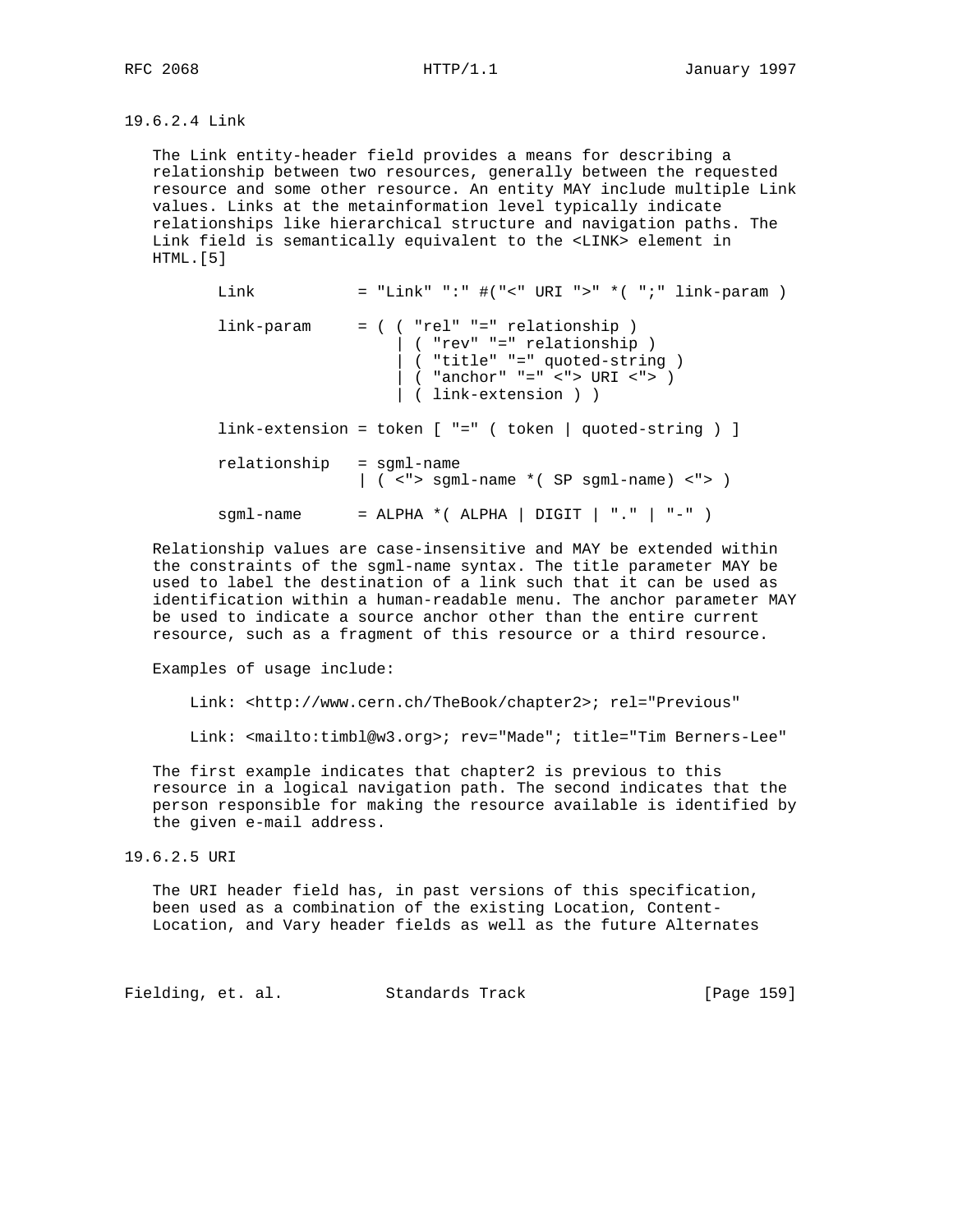field (above). Its primary purpose has been to include a list of additional URIs for the resource, including names and mirror locations. However, it has become clear that the combination of many different functions within this single field has been a barrier to consistently and correctly implementing any of those functions. Furthermore, we believe that the identification of names and mirror locations would be better performed via the Link header field. The URI header field is therefore deprecated in favor of those other fields.

URI-header = "URI" ":" 1#( "<" URI ">" )

19.7 Compatibility with Previous Versions

 It is beyond the scope of a protocol specification to mandate compliance with previous versions. HTTP/1.1 was deliberately designed, however, to make supporting previous versions easy. It is worth noting that at the time of composing this specification, we would expect commercial HTTP/1.1 servers to:

- o recognize the format of the Request-Line for HTTP/0.9, 1.0, and 1.1 requests;
- o understand any valid request in the format of HTTP/0.9, 1.0, or 1.1;
- o respond appropriately with a message in the same major version used by the client.

And we would expect HTTP/1.1 clients to:

- o recognize the format of the Status-Line for HTTP/1.0 and 1.1 responses;
- o understand any valid response in the format of HTTP/0.9, 1.0, or 1.1.

 For most implementations of HTTP/1.0, each connection is established by the client prior to the request and closed by the server after sending the response. A few implementations implement the Keep-Alive version of persistent connections described in section 19.7.1.1.

Fielding, et. al. Standards Track [Page 160]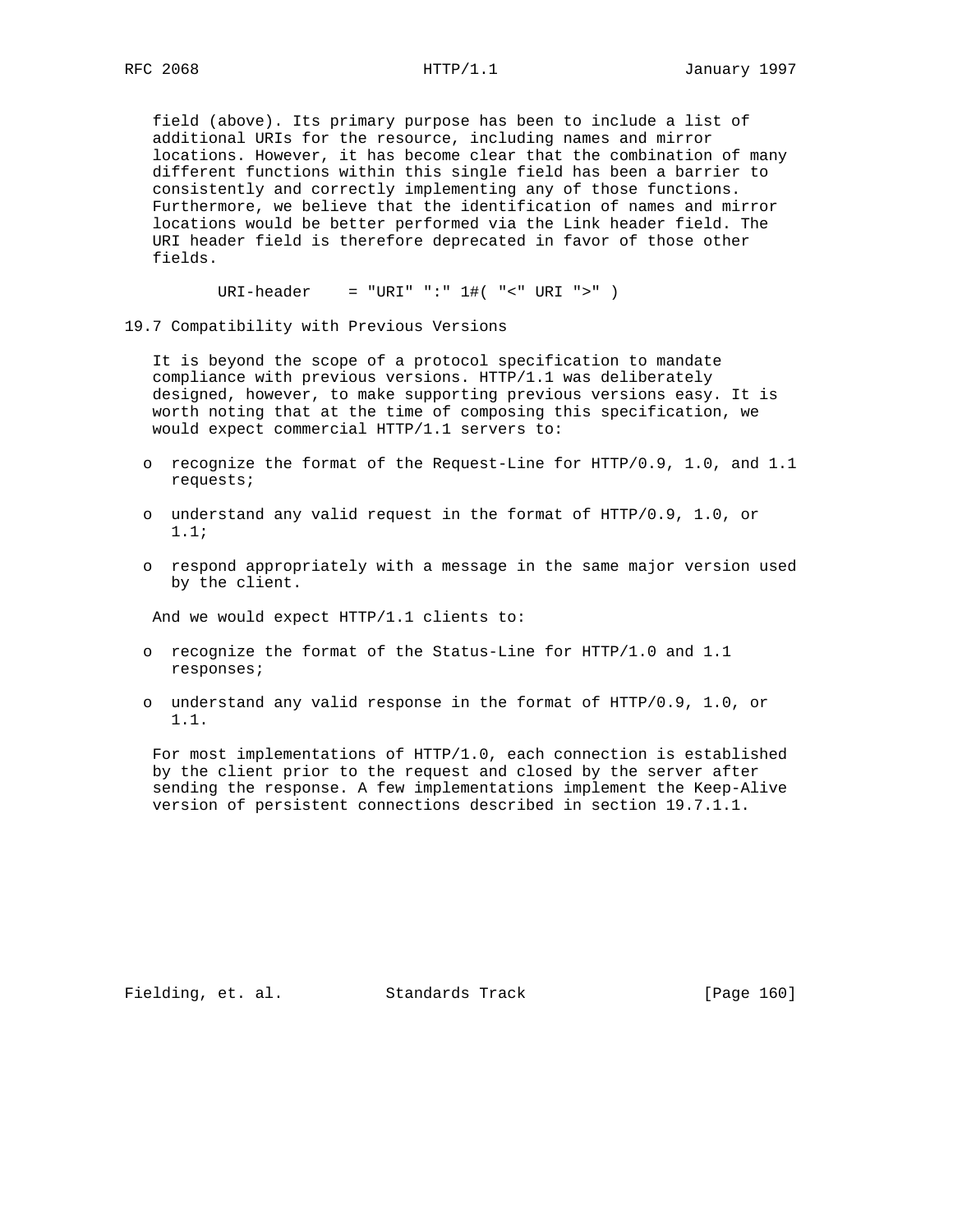### 19.7.1 Compatibility with HTTP/1.0 Persistent Connections

 Some clients and servers may wish to be compatible with some previous implementations of persistent connections in HTTP/1.0 clients and servers. Persistent connections in HTTP/1.0 must be explicitly negotiated as they are not the default behavior. HTTP/1.0 experimental implementations of persistent connections are faulty, and the new facilities in HTTP/1.1 are designed to rectify these problems. The problem was that some existing 1.0 clients may be sending Keep-Alive to a proxy server that doesn't understand Connection, which would then erroneously forward it to the next inbound server, which would establish the Keep-Alive connection and result in a hung HTTP/1.0 proxy waiting for the close on the response. The result is that HTTP/1.0 clients must be prevented from using Keep-Alive when talking to proxies.

 However, talking to proxies is the most important use of persistent connections, so that prohibition is clearly unacceptable. Therefore, we need some other mechanism for indicating a persistent connection is desired, which is safe to use even when talking to an old proxy that ignores Connection. Persistent connections are the default for HTTP/1.1 messages; we introduce a new keyword (Connection: close) for declaring non-persistence.

 The following describes the original HTTP/1.0 form of persistent connections.

 When it connects to an origin server, an HTTP client MAY send the Keep-Alive connection-token in addition to the Persist connection token:

Connection: Keep-Alive

 An HTTP/1.0 server would then respond with the Keep-Alive connection token and the client may proceed with an HTTP/1.0 (or Keep-Alive) persistent connection.

 An HTTP/1.1 server may also establish persistent connections with HTTP/1.0 clients upon receipt of a Keep-Alive connection token. However, a persistent connection with an HTTP/1.0 client cannot make use of the chunked transfer-coding, and therefore MUST use a Content-Length for marking the ending boundary of each message.

 A client MUST NOT send the Keep-Alive connection token to a proxy server as HTTP/1.0 proxy servers do not obey the rules of HTTP/1.1 for parsing the Connection header field.

Fielding, et. al. Standards Track [Page 161]